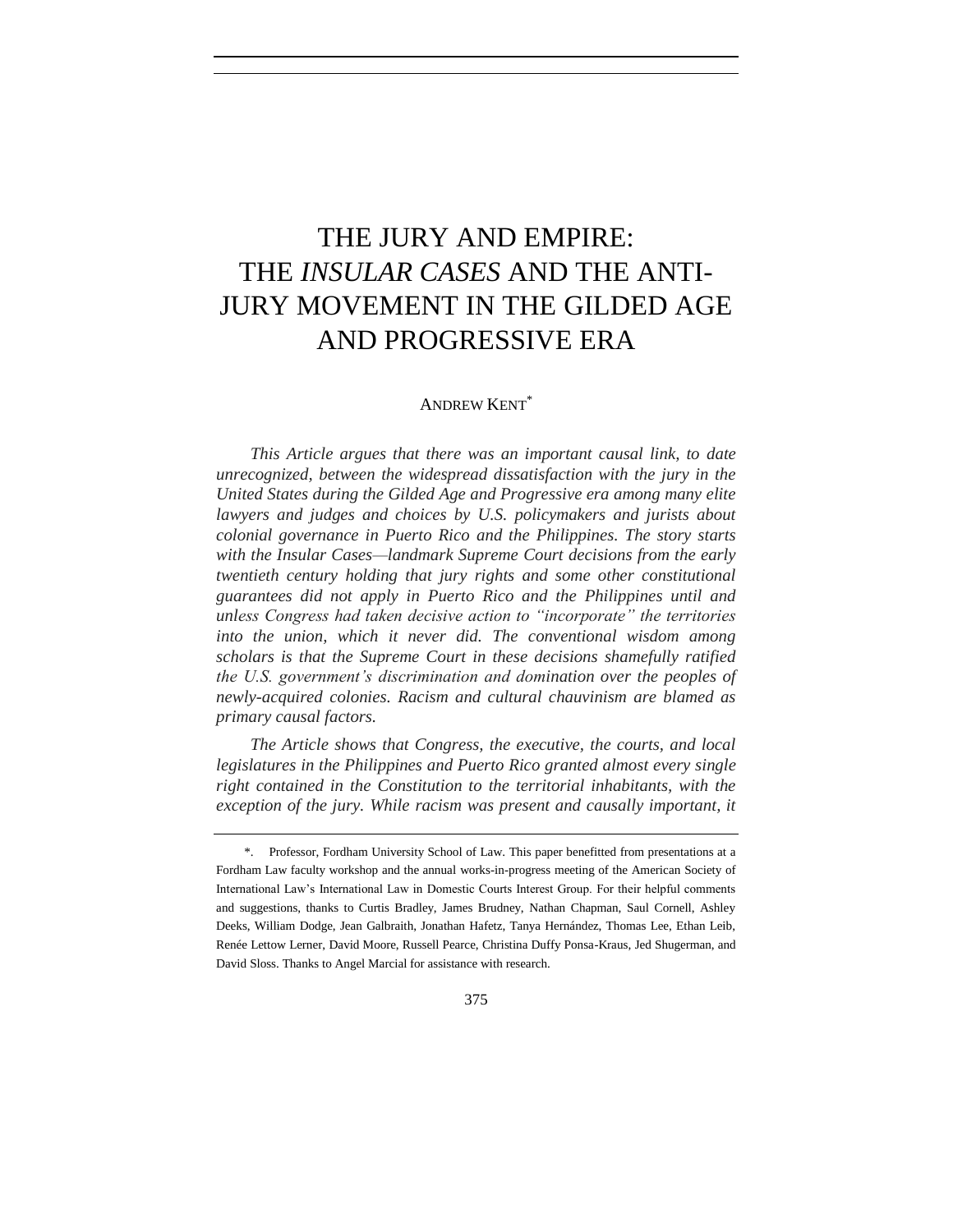# 376 *SOUTHERN CALIFORNIA LAW REVIEW* [Vol. 91:375

*is also true that U.S. governance in the territories was not a project of wholesale discrimination. Motivations, goals, and outcomes were complex. Protection of rights of local inhabitants was a key concern of U.S. policymakers. But the jury was considered a unique case, different than other rights.*

*To understand why the jury was thought uniquely unsuited for the new U.S. colonies, this Article fills out an under-appreciated history of the jury in the mainland United States during the Gilded Age and Progressive Era. Many histories of the jury skip from the adulation of the institution at the Founding to the Warren and Burger Courts' decisions over 150 years later that racial and gender discrimination in jury service were unconstitutional and that the criminal petit jury was a fundamental right. But the late nineteenth and early twentieth centuries saw severe criticism of the jury by elite lawyers, the newly-created bar associations in big cities, the reformist press, and progressive movement leaders. Many states cut back on jury rights at the time. And the Supreme Court then held that states should not be forced to "straight jacket" themselves, in the Court's words, to the common law procedure of old England that was found in the Bill of Rights,*  but should be free to experiment with more efficient criminal and civil *procedure. Leaders of the anti-jury movement in the United States were also leading policymakers for colonial issues in Puerto Rico and the Philippines, notably William Howard Taft. Many of the same arguments against the jury were made in both contexts. Linking the anti-jury movement to the legal and political decision-making about colonial governance of the new territories helps enrich our understanding of both.*

### TABLE OF CONTENTS

| II. DISENCHANTMENT WITH THE JURY AND OTHER                    |  |
|---------------------------------------------------------------|--|
| "NON-PROGRESSIVE, DELAY-PRODUCING" LEGAL                      |  |
|                                                               |  |
|                                                               |  |
| B. DISSATISFACTION WITH THE JURY TRIAL IN A "QUICK AND ACTIVE |  |
|                                                               |  |
|                                                               |  |
|                                                               |  |
| III. JURY RIGHTS IN SUPREME COURT CASE LAW FROM THE           |  |
|                                                               |  |
| IV. THE JURY AND OTHER INDIVIDUAL RIGHTS IN THE               |  |
|                                                               |  |
|                                                               |  |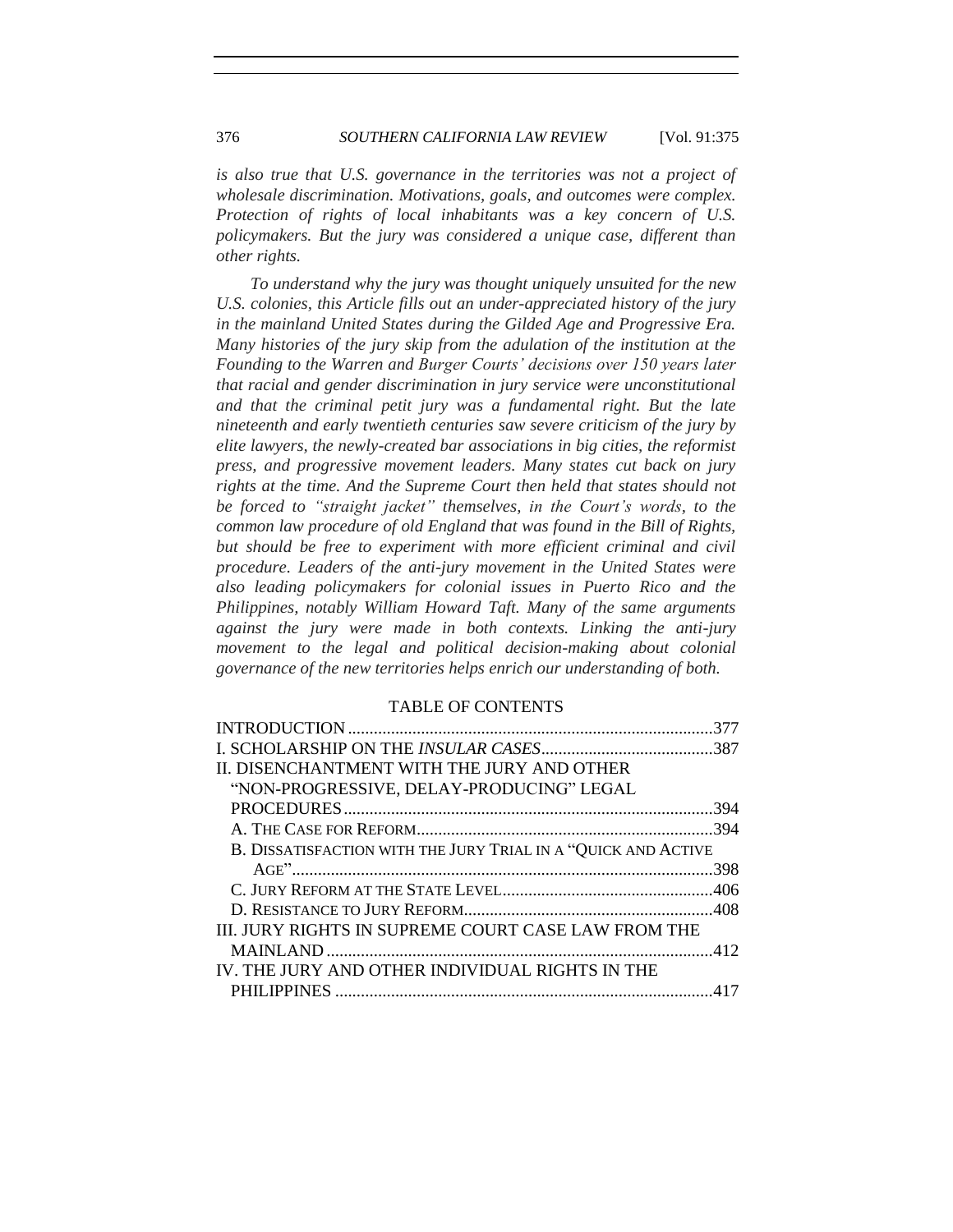2018] *THE JURY AND EMPIRE* 377

| A. THE PERIOD OF MILITARY-EXECUTIVE GOVERNMENT417               |
|-----------------------------------------------------------------|
| B. DECISION-MAKING ABOUT THE JURY IN THE PHILIPPINES 424        |
|                                                                 |
| D. THE MANKICHI AND DORR CASES: JURY IS NOT CONSTITUTIONALLY    |
|                                                                 |
| E. SUBSEQUENT DEBATE IN THE PHILIPPINES ABOUT THE JURY433       |
| V. THE JURY AND OTHER INDIVIDUAL RIGHTS IN                      |
|                                                                 |
|                                                                 |
|                                                                 |
|                                                                 |
|                                                                 |
| C. EXPERIENCE WITH JURY TRIALS IN PUERTO RICO DURING THE ERA OF |
|                                                                 |
| D. MURATTI, TAPIA, AND BALZAC: THE SUPREME COURT REITERATES     |
| THAT THE JURY IS NOT CONSTITUTIONALLY REQUIRED448               |
|                                                                 |
| 454                                                             |
|                                                                 |

#### INTRODUCTION

<span id="page-2-0"></span>As a result of the 1898 war against Spain, the United States annexed the Spanish colonies of the Philippines, Puerto Rico, and Guam and temporarily occupied Cuba.<sup>1</sup> Independent of the war, in 1898 the United States also annexed the nation of Hawaii.<sup>2</sup> According to Supreme Court historian Charles Warren, "by far the most important fact in the Court's history,"<sup>3</sup> during the ensuing decade was a series of decisions known colloquially as the *Insular Cases*. Starting in 1901, the *Insular Cases* addressed the legal status of new overseas possessions and their peoples under the U.S. Constitution and statutes.

The primary *Insular Cases* asked whether constitutional and statutory provisions concerning tariffs and the use of juries in criminal cases were applicable to newly-annexed islands. $4$  These questions were the occasion

<sup>1.</sup> Treaty of Peace, Spain-U.S., arts. I, II & III, Dec. 10, 1898, 30 Stat. 1754.

<sup>2.</sup> Joint Resolution to Provide for Annexing the Hawaiian Islands to the United States, 30 Stat. 750 (1898).

<sup>3.</sup> 3 CHARLES WARREN, THE SUPREME COURT IN UNITED STATES HISTORY 430 (1922).

<sup>4.</sup> The term, *Insular Cases*, includes nine cases decided in 1901 concerning tariffs or shipping between the United States and territories seized from Spain. *See generally* Fourteen Diamond Rings, 183 U.S. 176 (1901) (deciding whether a state of insurrection rendered goods imported from the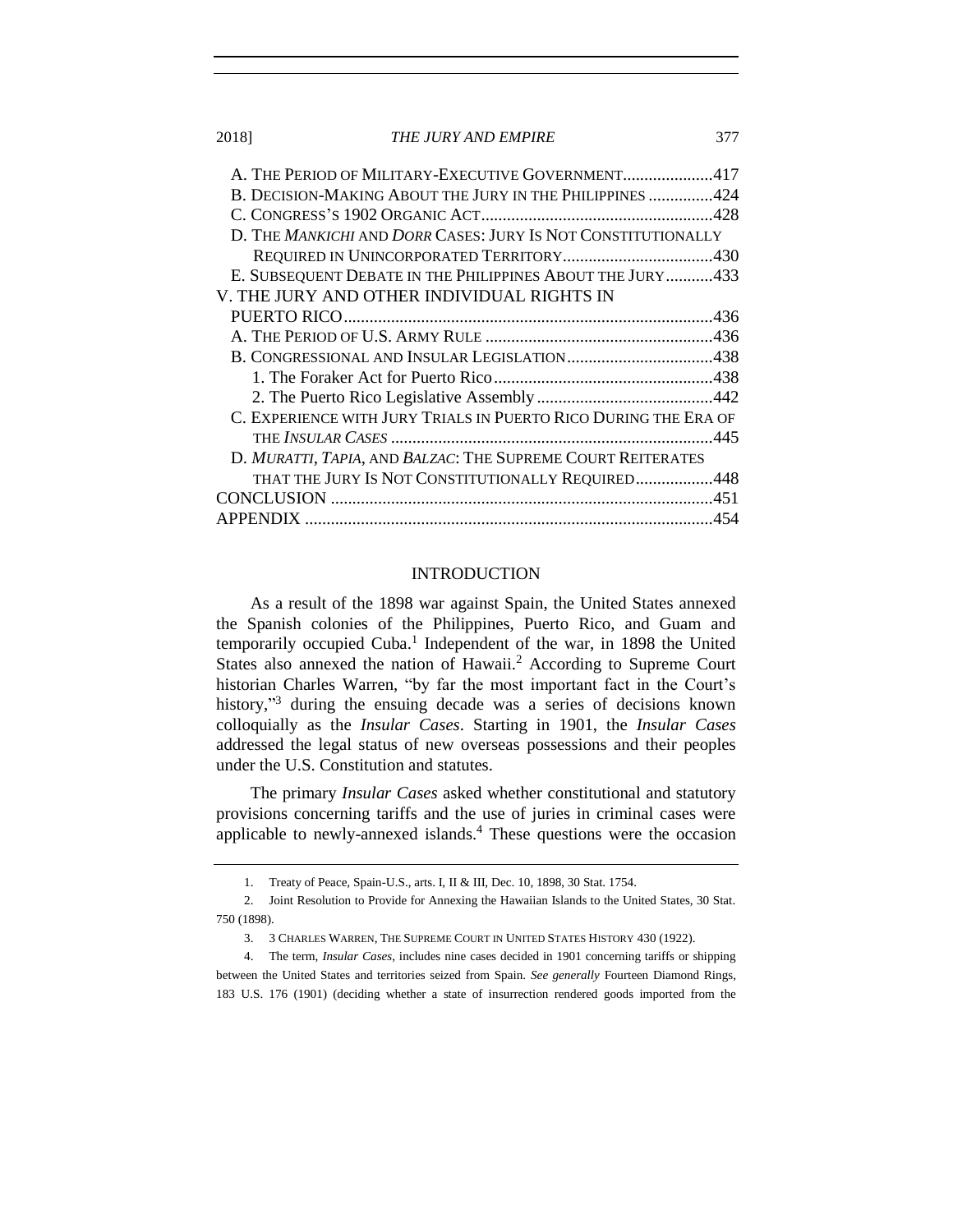<span id="page-3-0"></span>for the Supreme Court's involvement in a contentious national debate about whether the Constitution allowed the United States to have an empire—that is, whether the Constitution allowed the United States to annex extracontinental territory unlikely ever to be admitted to statehood and to govern with fewer constitutional limitations than on the mainland.<sup>5</sup> The metaphor used to describe the debate was whether "the Constitution followed the flag" in the Philippines and Puerto Rico—the two territories on which the debate centered.<sup>6</sup> For several years, no legal issue received greater attention in Congress, the Executive Branch, and the Supreme Court.

<span id="page-3-1"></span>By 1905, a majority of the Court agreed upon a framework for deciding whether the Constitution followed the flag: the doctrine of

5. *See, e.g.*, JOSÉ A. CABRANES, CITIZENSHIP AND THE AMERICAN EMPIRE 4 (1979); OWEN M. FISS, 8 HISTORY OF THE SUPREME COURT OF THE UNITED STATES: TROUBLED BEGINNINGS OF THE MODERN STATE, 1888–1910 228–29 (1993); KAL RAUSTIALA, DOES THE CONSTITUTION FOLLOW THE FLAG? THE EVOLUTION OF TERRITORIALITY IN AMERICAN LAW 76–86 (2009).

6. *See* Andrew Kent, Boumediene, Munaf *and the Supreme Court's Misreading of the* Insular Cases, 97 IOWA L. REV. 101, 108 (2011) [hereinafter Kent, Boumediene].

Philippines after cession to the United States as imported from a "foreign country" under U.S. tariff laws); Dooley v. United States, 183 U.S. 151 (1901) (deciding whether a statutory tariff on goods imported from the mainland United States into Puerto Rico after the cession violated the Constitution's Export Clause); Huus v. N.Y. & Porto Rico S.S. Co., 182 U.S. 392 (1901) (deciding whether a vessel entering New York harbor from Puerto Rico was engaged in foreign trade or the domestic coasting trade under U.S. federal and New York statutes); Downes v. Bidwell, 182 U.S. 244 (1901) (deciding whether the Uniformity Clause of the Constitution invalidated a statutory tariff on trade between postcession Puerto Rico and U.S. states, where no tariff existed on trade between U.S. states); Armstrong v. United States, 182 U.S. 243 (1901) (deciding whether a U.S. military tariff could be imposed on goods imported into Puerto Rico from the mainland United States, before the treaty of cession); Dooley v. United States, 182 U.S. 222 (1901) (deciding whether a U.S. military tariff could be imposed on goods imported into Puerto Rico from mainland United States before and after the treaty of cession); Goetze v. United States, 182 U.S. 221 (1901) (deciding whether goods imported from Puerto Rico and Hawaii after cession to the United States were from a "foreign country" under U.S. tariff laws); De Lima v. Bidwell, 182 U.S. 1 (1901) (deciding whether goods imported from Puerto Rico after cession to the United States were from a "foreign country" under U.S. tariff laws). A series of cases concerning jury rights is also typically included. *See generally* Balzac v. Porto Rico, 258 U.S. 298 (1922) (reviewing the constitutionality of a Puerto Rican court criminal conviction not employing a grand jury or trial jury); Dowdell v. United States, 221 U.S. 325 (1911) (same, but for the Philippines); Rassmussen v. United States, 197 U.S. 516 (1905) (reviewing the constitutionality of a misdemeanor trial in Alaskan territory before a jury of only six); Dorr v. United States, 195 U.S. 138 (1904) (reviewing the constitutionality of a felony conviction in a Philippine court after cession to the United States obtained with a mandatory bench jury); Hawaii v. Mankichi, 190 U.S. 197 (1903) (reviewing the constitutionality of a felony conviction in Hawaii after cession to the United States obtained without grand jury indictment and with a trial jury numbering only nine).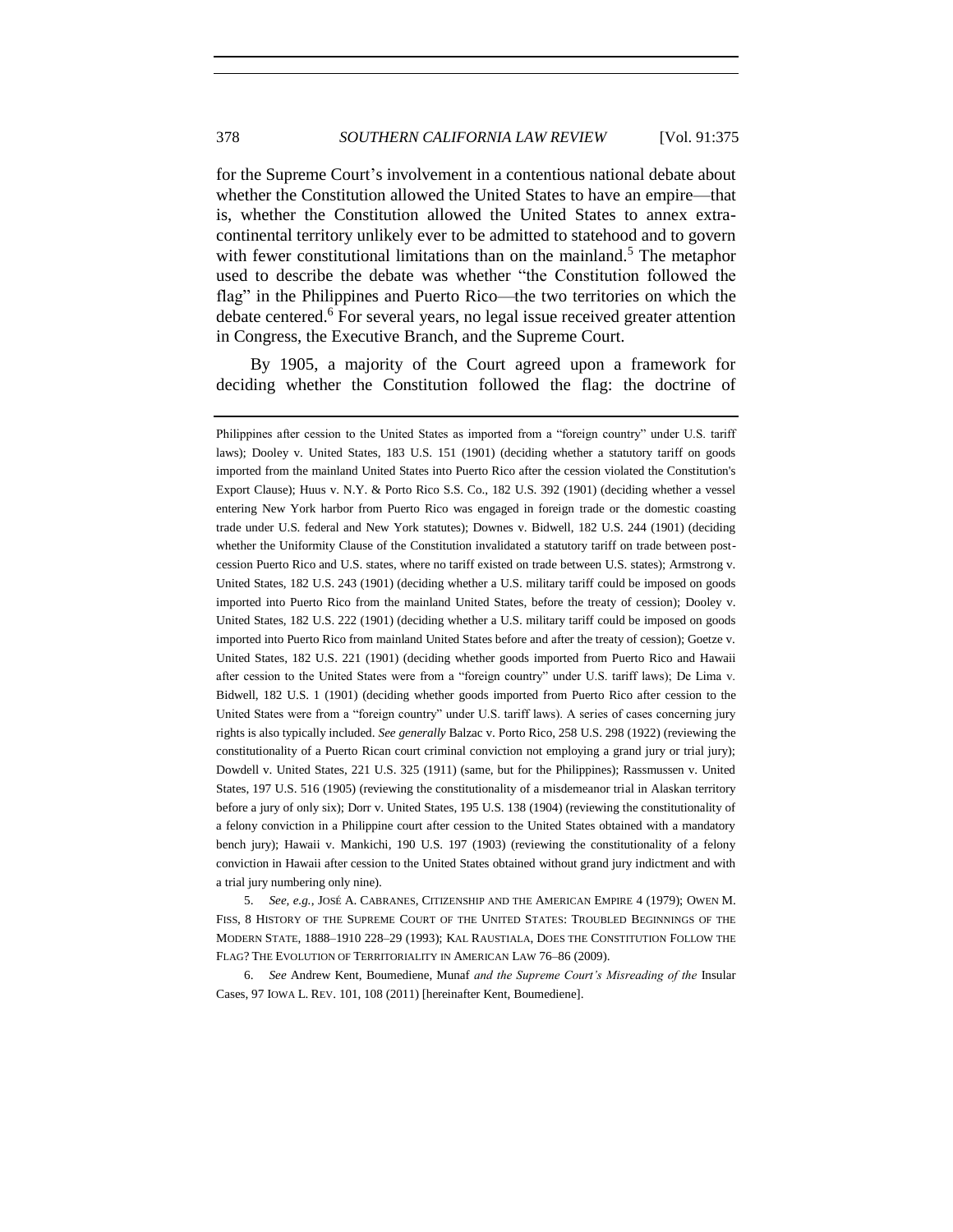<span id="page-4-0"></span>territorial incorporation.<sup>7</sup> Under this doctrine, the Court held that some constitutional guarantees did not automatically follow the flag specifically those requiring tariff uniformity and the use of petit and grand juries.<sup>8</sup> These—and perhaps other—other constitutional provisions would be applicable only if the territory had not only been annexed but had also been further "incorporated" into the United States—that is, deemed an integral and permanent part of the union by Congress, even if not yet granted statehood.<sup>9</sup> The Court examined the treaty ceding the Spanish territories and subsequent congressional actions to determine that Puerto Rico and the Philippines were "unincorporated."<sup>10</sup> They "belonged to" but were not fully "part of" the United States.<sup>11</sup> Therefore, their inhabitants were held to be entitled to fewer constitutional rights and guarantees than others living in the United States proper and in its incorporated territories, such as Oklahoma, Hawaii, and Alaska.

The key decisions about constitutional jury rights came in the *Hawaii v. Mankichi* case of 1903 concerning Hawaii (prior to its incorporation into the union), *Dorr v. United States* in 1904 from the Philippines (never incorporated and soon declared by the President and Congress to be destined for ultimate independence), *Rassmussen v. United States* in 1905 from Alaska (after its incorporation into the union), and *Balzac v. Porto Rico* in 1922 from Puerto Rico (reaffirming that Puerto Rico was not incorporated and, hence, constitutional jury rights did not apply, even after

9. *See Rassmussen*, 197 U.S. at 519–20 (White, J.) (stating that incorporation theory was adopted in *Dorr* and applying it to the case of Alaskan territory); *Dorr*, 195 U.S. at 142–43 (seeming to adopt incorporation theory); *Mankichi*, 190 U.S. at 218–19 (White, J., concurring, joined by McKenna, J.) (reiterating incorporation theory); *Downes*, 182 U.S. at 288–93, 299–300, 341–42 (White, J., McKenna, J. & Shiras, J. concurring) (setting out the incorporation theory). *See generally* Christina Duffy Burnett [Ponsa-Kraus], *A Convenient Constitution? Extraterritoriality After* Boumediene, 109 COLUM. L. REV. 973, 982–83 (2009) [hereinafter Burnett, *A Convenient Constitution*] (summarizing the doctrine).

<sup>7.</sup> *See id*.

<sup>8.</sup> *See id*; U.S. CONST. art. I, § 8, cl. 1 ("[A]ll Duties, Imposts and Excises shall be uniform throughout the United States"); *id*. art. III, § 2, cl. 3 ("The Trial of all crimes . . . shall be by Jury"); *id*. amend. V ("No person shall be held to answer for a capital, or otherwise infamous crime, unless on a presentment or indictment of a grand jury"); *id*. amend. VI ("In all criminal prosecutions, the accused shall enjoy the right to a speedy and public trial, by an impartial jury"); *id*. amend. VII ("In suits at common law . . . the right of trial by jury shall be preserved").

<sup>10.</sup> *See Rassmussen*, 197 U.S. at 520–22; *Dorr*, 195 U.S. at 142–44; *Downes*, 182 U.S. at 341–42 (White, J., concurring).

<sup>11.</sup> Burnett, *A Convenient Constitution*, *supra* not[e 9,](#page-4-0) at 983 (quoting *Downes*, 182 U.S. at 319, 326 (White, J., concurring)).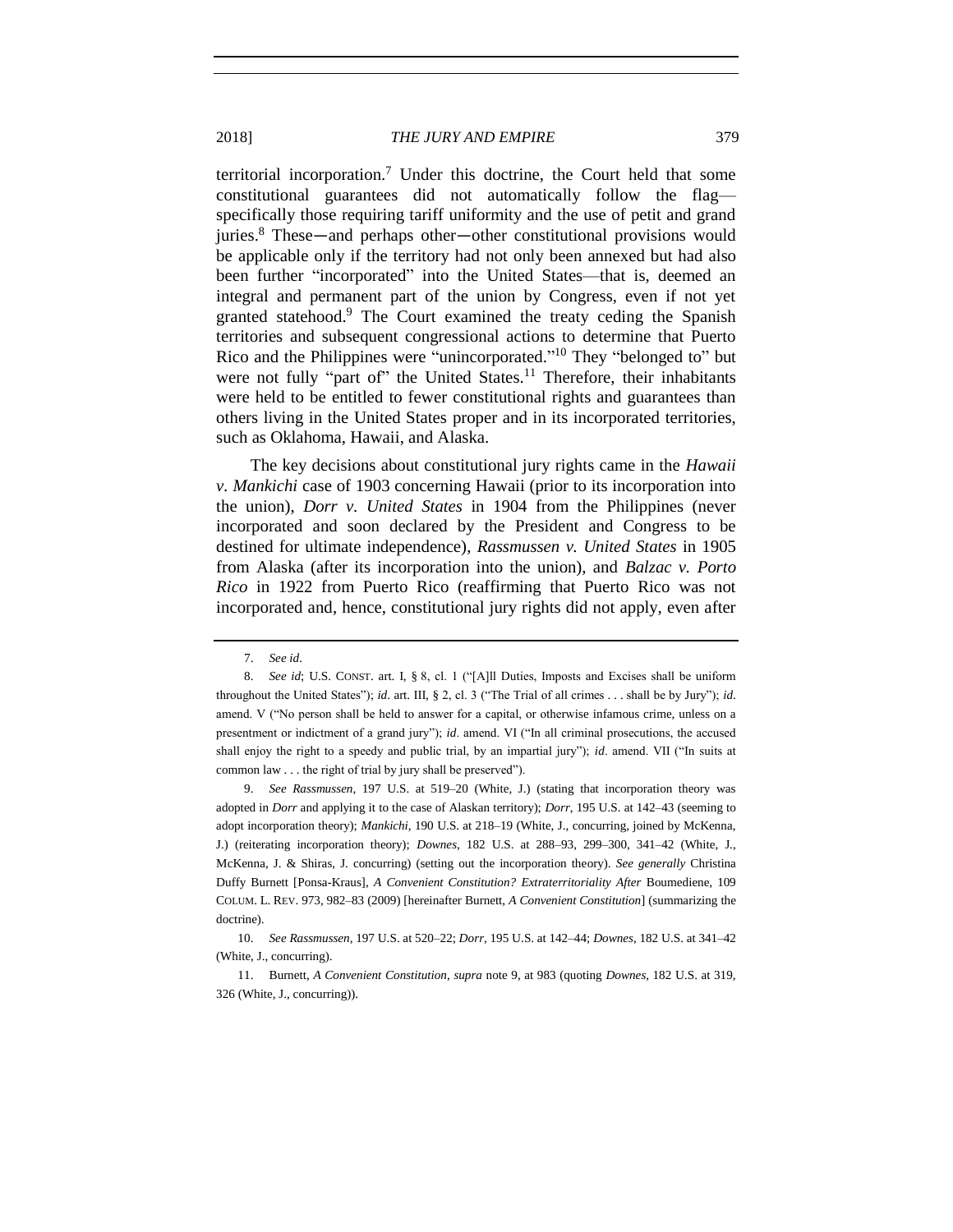Congress granted citizenship in 1917).<sup>12</sup>

<span id="page-5-0"></span>In the initial decisions settling upon the incorporation doctrine, the Court did not clearly decide the status of other constitutional rights in unincorporated territories besides jury guarantees and tariff uniformity. For instance, could Congress abridge the freedom of speech or take property for public purposes without paying compensation in Puerto Rico and the Philippines? In the early *Insular Cases*, the Court indicated that trial by jury and indictment by grand jury were "not fundamental"<sup>13</sup> and, in various dicta, opined that certain "fundamental" constitutional rights *would* be applicable everywhere that U.S. sovereignty reigned.<sup>14</sup> But the Court, with one exception, did not specifically name these fundamental, alwaysapplicable rights in any actual holding during the crucial years American colonial policy was being established. 15

<span id="page-5-1"></span>Starting immediately after these decisions were first issued in 1901, and continuing to the present, the *Insular Cases* and the doctrine of territorial incorporation have been subjected to withering attack. The rights of residents of all U.S. territories and commonwealths—Puerto Rico, Guam, American Samoa, the U.S. Virgin Islands, and the Northern Marianas—continue to be framed by constitutional doctrines of the 1899–

13. *Dorr*, 195 U.S. at 148 (holding that "the right to trial by jury" is not "a fundamental right which goes wherever the jurisdiction of the United States extends" and so need not be granted in the Philippines); *Mankichi*, 190 U.S. at 218 ("[W]e place our decision of this case upon the ground that the two rights alleged to be violated in this case [grand jury and petit jury under Fifth and Sixth Amendments] are not fundamental in their nature, but concern merely a method of procedure . . . .").

<sup>12.</sup> Balzac v. Porto Rico, 258 U.S. 298, 304–05 (1922); *Rassmussen*, 197 U.S. at 519–20; *Dorr*, 195 U.S. at 148; *Mankichi*, 190 U.S. at 218. *See also* Ocampo v. United States, 234 U.S. 91, 98 (1914) (holding the Grand Jury Clause not applicable in Philippines); *Dowdell*, 221 U.S. at 332 (holding no constitutional right to jury trial in the Philippines). Also, in a case arising from the temporary U.S. military occupation of Cuba, the Court held that the Constitution would not be violated by extraditing a fugitive from the United States to Cuba where he would be tried for embezzlement in a judicial system that lacked "trial by jury." Neely v. Henkel, 180 U.S. 109, 122–23 (1901).

<sup>14.</sup> *See Dorr*, 195 U.S. at 144–45; *Downes*, 182 U.S. at 277, 280, 282–83 (Brown, J.); *id.* at 298 (White, J., concurring).

<sup>15.</sup> The exception was the Due Process Clause. *See Balzac*, 258 U.S. at 312–13 (stating in dictum that constitutional due process "had from the beginning full application in the Philippines and Porto Rico"); Ochoa v. Hernandez y Morales, 230 U.S. 139, 153–54 (1913) (implying that the Constitution's Due Process Clause would limit congressional legislation for Puerto Rico); Santiago v. Nogueras, 214 U.S. 260, 268 (1909), *aff'g* 2 P.R. Fed. Rep. 467, 488 (1907) (finding that constitutional due process was applicable in Puerto Rico); United States v. Heinszen, 206 U.S. 370, 386 (1907) (seeming to imply that the Due Process Clause limited congressional legislation for the Philippines).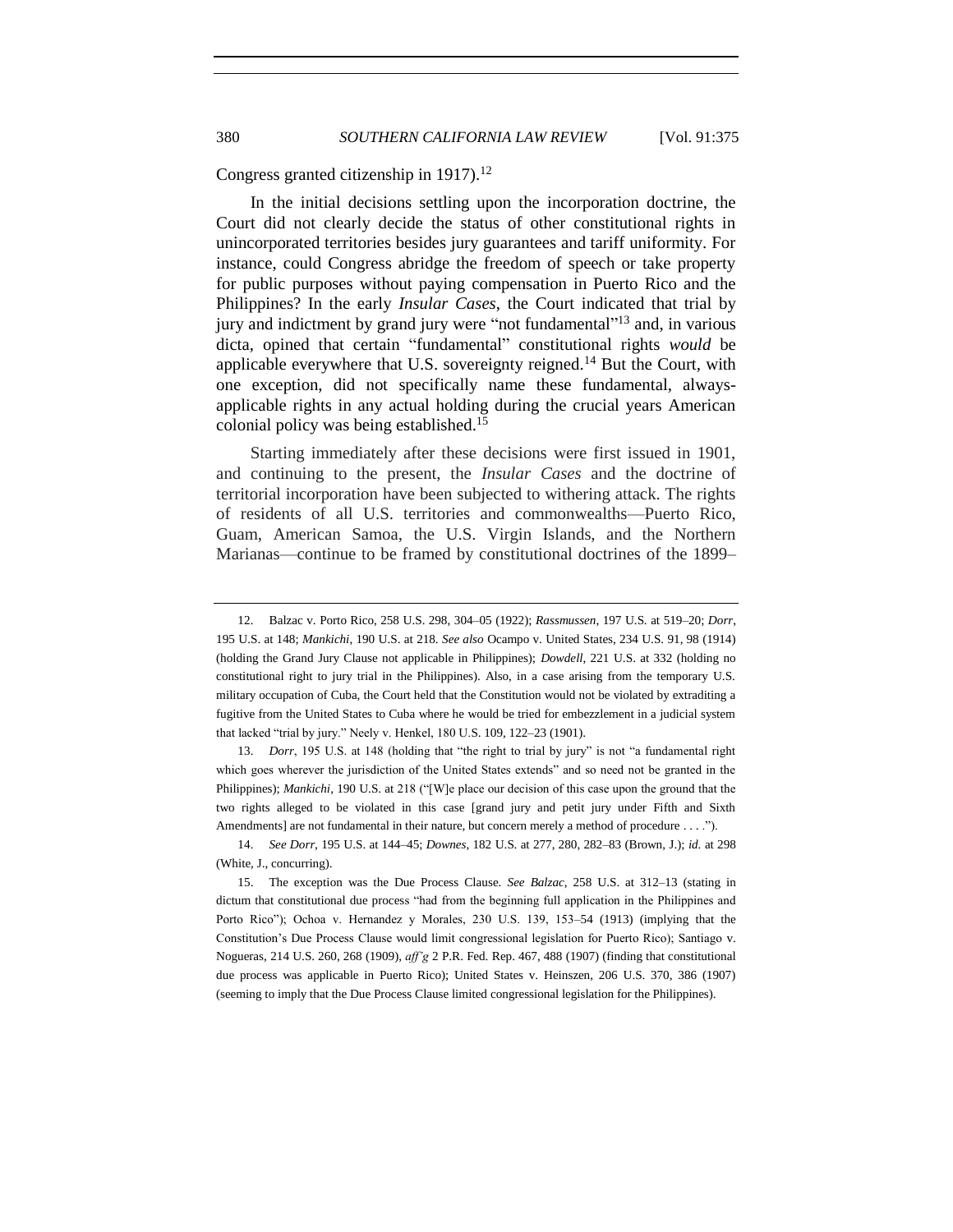1905 period, holding that only fundamental constitutional rights apply.<sup>16</sup> The institutional and legal trajectory of the independent Philippine state which has been troubled, to say the least—was set by U.S. rule and shaped decisively by the *Insular Cases*. The *Insular Cases* have also been used to decide the legal status of persons held outside U.S. sovereignty but under U.S. control.<sup>17</sup> Criticism of the *Insular Cases* has only gathered force over time because constitutional rules that treat some population groups worse than others, especially when there are racial or ethnic differences between minority and majority, have been ill-favored at least since *Brown v. Board* of Education<sup>18</sup> and the civil rights revolution.<sup>19</sup>

<span id="page-6-2"></span><span id="page-6-1"></span>Most contemporary scholarship about the *Insular Cases* and the doctrine of territorial incorporation sees them as examples of discrimination, domination, and denial of rights. Scholarship charges that the Supreme Court allowed the U.S. government to "totally disregard the Constitution in governing the newly acquired territory." <sup>20</sup> And most critics identify racism and cultural chauvinism as the dominant factors driving the Court's and the political branches' supposed decisions to deny individual rights and disregard the Constitution in the unincorporated territories.<sup>21</sup>

<span id="page-6-0"></span>Although I have joined the many commentators in finding that aspects of the Justices' reasoning in the *Insular Cases* was "frankly racist,"<sup>22</sup> and

17. *See* Boumediene v. Bush, 553 U.S. 723, 756–59 (2008) (Guantanamo Bay); Munaf v. Geren, 553 U.S. 674, 695–96 (2008) (Iraq).

18. *See* Brown v. Bd. of Educ., 347 U.S. 483 (1954).

19. *See, e.g.*, Bartholomew H. Sparrow, *The Centennial of* Ocampo v. United States*: Lessons from the* Insular Cases, *in* RECONSIDERING THE *INSULAR CASES*: THE PAST AND FUTURE OF THE AMERICAN EMPIRE 39, 57 (Gerald L. Neuman & Tomiko Brown Nagin eds., 2015) (noting that the "discrimination" allowed by the Insular Cases against residents of unincorporated territories "seems greatly outdated . . . [i]n an era when the United States has deeply eroded, if not eliminated, de jure discrimination on the basis of race, ethnicity, gender, and religion").

20. Owen J. Lynch*, The U.S. Constitution and Philippine Colonialism: An Enduring and Unfortunate Legacy*, *in* THE COLONIAL CRUCIBLE: EMPIRE IN THE MAKING OF THE MODERN AMERICAN STATE 353, 364 (Alfred W. McCoy & Francisco A. Scarano eds., 2009).

21. *See infra* note[s 76](#page-18-0)[–80](#page-18-1) and accompanying text.

22. Andrew Kent, *Citizenship and Protection*, 82 FORDHAM L. REV. 2115, 2128 (2014)

<sup>16.</sup> *See* Puerto Rico v. Sánchez Valle, 136 S. Ct. 1863, 1863–68 (2016) (examining *Insular Cases* and other precedents to determine if Puerto Rico and the U.S. government are the same sovereign for purposes of the Double Jeopardy Clause); Tuaua v. United States, 788 F.3d 300, 300–02 (D.C. Cir. 2015) (applying the *Insular Cases* precedents to decide if the Fourteenth Amendment Citizenship Clause applies in American Samoa); Igartua v. United States, 626 F.3d 592, 592–94 (1st Cir. 2010) (examining the *Insular Cases* and other precedents to determine whether residents of Puerto Rico have a constitutional right to be represented in the U.S. House of Representatives).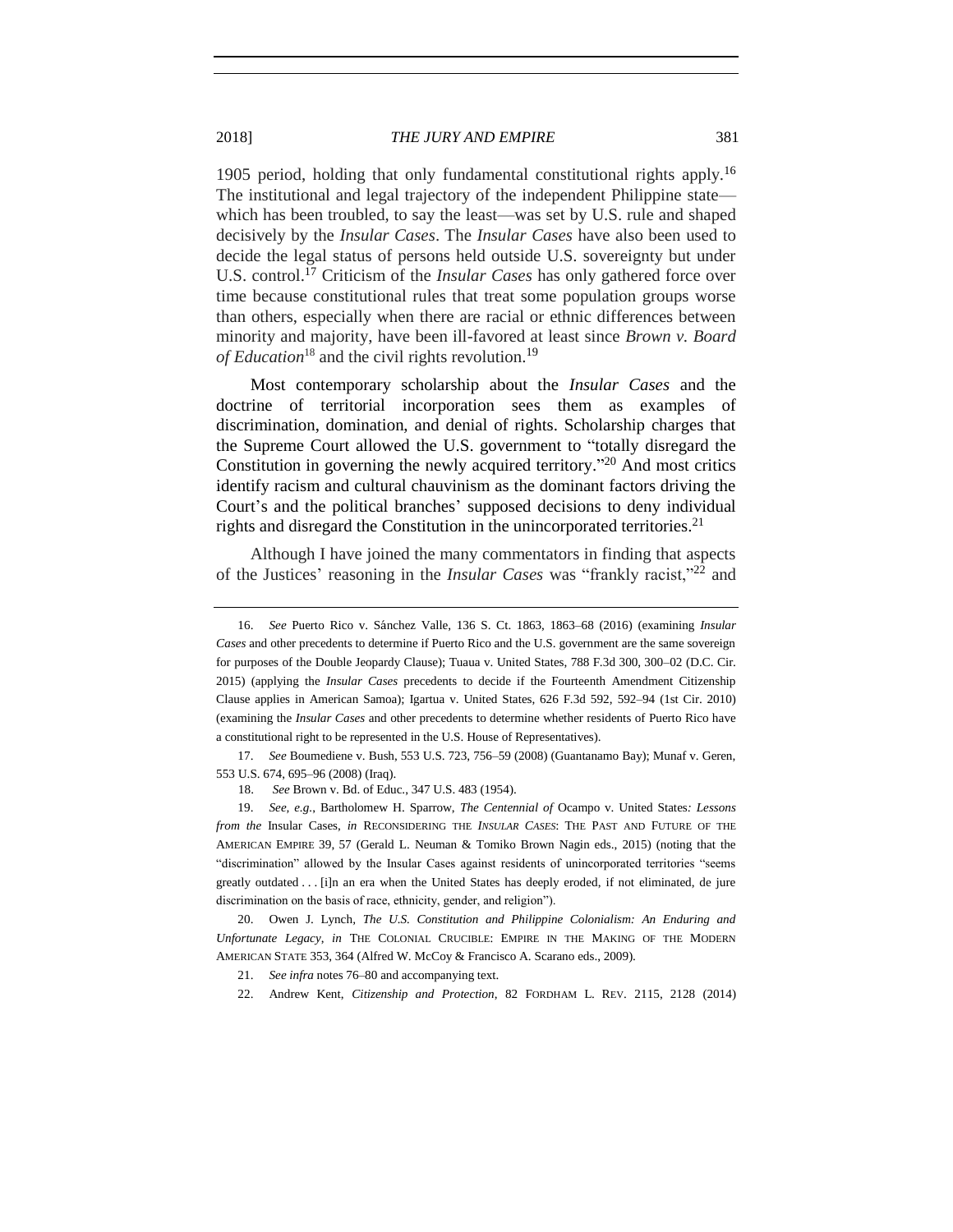although the same can be said for the statements of members of Congress and the executive branch involved in insular policy, this Article argues, contrary to the consensus in scholarship, that the explanatory power of racism and cultural chauvinism is somewhat limited *on the important issue of which individual rights were accorded to the inhabitants of unincorporated territories*. As discussed below, during the period 1900– 1917, the residents of Puerto Rico and the Philippines were granted by statute every individual right found in the U.S. Constitution, with the exception of the Second Amendment right to bear arms, the Third Amendment prohibition on quartering soldiers in private homes in peacetime, and, in the Philippines, the rights to a jury trial and grand jury indictment.<sup>23</sup> A story which focuses only on a presumed intent by U.S. decision makers to dominate, discriminate, and deny rights to the people of Puerto Rico and the Philippines needs revision. If we are not to miss the forest for the trees, it is notable how many rights were granted.

Putting aside constitutional tariff rules, the irrelevant Third Amendment, and the Second Amendment, which almost no one discussed, $24$  it turns out that jury guarantees were the only rights which U.S. policymakers in Washington actually wanted to withhold from residents of unincorporated territories. After early endorsements of Congress and the executive branch in their view that the Constitution did not require access to a jury<sup>25</sup> or compliance with the Export and Uniformity Clauses regarding tariffs, the Supreme Court never again held that a single other constitutional right was inapplicable.<sup>26</sup>

<span id="page-7-0"></span><sup>[</sup>hereinafter Kent, *Citizenship*].

<sup>23.</sup> A table comparing rights (1) guaranteed by the Constitution in the States and (2) in the incorporated territories, compared with (3) the rights protected by congressional statute, local law, or judicial decision in the Philippines and Puerto Rico is found *infra* in Appendix A. The Supreme Court decreed that rights granted in congressional statutes would be interpreted to have the same meaning as analogously-worded U.S. constitutional rights. *See* Trono v. United States, 199 U.S. 521, 529 (1905); Kepner v. United States, 195 U.S. 100, 124 (1904).

<sup>24.</sup> Starting in January 1899, there was a bloody armed insurrection against U.S. rule in the Philippines that did not fully end until 1905. Banditry was widespread in rural areas there. Very few people appear to have thought that guaranteeing a right to bear arms was a good idea. William Howard Taft, a key U.S. policymaker on colonial issues, argued that a broad right to bear arms was not wise in the mainland United States, either. *See* Bishop Potter, *Ex-Gov. Taft Upholds Rule of Philippines*, N.Y. TIMES, Apr. 22, 1904, at 5.

<sup>25.</sup> In later cases, the Court stated in dicta that the Seventh Amendment civil jury right was not applicable in unincorporated territory. *See* Puerto Rico v. Shell Co., 302 U.S. 253, 258 (1937); Balzac v. Porto Rico, 258 U.S. 298, 304–05 (1922).

<sup>26.</sup> Christina Duffy Burnett [Ponsa-Kraus], *Untied States: American Expansion and Territorial*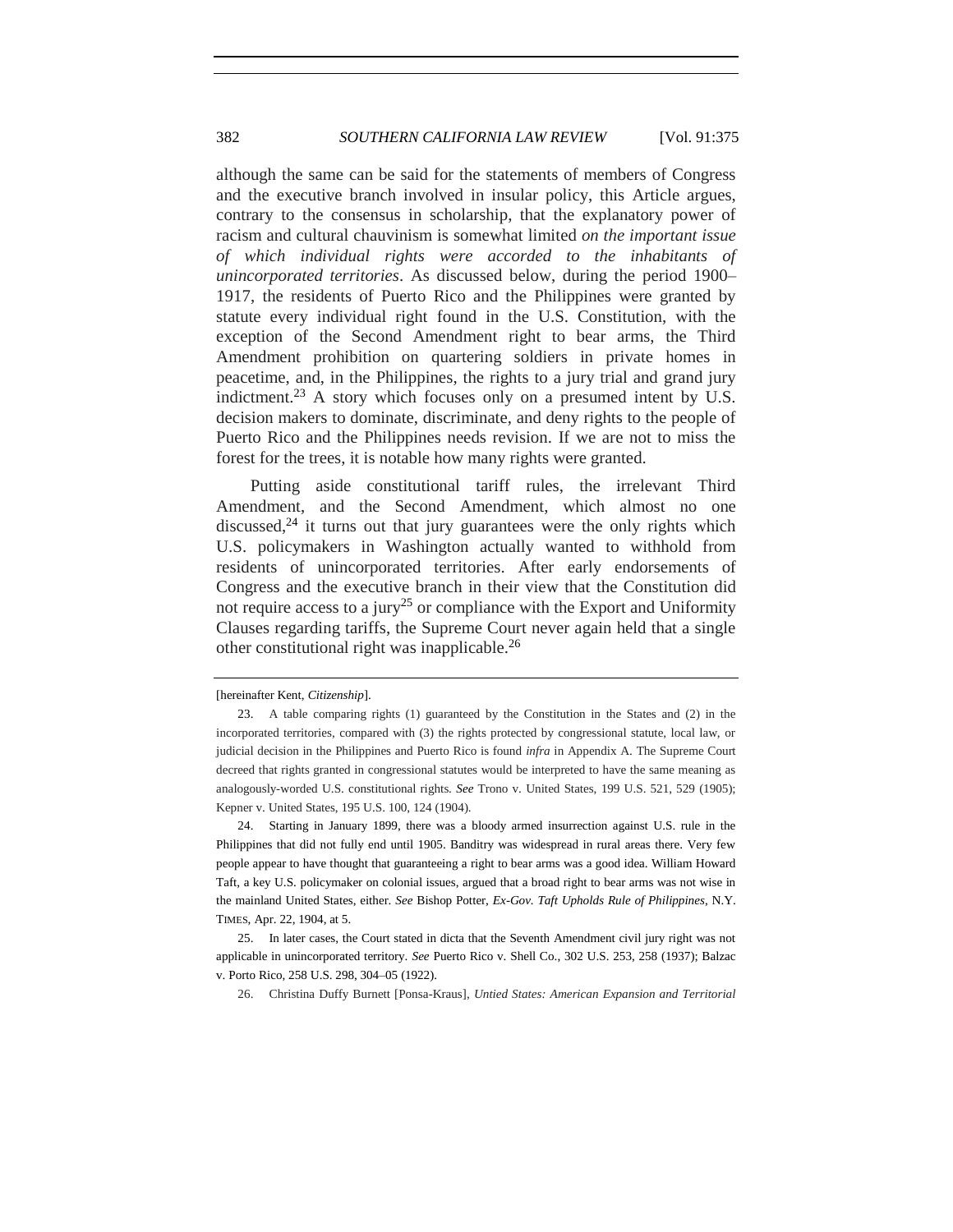2018] *THE JURY AND EMPIRE* 383

Since the jury trial is the right that U.S. policymakers in the three branches actively worked to withhold, a search for causal explanations for U.S. governance and policy toward the Philippines and Puerto Rico on the issues of individual rights and legal procedure must focus on the jury.

Racism and cultural chauvinism of U.S. policymakers undoubtedly played a role in deciding that the jury was not necessary or appropriate in Puerto Rico and especially the Philippines. The Supreme Court suggested that the Philippines contained many "uncivilized" inhabitants, in the course of holding that the Constitution did not require the use of a criminal petit jury in a felony case there.<sup>27</sup> William Howard Taft, a key policymaker first in the executive branch and then on the Supreme Court—made public arguments against introduction of the jury trial in the Philippines that sound culturally chauvinistic to modern ears. He wrote, for example, that 90% of Filipinos "or more are densely ignorant, superstitious, and subject to imposition of all sorts." <sup>28</sup> Echoing the racialized social Darwinism of the day, Puerto Ricans, and particularly Filipinos, were often derided by U.S. policymakers as mere children in the art of self-government, who would need extensive tutoring before they were fit to participate fully in Anglo-Saxon institutions.<sup>29</sup>

<span id="page-8-0"></span>But the wider context in which the decisions to restrict the use of juries were reached shows a very different set of ideologies, goals, and motivations were also—not instead, but also—at work. Merits-based views about the proper working of the justice system, the specific defects of juries, the desire to allow experimentation with legal procedure, and the need for law to be in harmony with the habits and traditions of the people were also significant factors in setting U.S. policy toward juries in Puerto Rico and the Philippines.

This Article takes a new view of the *Insular Cases*, by contextualizing the decision to withhold jury rights in the colonial dependencies by

*Deannexation*, 72 U. CHI. L. REV. 797, 812 n.69 (2005) [hereinafter Burnett, *Untied States*]. In fact, the Court has held that a number of important constitutional provisions are in effect in Puerto Rico. *See* Posadas de P.R. Assocs. v. Tourism Co. of P.R., 478 U.S. 328, 339 (1986) (First Amendment); Torres v. Puerto Rico, 442 U.S. 465, 471 (1979) (Fourth Amendment); Examining Bd. of Eng'rs, Architects & Surveyors v. Flores De Otero, 426 U.S. 572, 599–601 (1976) (Equal Protection).

<sup>27.</sup> *See, e.g.*, Dorr v. United States, 195 U.S. 138, 145 (1904).

<sup>28.</sup> William H. Taft, *Civil Government in the Philippines*, OUTLOOK, May 31, 1902, at 315.

<sup>29.</sup> *See, e.g.*, STUART CREIGHTON MILLER, "BENEVOLENT ASSIMILATION": THE AMERICAN CONQUEST OF THE PHILIPPINES, 1899–1903, at 134 (1982); JOSÉ TRÍAS MONGE, PUERTO RICO: THE TRIALS OF THE OLDEST COLONY IN THE WORLD 33 (1997).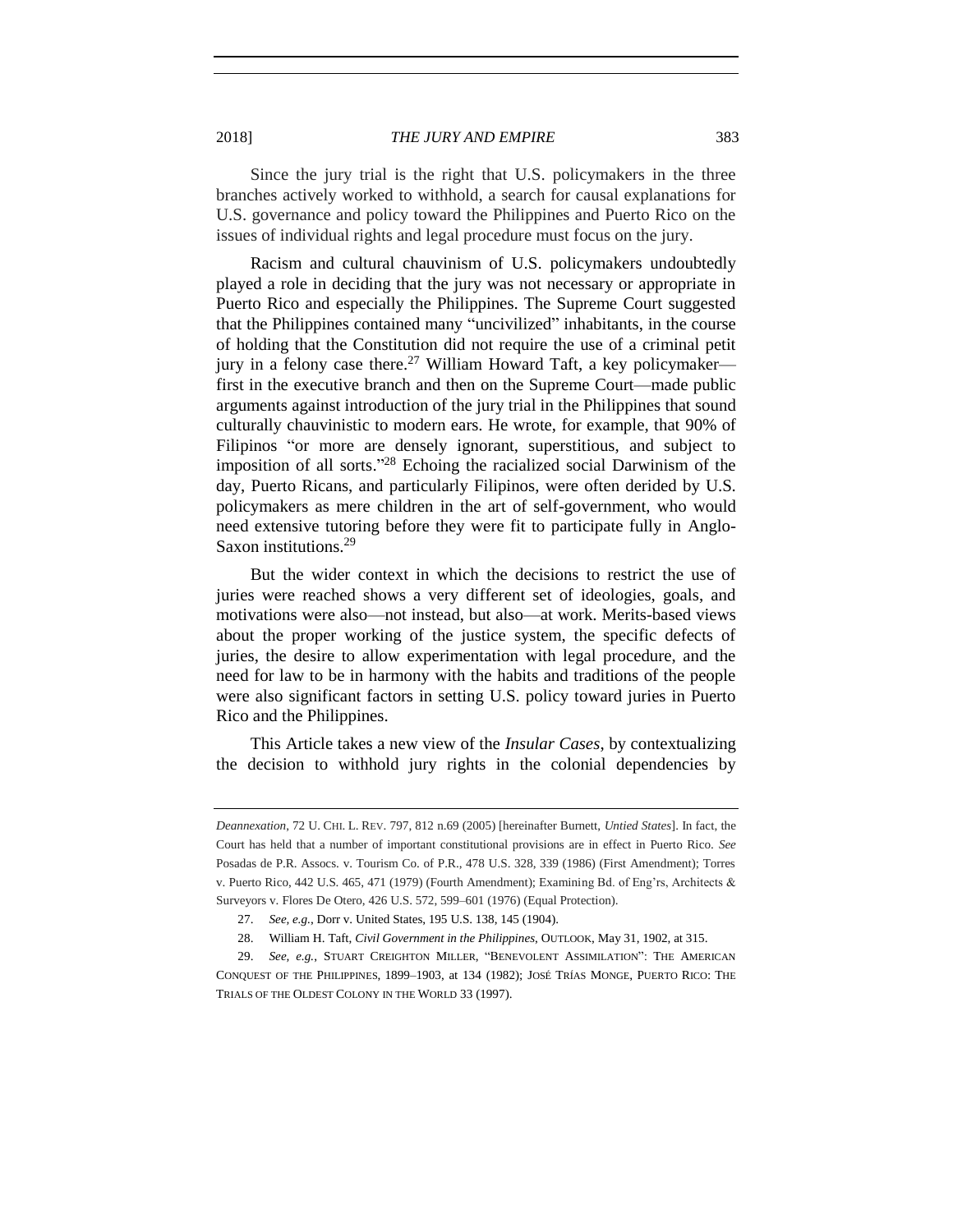reference to a contemporaneous movement by elite lawyers in the metropole—the mainland United States—to restrict the use of the jury, to empower courts, to simplify procedure, and to streamline litigation. This broader, domestic context for colonial policy is found by examining the activities of elite lawyers and judges in the courts and in their new bar associations that emerged in the latter part of the nineteenth century, the upper-class reform movements in cities like New York, and the work of progressive legal academics and political scientists concerned with promoting efficient, non-corrupt government. This context is also seen in Supreme Court case law holding that the new Fourteenth Amendment should not shackle states to ancient common law procedure, like the jury rules in the Bill of Rights, but should be interpreted to allow procedure to be flexibly adapted to the needs of the times. Histories of the jury in America tend to skip from the Founding to modern times, neglecting the period of intellectual ferment and institutional reform that this Article covers.

This Article proceeds in five main parts. Part I briefly reviews the current state of scholarship on the *Insular Cases*. Part II shows how many elite lawyers had, in the last decades of the nineteenth century and first decade of the twentieth, become thoroughly disenchanted with the jury. This was a stunning reversal. At the Founding, the jury had been universally lauded.<sup>30</sup> It was one of the few individual rights to be protected in the original Constitution (in Article III). And three provisions of the Bill of Rights protected the jury. Blackstone's description of the jury as the palladium—the safeguard—of liberty<sup>31</sup> was frequently intoned.<sup>32</sup> Tocqueville's famous description of the jury in *Democracy in America* (1835) as an essential educational tool for American democratic selfgovernment was widely believed and repeated.<sup>33</sup>

<span id="page-9-0"></span>But by the later part of the nineteenth century, the grand jury and the petit jury in both civil and criminal cases were heavily criticized. Many states were reforming their judicial procedure to eliminate some jury rights. This was part of a larger reform movement focusing on delay and excessive

<sup>30.</sup> *See, e.g.*, SUJA A. THOMAS, THE MISSING AMERICAN JURY: RESTORING THE FUNDAMENTAL CONSTITUTIONAL ROLE OF THE CRIMINAL, CIVIL, AND GRAND JURIES 58–68 (2016).

<sup>31.</sup> 4 WILLIAM BLACKSTONE, COMMENTARIES 343–52.

<sup>32.</sup> *See, e.g.*, THE FEDERALIST NO. 83, at 543 (Alexander Hamilton); SPEECH OF MR. INGERSOLL ON THE JUDICIARY, DELIVERED IN THE CONVENTION OF PENNSYLVANIA ON THE FIRST OF NOVEMBER 1837, at 16 (Harrisburg, Packer, Barrett & Parke 1837).

<sup>33.</sup> *See, e.g.*, *Juries and Jurymen*, WORCESTER DAILY SPY, June 28, 1884, at 2; *Adelphio Union—Mr. Phillips's Lecture*, LIBERATOR, Mar. 19, 1847, at 47.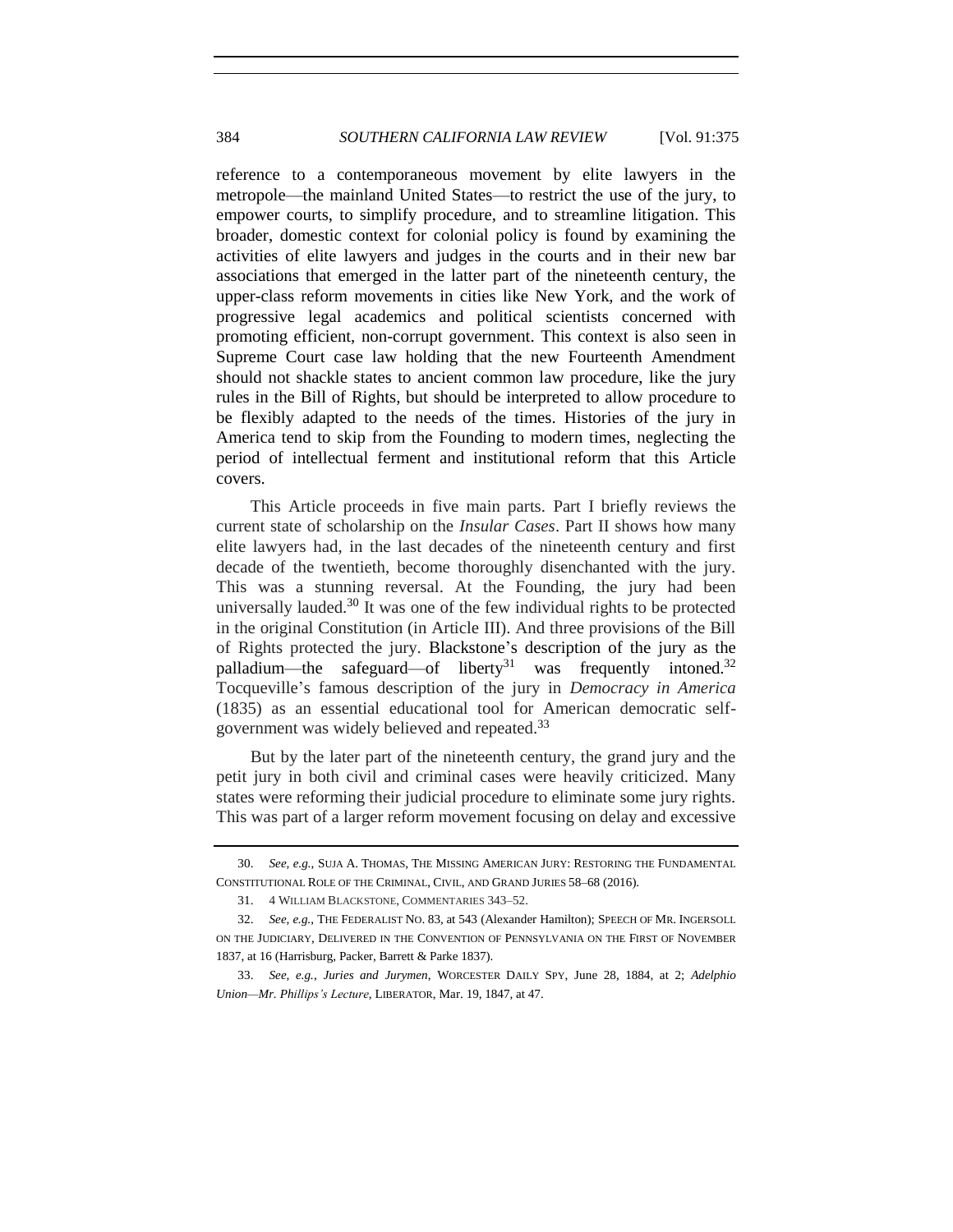procedural technicality that was perceived to be bogging down both the civil and criminal justice systems. Lawyers who were central to U.S. policy in the new insular possessions—men like Taft and Elihu Root—were at the same time prominent critics of mainland legal procedure, including the jury.

Part III shows how the U.S. Supreme Court's jurisprudence under the new Fourteenth Amendment adopted much of the perspective of anti-jury reformers. The Court refused to interpret the Constitution to "straightjacket"<sup>34</sup> the states with the common law procedural rights like the jury and grand jury that the U.S. Constitution mandated for the federal government. The Court praised the spirit of progressive reform of procedure that it saw in the states and even predicted that if a territory with a civil law tradition came into the union, it would make sense to allow that territory to keep their time-worn legal institutions and procedures intact. This latter point reflected the widespread view of elite lawyers at the time that law worked best, and was most legitimate, when it remained consistent with the habits, customs, and views of the people.

Part IV traces the beginnings of U.S. rule in the Philippines, the reform of legal procedure by the U.S. military and U.S. executive, and the debates about whether the Constitution followed the flag there. It shows that the executive branch and Congress extended by executive order and then statute essentially all individual rights that were contained in the U.S. Constitution except jury rights. And it shows how leading administration policymakers, Taft and Root, made the same arguments against the use of the jury for Filipinos as were made in the mainland at the same time.

Part V turns to Puerto Rico, which took a very different path than the Philippines. Washington gave local decision makers much greater leeway in Puerto Rico, and the local legislature and courts took the lead in crafting protections for individual rights. As in the Philippines, essentially every right enjoyed in the mainland as a limit on the federal government was, by statute or judicial interpretation, granted to the people of Puerto Rico. But unlike in the Philippines, the jury was used too but only to try criminal cases. Even when given full sway to legislate rights for themselves in more recent years, Puerto Ricans have not constitutionalized the civil or grand jury.

\* \* \*

Before turning to the argument, it makes sense to pause briefly to

<sup>34.</sup> Twining v. New Jersey, 211 U.S. 78, 101 (1908).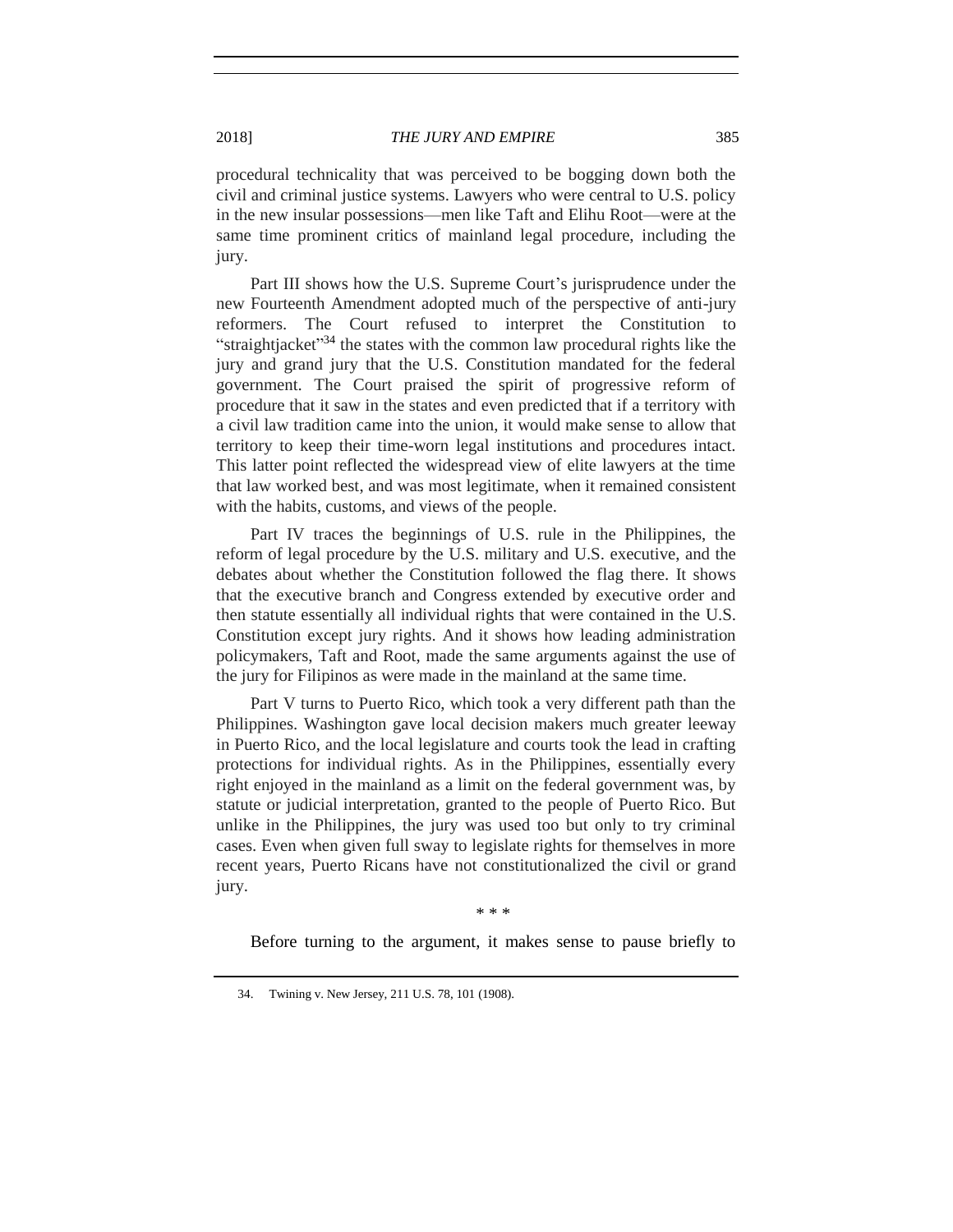introduce two main characters who played significant roles in U.S. colonial policy and in the procedural reform movement in the mainland.

Before he became president of the United States (1909–1913) and chief justice of the United States (1921–30), William Howard Taft already had extensive government service. He was appointed at age twenty-nine to the Ohio superior court bench by Governor Joseph Foraker, later an influential U.S. Senator on colonial policy.<sup>35</sup> When Taft was only thirtytwo, Foraker pushed President Harrison to put him on the U.S. Supreme Court. Harrison opted to make Taft the Solicitor General of the United States. Harrison soon moved Taft to a judgeship on the Sixth Circuit, where he stayed until another Ohio politician, President McKinley, asked Taft in January 1900 to lead a commission to establish civil government in the Philippines, then in insurrection against the United States.

Taft remained in Washington through the spring of 1900, when the administration and Congress were debating the form of government and constitutional status of Puerto Rico. Taft then left for the Philippines, and managed his commission so satisfactorily that he was appointed the first civil governor of the Philippines in summer 1901, when the insurrection had been largely quelled. Taft held the post until the end of 1903, and then came back to Washington to be the Secretary of War—the office that President McKinley had made the overseer of all U.S. colonial policy. Taft had been in Washington the previous year, to testify and lobby Congress, and speak to the press and public, about the form of civil government to create for the Philippines. Taft was a self-described progressive conservative. <sup>36</sup> As Chief Justice, Taft wrote the *Balzac* opinion in 1922, solidifying the territorial incorporation doctrine into U.S. law and the rule that constitutional jury rights were not protected in unincorporated territories.

Elihu Root was, like Taft, a progressive conservative and one of the most respected lawyers in the nation. Root began his career as a private lawyer in New York City after the Civil War, amassing a lucrative practice of influential clients such as Jay Gould, Chester Arthur, and E.H. Harriman.<sup>37</sup> When he became president, Arthur appointed Root the U.S.

<span id="page-11-0"></span><sup>35.</sup> For Taft's biography, *see generally* JONATHAN LURIE, WILLIAM HOWARD TAFT: THE TRAVAILS OF A PROGRESSIVE CONSERVATIVE (2012); 1 & 2 HENRY F. PRINGLE, THE LIFE AND TIMES OF WILLIAM HOWARD TAFT: A BIOGRAPHY (1939).

<sup>36.</sup> *See* DAVID HENRY BURTON, TAFT, HOLMES, AND THE 1920S COURT: AN APPRAISAL 127 (1998) (quoting Taft).

<sup>37.</sup> On Root's career, *see generally* 1 & 2 PHILLIP C. JESSUP, ELIHU ROOT (1938); RICHARD W. LEOPOLD, ELIHU ROOT AND THE CONSERVATIVE TRADITION (1954).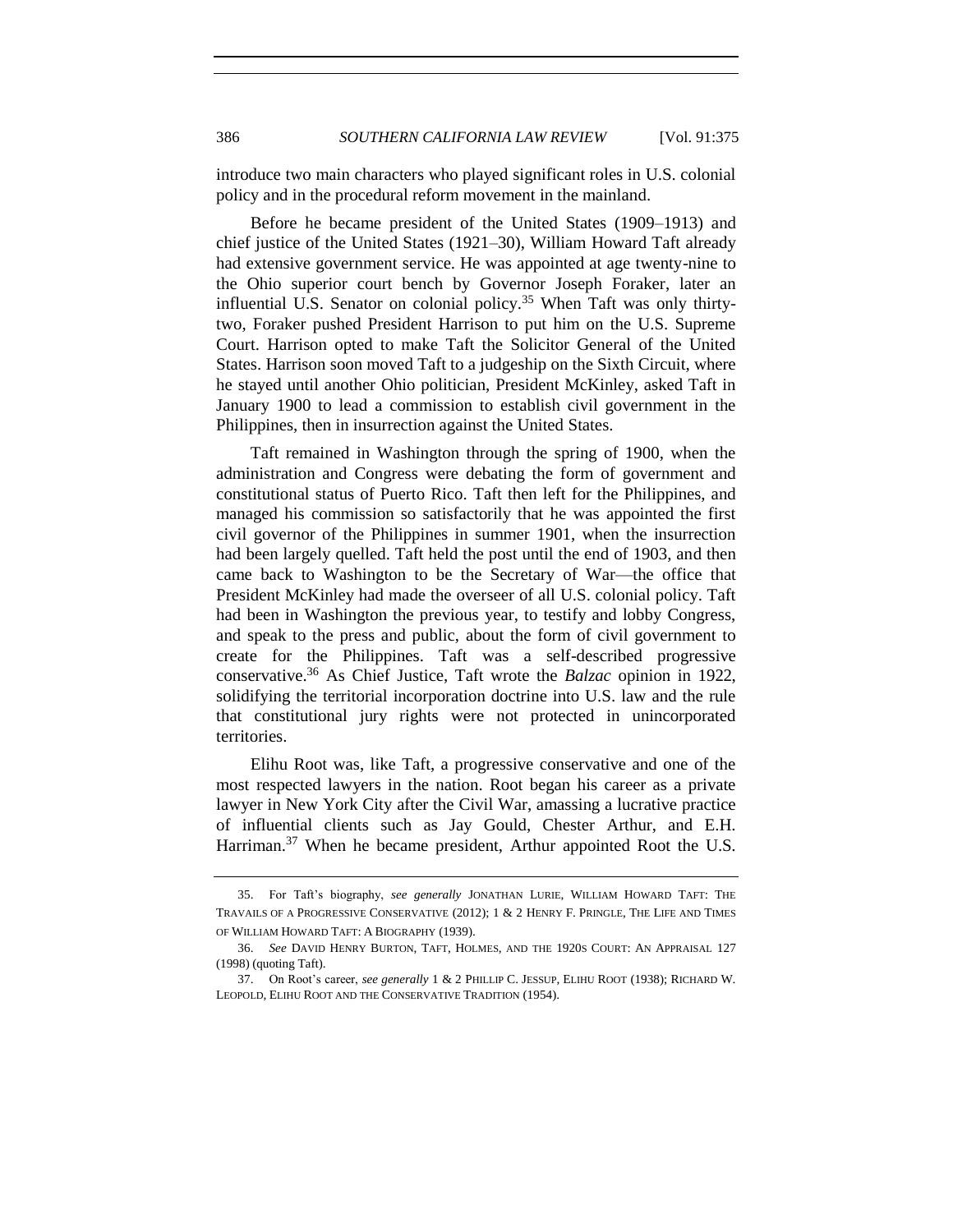2018] *THE JURY AND EMPIRE* 387

Attorney for the Southern District of New York (1883–85). Root resumed his private law practice and became a civic leader, involved in leadership roles in the Union League Club, New York City-based reform organizations, and bar associations, relatively new organizations which elite lawyers had begun forming to press their views on regulation of the legal profession and the judiciary. Root's reform work was of the good government variety, focused on reducing corruption and improving state and local government services like schools and police. In summer 1899, President McKinley overrode Root's objection that he knew "nothing about war . . . nothing about the military" to make him Secretary of War, telling Root that now that the war was over and problems of peace were most pressing, he needed "a lawyer to direct the government of these Spanish islands."<sup>38</sup> Root and Taft quickly became the McKinley administration's leaders on colonial policy. After turning over the Secretary of War post to Taft in 1904, Root became President Roosevelt's Secretary of State. He later served as U.S. Senator from New York.

# I. SCHOLARSHIP ON THE *INSULAR CASES*

<span id="page-12-0"></span>For several decades, scholarship about the *Insular Cases* has been uniformly critical. Proceeding normatively, many commentators, myself included, have argued that the best understanding of U.S. republicanism and our constitutional tradition is that all persons within the sovereign limits of the United States should have equal rights and equal legal status.<sup>39</sup>

Descriptive or interpretive scholarship has also been highly critical. Many critics charge the Court in the *Insular Cases* with inventing a "novel"<sup>40</sup> constitutional "innovation,"<sup>41</sup> "a hitherto unexisting difference

40. BARTHOLOMEW H. SPARROW, THE *INSULAR CASES* AND THE EMERGENCE OF AMERICAN EMPIRE 5 (2006). *See also* Jaime B. Fuster, *The Origins of the Doctrine of Territorial Incorporation and its Implications Regarding the Power of the Commonwealth of Puerto Rico to Regulate Interstate Commerce*, 43 REV. JUR. U. P.R. 259, 263 (1974).

41. T. ALEXANDER ALEINIKOFF, SEMBLANCES OF SOVEREIGNTY: THE CONSTITUTION, THE STATE AND AMERICAN CITIZENSHIP 81 (2002). *See also* Gerald L. Neuman, *Whose Constitution?*, 100

<sup>38.</sup> 1 JESSUP, *supra* not[e 37,](#page-11-0) at 215.

<sup>39.</sup> *See* Kent, *Citizenship*, *supra* note [22,](#page-6-0) at 2128; Andrew Kent, *Disappearing Legal Black Holes and Converging Domains: Changing Individual Rights Protection in National Security and Foreign Affairs*, 115 COLUM. L. REV. 1029, 1029–68 (2015). *See also* Rogers M. Smith, *The* Insular Cases*, Differentiated Citizenship, and Territorial Statuses in the Twenty-First Century*, *in* RECONSIDERING THE INSULAR CASES: THE PAST AND FUTURE OF THE AMERICAN EMPIRE, *supra* note [19,](#page-6-1) at 103–04 (noting "powerful strains [of political theory] insisting that the citizens of republics must be equal before the law, possessed of identical bundles of basic rights and duties").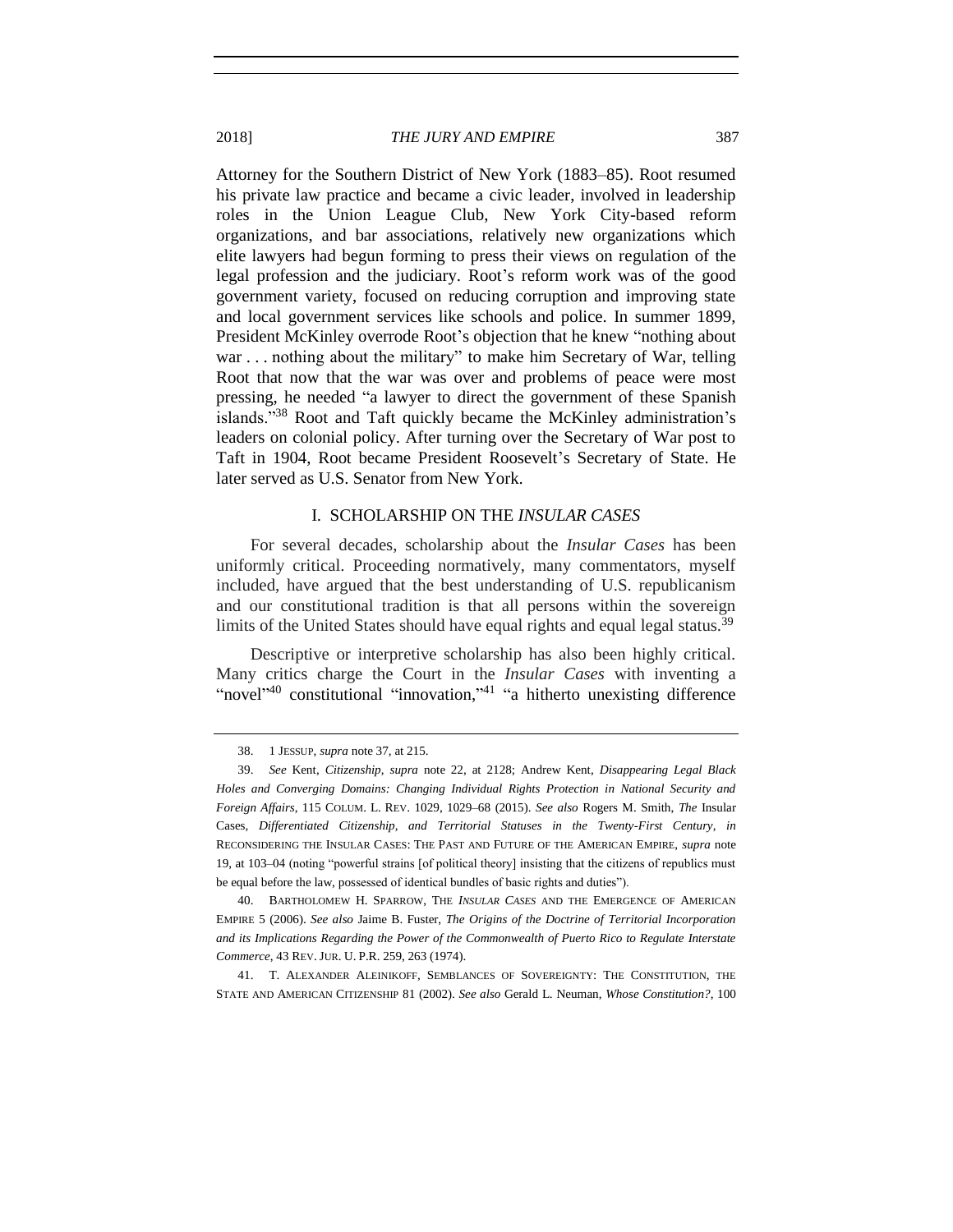<span id="page-13-1"></span><span id="page-13-0"></span>between 'incorporated' and 'unincorporated' territories,"<sup>42</sup> that was selfconsciously crafted to facilitate imperial expansion without making the peoples of the new possessions U.S. citizens.<sup>43</sup> It is undeniable that the Court wanted to leave it to the political branches to determine whether to make the new insular possessions permanent parts of the union and their people citizens. The Court spoke with candor about the desire to facilitate experimentation with imperial expansion.<sup>44</sup> Given strong public support for the McKinley administration, the well-established and frequently exercised power to acquire territory via treaty,  $45$  and the textually-granted constitutional powers of Congress over naturalization, governance of territories, and admission of new States<sup>46</sup>—powers understood from the nineteenth century until the present to be plenary in nature—the Court's decisions to defer to Congress and the executive branch on issues of political status, political rights, and citizenship were perhaps inevitable. But the recent legacy of the Fourteenth Amendment's repudiation of *Dred Scott v. Sandford*<sup>47</sup> on the issues of citizenship and equal rights in the United States, seemingly reaffirmed in a 1898 Supreme Court decision that birthright citizenship knew no distinctions of race, ethnicity, or parentage,  $48$ still led many commentators, both then and now, to hope that the Court would repudiate colonialism and unequal citizenship.<sup>49</sup>

For a variety of reasons, the 1898 decisions of the McKinley administration to accept cession from Spain of Puerto Rico and Guam were not particularly controversial.<sup>50</sup> But substantial segments of the American

YALE L.J. 909, 957–60 (1991).

<sup>42.</sup> Efrén Rivera Ramos, *The Legal Construction of American Colonialism: The* Insular Cases, 65 REV. JUR. U. P.R. 225, 327 (1996).

<sup>43.</sup> *See* Sarah H. Cleveland, *Powers Inherent in Sovereignty: Indians, Aliens, Territories, and the Nineteenth Century Origins of Plenary Power over Foreign Affairs*, 81 TEX. L. REV. 1, 212 (2002); Gerald L. Neuman, *Closing the Guantanamo Loophole*, 50 LOY. L. REV. 1, 6 (2004); Ramos, *supra* note [42,](#page-13-0) at 327.

<sup>44.</sup> *See, e.g.*, Downes v. Bidwell, 182 U.S. 244, 286–87 (1901).

<sup>45.</sup> The Treaty Clause of the Constitution could be used for "any matter which is properly the subject of negotiation with a foreign country." Geofroy v. Riggs, 133 U.S. 258, 267 (1890).

<sup>46.</sup> *See* U.S. CONST. art. I, § 8, cl. 4; *id*. art. IV, § 3.

<sup>47.</sup> *See generally* Dred Scott v. Sandford, 60 U.S. 393 (1857).

<sup>48.</sup> United States v. Wong Kim Ark, 169 U.S. 649, 693 (1898).

<sup>49.</sup> Sam Erman, *Citizens of Empire: Puerto Rico, Status, and Constitutional Change*, 102 CALIF. L. REV. 1181, 1194–95 (2014).

<sup>50.</sup> Puerto Rico was relatively close to the United States, had largely welcomed U.S. intervention, was strategically located along sea lanes vital to controlling a future isthmian canal, and could provide a good naval base. Monroe Doctrine concerns also counseled in favor of ejecting Spain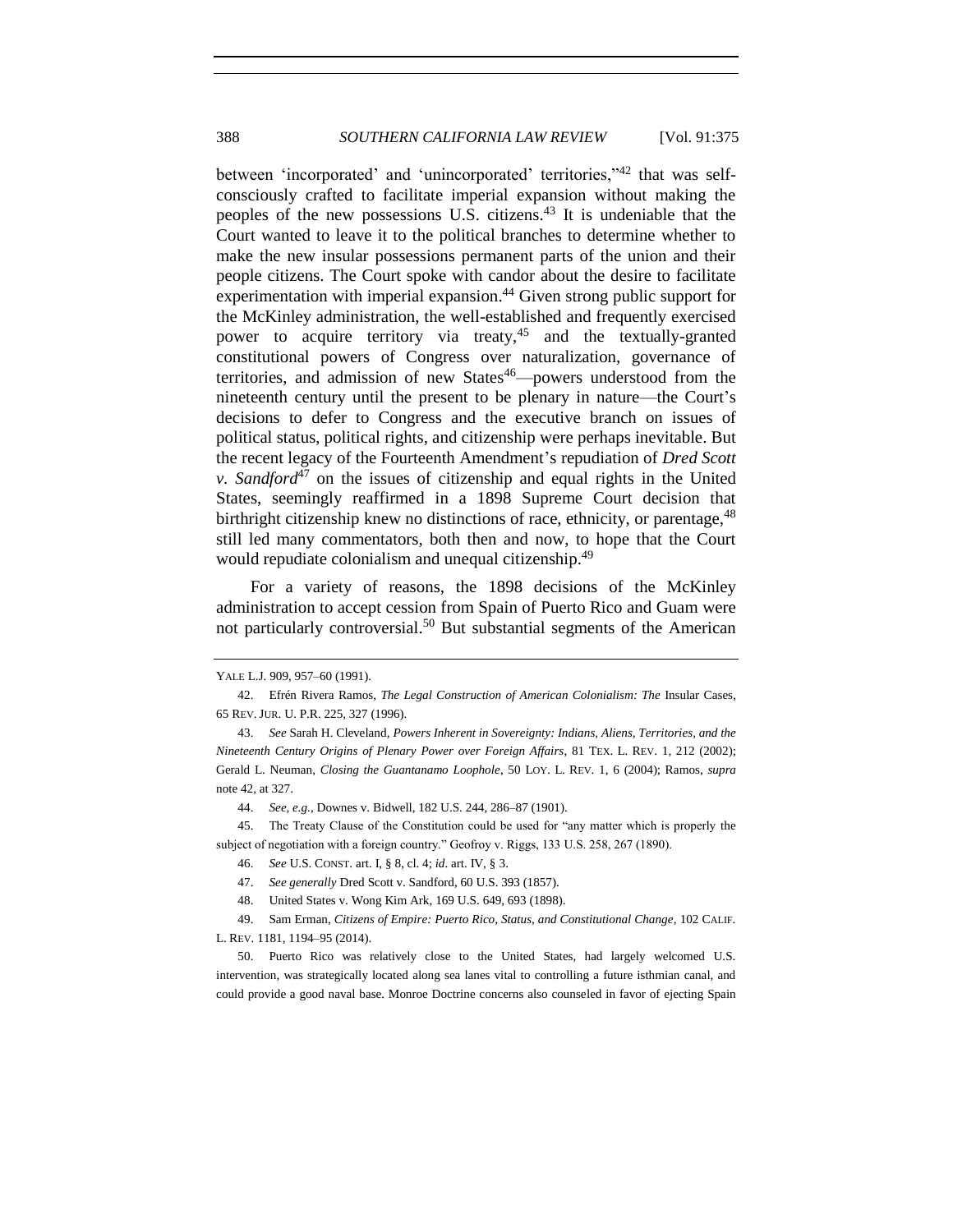<span id="page-14-1"></span><span id="page-14-0"></span>public strongly opposed annexation of the Philippines—an enormous archipelago of over 3,000 islands, located half-way around the world, with a population of somewhere between seven and ten million people.<sup>51</sup> Racism, xenophobia, and cultural chauvinism were prominent reasons for this opposition.<sup>52</sup> Filipinos were widely portrayed in the American press as dark-skinned, culturally inferior savages.<sup>53</sup> George Vest, a Democratic Senator from Missouri and leading anti-expansionist, wrote just prior to the vote on ratifying the annexation treaty that "[t]he idea of conferring American citizenship upon the half-civilized, piratical, muck-running inhabitants of [the Philippines] . . . and creating a State of the Union from such materials, is . . . absurd and indefensible."<sup>54</sup> On the other hand, some proponents of annexation viewed rule over the Philippines in racial terms; these proponents viewed it as an opportunity for "English-speaking and Teutonic peoples" to become "the master organizers of the world"<sup>55</sup> and uplift supposedly benighted "lesser races."

Public and congressional resistance to acquiring the Philippines only increased when the Filipino insurgents, who had earlier fought Spain, attacked U.S. forces at Manila in February 1899, just as the U.S. Senate

from a major possession near the United States. *See* RAYMOND CARR, PUERTO RICO: A COLONIAL EXPERIMENT 25–28, 31 (1984); CABRANES, *supra* note [5,](#page-3-0) at 31–34. Tiny Guam was an afterthought. *See* Kent, Boumediene, *supra* not[e 6,](#page-3-1) at 119.

<sup>51.</sup> *See* JOHN MORGAN GATES, SCHOOLBOOKS AND KRAGS: THE UNITED STATES ARMY IN THE PHILIPPINES, 1898-1902, at 7 (1973); ERIC T. L. LOVE, RACE OVER EMPIRE: RACISM AND U.S. IMPERIALISM, 1865–1900, at 161 (2004); ROBERT D. RAMSEY III, SAVAGE WARS OF PEACE: CASE STUDIES OF PACIFICATION IN THE PHILIPPINES, 1900–1902, at 2–3 (2007).

<sup>52.</sup> *See, e.g.*, CABRANES, *supra* note [5,](#page-3-0) at 40–41; MILLER, *supra* note [29,](#page-8-0) at 15, 26; STANLEY KARNOW, IN OUR IMAGE: AMERICA'S EMPIRE IN THE PHILIPPINES 137 (1989). But some leading antiimperialists and critics of U.S. policy in the Philippines, such as Mark Twain, Senator George Frisbie Hoar of Massachusetts, and lawyer Moorfield Storey, the first president of the NAACP, held progressive views on race. *See* ROGER DANIELS, COMING TO AMERICA 271 (2d ed. 2002) (discussing Hoar's views); 2 WALTER LAFEBER, THE CAMBRIDGE HISTORY OF AMERICAN FOREIGN RELATIONS: THE AMERICAN SEARCH FOR OPPORTUNITY, 1865–1913, at 52–53, 162 (1993) (discussing Twain's and Storey's views).

<sup>53.</sup> *See, e.g.*, Mark S. Weiner, *Teutonic Constitutionalism: The Role of Ethno-Juridical Discourse in the Spanish-American War*, *in* FOREIGN IN A DOMESTIC SENSE: PUERTO RICO, AMERICAN EXPANSION, AND THE CONSTITUTION 48, 55 (Christina Duffy Burnett [Ponsa-Kraus] & Burke Marshall eds., 2001).

<sup>54.</sup> G.G. Vest, *Objections to Annexing the Philippines*, 168 N. AM. REV. 112, 112 (1899).

<sup>55.</sup> PAUL A. KRAMER, THE BLOOD OF GOVERNMENT: RACE, EMPIRE, THE UNITED STATES, AND THE PHILIPPINES 2 (2006) (quoting Sen. Albert Beveridge).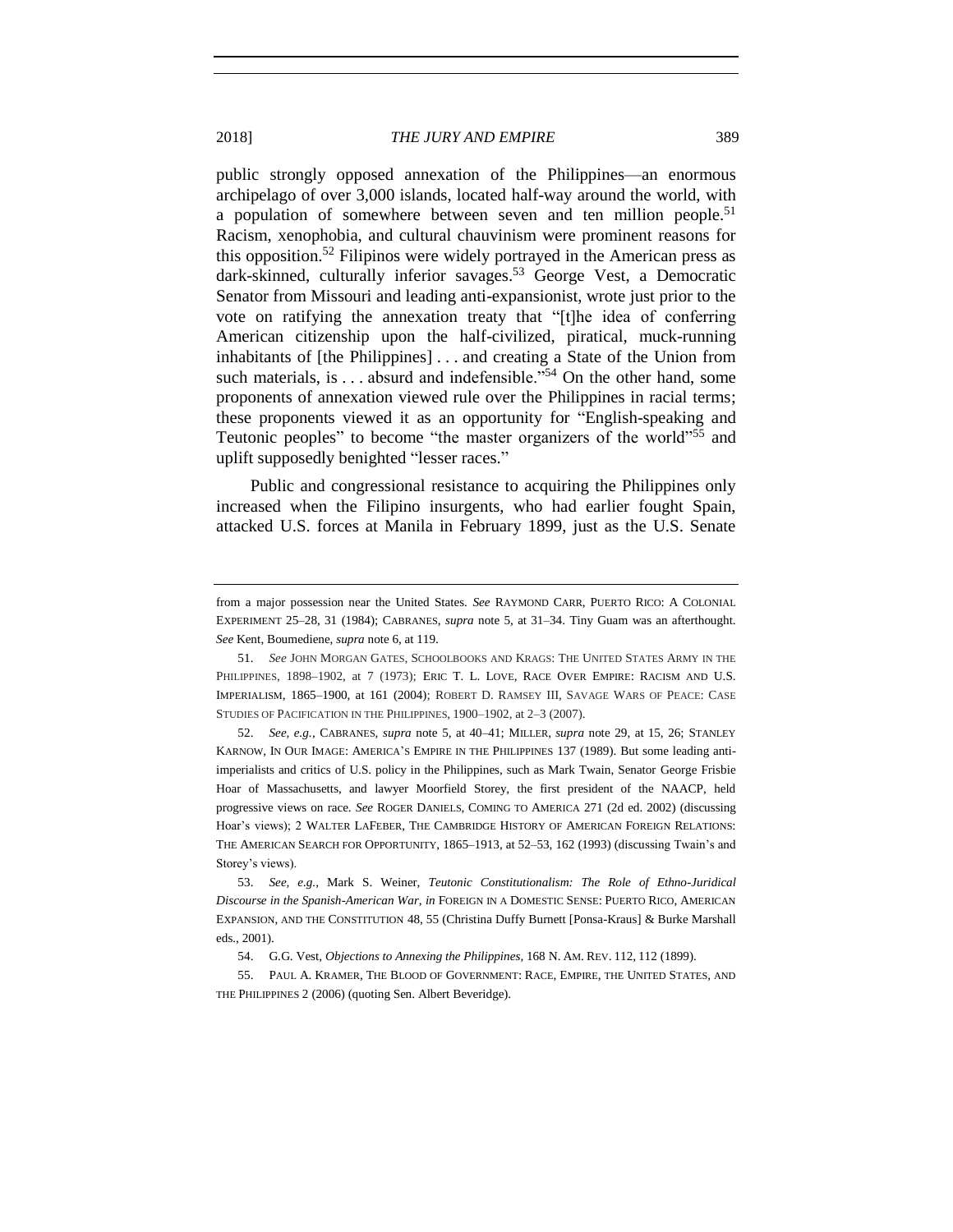was set to vote on the treaty of peace and annexation.<sup>56</sup> The treaty was nevertheless approved by the Senate, but the Senate passed a resolution stating future U.S. policy toward the Philippines: no "incorporation" of Filipinos into the American body politic and no "permanent annex[ation]" of the islands.<sup>57</sup>

The Philippines was quickly considered a major headache by U.S. policymakers because of a bloody rebellion that began in early 1899; it was also generally assumed to be destined for ultimate independence due to the perceived impossibility of ever assimilating it.<sup>58</sup> As litigation of the first *Insular Cases* proceeded through the lower federal courts, the Democratic Party platform of 1900 announced that "[t]he Filipinos cannot be citizens without endangering our civilization."<sup>59</sup> Christina Ponsa-Kraus has shown that anxiety that the United States remain constitutionally free to grant independence to the Philippines and its "alien" population $60$  was a crucial driver of U.S. colonial policy, including on the Supreme Court; many, including key Supreme Court Justices like Edward Douglass White, were concerned that it would be impossible to do this if the Constitution were fully extended to the Philippines.<sup>61</sup>

Thus, I have joined the many commentators who find that aspects of the Justices' reasoning in the *Insular Cases* were racist and that racism and cultural chauvinism drove the actions of important political leaders,

61. *See* Burnett, *Untied States*, *supra* not[e 26,](#page-7-0) at 853–70. *See also* CABRANES, *supra* not[e 5,](#page-3-0) at 50 (noting that Justice White intended the incorporation doctrine to allow the United States to grant independence to the Philippines); JULIUS W. PRATT, AMERICA'S COLONIAL EXPERIMENT: HOW THE UNITED STATES GAINED, GOVERNED, AND IN PART GAVE AWAY A COLONIAL EMPIRE 163–65 (1950) (same). President Wilson announced that it was U.S. policy to grant independence to the Philippines. *See* 51 CONG. REC. 34, 75 (1913). *See also* Philippine Autonomy (Jones) Act, ch. 416, Pub. L. No. 64- 240, 39 Stat. 545, 545 pmbl. (1916) (endorsing independence through a congressional act).

<sup>56.</sup> *See* GATES, *supra* not[e 51,](#page-14-0) at 40–42, 76–77; LAFEBER, *supra* note [52,](#page-14-1) at 163.

<sup>57.</sup> S. JOURNAL, 55th Cong., 3d. Sess. 1284 (1899) (giving advice and consent to ratification of the treaty); 32 CONG. REC. 1846 (1899) (floor vote on McEnery resolution).

<sup>58.</sup> *See, e.g.*, VEDASTO JOSE SAMONTE, THE AMERICAN SYSTEM OF COLONIAL ADMINISTRATION 144 (1925).

<sup>59.</sup> THOMAS HUDSON MCKEE, THE NATIONAL CONVENTIONS AND PLATFORMS OF ALL POLITICAL PARTIES, 1789 TO 1900, at 333 (3d rev. ed. 1900).

<sup>60.</sup> Downes v. Bidwell, 182 U.S. 244, 287 (1901) (opinion of Brown, J.) (discussing the need for U.S. government flexibility when faced with "possessions . . . inhabited by alien races, differing from us in religion, customs, laws"); *id*. at 313 (White, J., concurring) (desiring to avoid a constitutional rule that would allow "incorporation of alien races" into the union against the wishes of Congress).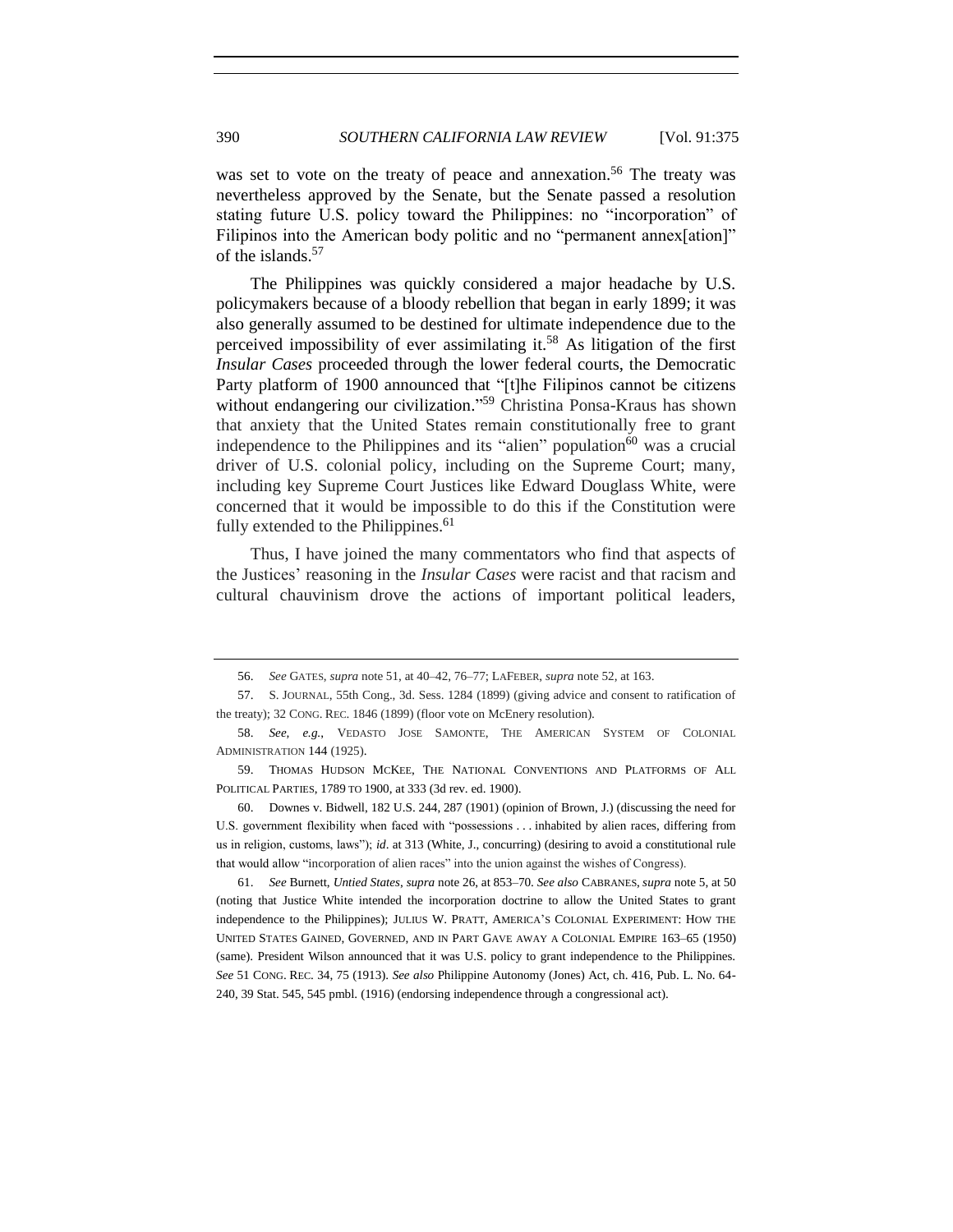## 2018] *THE JURY AND EMPIRE* 391

especially among anti-expansionists in the Democratic Party.<sup>62</sup> Racial considerations undoubtedly influenced U.S. policy-making both during the debate about whether to annex the Philippines and also during the constitutional litigation that resulted in the doctrine of territorial incorporation. This was the height of the Jim Crow-*Plessy* era <sup>63</sup> on the Supreme Court and the country at large. Racism deeply permeated American life and thought.

I concur with the current scholarly consensus on this score. But when the discussion turns to questions of individual rights and of how the territories would actually be governed, the received wisdom in much of the current scholarship needs revision. The dominant theme is that U.S. policymakers made conscious choices to purposefully treat residents of the new insular possessions worse than residents of the mainland.

Many commentators, accepting the framing that U.S. rule was one of domination and denial of rights, have asserted that the *Insular Cases* broke with a "settled understanding" of extending all constitutional rights to residents of U.S. territories.<sup>64</sup> But more recent revisionist scholarship has noted first that, even within the States of the Union, not all constitutional provisions were everywhere applicable—for instance, the Bill of Rights had not been incorporated as a limit on state governments at the time of the *Insular Cases* and Article III guarantees of judicial independence never applied in territorial courts.<sup>65</sup> Second, scholars have also noted that the Supreme Court's pre-1901 case law about individual constitutional rights in the mainland territories actually vacillated among different propositions,<sup>66</sup> with only the *Insular Cases* themselves settling the matter in favor of the view that the full Constitution (to the extent applicable), including jury rights, protected U.S. territories only once they were incorporated by Congress.<sup>67</sup>

The doctrine that residents of the new unincorporated territories have fewer individual constitutional rights drives much of the criticism of the

<sup>62.</sup> *See, e.g.*, LOVE, *supra* note [51,](#page-14-0) at 181–93; Kent*, Citizenship*, *supra* note [22,](#page-6-0) at 2128; Kent, Boumediene, *supra* not[e 6,](#page-3-1) at 119 n.68, 128 n.110.

<sup>63.</sup> Plessy v. Ferguson, 163 U.S. 537 (1896).

<sup>64.</sup> Gerald L. Neuman, *Constitutionalism and Individual Rights in the Territories*, *in* FOREIGN IN A DOMESTIC SENSE: PUERTO RICO, AMERICAN EXPANSION, AND THE CONSTITUTION 182, 184 (Christina Duffy Burnett [Ponsa-Kraus] & Burke Marshall eds., 2001).

<sup>65.</sup> *See* Burnett, *Untied States*, *supra* not[e 26,](#page-7-0) at 821–23, 837–38, 850.

<sup>66.</sup> *See* Cleveland, *supra* not[e 43,](#page-13-1) at 207; Burnett, *Untied States*, *supra* not[e 26,](#page-7-0) at 824–32.

<sup>67.</sup> *See* Burnett, *Untied States*, *supra* not[e 26,](#page-7-0) at 832.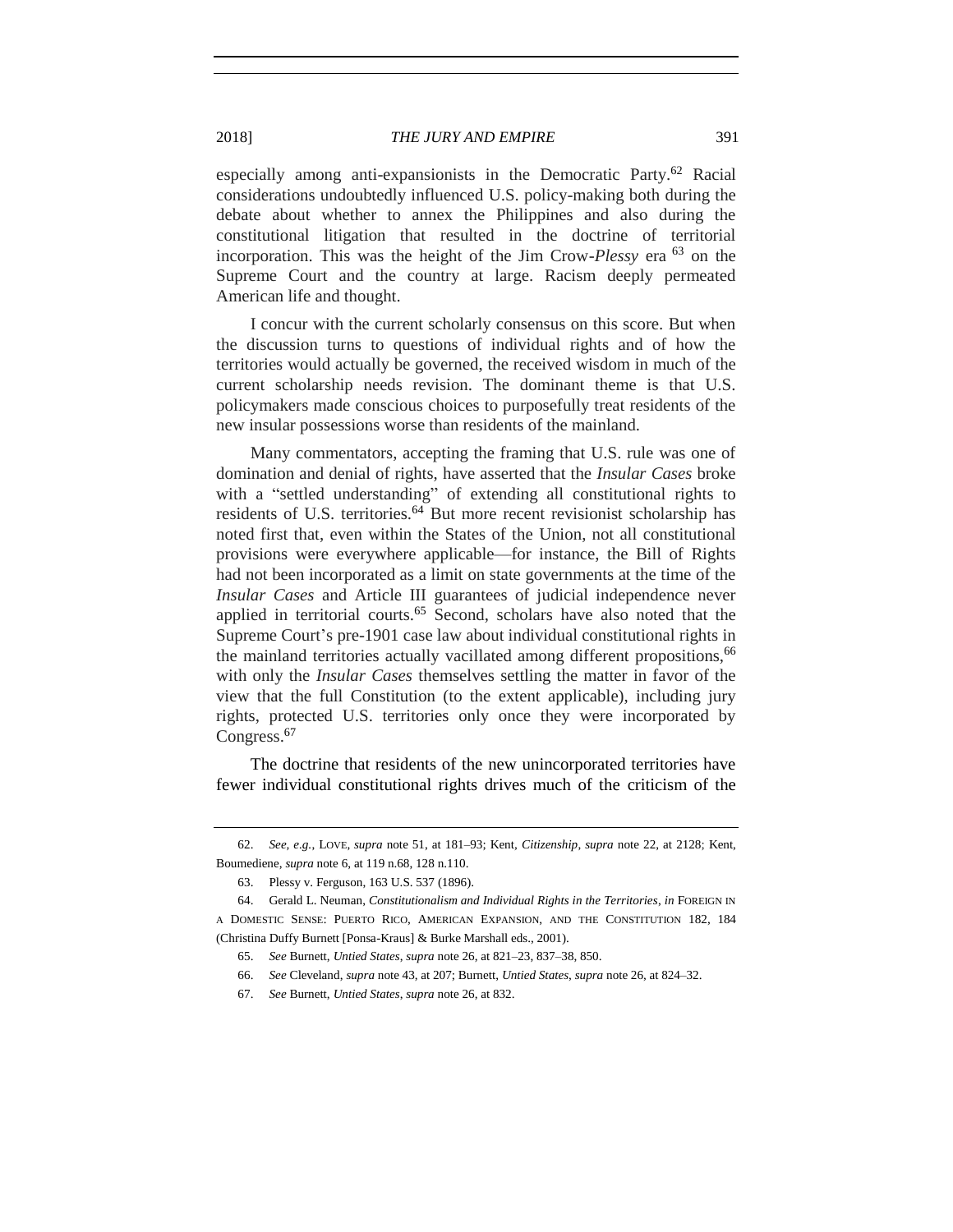*Insular Cases* and the political decisions underlying them. In the *Insular Cases*, say many critics, the Court allowed the U.S. government to "totally disregard the Constitution in governing the newly acquired territory,"<sup>68</sup> and "govern . . . without extending constitutional rights to the residents."<sup>69</sup> This is overstated; as noted in the Introduction, the Court held that the Due Process Clause and other fundamental rights apply in Puerto Rico and the Philippines.<sup>70</sup> A related criticism is that the Court held in the *Insular Cases* that "the Constitution nominally applied, albeit in skeletal form" and the incorporated territories were "largely in an extraconstitutional zone." <sup>71</sup> The end result is that the people of unincorporated territories are understood to have had "limited rights"<sup>72</sup> and were "unprotected by many fundamental constitutional guarantees." <sup>73</sup> The Court, Congress, and the executive left the unincorporated territories as "coloni[es] . . . totally subordinated and subject to the mercy of Congress."<sup>74</sup> This too is overstated and in need of revision. First by executive order, and then by statute and judicial decisions, residents of the two territories came to possess almost all of the same rights as the U.S. Constitution provided, with the exception of the Second and Third Amendments and the partial exception of jury rights.<sup>75</sup>

<span id="page-17-0"></span>Commentators identify racism and cultural chauvinism as the

- 70. *See supra* note[s 13](#page-5-0)[–15](#page-5-1) and accompanying text.
- 71. Cleveland, *supra* not[e 43,](#page-13-1) at 237–38.
- 72. EDIBERTO ROMÁN, THE OTHER AMERICAN COLONIES 56 (2006).

<sup>68.</sup> Lynch*, supra* not[e 20,](#page-6-2) at 364.

<sup>69.</sup> Noah Feldman, *When Judges Make Foreign Policy*, N.Y. TIMES MAG., Sept. 28, 2008, at A50. To the same effect, see LEIA CASTAÑEDA ANASTACIO, THE FOUNDATIONS OF THE MODERN PHILIPPINE STATE: IMPERIAL RULE AND THE AMERICAN CONSTITUTIONAL TRADITION IN THE PHILIPPINE ISLANDS, 1898-1935, at 8 (2016) (stating that in unincorporated territory like the Philippines, "the US Constitution's force was moral rather than legal"); Pedro A. Malavet, *Reparations Theory and Postcolonial Puerto Rico: Some Preliminary Thoughts*, 13 BERKELEY LA RAZA L.J. 387, 402 (2002) ("In the Insular Cases, resolved at the beginning of the twentieth century by the U.S. Supreme Court, the [Territorial] clause was interpreted to give to the federal government almost unfettered authority over the territories and territorial residents."); Saikrishna Prakash, *Against Tribal Fungibility*, 89 CORNELL L. REV. 1069, 1091 (2004) (describing the holding of the *Insular Cases* as "the Constitution does not apply in so-called unincorporated territories").

<sup>73.</sup> Rogers M. Smith, *The Bitter Roots of Puerto Rican Citizenship*, *in* FOREIGN IN A DOMESTIC SENSE: PUERTO RICO, AMERICAN EXPANSION, AND THE CONSTITUTION 373, 380 (Christina Duffy Burnett [Ponsa-Kraus] & Burke Marshall eds., 2001).

<sup>74.</sup> EFRÉN RIVERA RAMOS, THE LEGAL CONSTRUCTION OF IDENTITY: THE JUDICIAL AND SOCIAL LEGACY OF AMERICAN COLONIALISM IN PUERTO RICO 88 (2001).

<sup>75.</sup> *See infra* notes [245–](#page-45-0)46, [269–](#page-48-0)80, [313–](#page-54-0)15, [345](#page-60-0) (all concerning the Philippines); *infra* notes [398–](#page-67-1)[418](#page-70-1) (concerning Puerto Rico). *See also infra* Appendix A (summarizing this data).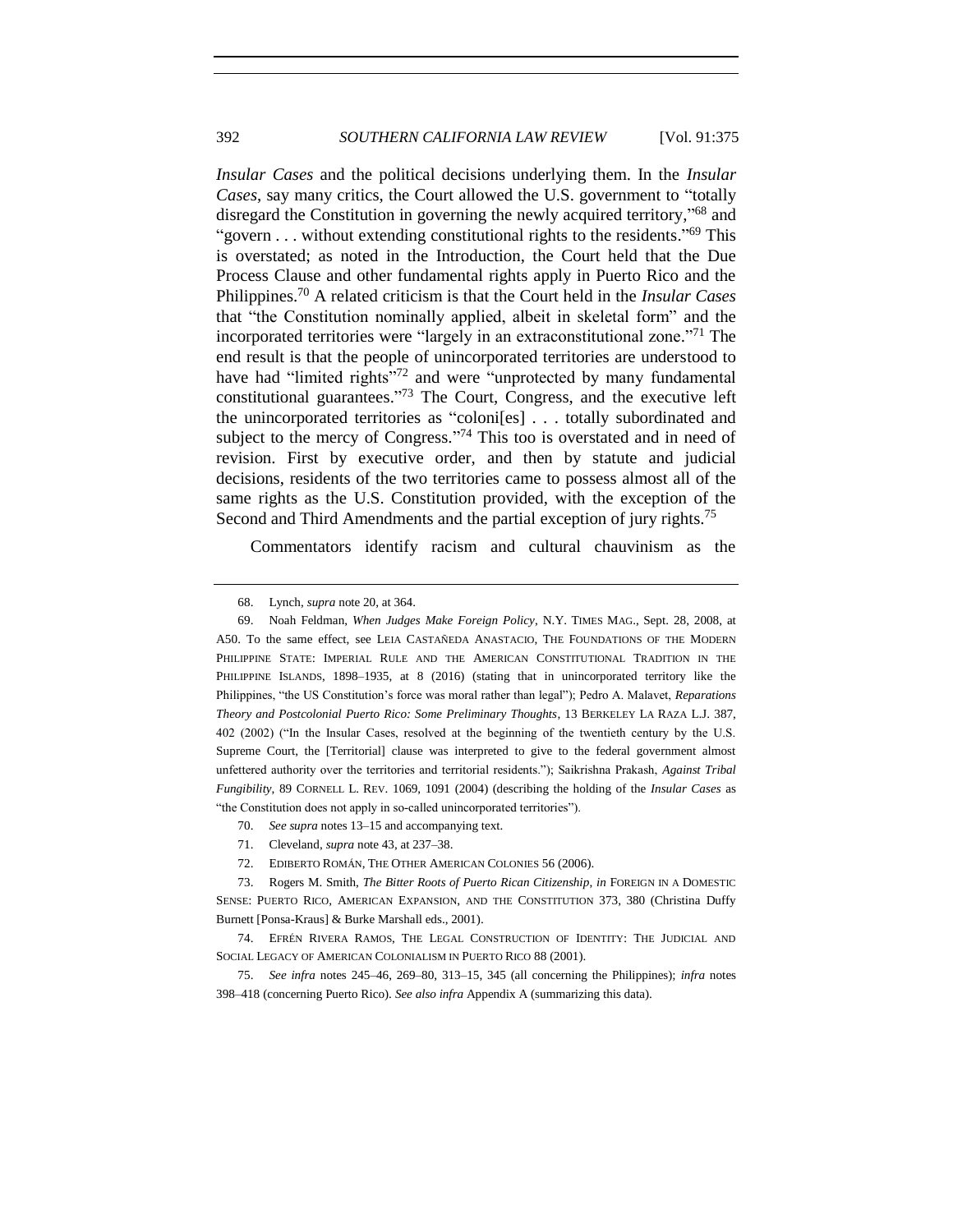## 2018] *THE JURY AND EMPIRE* 393

<span id="page-18-0"></span>dominant factors driving the Court's and the political branches' decisions to subordinate the residents of the unincorporated territories, to give them a second-class status, and to deny them constitutional rights.<sup>76</sup> The *Oxford Companion to the Supreme Court*, for example, states that the majority position in the *Insular Cases* was "largely racially motivated." <sup>77</sup> Akhil Amar has quipped that the Court "refused, in a series of decisions known as the *Insular Cases*, to extend the benefit of jury trials to brown-skinned folk in various island territories."<sup>78</sup> Judge Juan Torruella has charged that "obvious racial biases" drove the Court in deciding *Balzac* on the lack of constitutional jury rights in Puerto Rico and other unincorporated territories.<sup>79</sup> Other commentators on the jury decisions agree.<sup>80</sup>

<span id="page-18-1"></span>Framing the *Insular Cases* solely in terms of discrimination, subordination, and racism, as so much contemporary scholarship does, is not inaccurate, but it is incomplete. Other important variables, motivations, and contexts are ignored when this frame is the sole lens through which the cases and the government's decision-making is viewed. The remainder of this Article supplies additional context—an additional lens through which to understand judicial and political policymaking about individual rights in Puerto Rico and the Philippines.

77. Walter F. Pratt, Jr., Insular Cases, *in* THE OXFORD COMPANION TO THE SUPREME COURT OF THE UNITED STATES 500 (Kermit L. Hall et al. eds., 2d ed. 2005).

78. Akhil Reed Amar, *Foreword: The Document and the Doctrine*, 114 HARV. L. REV. 26, 71– 72 (2000).

79. Torruella, *supra* note [76,](#page-18-0) at 326.

80. *See, e.g.*, Soltero, *supra* note [76,](#page-18-0) at 24 (stating that the Court's reasoning in *Balzac* constituted "legal rationalizations for perpetuating colonialism"); Alan Tauber, *The Empire Forgotten: The Application of the Bill of Rights to U.S. Territories*, 57 CASE W. RES. L. REV. 147, 169 (2006) (stating that language in Supreme Court cases about deferring to local preferences and civil law traditions was "obviously false" and "a thin veil with which to hide the blatant racism utilized in the Court's opinions").

<sup>76.</sup> *See, e.g.*, RAMOS, *supra* not[e 74,](#page-17-0) at 113 (identifying "obvious racism" motivating the Court in the *Insular Cases*); 2 MELVIN I. UROFSKY, A MARCH OF LIBERTY: A CONSTITUTIONAL HISTORY OF THE UNITED STATES 491 (1988) (stating that the "common thread" running through *Insular Cases* was "the racism that permeated the nation"); Carlos R. Soltero, *The Supreme Court Should Overrule the Territorial Incorporation Doctrine and End One Hundred Years of Judicially Condoned Colonialism*, 22 CHICANO-LATINO L. REV. 1, 3 (2001) (stating that the *Insular Cases* were decided in the way they were "to a large extent because of the race and non-Anglo-Saxon national origin of the majority of the people living in those places"); Juan R. Torruella, *The* Insular Cases*: The Establishment of a Regime of Political Apartheid*, 29 U. PA. J. INT'L L. 283, 286 (2007) (stating that the "skewed outcome" of the *Insular Cases* "was strongly influenced by racially motivated biases and by colonial governance theories that were contrary to American territorial practice and experience").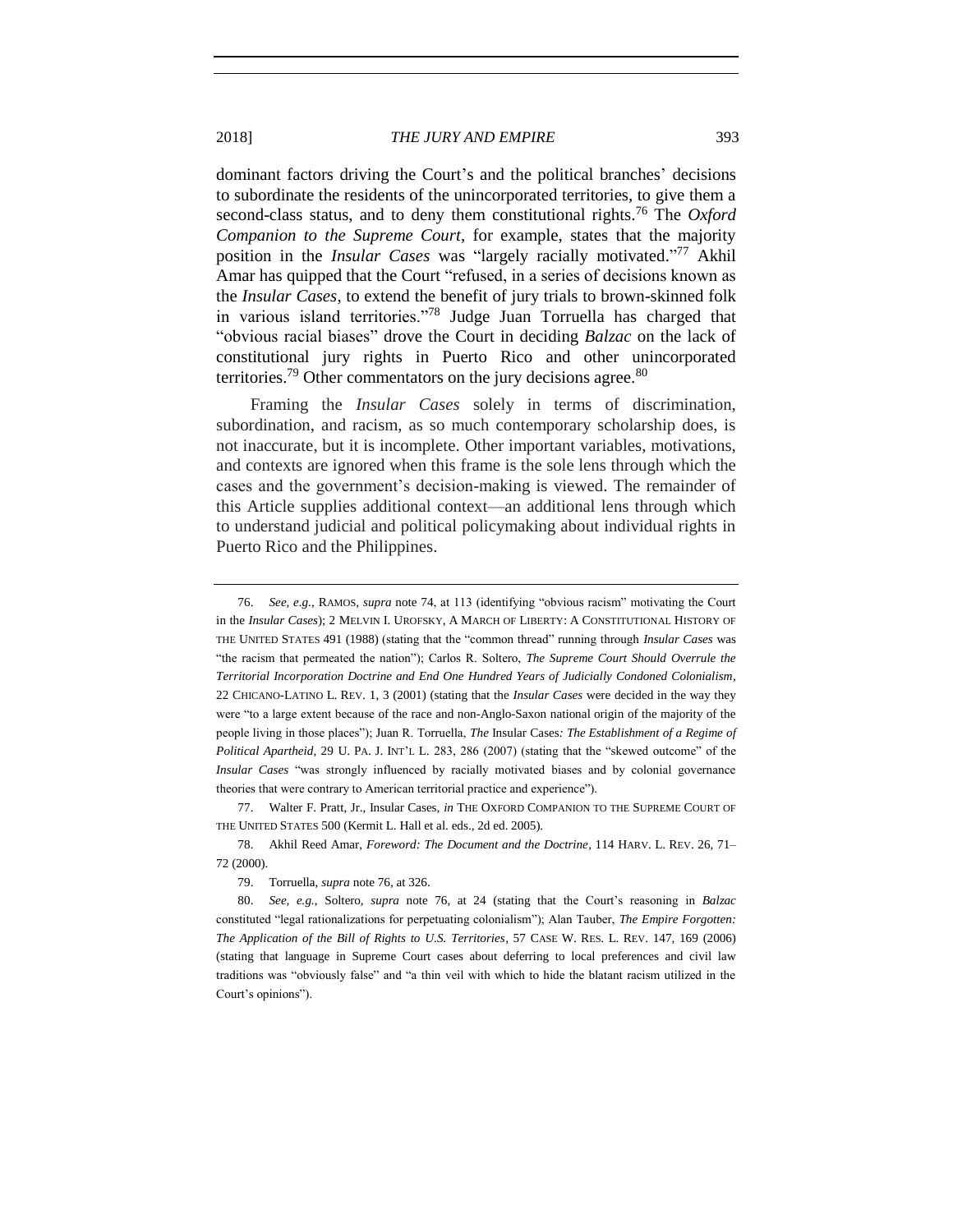## <span id="page-19-0"></span>II. DISENCHANTMENT WITH THE JURY AND OTHER "NON-PROGRESSIVE, DELAY-PRODUCING" LEGAL PROCEDURES

Crucial context for the decision to specifically withhold the jury among all of the other rights the common law and U.S. Constitution provided—from incorporated insular territories can be found in a reform movement in the United States. Several decades in the making, this movement, led by elite lawyers and civic reformers, sought to reduce court delays, unjustified acquittals of criminals, and unfair civil verdicts against corporations, by reforming the system of grand and petit juries.

There were dramatic changes made in legal procedure, both civil and criminal, in the latter part of the nineteenth and early twentieth centuries. It was an era, as the Supreme Court put it, in which many states were experimenting to find "simpler and more expeditious forms of administering justice," <sup>81</sup> more in tune with the needs of a "quick and active age."<sup>82</sup>

## <span id="page-19-2"></span>A. THE CASE FOR REFORM

<span id="page-19-1"></span>In a widely discussed address to the 1905 graduating class at Yale Law School, Taft excoriated "the administration of the criminal law in all the states in the Union" as "a disgrace to our civilization."<sup>83</sup> Then Secretary of War under President Theodore Roosevelt, Taft oversaw U.S. policy and governance in the new insular possessions. He had replaced Elihu Root, who stayed in the cabinet as Secretary of State.

By the turn of the twentieth century, there was a widespread perception among many politicians, academics, and elite lawyers including Taft and Root—that crime rates were rising and that the criminal justice system was skewed too far in favor of protecting individual rights, thus allowing the guilty to go free.<sup>84</sup> In his famous "disgrace to our

<span id="page-19-3"></span><sup>81.</sup> Holden v. Hardy, 169 U.S. 366, 383–84 (1898).

<sup>82.</sup> Hurtado v. California, 110 U.S. 516, 529–30 (1884).

<sup>83.</sup> William H. Taft, *The Administration of Criminal Law*, 15 YALE L.J. 1, 11 (1905) [hereinafter Taft, *Administration*].

<sup>84.</sup> *See, e.g.*, Frederick Bausman, *Are Our Laws Responsible for the Increase of Violent Crime?*, 31 ANN. REP. A.B.A. 489, 490, 494 (1908); James W. Garner, *Crime and Judicial Inefficiency*, 29 ANNALS AM. ACAD. POL. & SOC. SCI. 161, 164 (1907); Taft, *Administration*, *supra* not[e 83,](#page-19-2) at 11; Hans Teichmueller, *Judge and Jury*, 30 AM. L. REV. 710, 715 (1896); George H. Williams, *Abolition of the Jury System*, 9 LAW NOTES 150, 152 (1905); Van Buren Denslow, *Homicides, American and Southern*, SOC. ECONOMIST, Mar. 1895, at 35. It appears that overall crimes rates were not in fact rising at this time. *See* KERMIT L. HALL, THE MAGIC MIRROR: LAW IN AMERICAN HISTORY 178–79 (1989) (noting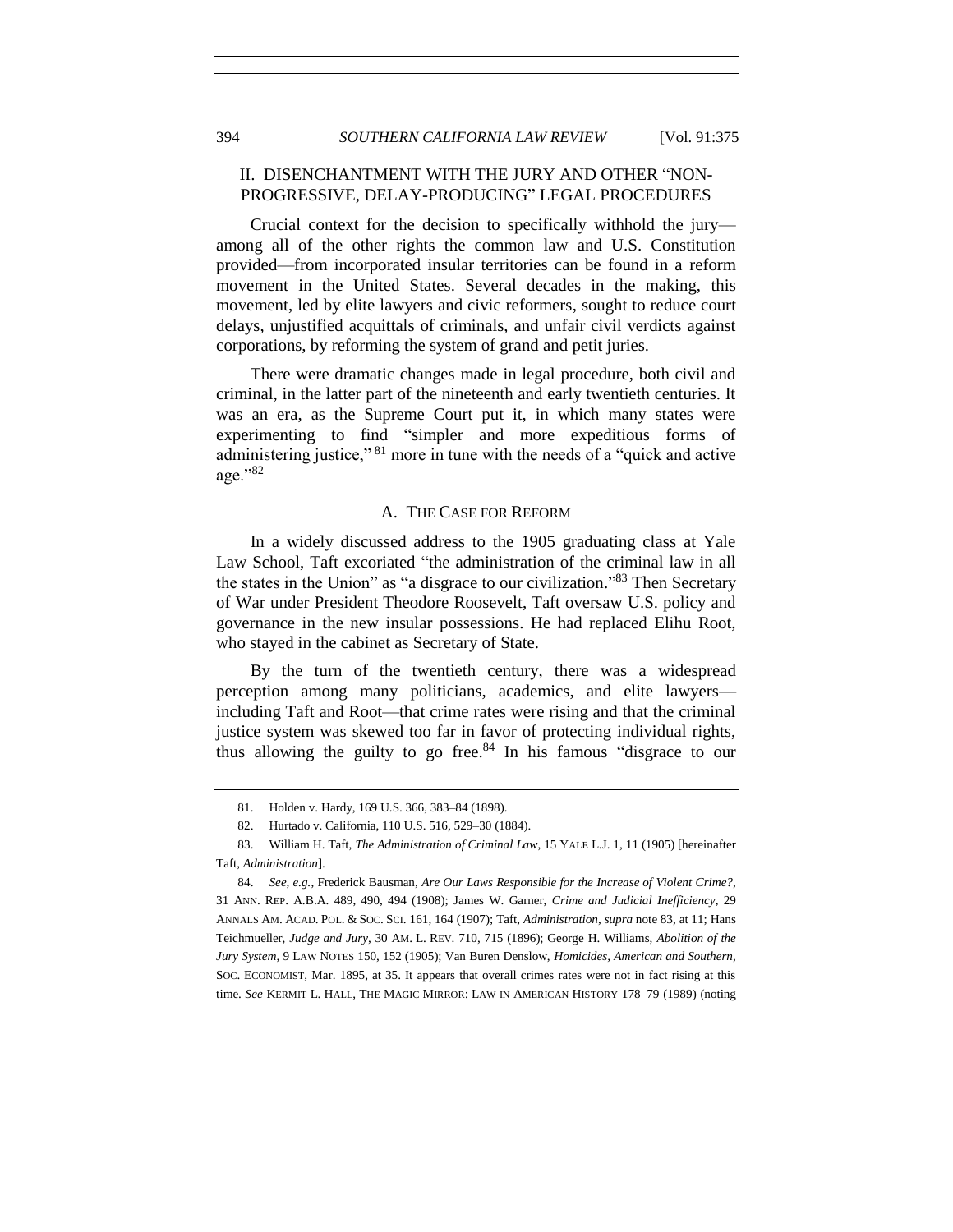2018] *THE JURY AND EMPIRE* 395

civilization" speech, <sup>85</sup> Taft told his Yale audience that there was no longer "certainty of punishment" for criminals.<sup>86</sup> Protections for defendants have been extended and elaborated, posing "greater obstacles in the conviction of the guilty."<sup>87</sup> Root agreed,<sup>88</sup> as did Oliver Wendell Holmes who wrote, in a dissenting opinion for the Supreme Court joined by Justices White and McKenna, that "[a]t the present time in this country there is more danger that criminals will escape justice than that they will be subjected to tyranny."<sup>89</sup> Justices Holmes, White, and McKenna voted with the majorities in the *Insular Cases*, *Mankichi*, and *Dorr*, about the jury.

New York City lawyer Everett Wheeler, a civic reformer and one of the founders of the American Bar Association ("ABA"), argued that the severity of punishments at common law created criminal procedure rules that were too protective of defendants and let "myriads of criminals . . . escape just punishment;" instead, the principal object of the system should be to "protect the innocent members of society" from criminals.<sup>90</sup> James Bryce, a well-informed observer of U.S. government and society,found that American "criminal justice . . . is accused of being slow, uncertain, and unduly lenient" because of the "soft-heartedness of juries" and "cumbrous and highly technical procedure."<sup>91</sup> Alfred Conkling Coxe, a federal judge in New York, complained that "notorious criminals" frequently escaped punishment because of legal technicalities and multiple layers of review.<sup>92</sup> *Harper's Weekly* thought that "[t]he whole procedure of

- 86. Taft, *Administration*, *supra* not[e 83,](#page-19-2) at 12.
- 87. *Id*.

88. Root saw a widespread sense that law was "so voluminous and complicated as to be beyond the comprehension of plain men" and "the chances of injustice succeeding and of the criminal escaping are so great that judgment has little terror for the wrong doer." Elihu Root, *The Layman's Criticism of the Lawyer,* 26 GREEN BAG 471, 472 (1914) (reprinting Root's address to the ABA annual meeting).

- 89. Kepner v. United States, 195 U.S. 100, 134 (1904) (Holmes, J., dissenting).
- 90. Everett P. Wheeler, *Reform in Criminal Procedure*, 4 COLUM. L. REV. 356, 356 (1904).
- 91. 2 JAMES BRYCE, THE AMERICAN COMMONWEALTH 581–82 (2d rev. ed. 1908).

92. Alfred C. Coxe, *The Law's Delay*, 1 CORNELL L.J. 62, 65 (1894) [hereinafter Coxe, *Law's Delay*]. *See also Crime Goes Unpunished: Andrew D. White Presents Startling Statistics*, N.Y. TIMES,

<span id="page-20-0"></span>that crime rates fell dramatically in the decades after the Civil War). But some research suggests that homicide rates spiked upward at the end of the nineteenth century. *See* ERIC H. MONKKONEN, POLICE IN URBAN AMERICA, 1860–1920, at 77 (1981) (analyzing homicide arrest rates in large urban areas); Douglas Lee Eckberg, *Estimates of Early Twentieth-Century U.S. Homicide Rates: An Econometric Forecasting Approach*, 32 DEMOGRAPHY 1, 10–12 (1995) (examining state-wide rates of violent death).

<sup>85.</sup> The speech was widely covered in the popular and legal press. *See, e.g.*, *The Jury System in the United States and its Extension to the Philippines*, 19 HARV. L. REV. 224, 224 (1906); *Exercises at Yale*, DALLAS MORNING NEWS, June 27, 1905, at 2.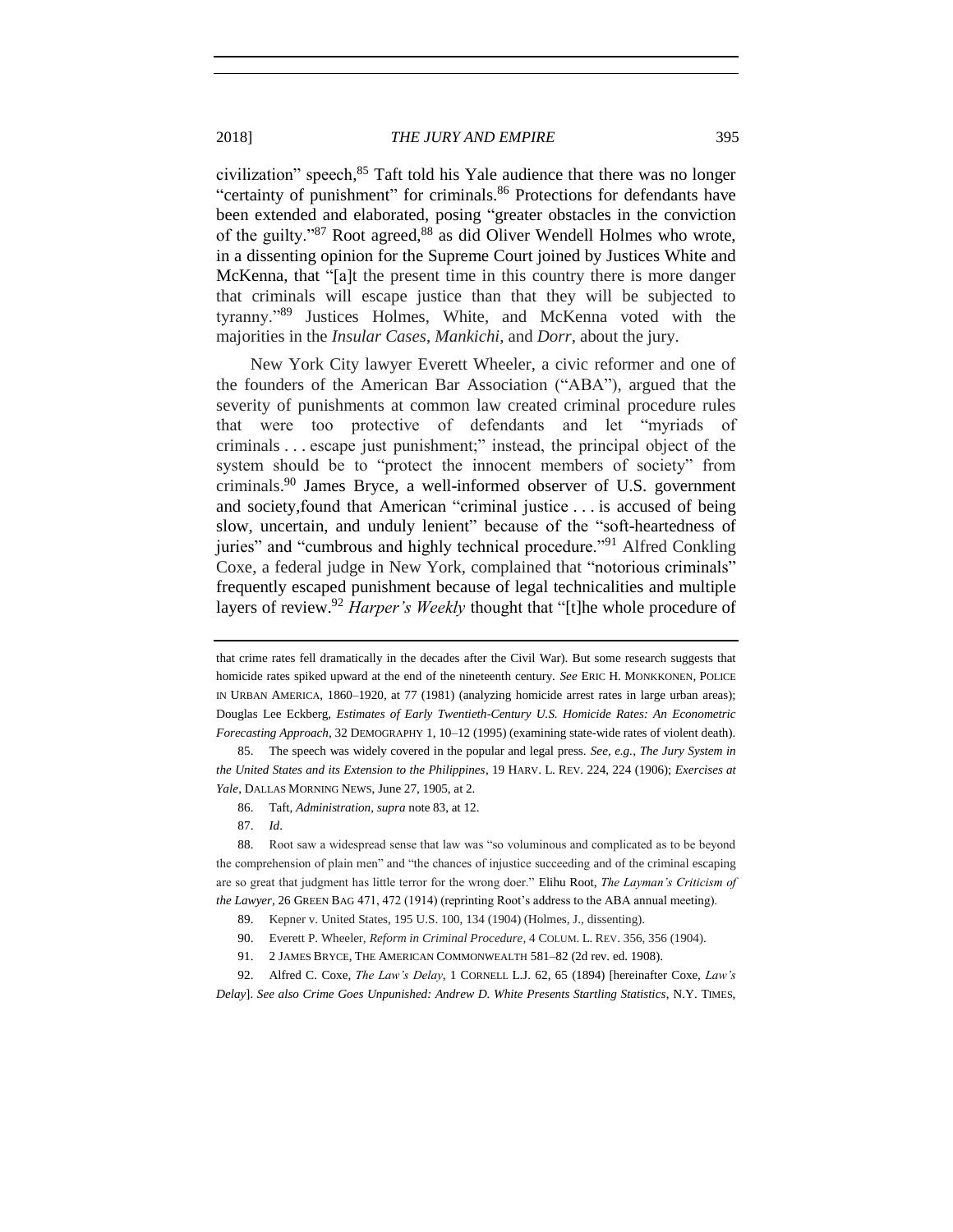<span id="page-21-0"></span>criminal law seem[ed] to be devised in order to give the defendant every opportunity to evade justice," and that there were many "abuses of the criminal law in the interest of criminals."<sup>93</sup> Roscoe Pound criticized criminal procedure for "look[ing] chiefly at individual rights" instead of "the rights of society," and worried that "society is not protected, crimes are not punished, and lawlessness is general."<sup>94</sup> Supreme Court Justice David Brewer was so concerned with "tardy justice" that failed to "secure protection to the public" from criminals that he used the occasion of his address to the ABA annual convention in 1895 to call for the elimination of appeals in criminal cases.  $95$  To his Yale audience, Taft unfavorably compared the common law's preference for "the utmost liberty of the individual" with the Roman-based civil law system's "greater anxiety that the state should be protected against crime."<sup>96</sup>

<span id="page-21-3"></span><span id="page-21-2"></span>American critics saw severe problems with the course of justice not just on the criminal side of the docket, but in civil cases as well. The civil justice system was routinely said to be filled with undue delay and expense as well as frequent miscarriages of justice. The ABA formed a blue ribbon "Special Committee to Suggest Remedies and Formulate Proposed Laws to Prevent Delay and Unnecessary Cost in Litigation," staffed by Roscoe Pound, Everett Wheeler, and other prominent academics and elite lawyers.<sup>97</sup> Articles on the causes and consequences of "Law's Delay"—a Shakespearean phrase that had become proverbial<sup>98</sup>—filled the periodicals read by elite lawyers and academics, as well as general circulation newspapers, focusing on both civil and criminal law.<sup>99</sup> New York State, to

99. *See, e.g.*, Coxe, *Law's Delay supra* not[e 92,](#page-20-0) at 62; Thomas F. Hargis, *The Law's Delay*, 140 N. AM. REV., 309, 309 (1885); Talcott H. Russell, *The Law's Delay*, 2 YALE L.J. 95, 105 (1893);

<span id="page-21-4"></span><span id="page-21-1"></span>Apr. 11, 1896, at 1 (presenting the same points from Andrew D. White of Cornell).

<sup>93.</sup> Victor Rousseau, *Lawless New York: Experts' Opinions on the Causes of the Crimes that Clog the Courts and Break Down the Machinery of Justice, Part III*, HARPER'S WKLY., Jan. 2, 1909, at 17; *Some Abuses of Criminal Law*, HARPER'S WKLY., May 11, 1895, at 433.

<sup>94.</sup> Roscoe Pound, *Inherent and Acquired Difficulties in the Administration of Punitive Justice*, 4 PROC. AM. POL. SCI. ASS'N 222, 222 (1907) [hereinafter Pound, *Inherent*].

<sup>95.</sup> David J. Brewer, *A Better Education the Great Need of the Profession*, 18 ANN. REP. A.B.A. 441, 448–49 (1895) [hereinafter Brewer, *Education*].

<sup>96.</sup> Taft, *Administration*, *supra* not[e 83,](#page-19-2) at 2.

<sup>97.</sup> *See Report of the Special Committee to Suggest Remedies and Formulate Proposed Laws to Prevent Delay and Unnecessary Cost in Litigation*, 31 ANN. REP. A.B.A. 542, 542 (1908).

<sup>98.</sup> "The law's delay was one of those things which suggested suicide to Hamlet." Alfred Russell, Avoidable Causes of Delay and Uncertainty in Our Courts, The Annual Address Before the American Bar Association (Aug. 27, 1891). *See* WILLIAM SHAKESPEARE, THE TRAGEDY OF HAMLET, PRINCE OF DENMARK, act. 3, sc. 1, line 71, at 70 (George Lyman Kittredge ed., 2008).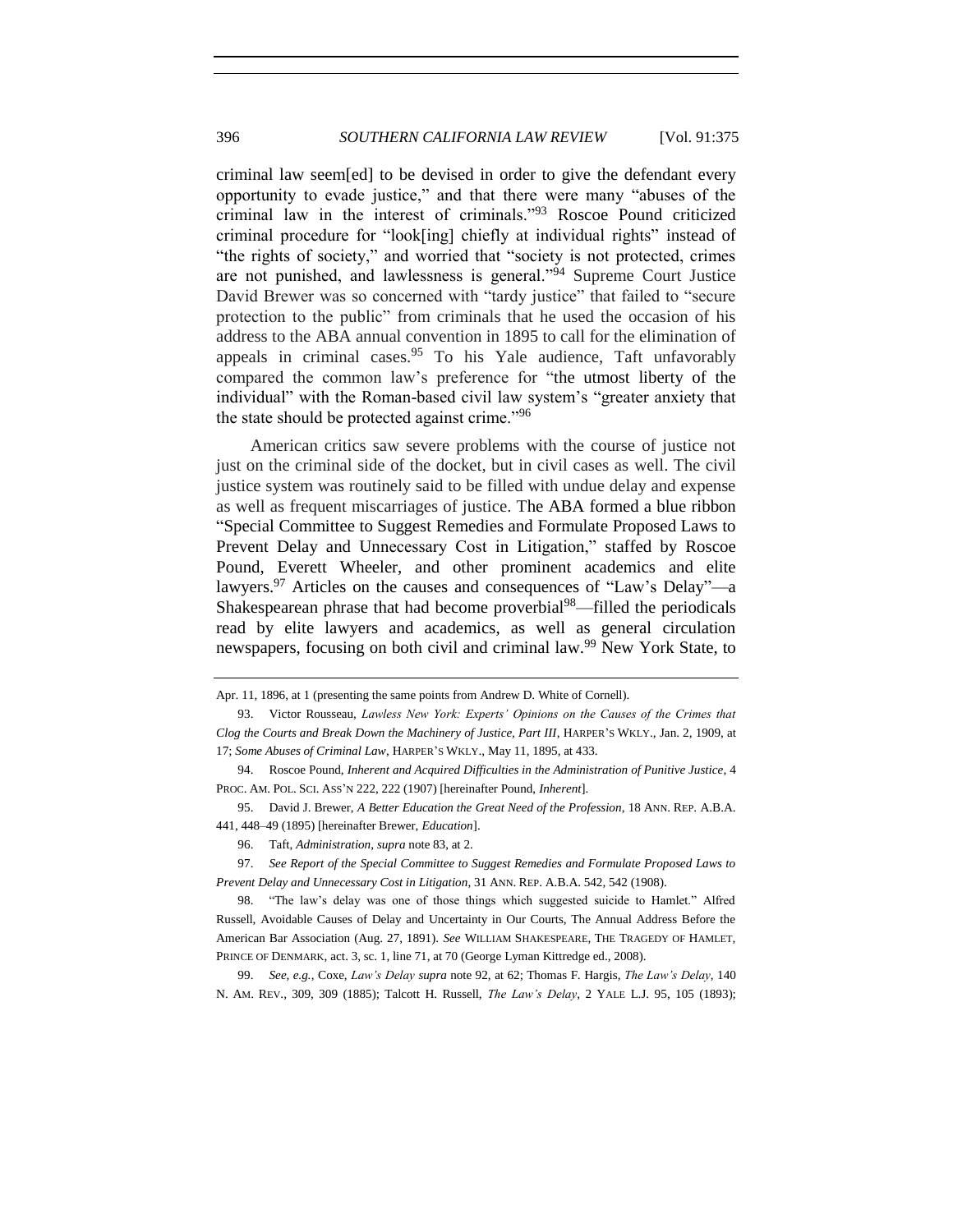pick one example, convened a special "Commission on the Law's Delay"<sup>100</sup> chaired by Wheeler Peckham, a Wall Street lawyer, nominee to the Supreme Court, special prosecutor against Tammany Hall, and brother of a Supreme Court Justice. <sup>101</sup> Pound gave a much-noted speech to the ABA in 1905 severely criticizing many aspects of the civil litigation system, notably procedural technicality, complexity, and delay.<sup>102</sup>

<span id="page-22-0"></span>There was widespread agreement—among elite, conservative reformers like Taft, Simeon Baldwin (Yale law professor, president of the ABA, and future governor of Connecticut), and Root, as well as more leftleaning progressives in the academy and professions—that both the criminal and civil justice systems were burdened by what Pound called a "hypertrophy of procedure."<sup>103</sup> According to Pound, procedure was "cumbersome, dilatory, [and] needlessly technical [in] character as a whole," with an "excessive number of safeguards, loopholes, and mitigating agencies."<sup>104</sup>

<span id="page-22-2"></span><span id="page-22-1"></span>Reforms took many shapes. A frequent complaint was that appellate courts too often reversed in jury trial cases on technical issues, without regard to whether the ultimate result was substantively correct.<sup>105</sup> This issue affected both the civil and criminal dockets and ultimately prompted the enactment of harmless-error statutes at the federal level and in a

100. *The Law's Delay Report*, N.Y. TIMES, Jan. 17, 1904, at 6.

101. *See Wheeler Hazard Peckham*, ALBANY LAW SCHOOL, http://www.albanylaw.edu/about /history/Pages/Wheeler-Hazard-Peckham.aspx, (last visited Apr. 11, 2018).

102. Roscoe Pound, *The Causes of Popular Dissatisfaction with the Administration of Justice*, 29 ANN. REP. A.B.A. 395, 408–09 (1906) [hereinafter Pound, *Causes*]. On Pound's influence, *see* WILLIAM M. WIECEK, THE LOST WORLD OF CLASSICAL LEGAL THOUGHT: LAW AND IDEOLOGY IN AMERICA, 1886–1937, at 191–94 (1998).

103. ROSCOE POUND, CRIMINAL JUSTICE IN AMERICA 161 (1930) [hereinafter POUND, CRIMINAL] (speaking of late nineteenth century criminal procedure).

104. *Id*. at 160. *Accord* ELIHU ROOT, Reforms in Judicial Procedure: A Statement Before the Committee on the Judiciary of the House of Representatives, February 27, 1914, *in* ADDRESS ON GOVERNMENT AND CITIZENSHIP 467, 468 (Robert Bacon & James Brown Scott eds., 1916) (complaining of "systems of practice in which justice is tangled in the net of form").

105. *See, e.g.*, Pound, *Causes*, *supra* not[e 102,](#page-22-0) at 413.

William H. Taft, *The Delays of the Law*, 18 YALE L.J. 28, 38 (1908) [hereinafter Taft, *Delays*]; *The Law's Delay,* PHILADELPHIA INQUIRER, July 15, 1896, at 6; *The Law's Delay the Fault of the Law*, DAILY PICAYUNE (New Orleans), Oct. 27, 1894, at 4; *Topics of the Time: The Causes of the Law's Delay*, CENTURY, June 1885, at 328. Thomas F. Hargis was a Kentucky lawyer and former chief justice of a state court of appeals. Talcott H. Russell was a Yale law professor and New Haven attorney. For an example of Root's contributions to this literature, *see* Elihu Root, *The Reform of Procedure*, 11 THE BRIEF 223, 229–30 (1911).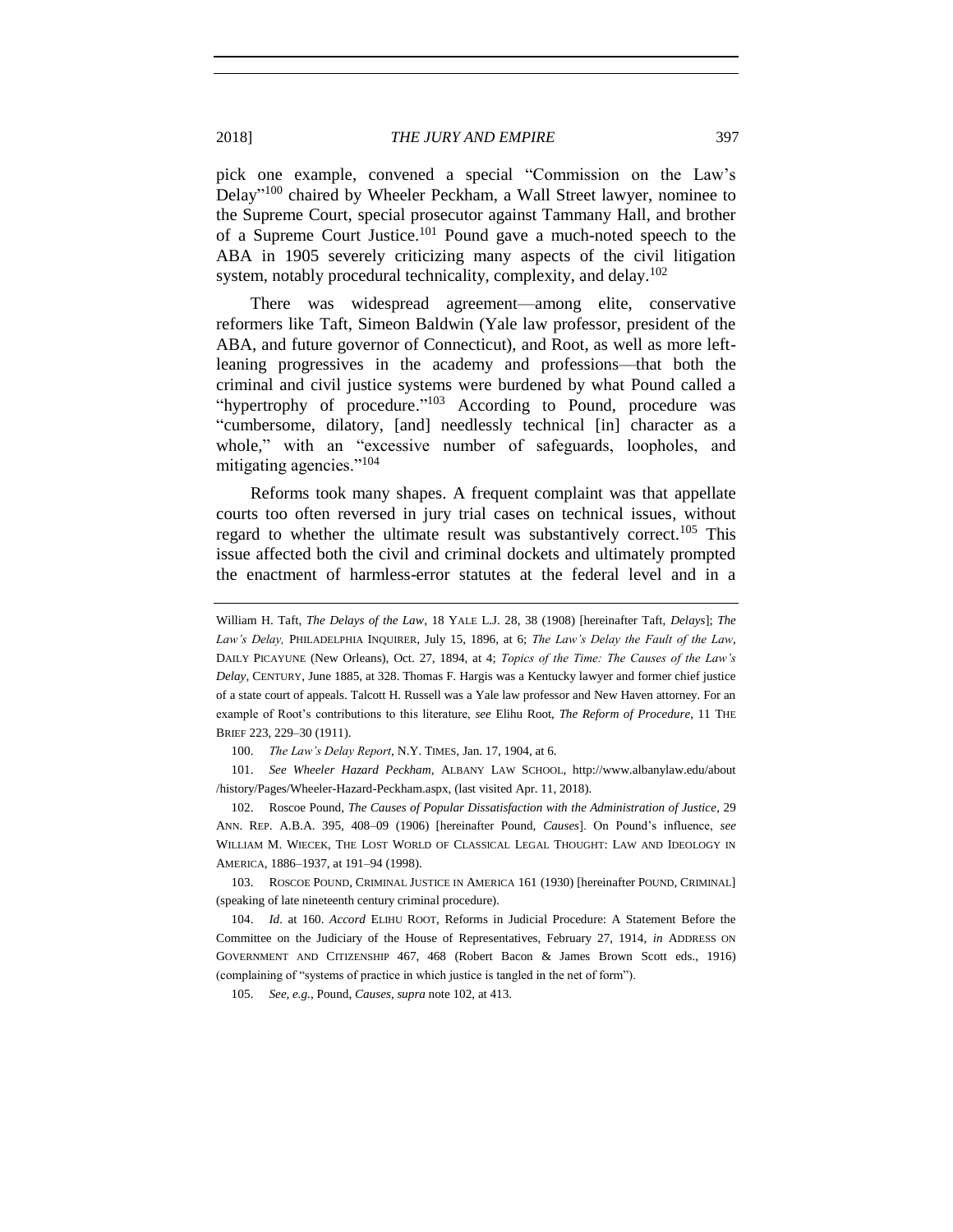<span id="page-23-3"></span>number of states, prohibiting appellate reversal unless substantial rights were affected or a miscarriage of justice had occurred.<sup>106</sup> As a remedy for delays and to achieve various social goals, municipal court systems in cities like Chicago were substantially redesigned and simplified by progressives.<sup>107</sup> Arbitration started to be used more frequently by members of trade associations to resolve disputes, and reformers began to recommend statutes to insulate arbitral judgments from collateral review by courts.<sup>108</sup> Intermediate appellate courts were added by a number of states to reduce docket pressure on state high courts.<sup>109</sup> The equity side of trial courts' jurisdiction—where the judge sat without a jury—became more prominent, and equitable remedies and procedures were used more aggressively. $110$ 

# <span id="page-23-0"></span>B. DISSATISFACTION WITH THE JURY TRIAL IN A "QUICK AND ACTIVE AGE"

The jury was excoriated by many elite lawyers and reformers as the cause of delay, expense, injustice, and uncertainty.<sup>111</sup> Justice Brewer wrote in 1902:

<span id="page-23-4"></span><span id="page-23-1"></span>[t]oday [the jury] has become the object of attack and criticism. By not a few it is thought to have outlived its usefulness; they believe that it is the part of wisdom to abolish it entirely and to substitute some other mode of trial,—more, as alleged, in harmony with the spirit of the age. $112$ 

<span id="page-23-2"></span>Judge Coxe observed that the "defects of the jury system" are "so serious that many thoughtful men have advocated its abolition altogether." <sup>113</sup> A Baton Rouge attorney told the ABA that the failure of

109. HALL, *supra* not[e 84,](#page-19-3) at 227–28.

111. *See* DENNIS HALE, THE JURY IN AMERICA: TRIUMPH AND DECLINE 146–47, 162 (2016).

113. Alfred C. Coxe, *The Trials of Jury Trials*, 1 COLUM. L. REV. 286, 288 (1901) [hereinafter Coxe, *Trials*].

<sup>106.</sup> *See* John M. Greabe, *The Riddle of Harmless Error Revisited*, 54 HOUS. L. REV. 59, 66–68 (2016). For an example discussing the need for such statutes, *see* Root, *The Reforms of Procedure supra* note [104,](#page-22-1) at 431, 441.

<sup>107.</sup> *See* MICHAEL WILLRICH, CITY OF COURTS: SOCIALIZING JUSTICE IN PROGRESSIVE ERA CHICAGO 58 (2003).

<sup>108.</sup> *See* IMRE STEPHEN SZALAI, OUTSOURCING JUSTICE: THE RISE OF MODERN ARBITRATION LAWS IN AMERICA 9–10, 80–88 (2013).

<sup>110.</sup> *See* Daniel R. Ernst, *Law and American Political Development, 1877*–*1938*, 26 REVS. AM. HIST. 205, 211 (1998); Stephen N. Subrin, *How Equity Conquered Common Law: The Federal Rules of Civil Procedure in Historical Perspective*, 135 U. PA. L. REV. 909, 918–26, 957–58 (1987).

<sup>112.</sup> David. J. Brewer, *The Jury*, 5 INT'L MONTHLY 1, 1 (1902) [hereinafter Brewer, *The Jury*].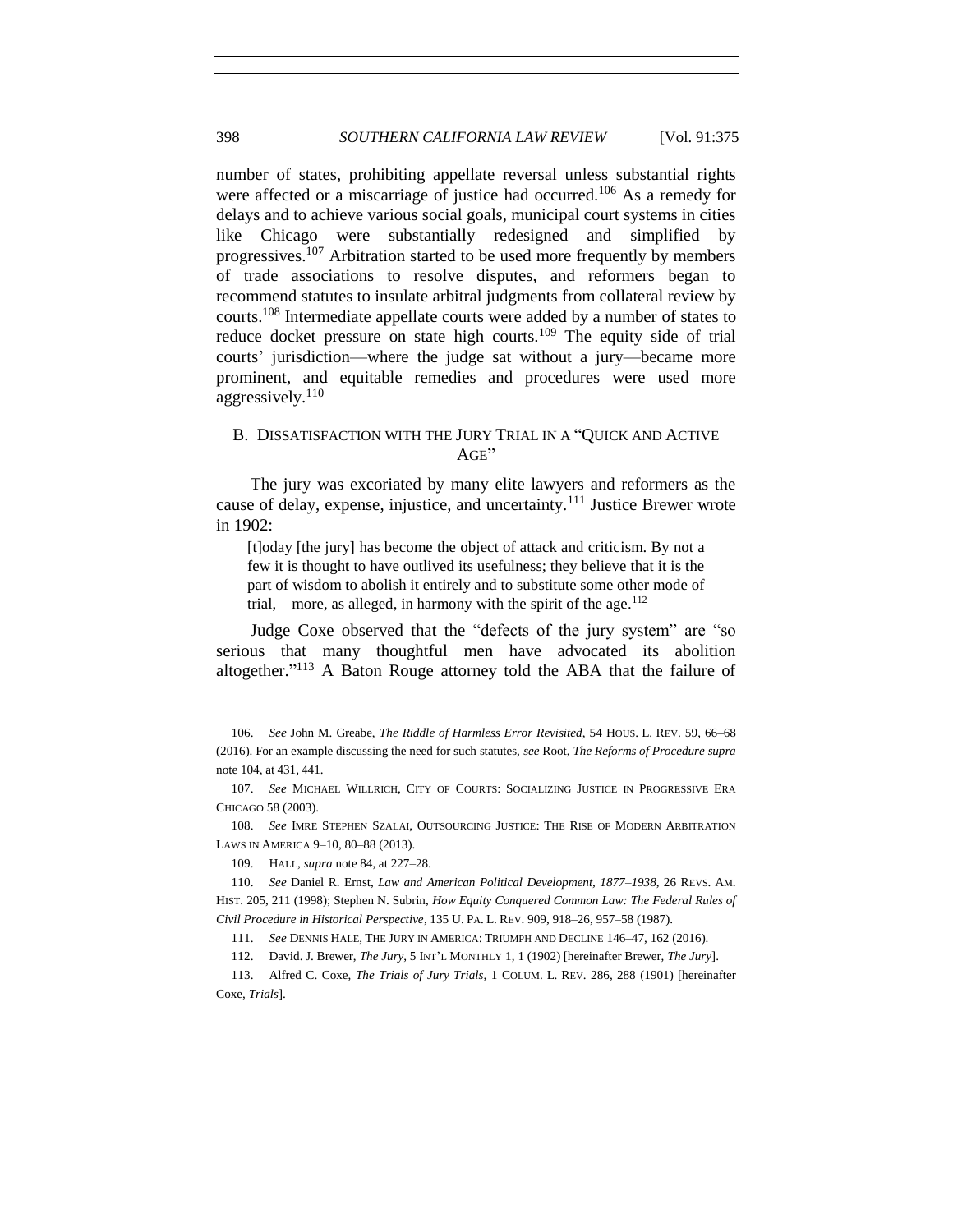2018] *THE JURY AND EMPIRE* 399

juries to convict the obviously guilty has created "a system of jury-made lawlessness."<sup>114</sup> According to a Boston attorney, "[t]hat there are grave defects in the present [jury] system is undeniable, and there are many who believe that, because of these defects, the system itself, at least in criminal cases, is worthless."<sup>115</sup> "The jury system is destroying the law," opined a prominent Texas attorney.<sup>116</sup>

<span id="page-24-1"></span><span id="page-24-0"></span>Criticism of the jury became pronounced around the time of the Civil War and increased as the nineteenth century went on. $117$  The roots of this criticism went deep. Starting in the early nineteenth century, judges, lawyers, and legislators, taking a newly-professionalized view of the legal system, had begun to tentatively cabin some of the jury's power. The view that juries had the right to decide questions of both law and fact began to be challenged, especially on the civil side.<sup>118</sup> Commercial lawyers, abetted by judges interested in stability and predictability in the law, began to use procedural devices in civil cases—such as the special case, which permitted a judge to decide the case based on a stipulated set of facts—to take some decision-making away from the jury.<sup>119</sup> Judges started reversing civil verdicts they found contrary to the weight of the evidence, a procedure "hardly known in American law" before the end of the eighteenth century.<sup>120</sup> These were reforms driven by elites. But there were also jury reforms that proceeded from other impulses and parts of the population. During the heyday of Jacksonian democracy, there were debates in a number of states about getting rid of the grand jury, with "critics charging that secret proceedings in criminal matters were contrary to the spirit of the new nation's democratic institutions."<sup>121</sup>

In the decades after the Civil War, anti-jury sentiment became more

121. *Id*. at 172.

<sup>114.</sup> Thomas J. Kernan, *The Jurisprudence of Lawlessness*, 29 ANN. REP. A.B.A. 450, 450 (1906). *Accord* M. Romero, *The Anglo-Saxon and Roman Systems of Criminal Jurisprudence*, 8 GREEN BAG 410, 412 n.1 (1896) (quoting a Fort Worth attorney who complained to the Texas Bar Association that "our criminal law and procedure . . . is a stench in the nostrils of every honest and law-abiding man").

<sup>115.</sup> F.J. Cabot, *Is Trial by Jury, in Criminal Cases, a Failure?*, *in* 33 THE ARENA, 510, 510 (B.O. Flower ed., 1905).

<sup>116.</sup> Hal W. Greer, *Should Trial by Jury Be Abolished?*, 42 AM. L. REV. 192, 199 (1908).

<sup>117.</sup> *See* Renée Lettow Lerner, *The Rise of Directed Verdict: Jury Power in Civil Cases Before the Federal Rules of 1938*, 81 GEO. WASH. L. REV. 448, 486–87 (2013) [hereinafter Lerner, *Directed Verdict*].

<sup>118.</sup> HALL, *supra* not[e 84,](#page-19-3) at 107.

<sup>119.</sup> *Id*. at 107–08.

<sup>120.</sup> *Id*. at 108.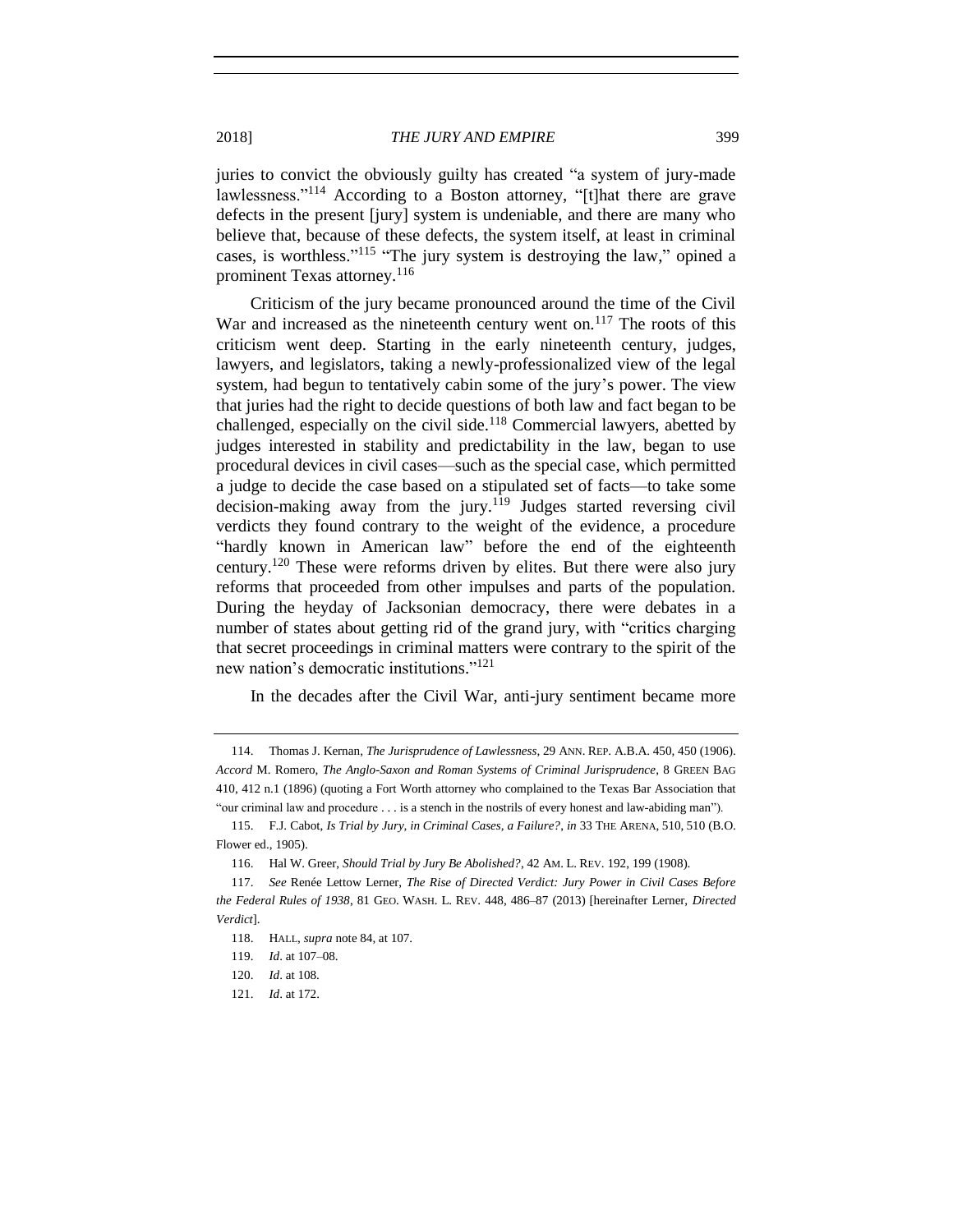widespread. Dennis Hale has described how the jury was conceived in the Founding and Antebellum Periods as an elite institution staffed by propertied men of above-average intellect, character, and judgment; but as the nineteenth century progressed and universal manhood suffrage and universal jury service (for white males) became the norm, many elites lost respect for the institution.<sup>122</sup>

In an era of high immigration from southern and eastern Europe, intense industrialization and urbanization, economic dislocation and labor strife, populist attacks on big business, corrupt machine politics, and growing popularity of radical left-wing politics in both the prairie and the city, $123$  the increasing aversion to the jury from elite lawyers and other members of the genteel and professional classes—often white Anglo-American Protestants—coincided with their more general concerns about the excesses of democracy, the untrustworthy masses, and, in William Wiecek's words, "[f]ear of disorder and social disintegration."<sup>124</sup>

<span id="page-25-1"></span><span id="page-25-0"></span>It became widely thought that the "better" men in the community did not serve on juries<sup>125</sup> and that jurors were "occasionally obstinate or corrupt," "not always competent to fully understand or fairly dispose of the true issues raised and facts presented," and too prone to "ignorance, partiality, or prejudice."<sup>126</sup> *The Nation* opined that juries were frequently "twelve extremely illiterate or half-witted men," and "nobody but the criminals and the 'jury fixers' are interested in the continuance of the present state of things." $127$  According to a prominent Indiana attorney, many think that "the jury, as at present constituted, is totally unfit for the

<sup>122.</sup> HALE, *supra* not[e 111,](#page-23-1) at 140–42.

<sup>123.</sup> *See, e.g.*, FISS, *supra* note [5,](#page-3-0) at 37–40 (noting many of these trends); WIECEK, *supra* note [102,](#page-22-0) at 64–70 (same).

<sup>124.</sup> WIECEK, *supra* note [102,](#page-22-0) at 79. *See also* Lerner, *Directed Verdict*, *supra* note [117,](#page-24-0) at 487 (diagnosing causes of dissatisfaction with the jury).

<sup>125.</sup> *See, e.g.*, Charles O. Bates, *Juries and Jury Trials*, 4 AM. LAW. 18, 21 (1896); *Good Juries*, N.Y. TIMES, Jan. 6, 1898, at 8.

<sup>126.</sup> William K. Townsend, *The Threatened Annihilation of the Judge-and-Jury System*, FORUM, Sept. 1896, at 107. *Accord* State v. Albee, 61 N.H. 423, 427 (1881); A.T. Brewer, *The Jury System— Objections to It*, 5 MICH. L.J. 50, 52 (1896) [hereinafter Brewer, *The Jury System*]; Cabot, *supra* note [115,](#page-24-1) at 510; Coxe, *Law's Delay*, *supra* note [92,](#page-20-0) at 63; George W. Alger, *American Discontent with Criminal Law*, OUTLOOK, June 15, 1907, at 321.

<sup>127.</sup> *Our Jury System*, NATION, May 9, 1895, at 357. *See also Reform of Our Jury System*, NATION, June 30, 1887, at 546 (stating that the jury system "puts the decision of questions of the utmost importance, involving even life itself, into the hands of men whom in private life no intelligent person would think of consulting on any subject of moment").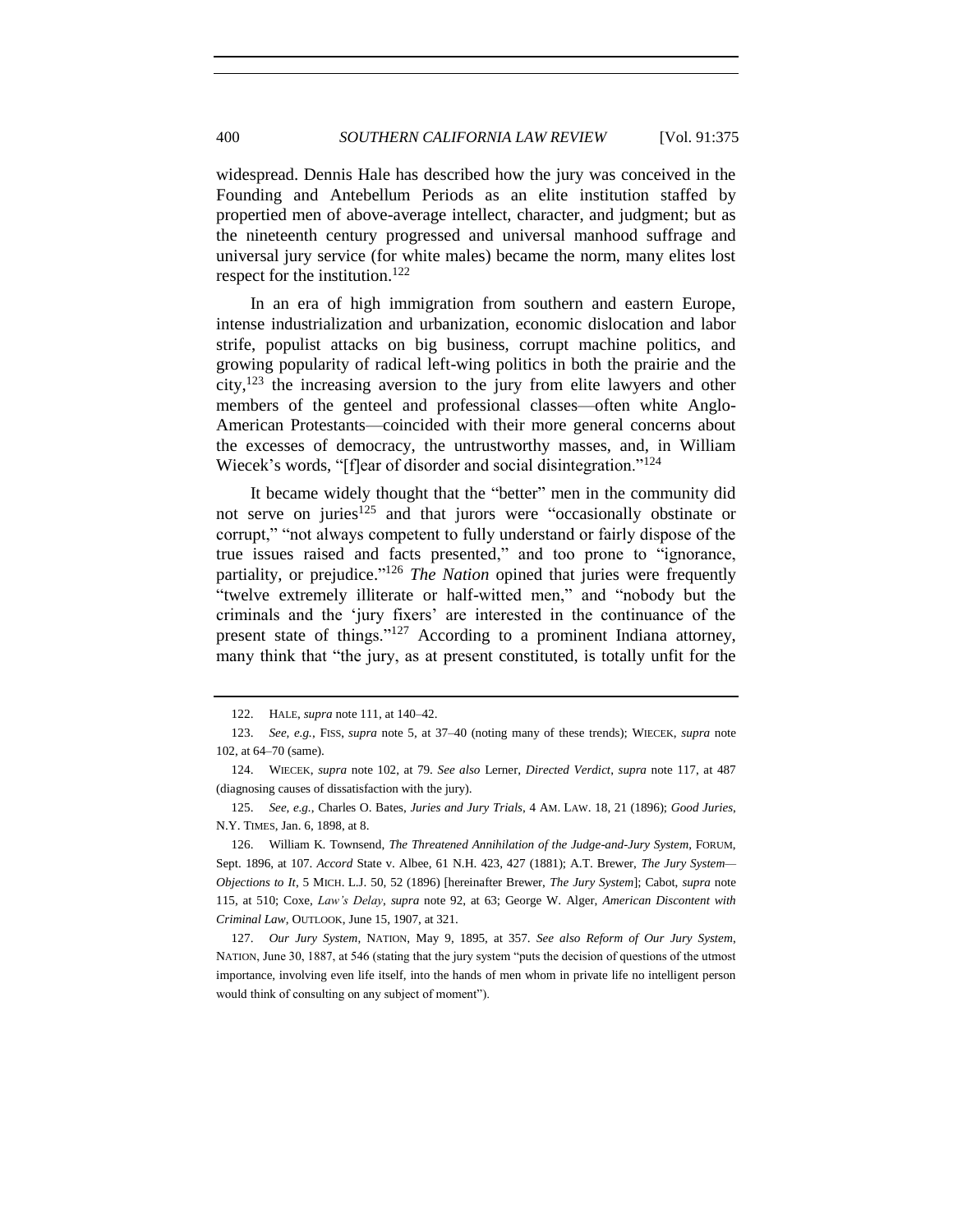<span id="page-26-0"></span>work they are to perform; that they are men untrained in the law, for the most part unaccustomed to weighing and balancing evidence and judging of the truthfulness of witnesses."<sup>128</sup> Even the U.S. Supreme Court criticized "ignorance . . . passion or prejudice" that sometimes influenced jury verdicts.<sup>129</sup>

<span id="page-26-2"></span>Elite American lawyers and progressive reformers routinely criticized American jurors for, in the words of George Alger of the New York Bar, "lack of respect for [the] law as law."<sup>130</sup> As Pound described American juries at the turn of the twentieth century, they too often had "pioneer or frontier" attitudes toward criminal justice and were thus "predisposed to release the accused."<sup>131</sup> Taft told the Civic Forum in New York City in 1908 that "[a]nother cause of the inefficiency in the administration of the criminal law [in the United States] is the difficulty of securing jurors properly sensible of the duty which they are summoned to perform."<sup>132</sup>

<span id="page-26-1"></span>Changes in the legal profession likely contributed to the jury's loss of

130. Alger, *supra* not[e 126,](#page-25-0) at 321.

131. POUND, CRIMINAL, *supra* note [103,](#page-22-2) at 125. *See also* Pound, *Inherent*, *supra* note [94,](#page-21-0) at 236 (criticizing "jury-lawlessness"). Pound was not alone in making this criticism. *See* Thomas A. Green, *Freedom and Criminal Responsibility in the Age of Pound: An Essay on Criminal Justice*, 93 MICH. L. REV. 1915, 1946 (1995) (noting that "fin de siècle . . . jurists roundly criticized the jury from many angles, including importantly that institution's supposed adherence to 'frontier justice'"). *See generally* WIECEK, *supra* note [102,](#page-22-0) at 79 (noting the concerns at this time by Supreme Court justices and other legal elites about "diminished respect for law").

132. William H. Taft, *Delays and Defects in the Enforcement of the Law in this Country*, 187 N. AM. REV. 851, 857–59 (1908) [hereinafter Taft, *Defects*]. *See also Our Judges Lack Power, Says Taft*, N.Y. TIMES, May 14, 1911, at 16 (reporting on Taft opining that the administration of the criminal law in the United States was hampered because people have "lighter regard for law and its enforcement" than is necessary).

<sup>128.</sup> Orville C. McLaughlin, *Trial by Jury*, 64 ALBANY L.J. 286, 289 (1902). For a similar argument, *see* E.W. McGraw, *Is the Jury System a Failure?*, CALIFORNIAN, May 1881, at 412. Edward McGraw was a U.S. attorney in Oregon Territory and then a prominent San Francisco lawyer.

<sup>129.</sup> Pleasants v. Fant, 89 U.S. (1 Wall.) 116, 121 (1874) (cited in Renée Lettow Lerner, *The Failure of Originalism in Preserving Constitutional Rights to Civil Jury Trial*, 22 WM. & MARY BILL RTS. J. 811, 849 (2014) [hereinafter Lerner, *Originalism*]). *See also* Hayes v. Missouri, 120 U.S. 68, 70 (1887) (endorsing the peremptory challenge, which "[e]xperience has shown [to be] one of the most effective means to free the jury-box from men unfit to be there," especially in communities where there are difficulties "securing intelligent and impartial jurors"). For other claims that jurors could not understand complex matters, especially commercial, *see* Brewer, *The Jury System*, *supra* note [126,](#page-25-0) at 51; S.M. Bruce, *The Jury System*, 40 AM. L. REV. 222, 236 (1906); Coxe, *Trials*, *supra* note [113,](#page-23-2) at 291–92; John C. Dodge, *Trial by Jury in Civil Suits*, 48 ATLANTIC MONTHLY, July 1881, at 9, 14; McGraw, *supra* not[e 128,](#page-26-0) at 412; *The Jury System and Its Defects*, N.Y. TIMES, Sept. 25, 1867, at 4.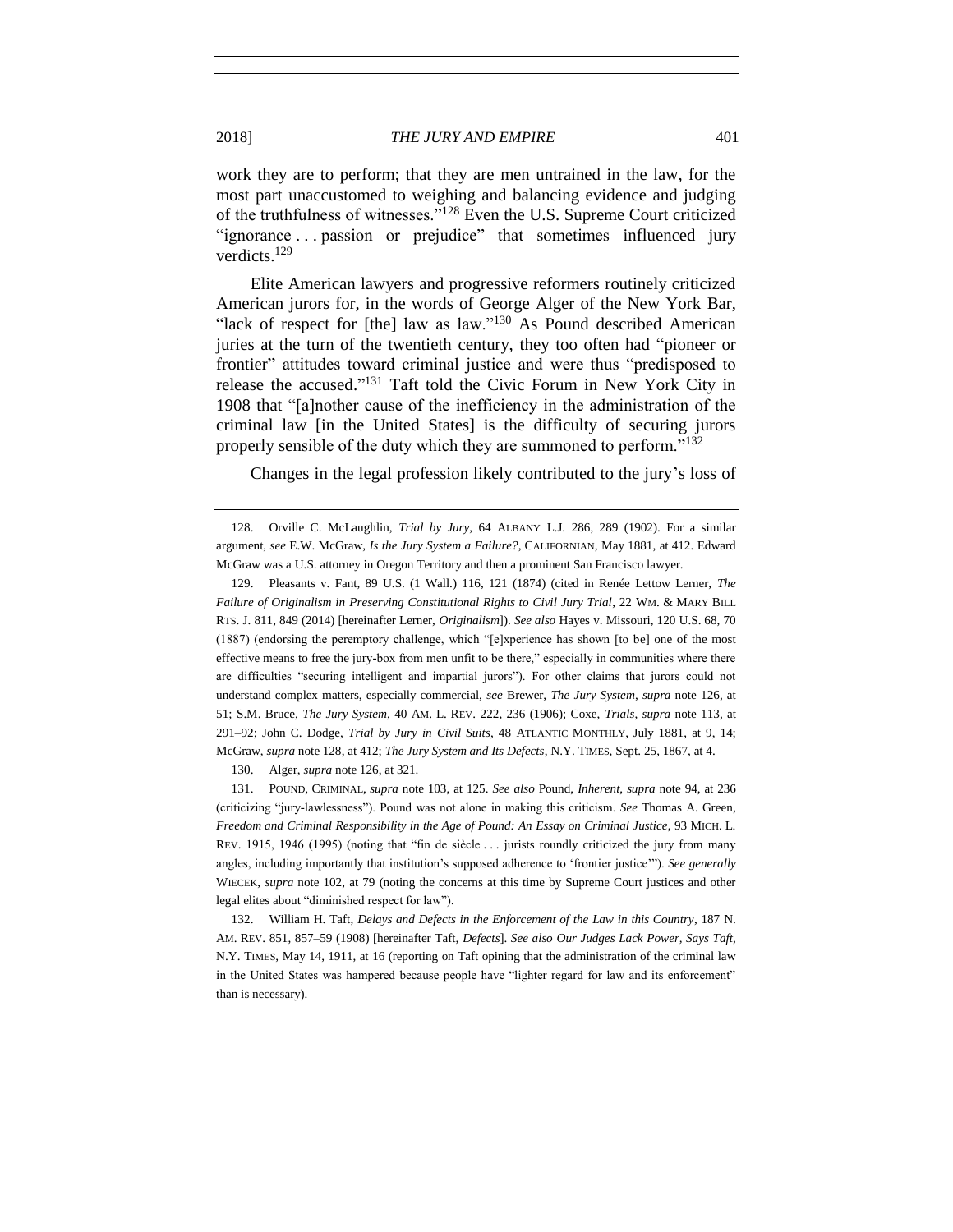<span id="page-27-0"></span>popularity. The leaders of the Bar and the best compensated lawyers had previously been generalists who specialized in trial practice and oratory before judges and juries. But as the nineteenth century advanced, many lawyers, especially the very successful ones, were "actually more men of business, negotiators, managers of corporate enterprises and the like, than lawyers," as Alfred Russell told the ABA in 1891.<sup>133</sup> As the twentieth century approached, the bar associations in big cities like New York were often led by the new breed of corporate lawyers. And in civil cases, "[b]usiness and [its] lawyers were convinced that juries were incorrigibly plaintiff-minded."<sup>134</sup> Oliver Wendell Holmes, then a justice on the Supreme Judicial Court of Massachusetts, concurred.<sup>135</sup> The new breed of corporation lawyer was more likely to fear the jury—for bias against corporate clients, for uncertainty and unpredictability, and for delay—than venerate it and make his living pleasing it, as earlier Bar leaders had.<sup>136</sup>

<span id="page-27-1"></span>Criticism of the jury often coincided with support for good government reform causes.<sup>137</sup> Organs of liberal, reformist thought like *The Nation* and *Harper's Weekly* were frequent jury critics. Politicization and corruption in the administration of justice were a frequent theme of many anti-jury voices. Many leaders of bar associations, who were often antijury, were also "active in urban reform movements and in Mugwump state and national movements."<sup>138</sup> Preferring the expert judge over the popular jury was also in keeping with the respect for specialization and expertise

<sup>133.</sup> RUSSELL, *supra* not[e 98,](#page-21-1) at 4. Russell had been the U.S. district attorney in Detroit and then was a successful business lawyer and bar leader in that city. On the transition in legal practice from courtroom advocate to counselor, *see* WAYNE K. HOBSON, THE AMERICAN LEGAL PROFESSION AND THE ORGANIZATIONAL SOCIETY, 1890–1930, at 36–37, 67, 141–42 (Harold Hyman & Stuart Bruchey, eds., 1986); JAMES WILLARD HURST, THE GROWTH OF AMERICAN LAW: THE LAW MAKERS 297–308 (1950).

<sup>134.</sup> LAWRENCE M. FRIEDMAN, A HISTORY OF AMERICAN LAW 353 (3d ed. 2005). *See also, e.g.*, John W. Hinsdale, *The Jury System*, 9 OKLA. L.J. 169, 170–71 (1910); *Is Our Jury System a Failure?*, N.Y. TIMES, July 8, 1906, at SM1. Hinsdale was president of the North Carolina Bar Association.

<sup>135.</sup> *See* Oliver Wendell Holmes, *The Path of the Law*, 10 HARV. L. REV. 457, 466–68 (1897). *See also* MORTON J. HORWITZ, THE TRANSFORMATION OF AMERICAN LAW, 1870–1960: THE CRISIS OF LEGAL ORTHODOXY 116 (1992) (situating Holmes in a latter-nineteenth century style of legal thought that, among other things, decried "the arbitrary character of juries and . . . their penchant for favoring the noncorporate plaintiff").

<sup>136.</sup> *See, e.g.*, Russell, *supra* note [98,](#page-21-1) at 11 (stating that the civil jury had "outgrown its usefulness" and was probably "the chief cause, of delay and uncertainty in our courts").

<sup>137.</sup> *See generally* JOHN G. SPROAT, "THE BEST MEN": LIBERAL REFORMERS IN THE GILDED AGE (1968) (discussing elite reform movements and reformers of that period).

<sup>138.</sup> HOBSON, *supra* note [133,](#page-27-0) at 221. *See also id*. at 257.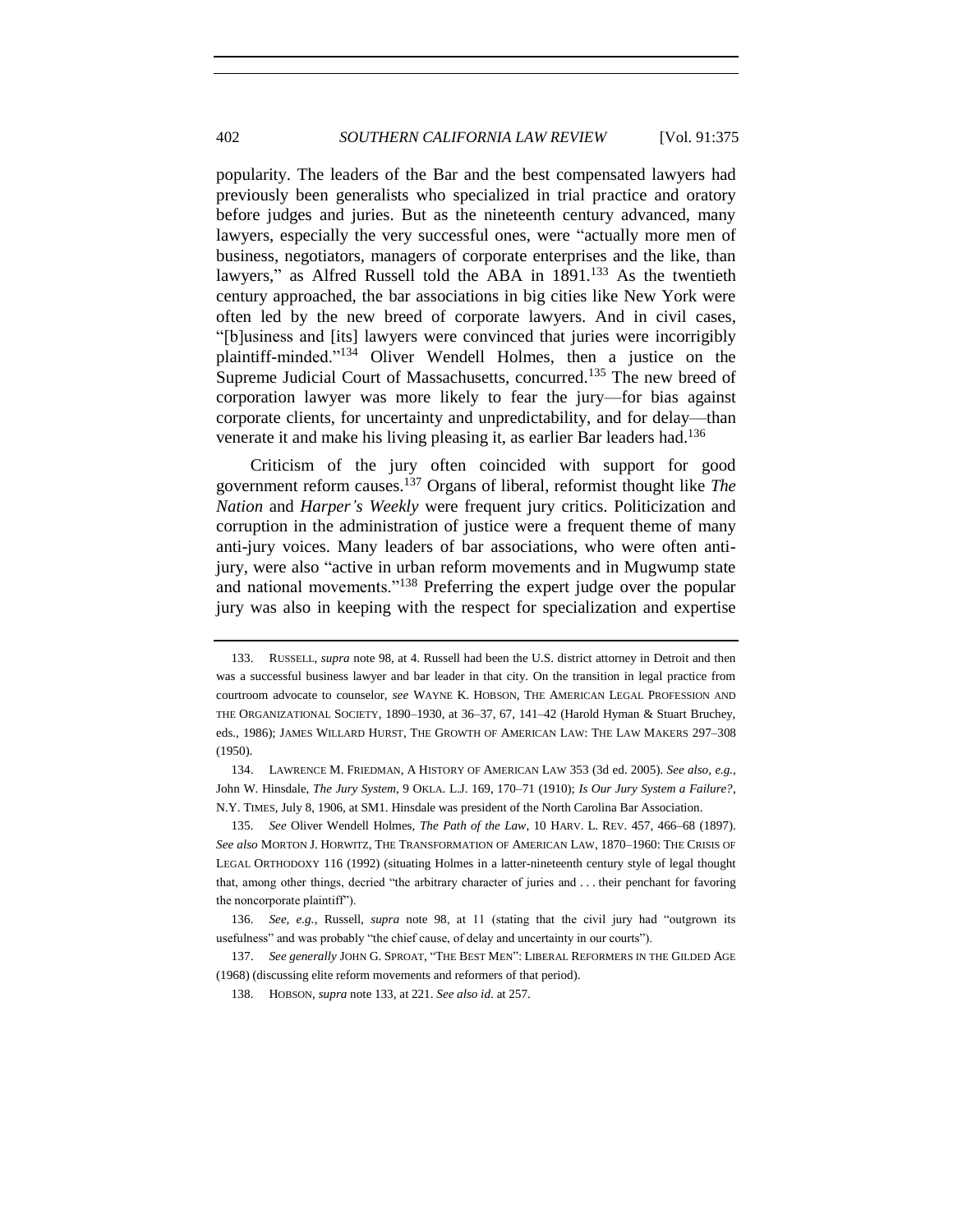held by the burgeoning progressive movement.<sup>139</sup>

Also driving concern about the jury, on the criminal rather than civil side, was the growing concern, noted in Section II.A, about serious crime and the perception that juries frequently acquitted wrongdoers.<sup>140</sup> In addition, courts' dockets were increasingly crowded in the late nineteenth century.<sup>141</sup> Merit-based concerns about the delays and costs of both the criminal and civil justice systems, noted in Section II.B, seem to have been powerful causal factors driving criticism of the jury.

Juries were also thought to be an anachronism in two senses. First, the historical reason for the jury was said to be the people protecting themselves against corrupt, biased, or tyrannical agents of government paradigmatically, agents of absolutist kings. Men like Taft and Edson Sunderland—a Michigan professor who would go on to be a principal drafter of the Federal Rules of Civil Procedure—wrote that in a country where judges were either elected by the people or appointed by democratically-elected officials and where government tyranny was not thought to exist, the original justification for the jury no longer obtained.<sup>142</sup> Blackstone had called the jury the palladium—the safeguard—of liberty.<sup>143</sup> But "[i]n the United States, there is no need of this palladium."<sup>144</sup>

<span id="page-28-1"></span>Second, the jury—ancient, slow, inefficient, and costly—was out of tune with the times. As Judge Coxe put it, "[t]rial by petit jury in its present form is wholly unsuited to the needs of a busy and progressive age."<sup>145</sup> A

143. BLACKSTONE, COMMENTARIES, *supra* not[e 31,](#page-9-0) at \*343–52.

<sup>139.</sup> *See* WILLRICH, *supra* note [107,](#page-23-3) at xxxii, 82; Charles M. Haar & Michael Allan Wolf, Commentary, *Euclid Lives: The Survival of Progressive Jurisprudence*, 115 HARV. L. REV. 2158, 2182–83 (2002).

<span id="page-28-0"></span><sup>140.</sup> *See supra* note[s 84](#page-19-3)[–96](#page-21-2) and accompanying text.

<sup>141.</sup> Lerner, *Directed Verdict*, *supra* note [117,](#page-24-0) at 490.

<sup>142.</sup> *See, e.g.*, Hinsdale, *supra* note [134,](#page-27-1) at 170; McGraw, *supra* note [128,](#page-26-0) at 412; Edson R. Sunderland, *The Inefficiency of the American Jury*, 13 MICH. L. REV. 302, 306 (1915); Taft, *Administration*, *supra* not[e 83,](#page-19-2) at 3–4; Edward A. Thomas, *Shall the Jury System Be Retained?*, FORUM, Mar. 1887, at 102.

<sup>144.</sup> Brewer, *The Jury System*, *supra* note [126,](#page-25-0) at 53. Mark Twain, an acerbic critic of juries, famously poked fun at this obscure and constantly intoned metaphor. *See* 1 MARK TWAIN, ROUGHING IT 358 (Hamlin Hill ed., Penguin Books 1981). The original palladium was a statue of Pallas Athena on which the safety of Troy was said to depend, which of course made it a tempting target for theft by wily Odysseus.

<sup>145.</sup> Coxe, *Law's Delay*, *supra* note [92,](#page-20-0) at 63. *See also Against the Jury*, BOS. DAILY ADVERT., Aug. 28, 1891, at 1 ("The modern inventions which have so greatly quickened the transportation of persons and property, the transmission of intelligence and all business operations, inspire the public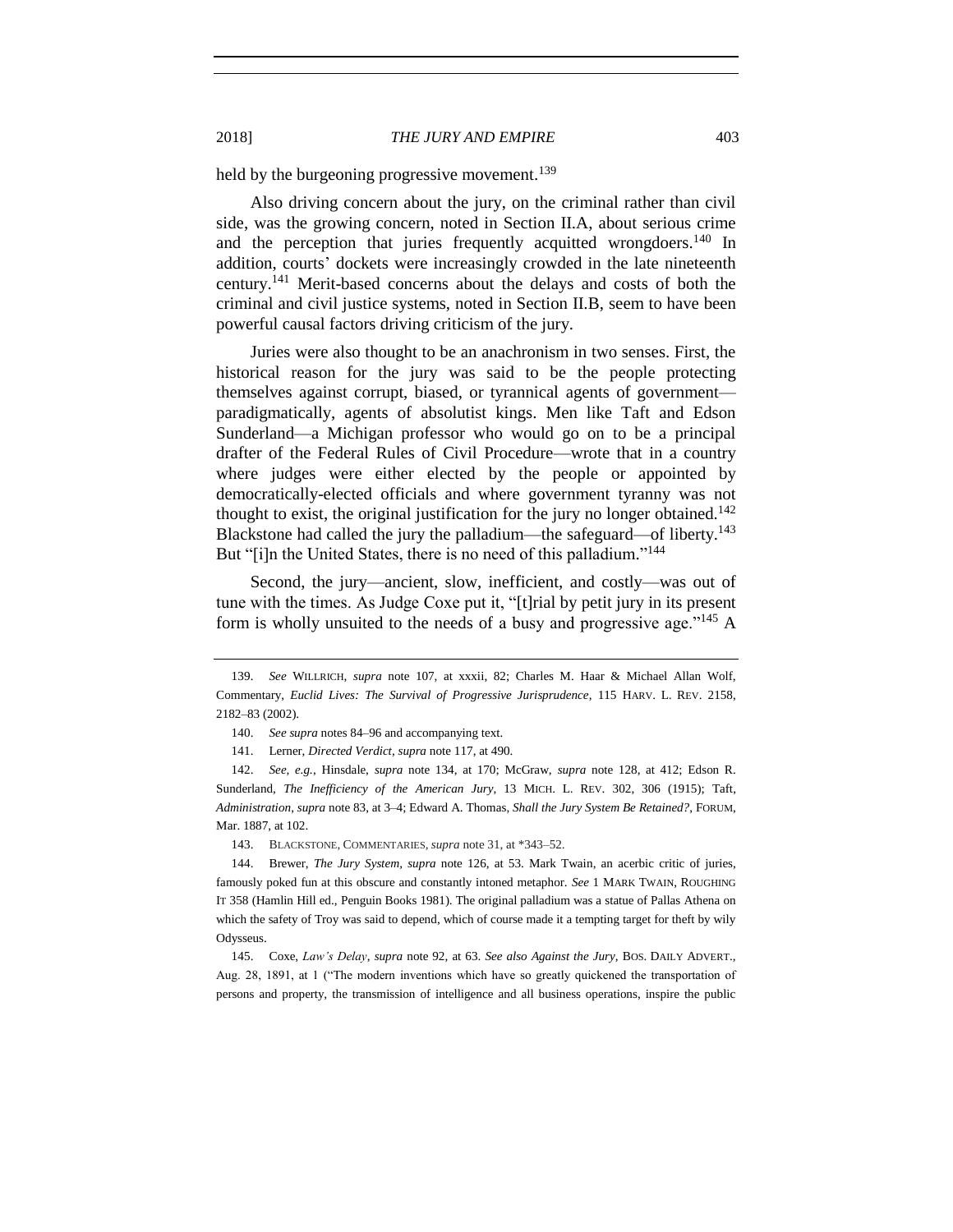<span id="page-29-0"></span>Chicago lawyer called it "a relic of a by-gone era."<sup>146</sup> Juries were said to make the justice system more "expensive" and "cumbersome" and the cause of much delay.<sup>147</sup> As a leading Florida lawyer told the ABA, "[m]odern life seeks results and demands that these results shall be quickly attained, in order that its energies may be released to accomplish more results. It likes accuracy, but it is perfectly content that some accuracy may be sacrificed to obtain speed."<sup>148</sup> Modern life moved, as Justice Brewer put it, with "the hot haste of a Kansas cyclone."<sup>149</sup> And in such an age, the jury was a "non-progressive, delay-provoking institution."<sup>150</sup>

Another factor, though certainly of lesser importance than others, may have been a newly positive view of the Roman-derived civil law tradition, which historically had eschewed the jury. For centuries, dating back before Independence, it had been a staple of American rhetoric to assert that the common law was superior to the civil law. There were always dissenters of course. The early nineteenth century Supreme Court Justice Joseph Story, for example, deeply appreciated the civil law.<sup>151</sup> In the latter part of the nineteenth century, this appreciation became more widespread. Paralleling positive comments by Taft and other colonial administrators in the government after 1898—who engaged deeply with the Spanish civil law legal systems in Cuba, the Philippines, and Puerto Rico—the excellence of the civil law was discussed in law reviews and bar magazines.<sup>152</sup> There was often a caveat, however, that civil law—notably Spanish—criminal procedure needed reform to better protect against abuses by government.<sup>153</sup>

- 148. Blount, *supra* note [147,](#page-29-0) at 458.
- 149. Brewer, *Education*, *supra* not[e 95,](#page-21-3) at 446–47.
- 150. Bruce, *supra* not[e 129,](#page-26-2) at 236.

with the belief that the movements of lawyers and judges can and should be hastened.").

<sup>146.</sup> Harvey Storck, *The Jury System*, 29 ALBANY L.J. 424, 425 (1884).

<sup>147.</sup> Coxe, *Law's Delay*, *supra* note [92,](#page-20-0) at 63. *Accord* William A. Blount, *The Struggle for Simplification of Legal Procedure: The Goals and Its Attainment*, 36 ANN. REP. A.B.A. 456, 463–64 (1913); Brewer, *The Jury System*, *supra* note [126,](#page-25-0) at 51; Taft, *Defects*, *supra* note [132,](#page-26-1) at 851; Alger, *supra* note [126,](#page-25-0) at 321; Editorial, *The Obsolete Jury System*, WKLY. TRIB.: SALT LAKE CITY, June 16, 1887, at 4; Townsend, *supra* note [126,](#page-25-0) at 107. In 1899, the U.S. Supreme Court approved the expansion of justice of the peace civil jurisdiction in the District of Columbia by noting that the legislature must be given discretion to act "with a view to prevent unnecessary delay and unreasonable expense" of jury trials. Capital Traction Co. v. Hof, 174 U.S. 1, 44 (1899).

<sup>151.</sup> *See* R.H. Helmholz, *Use of the Civil Law in Post-Revolutionary American Jurisprudence*, 66 TUL. L. REV. 1649, 1653, 1666–67 (1992).

<sup>152.</sup> *See* William Hale Beckford, *The Spanish Civil Code*, 49 AM. L. REG. 89, 89–90 (1901); Charles S. Lobingier, *Blending Legal Systems in the Philippines*, 21 L.Q. REV. 401, 401–02 (1905).

<sup>153.</sup> *See, e.g.*, William Wirt Howe, *Roman and Civil Law in America*, 16 HARV. L. REV. 342, 357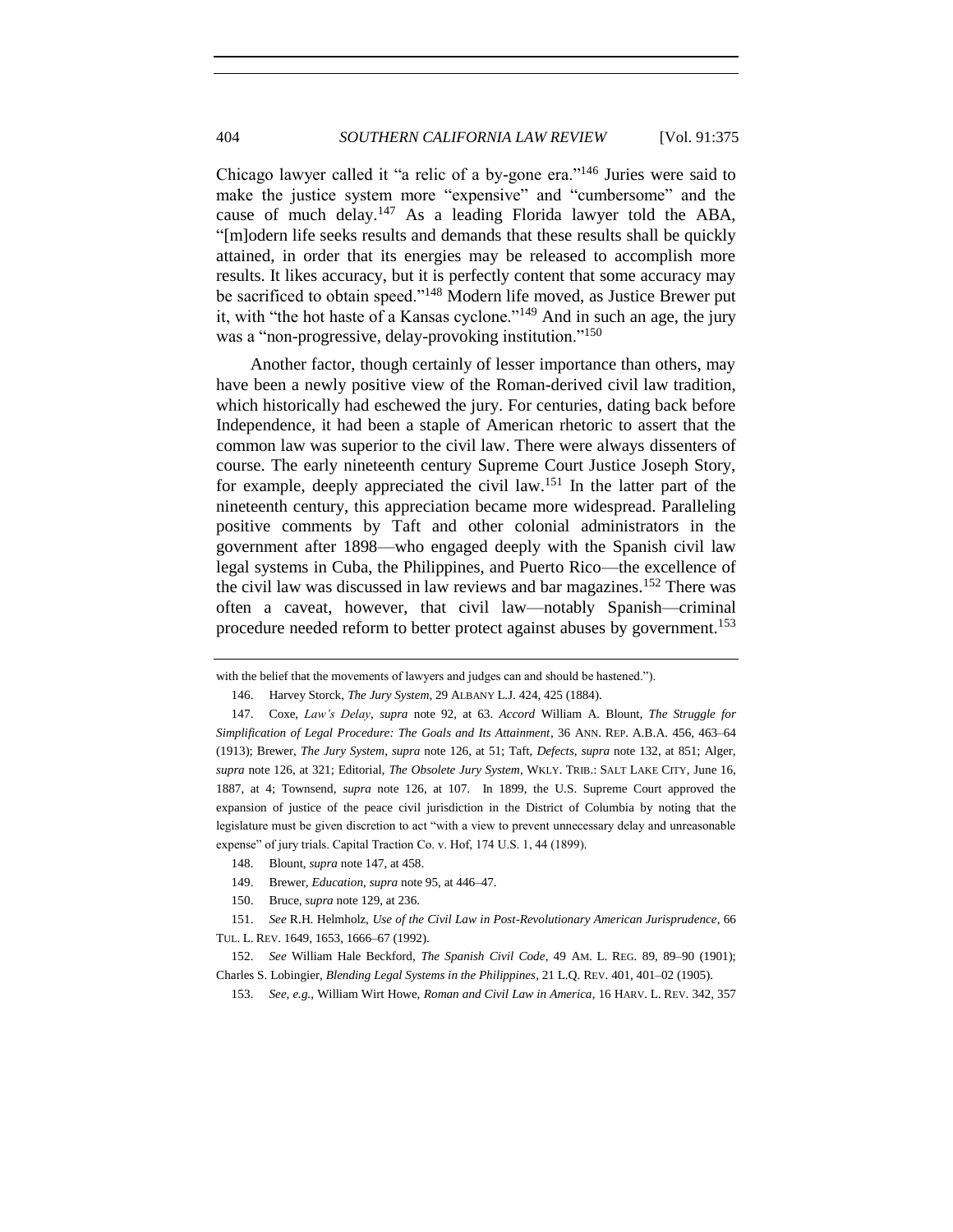<span id="page-30-0"></span>

Somewhat similarly, many lawyers pointed out that judges competently and fairly decided factual questions in cases on equity, admiralty, and probate dockets, suggesting that laypeople had no monopoly on factfinding ability.<sup>154</sup>

Driven by this great mix of factors, jury reform or abolition was intensely debated at the end of the nineteenth century and beginning of the twentieth. Newspapers began to report frequently on debates about reform or abolition of juries.<sup>155</sup> Law reviews and other elite magazines were filled with articles with titles like "Should Trials by Jury Be Abolished."<sup>156</sup> Speakers at the ABA and state and local bar associations incessantly debated whether the jury system should stay or go.<sup>157</sup> At the time, bar associations were largely comprised of elite, urban lawyers.<sup>158</sup> Satirical magazines poked fun at juries and jurors.<sup>159</sup> Political scientists wrote papers and held conferences about the jury's weaknesses. Law reformers like Pound focused on the jury as a major part of the reason for law's failures.<sup>160</sup> As one law journal put it in the 1890s:

155. *See, e.g.*, *Against the Jury*, supra not[e 145,](#page-28-0) at 1; *English and American Jury Systems*, DAILY EVENING BULL. (S.F.), Aug. 24, 1889, at 2; *The Constitutional Jury*, DALL. MORNING NEWS, May 12, 1890, at 4; *The Grand-Jury: Leading Lawyers Discuss the Merits of the Institution*, ST. LOUIS REPUBLIC, Nov. 16, 1890, at 4; *Trial by Jury*, NEW HAVEN EVENING REG., Apr. 9, 1896, at 4; *Would Abolish Grand Jury: Magistrate Cornell's Criticism Aroused by a Case Settled Out of Court*, N.Y. TIMES, Aug. 28, 1909, at 6.

156. John Freeman Baker, *Should Trials by Jury Be Abolished*, 66 ALB. L.J. 307, 307 (1904). *See also* Robert Y. Hayne, *Shall the Jury System Be Abolished?*, 4 N. AM. REV. 348, 348 (1884); Lawrence Irwell, *The Case Against Jury Trials in Civil Actions*, 54 CENT. L.J. 243, 243 (1902); George Lawyer, *Should the Grand Jury System Be Abolished*, 15 YALE L.J. 178, 178 (1905); Albert Stickney, *Is the Jury System a Failure?*, CENTURY, Nov. 1882, at 124.

157. *See, e.g.*, Henry Clay Caldwell, *Trial by Judge and Jury*, 33 AM. L. REV. 321, 321 (1899) (reprinting a speech to the annual meeting of the Missouri State Bar Association by a U.S. circuit judge); Joseph H. Choate, *Trial by Jury*, 6 AM. LAW. 325, 325 (1898) (reprinting a speech by the ABA's president to that group's annual meeting).

158. *See* Robert W. Gordon, *The American Legal Profession, 1870–2000*, *in* 3 THE CAMBRIDGE HISTORY OF LAW IN AMERICA: THE TWENTIETH CENTURY AND AFTER (1920–) 73, 75–77 (Michael Grossberg & Christopher Tomlins, eds., 2008); HOBSON, *supra* not[e 133,](#page-27-0) at 217, 230–34.

159. *See, e.g.*, Morris Waite, *The Jury System*, PUCK, Apr. 16, 1890, at 118.

160. Pound, *Causes*, *supra* note [102,](#page-22-0) at 401 (discussing civil jury); Pound, *Inherent*, *supra* note [94,](#page-21-0) at 235–36 (discussing criminal jury).

<sup>(1903);</sup> James H. MacLeary, *The Administration of Justice in Porto Rico*, 7 ILL. L. REV. 77, 84 (1912); Alfred F. Sears Jr., *The Common Law and the Civil Law*, 5 AM. LAW. 305, 306 (1897).

<sup>154.</sup> *See, e.g.*, Dodge, *supra* not[e 129,](#page-26-2) at 14; McGraw, *supra* note [128,](#page-26-0) at 412; Russell, *supra* note [98,](#page-21-1) at 13.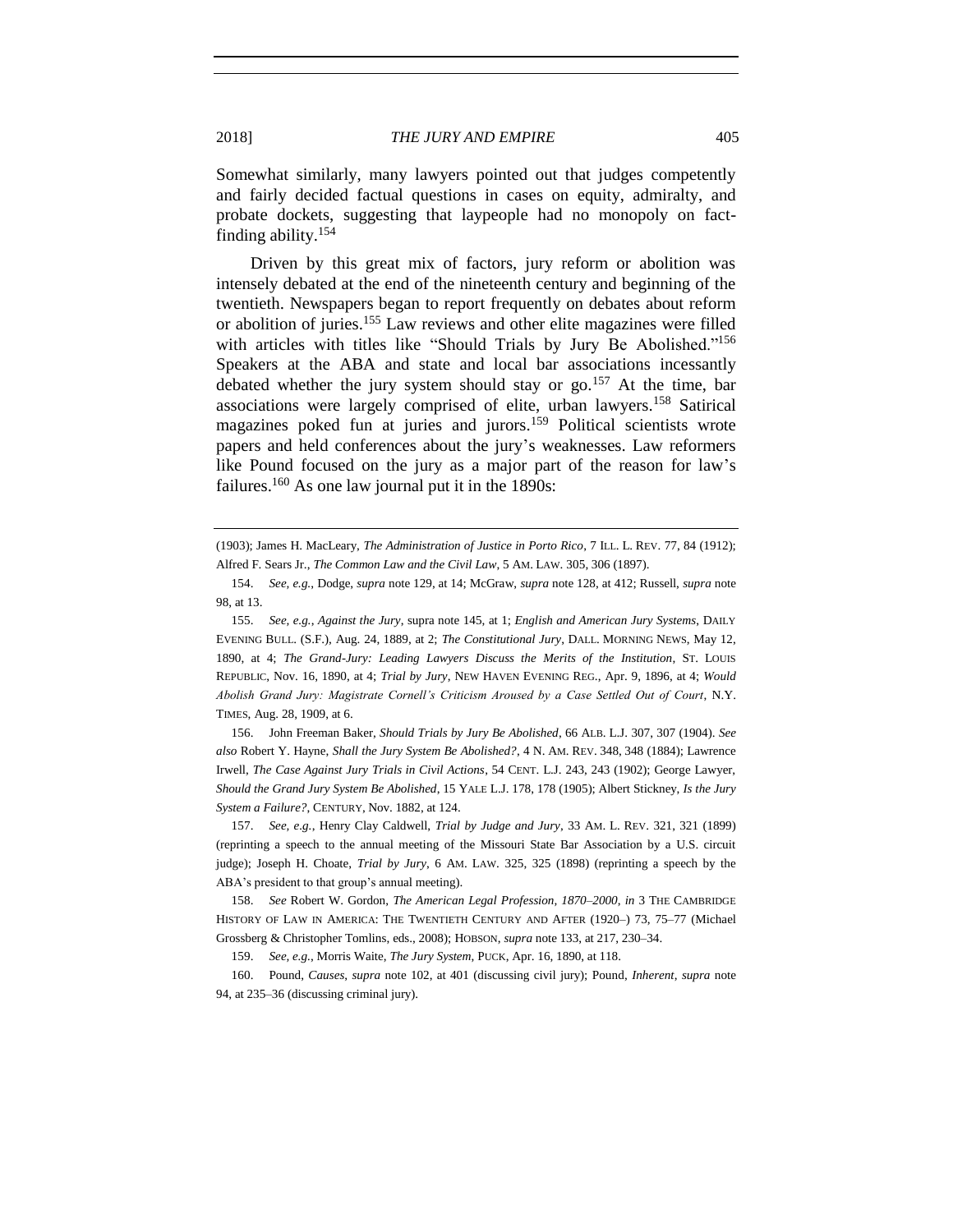There is probably no question more frequently mooted at present in the realm of legal discussion than that of the reform or abolition of jury trials. . . . [I]t has been as liberally treated by the lay press as by legal journals and lawyers themselves. . . . There is hardly a bar association meeting held nowadays at which the reform or abolition of the jury system is not made the occasion of animated and often heated discussion.<sup>161</sup>

All phases and aspects of the jury system were panned. In addition to general criticism of grand juries and petit juries in civil and criminal cases, the unanimity requirement, for instance, was widely criticized, particularly in civil matters. It was said to produce delays by creating mistrials, gave a veto to one obstinate, "corrupt," or "stupid" man,  $^{162}$  and was contrary to the voting rules used in other American institutions.<sup>163</sup> Some supported getting rid of unanimity in criminal as well as civil cases.<sup>164</sup>

#### C. JURY REFORM AT THE STATE LEVEL

<span id="page-31-0"></span>The "quick and active age," as the U.S. Supreme Court called it, was filled with "progressive growth and wise adaptation" of old procedure "to new circumstances and situations."<sup>165</sup> There were great changes made in both in civil and criminal procedure, many focused on the jury.

Coming out of the Founding period, in essentially all states, both civil and criminal juries were constitutionally guaranteed. But starting in the

164. *See, e.g.*, Bates, *supra* note [125,](#page-25-1) at 21; *Our Jury System: Views of Ex-President Hayes*, 25 J. PRISON DISCIPLINE 81, 81 (1890). *See also The Cronin Verdict*, 33 HARPER'S WKLY., Dec. 28, 1889, at 1030 (decrying the "miscarriage of justice through the requirement of unanimity in the jury" in a criminal case). Interestingly, Root opposed removing the unanimity requirement in civil cases at the 1894 New York State constitutional convention, arguing that the people of the state were not discontented with the existing jury system. *See* Elihu Root, Trial by Jury: Address Before New York State Constitutional Convention of 1894, July 17, 1894, *in* ADDRESS ON GOVERNMENT AND CITIZENSHIP 121–22 (Robert Bacon & James Brown Scott eds., 1916)[hereinafter Root, Trial by Jury].

<sup>161.</sup> Note, *Should Jury Trials Be Abolished?*, 3 MICH. L.J. 169, 172 (1894).

<sup>162.</sup> Rufus B. Smith, The Failure of the Administration of the Law in Civil Cases in Ohio, Address Before the Cincinnati Bar Association (Jan. 21, 1896), *in* COLUMBUS, OHIO WEEKLY LAW BULL. PRINT 15 (1896). *See also Trial by Jury*, N.Y. TIMES, June 1, 1871, at 4 (stating that the unanimity rule "puts it in the power of one stupid or prejudiced person to block the course of justice altogether").

<sup>163.</sup> *See, e.g.*, A. Caperton Braxton, The Civil Jury, Address Before the New York State Bar Association (Dec. 12. 1903), *in* TWENTY-SEVENTH ANN. MEETING: PROC. OF THE N.Y. ST. B. ASS'N 45, 45–55 (1903); Coxe, *Trials*, *supra* note [113,](#page-23-2) at 292; Robert Earl, *Reforms in Jury Trials*, 63 ALBANY L.J. 10, 11 (1901); Hargis, *supra* not[e 99,](#page-21-4) at 314; McLaughlin, *supra* not[e 128,](#page-26-0) at 286–89.

<sup>165.</sup> Hurtado v. California, 110 U.S. 516, 529–30 (1884).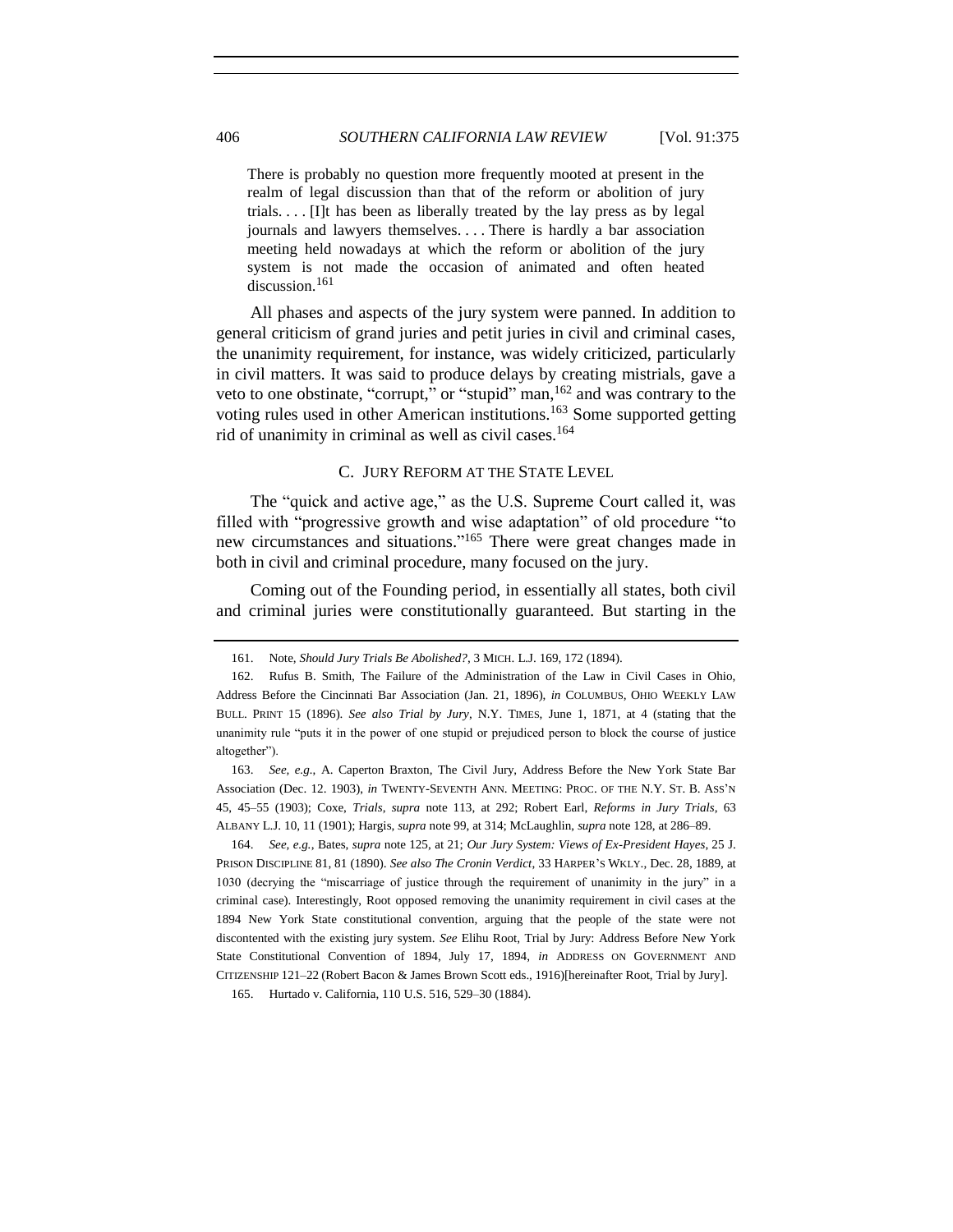mid-nineteenth century, many states altered their constitutions to allow

parties to waive jury trial in civil cases.<sup>166</sup> During the era of the *Insular Cases*, most states and the federal courts did not allow criminal defendants to waive a jury trial and be tried by the bench. $167$ 

<span id="page-32-2"></span><span id="page-32-1"></span><span id="page-32-0"></span>By the first decade of the twentieth century, about one quarter of U.S. states had abolished grand juries as a means of initiating prosecutions.<sup>168</sup> Sixteen states—the newer western states comprising a majority of them allowed juries to be fewer than the twelve people required by the common law and the U.S. Constitution (for federal courts).<sup>169</sup> Fourteen states again, a majority of them being the western ones—had abolished the rule of unanimity for civil jury verdicts.<sup>170</sup> At least three states had abolished it for criminal juries.<sup>171</sup>

Colorado's 1876 constitution, for instance, did not guarantee a civil jury.<sup>172</sup> Louisiana's new constitution of 1898 both failed to guarantee a civil jury trial and allowed the legislature to have criminal cases tried by the bench alone if the penalty were something less than death or imprisonment for a term of years at hard labor.<sup>173</sup> Louisiana, which had a system derived from the civil law as result of being a French and Spanish

168. Henry B. Brown, *The Administration of the Jury System*, 17 GREEN BAG 623, 623 (1905) [hereinafter Brown, *Administration*]. *See generally* Donald A. Dripps, *The Fourteenth Amendment, the Bill of Rights, and the (First) Criminal Procedure Revolution*, 18 J. CONTEMP. LEGAL ISSUES 469, 477– 94 (2009) (discussing state-level grand jury reforms in the nineteenth century).

169. John Burton Phillips, *Modifications of the Jury System*, 16 GREEN BAG 514, 519 (1904). *See also* ROBERT VON MOSCHZISKER, TRIAL BY JURY 292–94 (1922).

170. Brown, *Administration*, *supra* note [168,](#page-32-0) at 623; Ben B. Lindsey, *The Unanimity of Jury Verdicts and the Recent Law Abolishing Same*, 2 LEGAL ADVISER 389, 389–91 (1899); Phillips, *supra* note [169,](#page-32-1) at 514. *See also* MOSCHZISKER, *supra* note [169,](#page-32-1) at 295–96; Lerner, *Originalism*, *supra* note [129,](#page-26-2) at 822 n.59.

171. Ben B. Lindsey, *The Unanimity of Jury Verdicts*, 5 VA. L. REG. 133, 135–36 (1899). *See also* Lerner, *Originalism*, *supra* not[e 129,](#page-26-2) at 822 n.60.

172. *See* COLO. CONST, art. II, § 23 (1876) (making "inviolate" "the right of trial by jury . . . in criminal cases" but not civil).

173. LA. CONST., art. IX (1898). *See also id*. art. CXVI (allowing non-unanimous jury verdicts in non-capital criminal cases where the punishment is imprisonment at hard labor).

<sup>166.</sup> *See* Lerner, *Originalism*, *supra* not[e 129,](#page-26-2) at 821 n.58.

<sup>167.</sup> *See* S. Chesterfield Oppenheim, *Waiver of Trial by Jury in Criminal Cases*, 25 MICH. L. REV. 695, 700 (1927); Stephen A. Siegel, *The Constitution on Trial: Article III's Jury Trial Provision, Originalism, and the Problem of Motivated Reasoning*, 52 SANTA CLARA L. REV. 373, 421 (2012). Justice Henry Brown of the Supreme Court criticized this rigidity. *See* HENRY B. BROWN, JUDICIAL INDEPENDENCE, A PAPER READ AT THE MEETING OF THE AMERICAN BAR ASSOCIATION 9–10 (Philadelphia, Dando Printing & Pub. Co. 1889) [hereinafter BROWN, JUDICIAL INDEPENDENCE].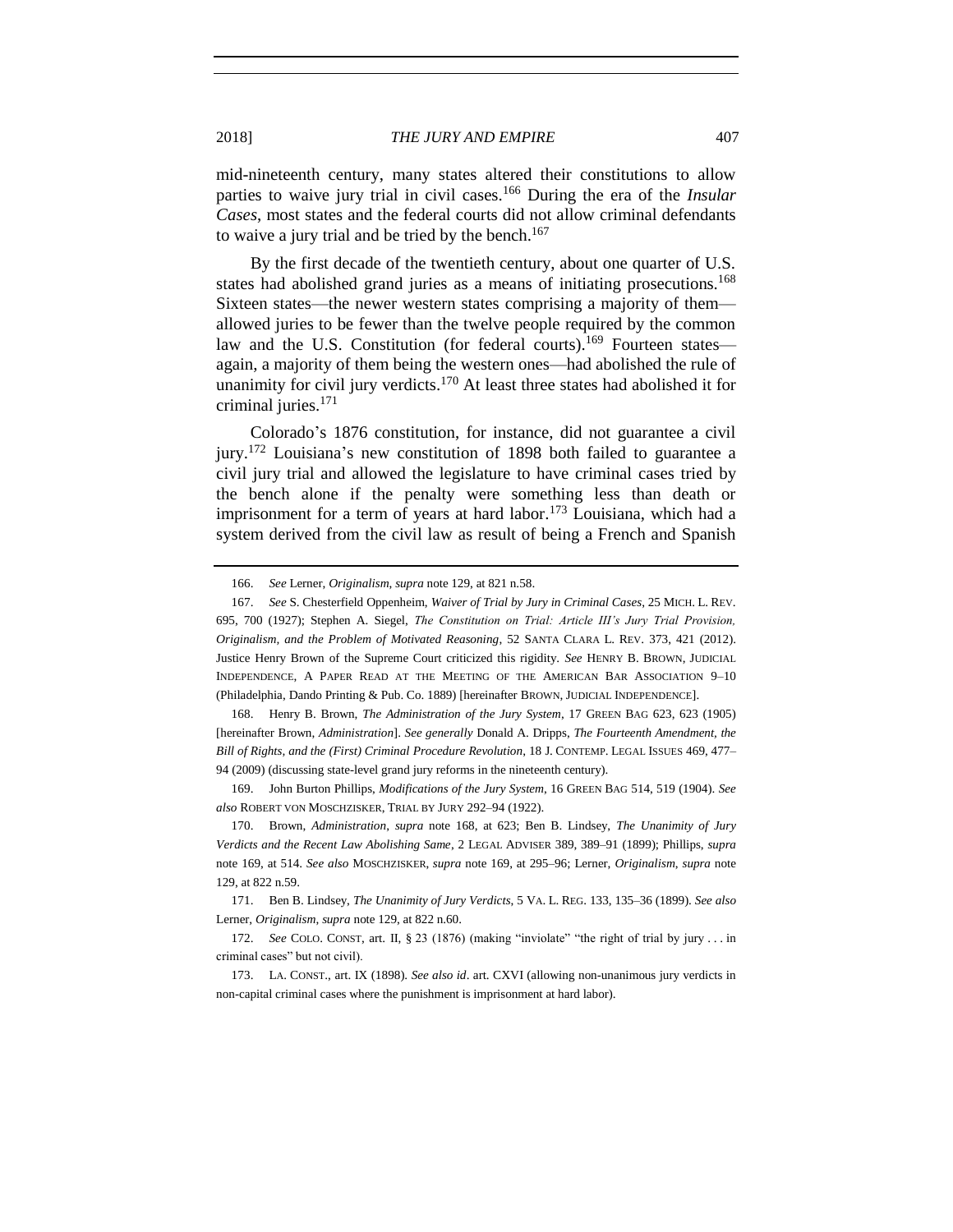colony, was the home state of U.S. Supreme Court Justice Edward Douglass White, the driving force behind the doctrine of territorial incorporation in the *Insular Cases*.

Other changes during this era included state and federal courts expanding the power of judges in civil cases to take cases away from juries by directing verdicts.<sup>174</sup> Contempt orders issued to enforce injunctions became a popular way for conservative federal judges to stop labor strikes, in part, because it avoided juries who might sympathize with strikers if criminal or civil actions were brought at law.<sup>175</sup>

#### D. RESISTANCE TO JURY REFORM

<span id="page-33-0"></span>As noted in Section II.A, there were calls for judges to preside over trials without the jury in civil cases at common law, including by Taft in his widely-covered 1905 Yale speech.<sup>176</sup> And some reformers even urged the same method for criminal cases. $177$  For instance, George H. Williams, former U.S. Senator, U.S. Attorney General, and judge, urged "the total abolition of jury trials in all our courts."<sup>178</sup>

But at the same time as the jury was being criticized and reformed, pro-jury measures were also being urged and adopted.<sup>179</sup> The jury in late nineteenth century America was, as Lawrence Friedman observed, "lionized" as well as deeply "mistrusted."<sup>180</sup> According to Friedman, the average member of the public would "nod in solemn agreement" with high-

<sup>174.</sup> *See* Lerner, *Directed Verdict*, *supra* not[e 117,](#page-24-0) at 473.

<sup>175.</sup> *See* William E. Forbath, *The Shaping of the American Labor Movement*, 102 HARV. L. REV. 1109, 1160–61, 1180–81 (1989). Taft defended this avoidance of the jury because juries introduced "delay," "uncertainties and digressions and prejudices." William H. Taft, Labor and Capital, Address Before the Cooper Institute (Jan. 10, 1908), *in* WILLIAM H. TAFT, PRESENT DAY PROBLEMS: A COLLECTION OF ADDRESSES DELIVERED ON VARIOUS OCCASIONS 241, 270–71 (1908).

<sup>176.</sup> Taft, *Administration*, *supra* not[e 83,](#page-19-2) at 6. *See also, e.g.*, Robert B. Tripp, *Ought There Not to Be Changes in the Law with Reference to Jury Trials in Civil Cases*, *in* REPORT OF THE EIGHTH ANNUAL MEETING OF THE SOUTH DAKOTA BAR ASSOCIATION 94, 107–08 (1908); Brewer, *Jury*, *supra* note [126,](#page-25-0) at 51–54; Coxe, *Trials*, *supra* note [113,](#page-23-2) at 291–92; *Against the Jury*, *supra* not[e 145,](#page-28-0) at 1.

<sup>177.</sup> *See, e.g.*, Brewer, *The Jury System*, *supra* not[e 126,](#page-25-0) at 51–54; Michael S. Loeb, *An Outline of a New System of Trial by Jury*, 7 AM. LAW. 335, 335 (1899); Thomas, *supra* note [142,](#page-28-1) at 102; *Jury Reform*, DAILY PICAYUNE (New Orleans), Feb. 15, 1887, at 4; *The Constitutional Jury*, DALL. MORNING NEWS, May 12, 1890, at 4.

<sup>178.</sup> Williams, *supra* not[e 84,](#page-19-3) at 150.

<sup>179.</sup> *See* Lerner, *Directed Verdict*, *supra* note [117,](#page-24-0) at 505 ("At the turn of the century, opinion among certain judges and legal commentators started to shift in favor of greater jury autonomy.").

<sup>180.</sup> LAWRENCE M. FRIEDMAN, CRIME AND PUNISHMENT IN AMERICAN HISTORY 249–53 (1993).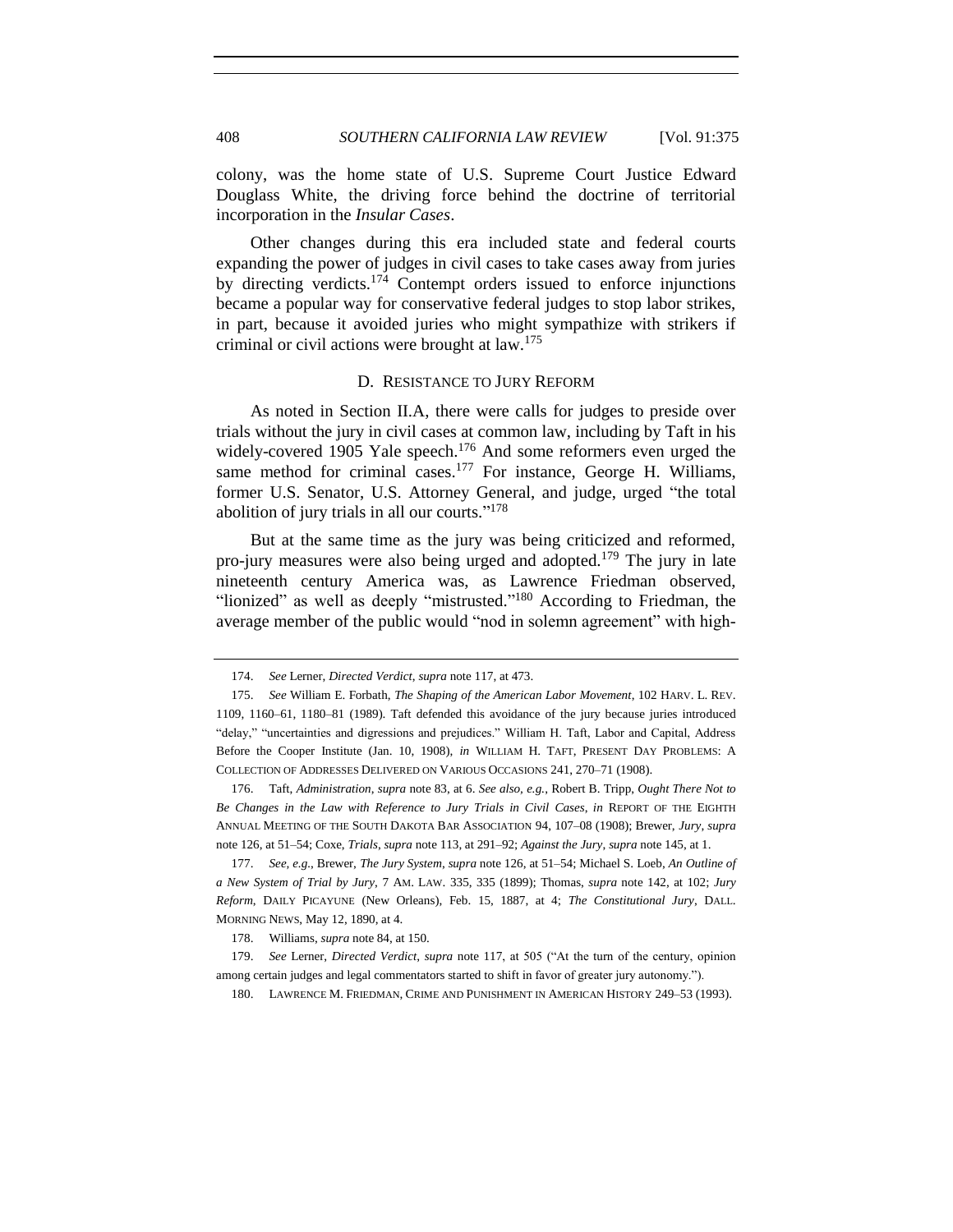minded paeans of "the wonders and the fairness" of the traditional jury system, while at the same time wanting "an efficient, effective system" of criminal justice that reliably convicted "dangerous criminals."<sup>181</sup>

Differing views often tracked a class divide. Members of the elite corporate bar and academics were generally on the anti-jury side, while many of the pro-jury voices were populist reformers in the old Jacksonian mold, small-scale trial lawyers, and state legislators. But some proponents of the old-time jury rules were also the leading lights of the bar. Joseph Choate—one of the country's most prominent lawyers, a leader of anti-Tweed reform in New York, and ambassador to Great Britain from 1899– 1905—used his annual address as president-elect of the ABA to extol the virtues of the jury and denounce reform proposals.<sup>182</sup> Dwight Foster, former Massachusetts Attorney General and Supreme Judicial Court Justice and son of a Federalist U.S. Senator, enumerated all the many "[a]dvantages of the Jury System" for the *North American Review*'s highbrow audience.<sup>183</sup>

The modal elite lawyer—if such a person could have been found and polled—probably favored real but not far-reaching reform of the jury. Supreme Court Justice Brewer, for example, castigated "[t]he impatient radical" who promotes far-reaching changes in the jury and spoke in favor of limiting voir dire, abolishing unanimity, and permitting juries of fewer than twelve persons "where lighter offences are charged or the amount in controversy is small."<sup>184</sup> Judge Coxe called it "idle to advocate the abolition of trial by jury" because the jury's foundations are too deep in law and history of the people.<sup>185</sup> But he thought that civil cases "involving" commercial transactions, expert knowledge, careful mathematical calculations, or the consideration of long and intricate accounts" could be tried to the court alone and that the rule of unanimity should be abolished.<sup>186</sup> George Washington Biddle of Philadelphia extolled the jury in criminal and tort cases in his address to the ABA, but advocated that

<sup>181.</sup> *Id*. at 250–51.

<sup>182.</sup> *See* Choate, *supra* not[e 157,](#page-30-0) at 326–27. In addition to Choate, Henry Clay Caldwell, a federal appellate judge praised the jury in a public address. For an example of the judge praising the jury, s*ee*  Henry Clay Caldwell, *Trial by Judge and Jury*, 33 AM. L. REV. 321, 334 (1899) (reprinting an address by a federal appellate judge to the annual meeting of the Missouri State Bar Association calling "indisputable" the "immense superiority" of the jury "to any other mode of trial in criminal cases").

<sup>183.</sup> Dwight Foster, *Advantages of the Jury System*, 135 N. AM. REV. 447, 447 (1882).

<sup>184.</sup> Brewer, *The Jury*, *supra* note [112,](#page-23-4) at 2, 4, 6.

<sup>185.</sup> Coxe, *Trials*, *supra* not[e 113,](#page-23-2) at 289.

<sup>186.</sup> *Id*. at 291–92.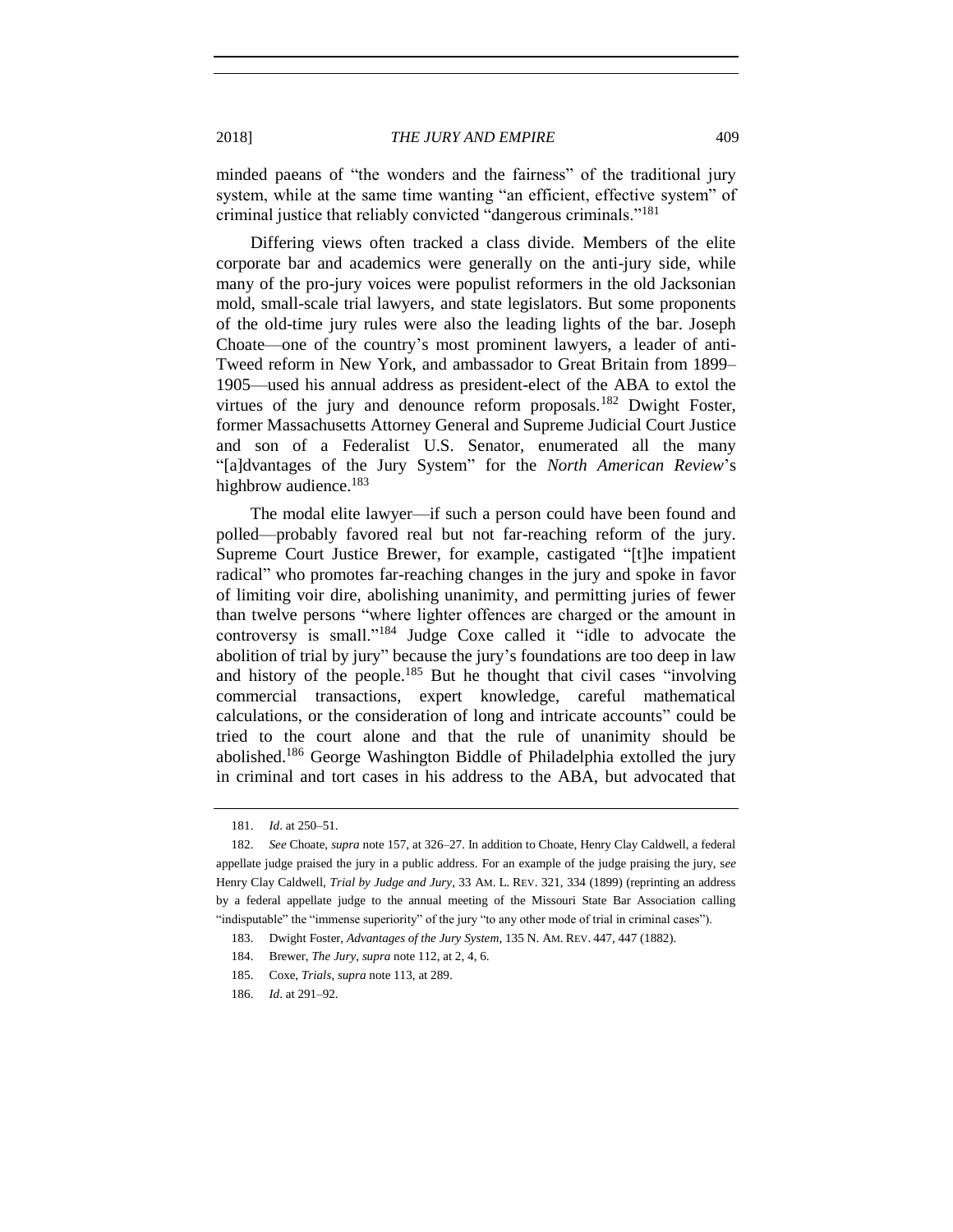contract cases be tried to panels of three jurors, selected from the better men in the community.<sup>187</sup> Justice Henry Brown thought the criminal jury was "the best method yet devised for the determination of criminal cases," but that the unanimity rule should be abolished and that the jury trial was not "well adapted to certain classes of [civil] cases."<sup>188</sup>

Resistance to reform of the jury was likely caused in part by a deepseated Burkean conservatism about law and society that was common among elite lawyers of that era. The reigning worldview of many lawyers has been called classical legal orthodoxy, which held, among other things, that law "must be the product of the ideas and life of the people over which it dominates; it must spring from the soil."<sup>189</sup> According to the influential treatise writer and judge, Thomas Cooley, "the common reason of the people<sup>"190</sup> or the "settled conviction of the people as to what the rule of right and conduct should be" were the only legitimate sources of law.<sup>191</sup> Habit and custom were thus the most important foundations of law.<sup>192</sup>

These views were second nature to elite lawyers of that generation, such as Root and Taft. This view did not exclude reform; it simply meant that reform should try as far as possible to respect a people's underlying traditions and habits. More than any other legal right that a litigant might invoke, the right to the jury—the right to call upon an institution which constantly and by design brought lay persons into responsible governance roles—necessarily required a close correspondence between law and

190. Thomas M. Cooley, *The Administration of Justice in the United States of America in Civil Cases*, 2 MICH. L.J. 341, 342 (1893).

<sup>187.</sup> George W. Biddle, Vice President of the American Bar Association, An Inquiry into the Proper Mode of Trial, Annual Address Delivered Before the American Bar Association (Aug. 20, 1885).

<sup>188.</sup> BROWN, JUDICIAL INDEPENDENCE, *supra* note [167,](#page-32-2) at 24–25. Another prominent, elite lawyer who recognized the validity of some criticism, but defended the fundamental soundness of the jury was John F. Dillon. He was a state supreme court justice, U.S. circuit judge, Columbia and Yale law professor, president of the ABA, prominent author, and private attorney. *See* JOHN F. DILLON, THE LAWS AND JURISPRUDENCE OF ENGLAND AND AMERICA: BEING A SERIES OF LECTURES DELIVERED BEFORE YALE UNIVERSITY 121–26, 131–32 (Boston, Little, Brown & Co. 1894).

<sup>189.</sup> JOHN NORTON POMEROY, AN INTRODUCTION TO MUNICIPAL LAW 209 § 349 (2d ed., S.F., Bancroft-Whitney Co. 1886).

<sup>191.</sup> Thomas M. Cooley, *Labor and Capital Before the Law*, 139 N. AM. REV. 503, 503 (1884). On these aspects of the thought of Cooley and Pomeroy, *see* Jonathan Zasloff, *Law and the Shaping of American Foreign Policy: From the Gilded Age to the New Era*, 78 N.Y.U. L. REV. 239, 259–61 (2003).

<sup>192.</sup> *See* WIECEK, *supra* note [102,](#page-22-0) at 99–100; Stephen A. Siegel, *Historism in Late Nineteenth-Century Constitutional Thought*, 1990 WISC. L. REV. 1431, 1458, 1496, 1519 (1990).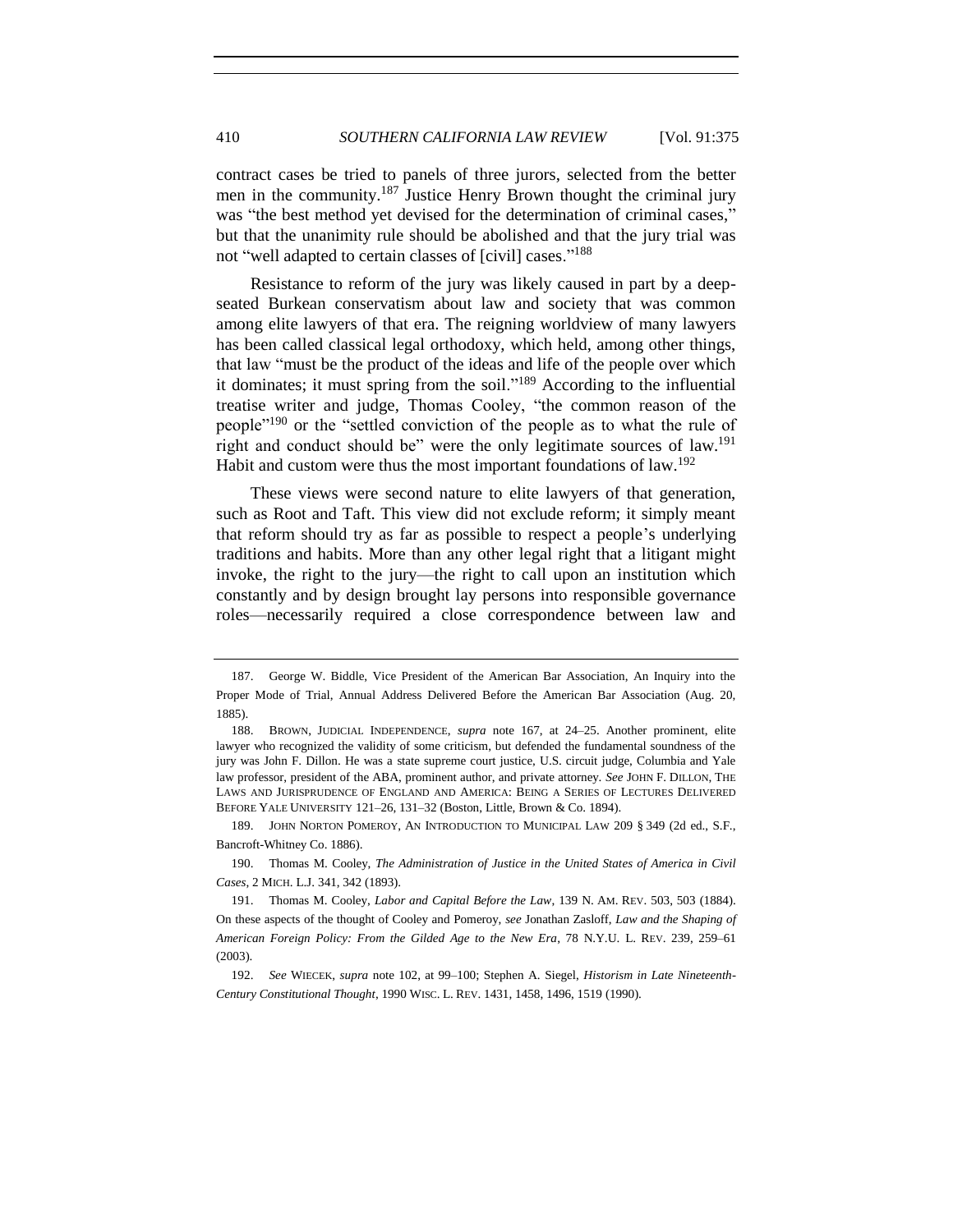2018] *THE JURY AND EMPIRE* 411

society. Judges and lawyers alone cannot administer the jury right. The jury could only work if it "spr[a]ng from the soil."<sup>193</sup> In the United States it did; the jury was viewed by many as a time-honored rite of citizenship and a hallowed protector of liberties. Reform of such an entrenched institution should only occur if serious problems required it.

For thorough-going critics of the jury, skepticism of the jury often accompanied deep faith in judges. Many reforms concerning the jury were explicitly designed to empower judges, such as allowing more directed verdicts in civil cases and permitting parties to waive jury trials. Men like Taft and Root spoke frequently in favor of strong, independent judges who should be unhampered by legislatures in the setting of judicial procedure.<sup>194</sup> But important elements in American society had for some time been pushing in the opposite direction: to increase the power of juries and reduce the power of judges. Starting in about the 1890s, "progressive and populist officials and journalists had been clamoring for judicial recall" in places where judges were not elected.<sup>195</sup> A large number of states adopted rules prohibiting judges from commenting to the jury on the evidence.<sup>196</sup> During the nineteenth century, by statute or constitutional provision, twenty states prohibited this.<sup>197</sup> By judicial decision, another fifteen states adopted the same rule.<sup>198</sup> Some states went further and prohibited judges from charging the jury orally; instead, they were limited to approving written charges offered by lawyers and forwarding them to the jury.<sup>199</sup>

<span id="page-36-0"></span>These rules were anathema to people like Root and Taft. The latter complained that "[t]he institution of trial by jury has come to be regarded as fetish to such an extent that state legislatures have exalted the power of

<sup>193.</sup> POMEROY, *supra* not[e 189,](#page-35-0) § 349.

<sup>194.</sup> *See, e.g.*, William H. Taft, *The Attacks on the Courts and Legal Procedure*, 5 KY. L.J. 3, 5–6 (1916). On the other hand, by the end of the nineteenth century in at least eighteen states, the legislature had codified criminal procedure. *See* David Dudley Field, *American Progress in Jurisprudence*, 44 AM. L. REG. & REV. 541, 549 (1896).

<sup>195.</sup> JED HANDELSMAN SHUGERMAN, THE PEOPLE'S COURTS: PURSUING JUDICIAL INDEPENDENCE IN AMERICA 162 (2012).

<sup>196.</sup> *See* Renée Lettow Lerner, *The Transformation of the American Civil Trial: The Silent Judge*, 42 WM. & MARY L. REV. 195, 241–42 (2000).

<sup>197.</sup> Sunderland, *supra* not[e 142,](#page-28-0) at 307–08.

<sup>198.</sup> *Id*. at 308 n.32.

<sup>199.</sup> *See Our Judges Lack Power, Says Taft*, N.Y. TIMES, May 14, 1911, at 16. *See also* Alger, *supra* not[e 126,](#page-25-0) at 324.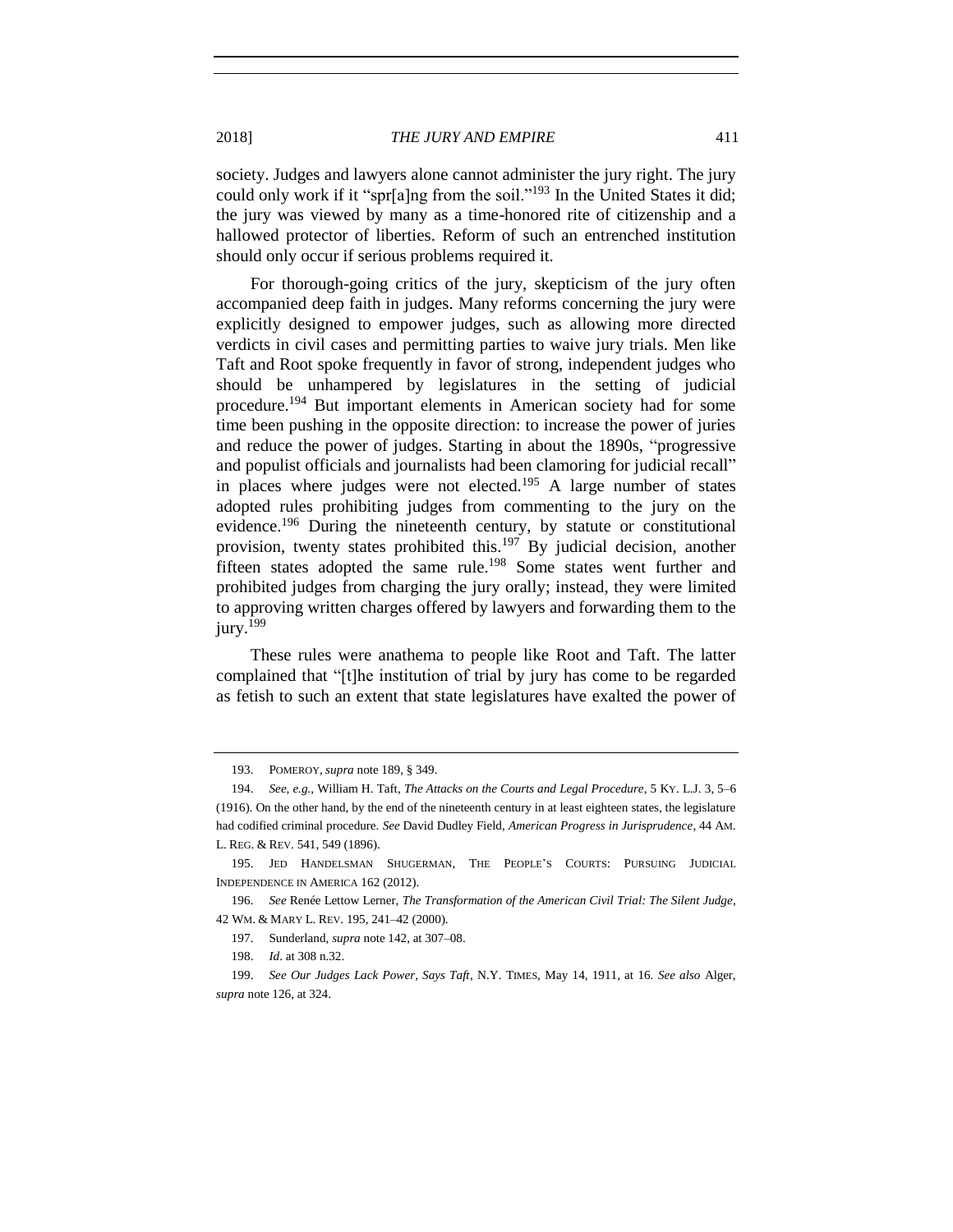the jury and diminished the power of the court." <sup>200</sup> The result, he said, is that "the questions, both of law and fact, are largely left to the untutored and undisciplined action of the jury, influenced only by the contending arguments of counsel."<sup>201</sup> Echoing Taft, Justice Henry Brown of the Supreme Court—author of *Mankichi* and part of the majority in *Dorr*, the key *Insular Cases* holding that juries were not constitutionally required in unincorporated territories—complained that "[t]he tendency of modern legislation has been to belittle the functions of the court, and to make of the jury a kind of fetish."<sup>202</sup>

The debates between these competing views about the merits of juries versus judges played out in Congress, the executive branch, and the new insular governments when the United States set about reforming the judicial systems of Puerto Rico and the Philippines. As will be seen, the views of elite lawyers who were skeptical of the jury were the decisive ones.

# III. JURY RIGHTS IN SUPREME COURT CASE LAW FROM THE MAINLAND

During the period of ferment and reform in legal procedure and jury practices, the Supreme Court began to confront arguments by litigants that state-level procedural reforms that departed from the baselines of the common law and the federal Bill of Rights were unconstitutional under the new Fourteenth Amendment. The Court's responses to these arguments created a set of precedents that were crucial to the resolution of the *Insular Cases* concerning jury rights, undercutting any contention that racism and notions of cultural inferiority can fully explain the *Mankichi*-*Dorr-Balzac* line of *Insular Cases*, in which the Court held that jury rights were not constitutionally guaranteed in unincorporated territories. 203

In the late nineteenth and early twentieth centuries, the Supreme Court

<sup>200.</sup> Taft, *Administration*, *supra* not[e 83,](#page-19-0) at 12.

<sup>201.</sup> *Our Judges Lack Power, Says Taft*, *supra* note [199,](#page-36-0) at 16. *The Nation* criticized this type of legislation as an attempt "to emasculate the court." *The Week*, NATION, Oct. 29, 1896, at 320.

<sup>202.</sup> Brown, *Administration*, *supra* not[e 168,](#page-32-0) at 624. Brown gave an address to the ABA in 1889 arguing that statutes empowering juries might be unconstitutional infringements on the traditional power of judges. *See* BROWN, JUDICIAL INDEPENDENCE, *supra* not[e 167,](#page-32-1) at 10–17.

<sup>203.</sup> Christina Ponsa-Kraus has previously argued that the fact that the Supreme Court interpreted the Fourteenth Amendment to allow states to limit or deny traditional jury rights "undermines the standard account of the *Insular Cases*, with its claim that the Constitution applied in full in incorporated places—which, of course, included the states first and foremost—and not in unincorporated places." Burnett, *Untied States*, *supra* not[e 26,](#page-7-0) at 838.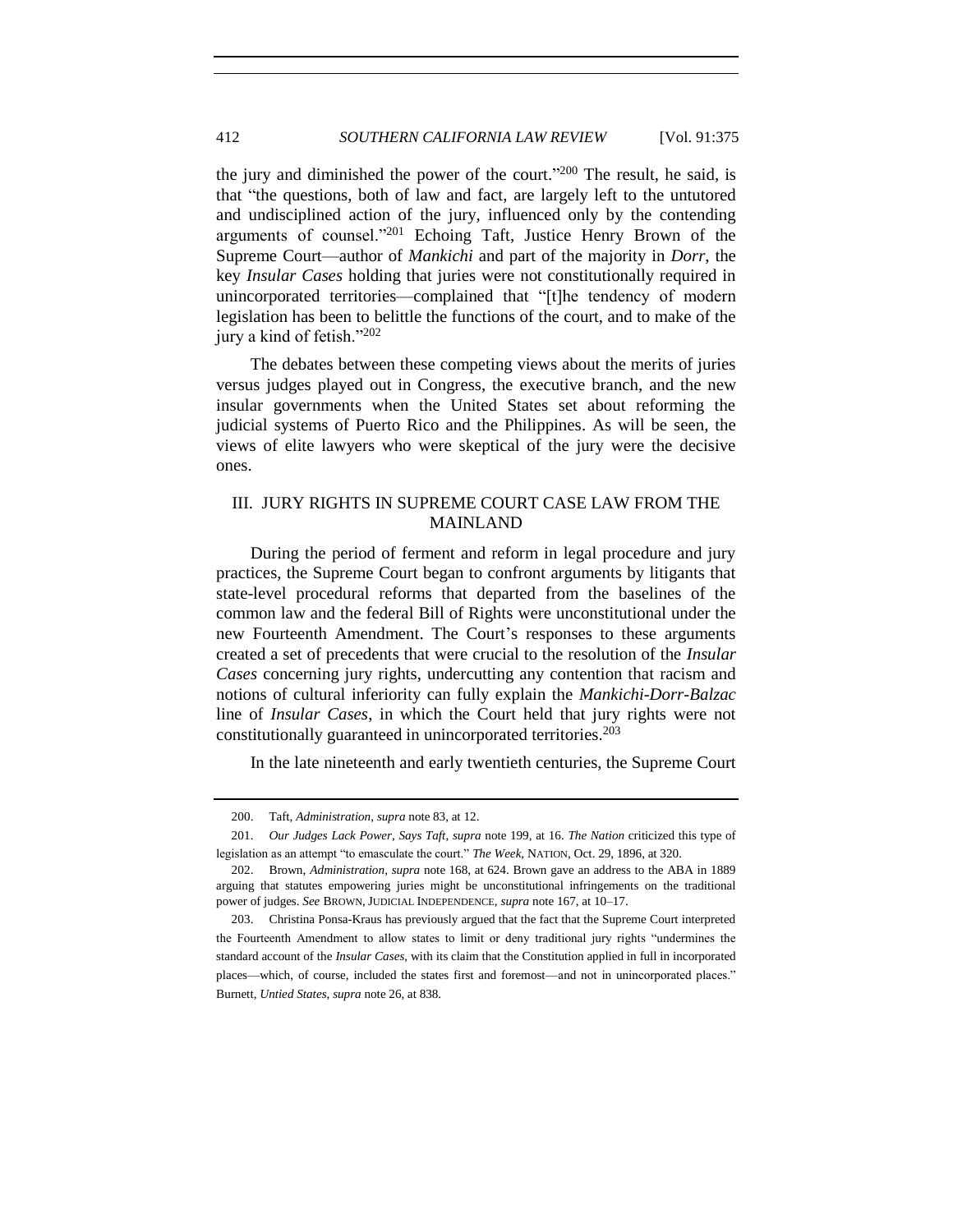rejected the view that is today called "incorporation" of the Bill of Rights: that the Fourteenth Amendment's Privileges and Immunities Clause and Due Process Clause had the effect of requiring that states comply with the provisions of the Bill of Rights.<sup>204</sup> This modern use of the term, incorporation, is different than how it was used in the *Insular Cases*, in which it meant Congress acting to make a territory an integral and permanent part of the United States, thus fully extending the Constitution to it. 205

The Court ruled repeatedly that the Fourteenth Amendment did not require states to adopt the Bill of Rights' rules concerning juries, specifically grand juries<sup>206</sup> and civil petit juries in suits at common law.<sup>207</sup> Justice John Marshall Harlan, the strongest opponent of the territorial incorporation doctrine in the *Insular Cases*, was the only Justice who persistently dissented in these Fourteenth Amendment cases denying jury rights. $208$ 

Since all states by their own constitutions required criminal petit juries, the Supreme Court never had the opportunity to squarely decide

207. *See, e.g.*, Kennard v. Louisiana *ex rel.* Morgan, 92 U.S. 480, 483 (1875) (upholding a statute that provided that disputes as to who was entitled to hold judicial office would be tried to a court not a jury); Walker v. Sauvinet, 92 U.S. 90, 93 (1875) (upholding a statute that provided that a judge would decide facts in a civil case if the jury was deadlocked). During this period, the Court also rejected the claim that Sixth and Seventh Amendment jury rights applied to trials in state courts. *See* Brooks v. Missouri, 124 U.S. 394, 397 (1888) (concerning the Sixth Amendment); Edwards v. Elliott, 88 U.S. (1 Wall.) 532, 557 (1874) (concerning the Seventh Amendment). This reiterated the holding from Barron v. Mayor of Baltimore, 32 U.S. (1 Pet.) 243, 250 (1833), that the Bill of Rights provided "security against the apprehended encroachments of the general government—not against those of the local governments."

208. Justice Harlan dissented alone in *Hurtado*, *Bolln,* and *Maxwell*. *See also* Brown v. New Jersey, 175 U.S. 172, 177 (1899) (rejecting a Fourteenth Amendment challenge to a struck jury statute—a method of impaneling jurors—with Justice Harlan being the sole Justice to concur, rather than join the majority opinion); Hayes v. Missouri, 120 U.S. 68, 68 (1887) (rejecting a Fourteenth Amendment challenge to a statute regarding peremptory challenges of jurors, with Justice Harlan being the sole dissenter).

<sup>204.</sup> The one exception was the principle that private property could not be taken for public use without just compensation. *See* Chicago, Burlington & Quincy R.R. v. Chicago, 166 U.S. 226, 236 (1897).

<sup>205.</sup> *See supra* not[e 9](#page-4-0) and accompanying text.

<sup>206.</sup> *See, e.g.*, Lem Woon v. Oregon, 229 U.S. 586, 589–90 (1913); Maxwell v. Dow, 176 U.S. 581, 584–85 (1900); Bolln v. Nebraska, 176 U.S. 83, 86 (1900); Hodgson v. Vermont, 168 U.S. 262, 272–73 (1897); McNulty v. California, 149 U.S. 645, 648 (1893); Hurtado v. California, 110 U.S. 516, 538 (1884).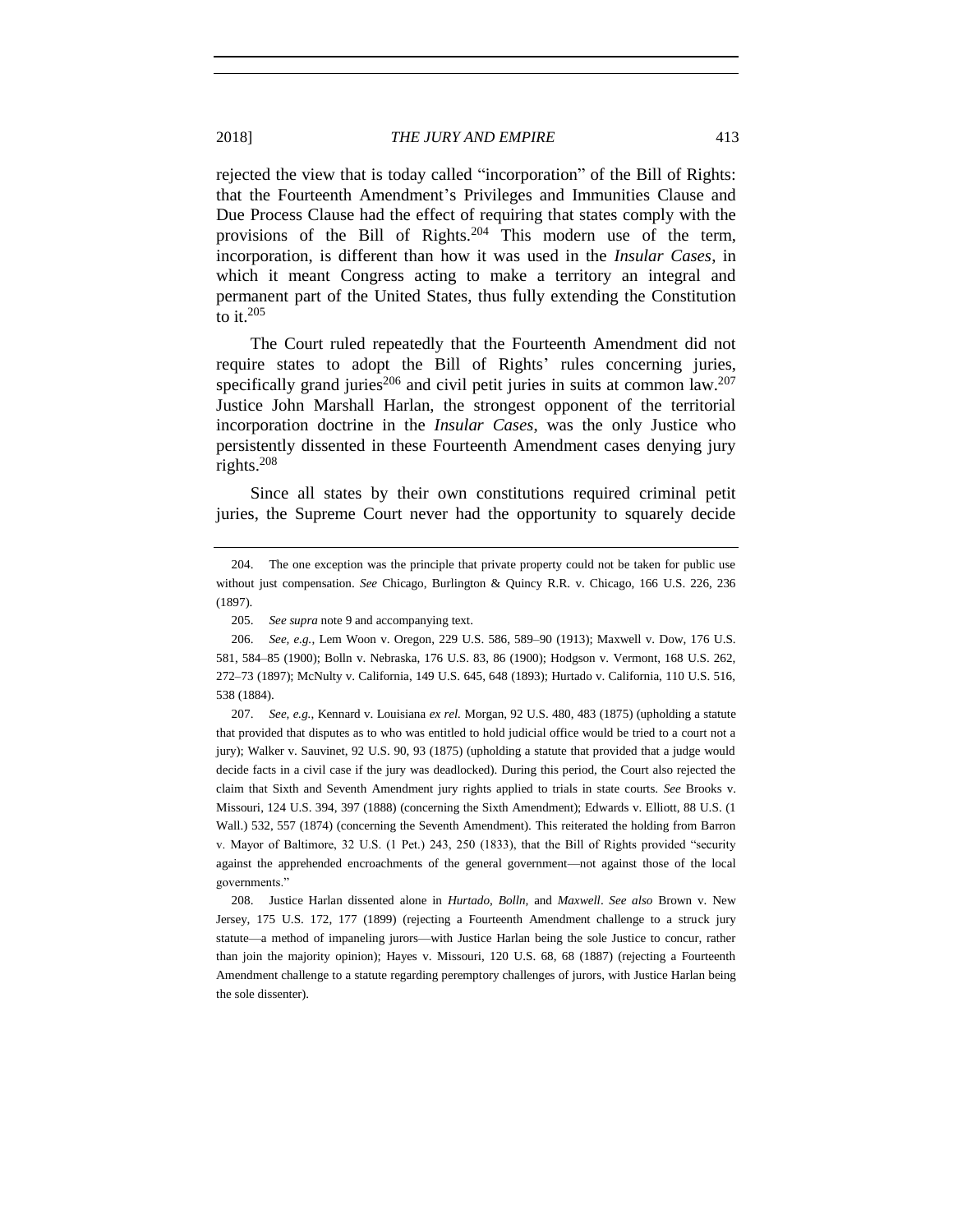whether this was required, though it stated several times in dicta that it was not.<sup>209</sup> "[T]he requirement of due process does not deprive a State of the power to dispense with jury trial altogether," the Court stated.<sup>210</sup> In another case, the Court opined that it would not violate the Fourteenth Amendment if a state "should see fit to adopt the civil law and its method of procedure."<sup>211</sup> In yet a different case, the Court presciently stated that the United States "[i]n the future growth of the nation . . . may see fit to annex territories whose jurisprudence is that of the civil law," and that the Fourteenth Amendment would allow, if such a territory "enter[ed] the Union" as a state, for its "traditions, laws, and systems of administration [to remain] unchanged."<sup>212</sup> Although some civil law jurisdictions in Europe had introduced jury trials in some criminal cases by the late nineteenth century,  $2^{13}$  the leading characteristic of civil law criminal procedure was an inquisitorial judicial role that did not use a jury for fact-finding.<sup>214</sup> In addition to this dicta, the Court did squarely hold that it did not violate the Fourteenth Amendment for states to provide, in criminal cases, waiver of jury trials,<sup>215</sup> juries of fewer than the twelve persons required by common law and the Sixth Amendment,<sup>216</sup> or for a judge to decide on the grade of the offense after a defendant pleaded guilty to murder. $217$ 

In these cases upholding the constitutionality of states' departures from historical jury practices, there were several important strands of reasoning. First was a textual argument. The Fifth Amendment Due Process Clause was not understood to require any jury rights since those rights were separately provided in other Constitutional provisions.<sup>218</sup> To

213. *See* Francis Lieber, *The Unanimity of Juries*, 15 AM. L. REG. 727, 728–29 (1866); Taft, *Administration*, *supra* not[e 83,](#page-19-0) at 5.

217. *Hallinger*, 146 U.S. at 324.

218. These other provisions include, for example, Article III, § 2, the Sixth Amendment (criminal petit jury), the Seventh Amendment (civil petit jury for cases at common law), and the Grand Jury

<sup>209.</sup> *See, e.g.*, *Maxwell*, 176 U.S. at 594, 596.

<sup>210.</sup> Jordan v. Massachusetts, 225 U.S. 167, 176 (1912).

<sup>211.</sup> Missouri v. Lewis, 101 U.S. 22, 31 (1879).

<sup>212.</sup> Holden v. Hardy, 169 U.S. 366, 389 (1898). Though the decision contained much dicta about jury rights and judicial procedure, the merits question concerned the constitutionality of an eight-hour workday statute. Thus, Justice Harlan joined the majority opinion, and two strong defenders of property rights and liberty of contract, Justices Peckham and Brewer, were the only dissenters.

<sup>214.</sup> Justice Henry Brown told the ABA in 1889 that the states had "undoubted power to modify or curtail the right of trial by jury, or even to abolish it altogether." BROWN, JUDICIAL INDEPENDENCE, *supra* not[e 167,](#page-32-1) at 11.

<sup>215.</sup> Hallinger v. Davis, 146 U.S. 314, 324 (1892).

<sup>216.</sup> Maxwell v. Dow, 176 U.S. 581, 602–04 (1900).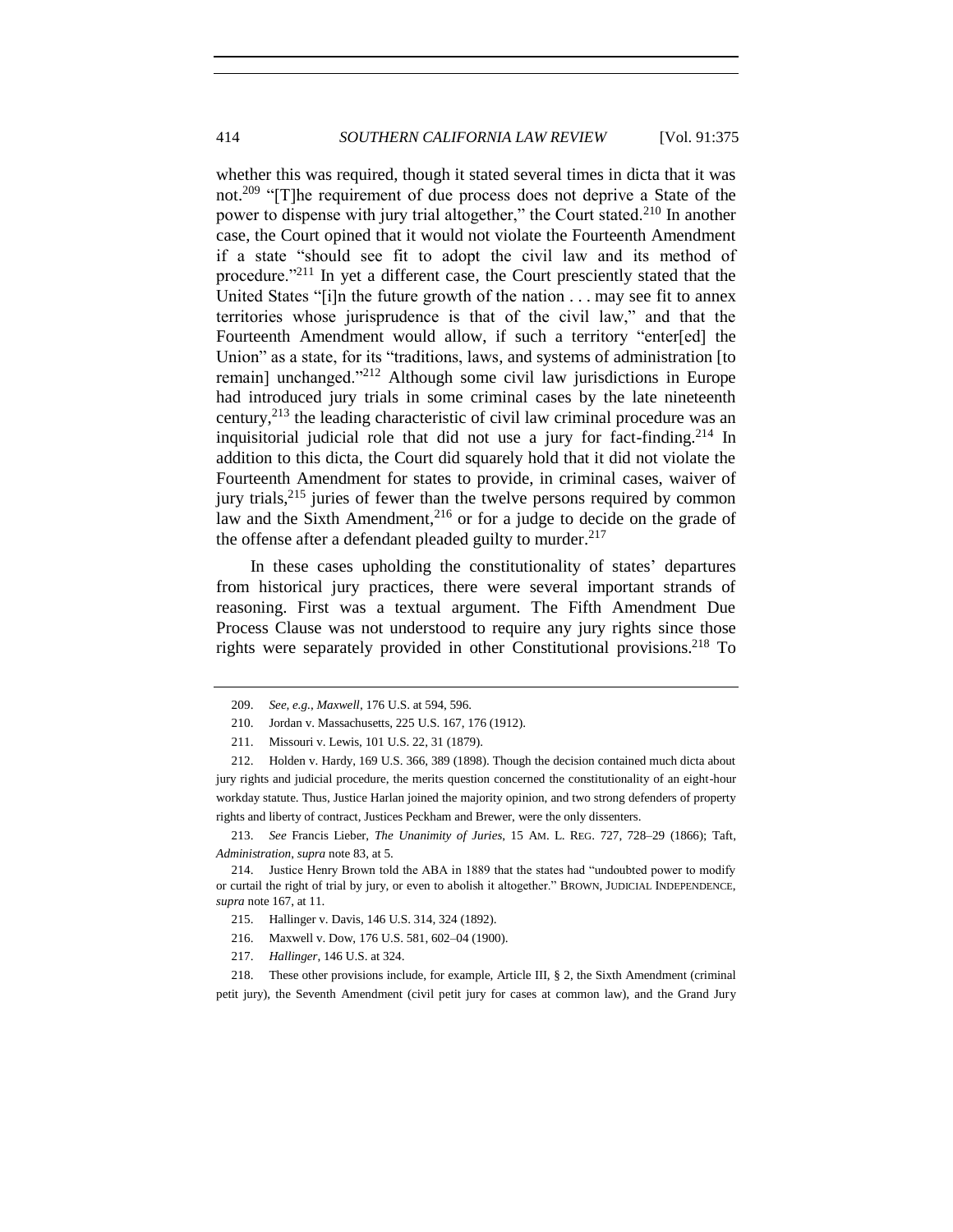read the Due Process Clause as an additional guarantor of jury rights would violate the non-surplusage canon.<sup>219</sup> Therefore, the identically-worded Due Process Clause of the new Fourteenth Amendment should not be read to incorporate jury requirements either. 220

Second was a historical argument. Due process had been understood to require only that judicial procedures follow the "law of the land"—the standing law of the jurisdiction, whatever it was—as long a few core requirements were met: notice and an opportunity to be heard before an impartial tribunal of competent jurisdiction.<sup>221</sup> No more was required. Sometimes the Court would say, instead of enumerating the core requisites of notice and the like, that Due Process prevents states from violating "those fundamental principles of liberty and justice which lie at the base of all our civil and political institutions." $222$  This understanding that the jury trial was a mere mode of procedure and not a fundamental right was soon applied by the Court in the somewhat different setting of the *Insular Cases*. 223

As for the Privileges and Immunities Clause of the Fourteenth Amendment, the Court adhered to its holding in the *Slaughter-House Cases*  $(1873)$  <sup>224</sup> that the privileges or immunities of U.S. citizenship protected by the clause had nothing to do with ordinary judicial procedure, but rather included such things as the right "to demand the care and protection of the General Government over his life, liberty[,] and property when on the high seas or within the jurisdiction of a foreign government." $^{225}$ 

A vitally important part of the Court's reasoning in these cases was a

Clause of the Fifth Amendment.

<sup>219.</sup> *See* Hurtado v. California, 110 U.S. 516, 535–36 (1884).

<sup>220.</sup> *See id*.

<sup>221.</sup> Jordan v. Massachusetts, 225 U.S. 167, 176 (1912). *See also Maxwell*, 176 U.S. at 595; Holden v. Hardy, 169 U.S. 366, 389–90 (1898); *Hurtado*, 110 U.S. at 533–35; Davidson v. New Orleans, 96 U.S. 97, 105 (1877); Kennard v. Louisiana ex rel. Morgan, 92 U.S. 480, 483 (1875); Walker v. Sauvinet, 92 U.S. 90, 93 (1875).

<sup>222.</sup> *In re* Kemmler, 136 U.S. 436, 448 (1890). *See also* Brown v. New Jersey, 175 U.S. 172, 175 (1899) ("The State has full control over the procedure in its courts, both in civil and criminal cases, subject only to the qualification that such procedure must not work a denial of fundamental rights or conflict with specific and applicable provisions of the Federal Constitution.").

<sup>223.</sup> Also, in 1891, the Court held that a murder trial of a seaman on an American-flagged vessel in a U.S. consular court in Japan was not unconstitutional for depriving the accused of a grand jury indictment and a trial by jury. *See* Ross v. McIntyre (*In re* Ross), 140 U.S. 453, 453, 461 (1891).

<sup>224.</sup> *See* Slaughter-House Cases, 83 U.S. (1 Wall.) 36, 74–80 (1872).

<sup>225.</sup> *Maxwell*, 176 U.S. at 590–91.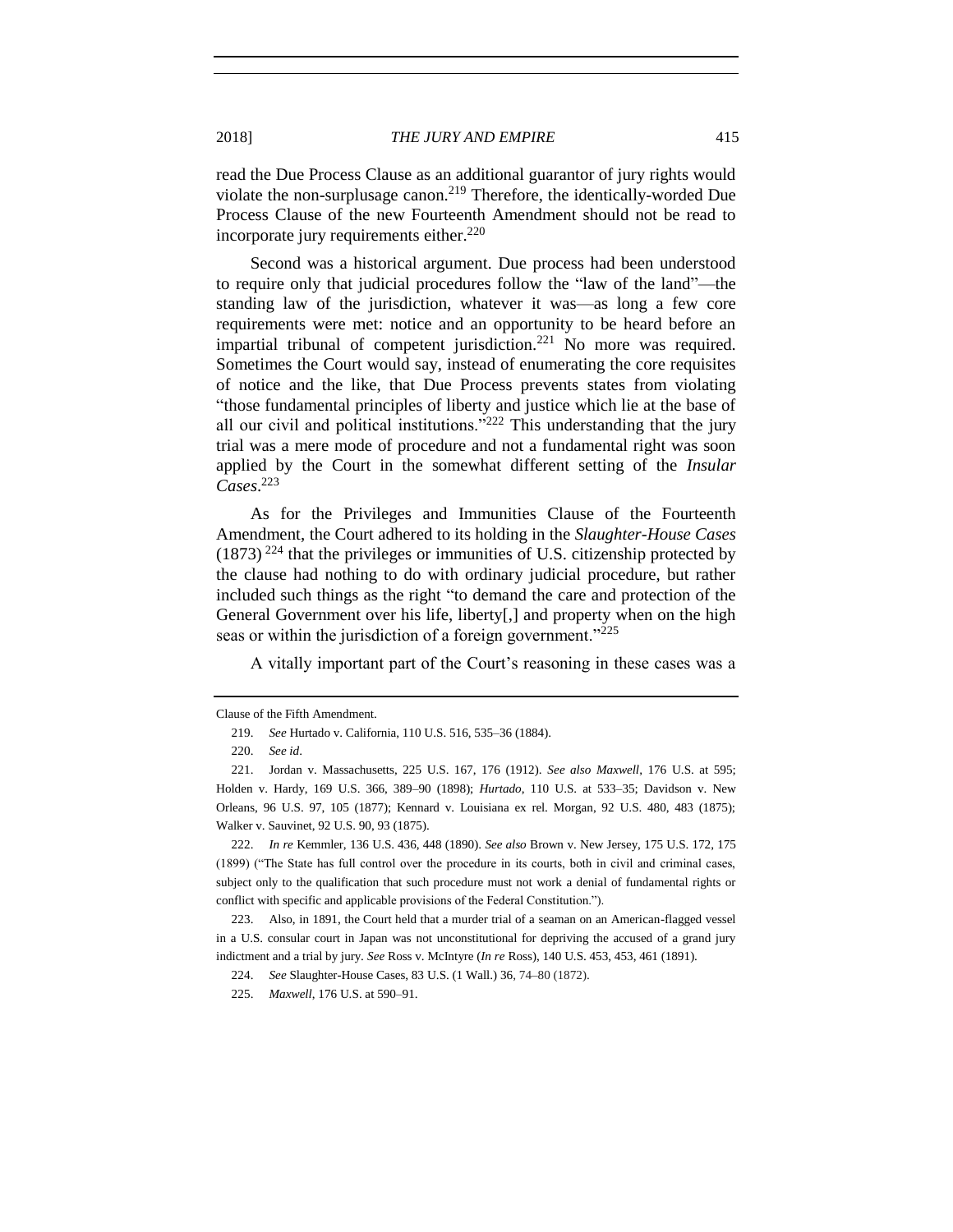desire to allow state-level experimentation and reform of procedure, including jury practices. In its 1884 *Hurtado v. California* decision holding that the Fourteenth Amendment did not require states to use grand juries, the Court noted that "in this quick and active age," "progressive growth and wise adaptation to new circumstances and situations" was desirable in criminal procedure.<sup>226</sup> In its 1898 *Holden v. Hardy* decision holding that criminal juries of fewer than the historic twelve members did not violate the Fourteenth Amendment, the Court opined at length about the need for "progressive" growth and flexibility.<sup>227</sup> "[T]he law is, to a certain extent, a progressive science;" "in some of the States[,] methods of procedure, which at the time the [U.S.] constitution was adopted were deemed essential to the protection and safety of the people, or to the liberty of the citizen, have been found to be no longer necessary."<sup>228</sup>

A number of states, the Court noted, had abolished grand juries and the rule of jury unanimity in civil cases.<sup>229</sup> The U.S. Constitution was "to a large extent inflexible and exceedingly difficult of amendment, $1230$  and so its criminal procedure provisions in the Bill of Rights were likely permanent. But the Court did not want to use the Fourteenth Amendment to apply the Bill of Rights to the states and hence "to deprive the States of the power to so amend their laws as to make them conform to the wishes of the citizens."<sup>231</sup> In short, states should be free to choose what the Court called "simpler and more expeditious forms of administering justice" than what the Bill of Rights required in federal court.<sup>232</sup> In a 1908 case, the Court declared that "the procedure of the first half of the seventeenth century"

232. *Holden*, 169 U.S. at 383–84. *See* Gerard N. Magliocca, *Why Did the Incorporation of the Bill of Rights Fail in the Late Nineteenth Century?*, 94 MINN. L. REV. 102, 106 (2009) (showing that "lawyers at this time drew a sharp distinction between substantive rights, which were fundamental and unalterable, and procedural forms, which were subject to improvement and should not be constitutionally fixed").

<sup>226.</sup> *Hurtado*, 110 U.S. at 529–31.

<sup>227.</sup> Holden v. Hardy, 169 U.S. 366, 385–86 (1898).

<sup>228.</sup> *Id.* 

<sup>229.</sup> *Id*. at 386–87.

<sup>230.</sup> *Id*. at 387.

<sup>231.</sup> *Id*. *See also* Bolln v. Nebraska, 176 U.S. 83, 88–89 (1900) ("[T]he Fourteenth Amendment was not intended to curtail the powers of the states to so amend their laws as to make them conform to the wishes of their citizens, to changed views of administration, or to the exigencies of their social life."); Brown v. New Jersey, 175 U.S. 172, 175 (1899) ("The State is not tied down by any provision of the Federal Constitution to the practice and procedure which existed at the common law . . . [I]t may avail itself of the wisdom gathered by the experience of the century to make such changes as may be necessary.").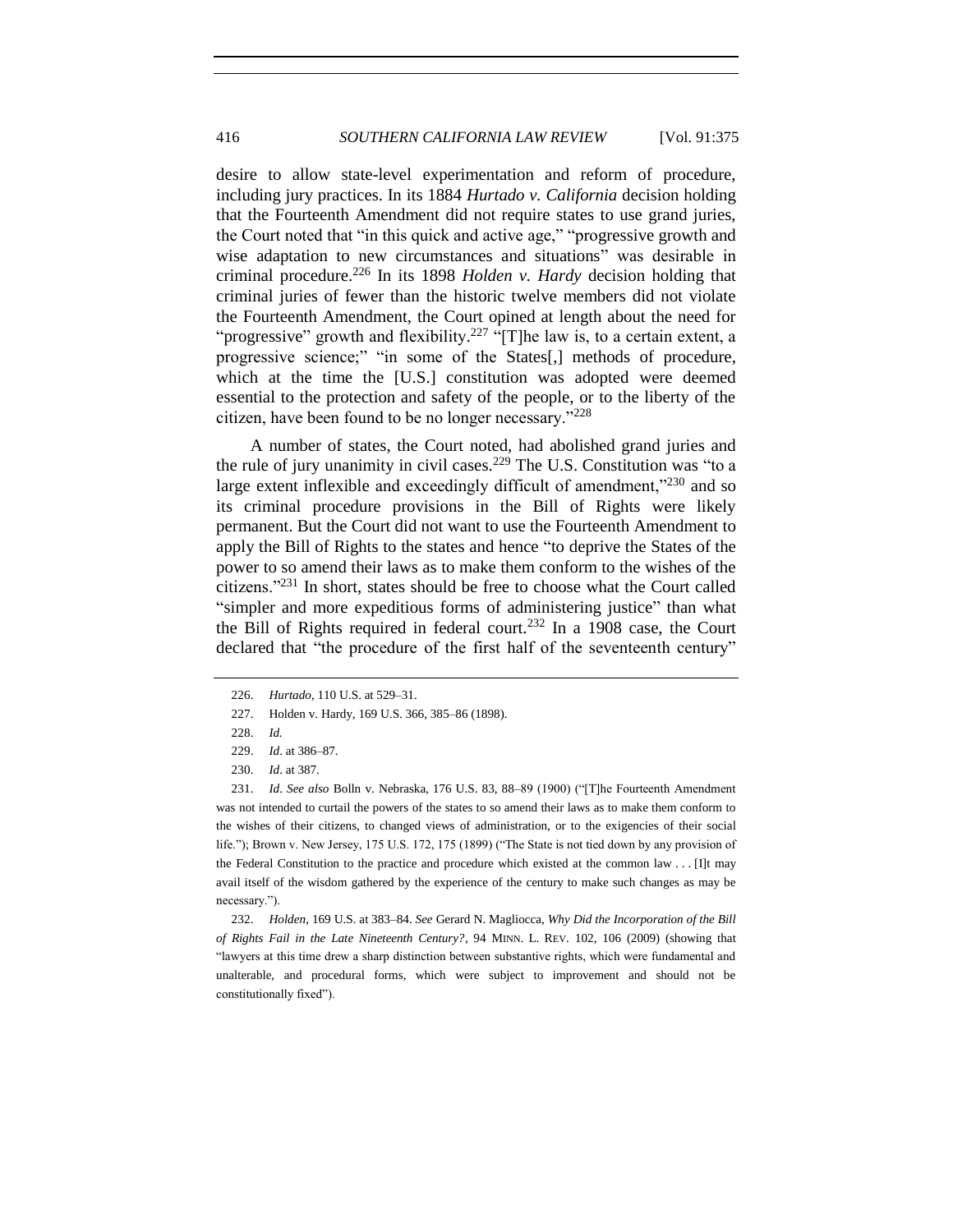should not be "fastened upon the American jurisprudence like a straightjacket, only to be unloosed by constitutional amendment," because this would render state law "incapable of progress or improvement."<sup>233</sup>

In these cases, the Court was reflecting, more than leading, elite opinion about the need to facilitate reform of legal procedure and, in particular, jury practice. And as demonstrated in Part II above, skepticism about juries and a desire for fundamental procedural reform were widespread in the late nineteenth and early twentieth centuries—including among Supreme Court Justices.<sup>234</sup>

### IV. THE JURY AND OTHER INDIVIDUAL RIGHTS IN THE PHILIPPINES

The executive, and later Congress, introduced fundamental reforms in the Philippines to better protect individual rights, not only, but especially in the criminal justice process. However, the jury was not introduced. Although there was racism and cultural chauvinism among American policymakers, there is significant evidence that the U.S. government was *also* proceeding in a good faith effort to introduce the legal system that would best conform to the traditions and customs of the people of the Philippines, while protecting fundamental rights. In *Dorr*, the Supreme Court would ratify Washington's decision to omit the jury, while granting most other rights found in the Constitution to residents of the Philippines.

#### A. THE PERIOD OF MILITARY-EXECUTIVE GOVERNMENT

Early in the period of U.S. military rule, which started in 1898, a fact-

<sup>233.</sup> Twining v. New Jersey, 211 U.S. 78, 101 (1908) (citation omitted). Holmes put the general point—that law should be allowed to change and adapt to present needs—more acerbically when he wrote that "[i]t is revolting to have no better reason for a rule of law than that so it was laid down in the time of Henry IV." Holmes, *supra* not[e 135,](#page-27-0) at 469.

<sup>234.</sup> Even though it has incorporated most provisions of the Bill of Rights against the states via the Fourteenth Amendment's Due Process Clause, the modern Supreme Court has not incorporated the grand jury or civil jury guarantees. *See* McDonald v. Chicago, 561 U.S. 742, 765 n.13 (2010). It has incorporated the right to a jury trial in criminal cases. *Id*. at 766 n.14. The modern Court's case law about incorporation of the common law and the Sixth Amendment's unanimity and twelve-person rules in criminal cases is complex. *See generally* Burch v. Louisiana, 441 U.S. 130 (1979) (holding unconstitutional the use of a non-unanimous six-person jury); Ballew v. Georgia, 435 U.S. 223 (1978) (holding unconstitutional the use of a five-person unanimous jury); Apodaca v. Oregon, 406 U.S. 404 (1972) (upholding the use of a twelve-person jury which may convict 10–2); Johnson v. Louisiana, 406 U.S. 356 (1972) (upholding the use of a twelve-person jury which may convict 9–3); Williams v. Florida, 399 U.S. 78 (1970) (upholding the use of a unanimous six-person jury).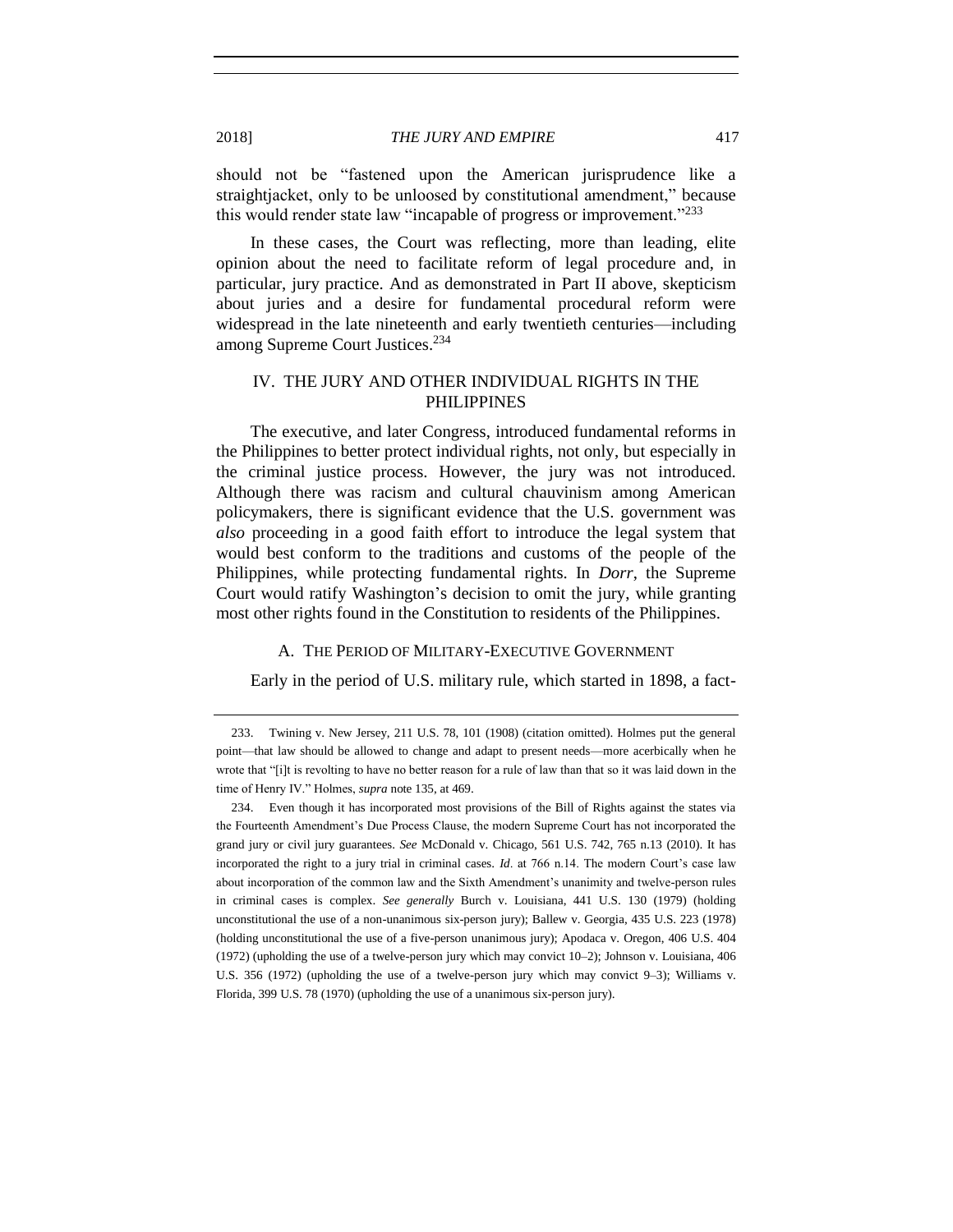<span id="page-43-1"></span>finding group was created by President McKinley and sent to the Philippines. The group, led by Jacob Schurman, the president of Cornell University, ultimately recommended in January 1900 that the United States institute an American "scheme [of territorial] government" like the one used in Louisiana in 1804, but with greater local self-government.<sup>235</sup> The Schurman Commission further recommended that Congress provide by statute that "no law shall be valid which is inconsistent with the Constitution and laws of the United States," and that criminal and civil jury trials be introduced.<sup>236</sup> But different plans were being made in Washington.

<span id="page-43-0"></span>Soon after he was appointed Secretary of War, Elihu Root released in November 1899 a public report setting forth the administration's legal policy toward the islands. Root's report announced that "the people of the islands have no right . . . to assert a legal right under the provisions of the constitution which was established for the people of the United States themselves and to meet the conditions existing upon this continent."<sup>237</sup> Any U.S. military or executive officials who had taken the position that the Constitution was applicable in the new territories were overruled. Also implicitly overruled was the Schurman Commission, whose final report recommending application of the Constitution in the Philippines was then under preparation.

Root told a correspondent that one of his fundamental premises was that "the basis upon which we should proceed in these islands is to be found in the customs and business and social life of the islanders themselves," and not in "the common law"—on which the criminal procedure guarantees of the Bill of Rights were based—which is "the customs, etc., of New England or Nebraska."<sup>238</sup>

Root also opined in his 1899 report that:

The people of the ceded islands have acquired a moral right to be treated by the United States in accordance with the underlying principles of justice and freedom which we have declared in our Constitution, and which are the essential safeguards of every individual against the powers of government, not because those provisions were enacted for them, but because they are essential limitations inherent in the very existence of

<sup>235.</sup> 1 REPORT OF THE PHILIPPINE COMMISSION TO THE PRESIDENT, S. DOC. NO. 56-138, at 109 (1900) [hereinafter SCHURMAN COMMISSION REPORT].

<sup>236.</sup> *Id*. at 107.

<sup>237.</sup> ELIHU ROOT, REPORT OF THE SECRETARY OF WAR, ANNUAL REPORTS OF THE WAR DEPARTMENT, H.R. DOC. NO. 56-2, at 24 (1899) [hereinafter ROOT, REPORT].

<sup>238.</sup> 1 JESSUP, *supra* not[e 37,](#page-11-0) at 346.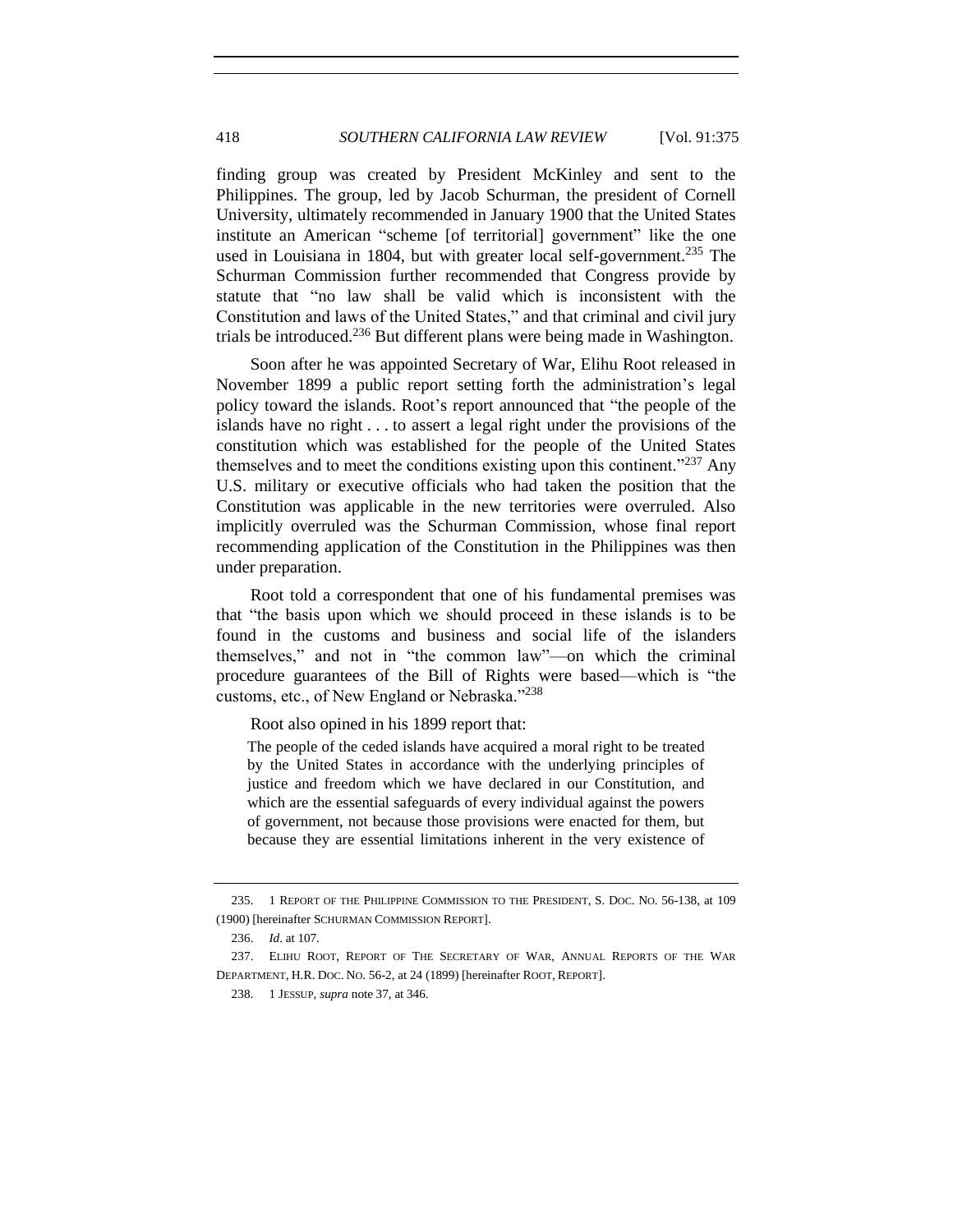the American Government. . . . [The people] are entitled to demand that they shall not be deprived of life, liberty, or property without due process of law, that private property shall not be taken for public use without [just] compensation, that no law shall be passed impairing the obligation of contracts, etc., because our nation has declared these to be the rights belonging to all men.... It is impossible that there should be any delegation of power by the people of the United States to any legislative, executive, or judicial officer which should carry the right to violate these rules toward anyone anywhere. 239

Root's enunciation of fundamental limitations on the power of government closely paralleled the fundamental rights protected by thencurrent U.S. constitutional law. Both the federal government and the states were bound to provide due process of law,  $240$  and the Supreme Court had just two years earlier held that due process is violated if a state government takes private property for public use without paying just compensation.<sup>241</sup> The same rule bound the federal government through the Fifth Amendment's Takings Clause.

Root recommended that insular governments should be created "subject to limitations prescribed by Congress of the same character as the constitutional limitations generally imposed upon our state legislatures. $242$ Because U.S. state constitutions generally paralleled the federal Bill of Rights in their limitations upon government, Root was in effect recommending a statutory bill of rights. He praised "[t]he civil code established by Spain for Cuba, Porto Rico, and the Philippines" as "an excellent body of laws, adequate in the main, and adapted to the customs and conditions of the people."<sup>243</sup> Reform was needed in procedure, however, "[i]n order to secure a good administration of the laws."<sup>244</sup>

In April 1900, President McKinley appointed a second Philippine Commission to actually institute civil government. His orders to the Commission, which were published in the press, required the Commission to create a government that conformed as much as possible to the Filipino's own "customs, . . . habits, and even their prejudices," but also to "certain great principles of government which have been made the basis of our governmental system, which we deem essential to the rule of law and the

<sup>239.</sup> ROOT, REPORT, *supra* not[e 237,](#page-43-0) at 24–25.

<sup>240.</sup> *See* U.S. CONST., amends. V, XIV.

<sup>241.</sup> *See* Chicago, Burlington & Quincy R.R. v. Chicago, 166 U.S. 226, 236 (1897).

<sup>242.</sup> ROOT, REPORT, *supra* not[e 237,](#page-43-0) at 27.

<sup>243.</sup> *Id*. at 29.

<sup>244.</sup> *Id*. at 30.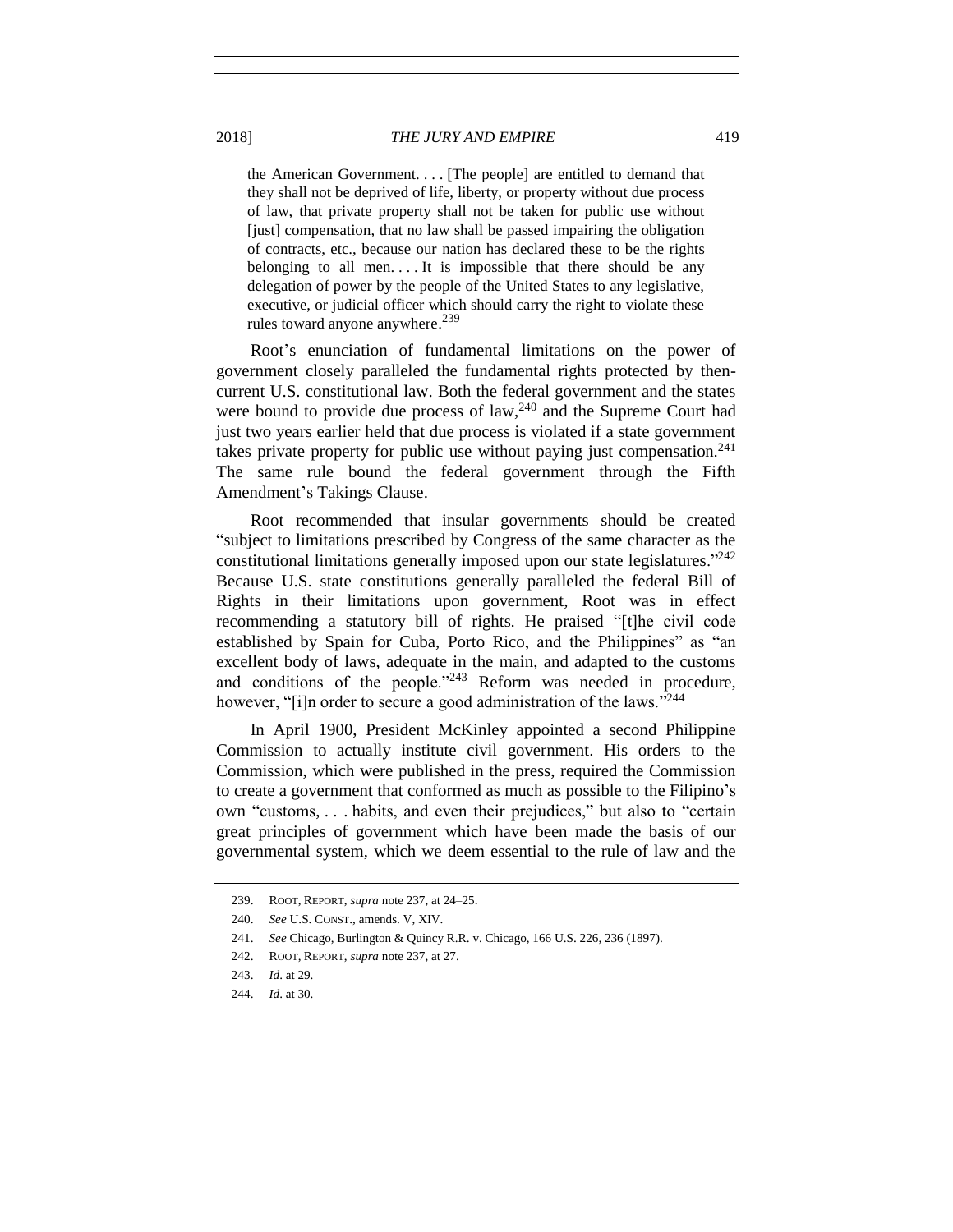<span id="page-45-0"></span>maintenance of individual freedom."<sup>245</sup> There should be no surprise that this tracked the views of Root and Taft, for they were the authors, with Root writing the first draft.<sup>246</sup> The instructions document then continued in the same vein as Root's 1899 report had; the President ordered the Commission to create a government which, at every level, division, or branch, respected "inviolable rules":

That no person shall be deprived of life, liberty, or property without due process of law; that private property shall not be taken for public use without just compensation; that in all criminal prosecutions the accused shall enjoy the right to a speedy and public trial, to be informed of the nature and cause of the accusation, to be confronted with the witnesses against him, to have compulsory process for obtaining witnesses in his favor, and to have the assistance of counsel for his defense; that excessive bail shall not be required, nor excessive fines imposed, nor cruel and unusual punishment inflicted; that no person shall be put twice in jeopardy for the same offense or be compelled in any criminal case to be a witness against himself; that the right to be secure against unreasonable searches and seizures shall not be violated; that neither slavery nor involuntary servitude shall exist except as punishment for crime; that no bill of attainder or ex post facto law shall be passed; that no law shall be passed abridging the freedom of speech or of the press or of the rights of the people to peaceably assemble and petition the government for a redress of grievances; that no law shall be made respecting an establishment of religion or prohibiting the free exercise thereof, and that the free exercise and enjoyment of religious profession and worship without discrimination or preference shall forever be allowed.<sup>247</sup>

Taft was proud of the document because, he said, it "secured to the Philippine people all the guaranties of our Bill of Rights except trial by jury and the right to bear arms." <sup>248</sup> The document did not state that the Constitution itself protected the Filipino people. Root had previously opined that the Constitution itself—as distinguished from the inviolable, great moral principles of free government found in it—did not apply in the new territories.<sup>249</sup> And Root's view had become the official position of the

<sup>245.</sup> WILLIAM MCKINLEY, THE PRESIDENT'S INSTRUCTIONS TO THE COMMISSION, *reprinted in* ANNUAL REPORTS OF THE WAR DEPARTMENT, PUBLIC LAWS AND RESOLUTIONS PASSED BY THE PHILIPPINE COMM'N 8 (1901) [hereinafter MCKINLEY, INSTRUCTIONS].

<sup>246.</sup> 1 PRINGLE, *supra* not[e 35,](#page-11-1) at 182.

<sup>247.</sup> MCKINLEY, INSTRUCTIONS, *supra* note [245,](#page-45-0) at 8–9.

<sup>248.</sup> 1 PRINGLE, *supra* not[e 35,](#page-11-1) at 182–83 (citation omitted).

<sup>249.</sup> 1 JESSUP, *supra* not[e 37,](#page-11-0) at 345.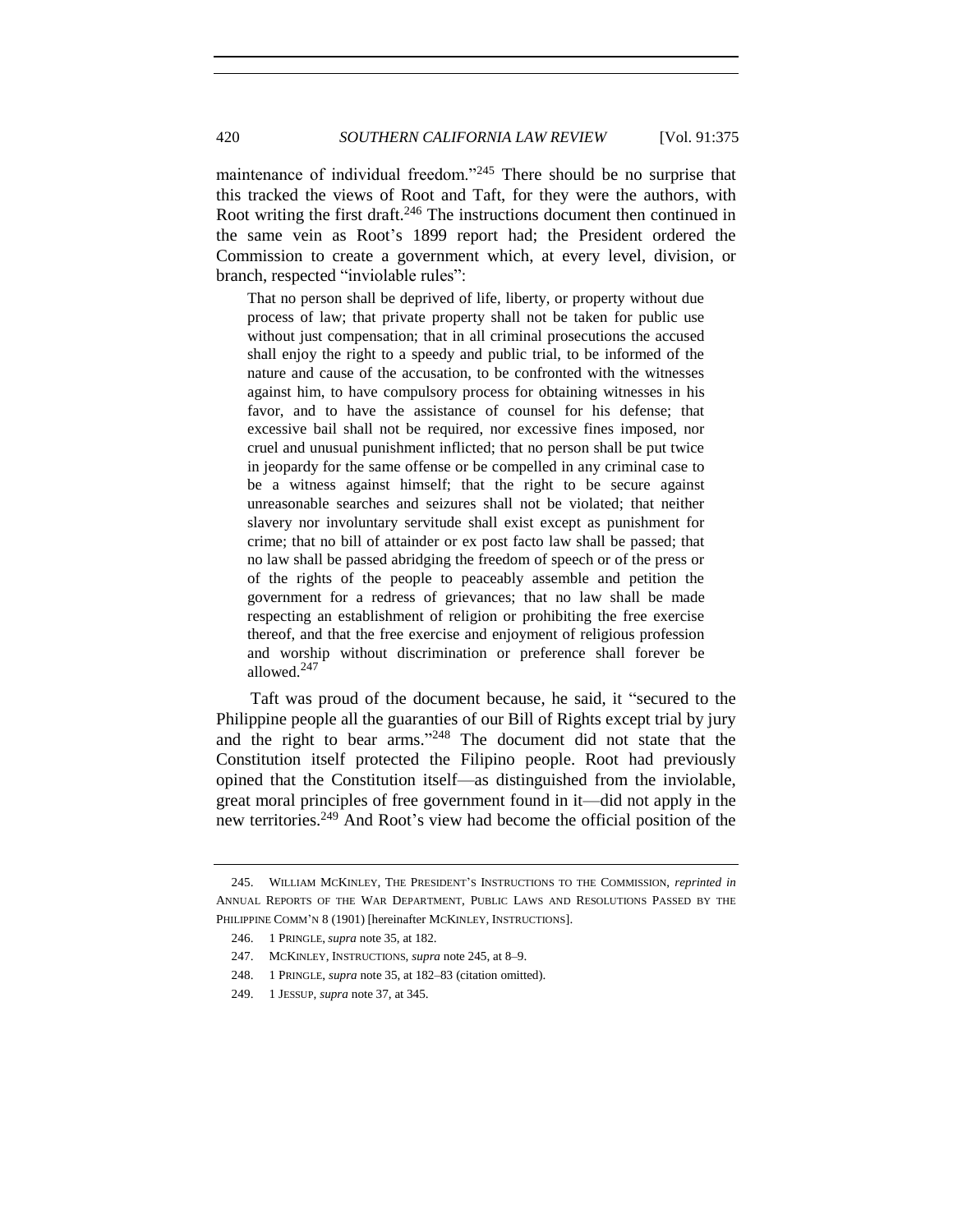# executive branch. 250

<span id="page-46-0"></span>In the meantime, the U.S. army had been busy fighting an insurrection in the Philippines. After the United States more or less destroyed a traditional military organization led by Filipino general Emilio Aguinaldo in 1899, a second phase of the insurgency began—a guerrilla war in remote areas of the archipelago. $251$  Starting in late 1900, U.S. tactics became increasingly harsh, including waterboarding for interrogation, the summary execution of captured insurgents, and collective punishment of villages that harbored them. $252$  But the core parts of the Philippines, where about 75 percent of the population lived, were quiet, and the U.S. government moved to establish civilian rule there.

<span id="page-46-3"></span><span id="page-46-2"></span>The army in the Philippines almost immediately decided that it must reform the administration of justice. Spanish criminal procedure—a civil law product—effectively put the burden of proof on the criminal defendant, required the defendant to give testimony, and had limited mechanisms for procuring testimony of defense witnesses.<sup>253</sup> During the inquisitorial or "sumario" phase of a criminal proceeding, witnesses selected by the government were interviewed in secret and outside the presence of the accused or defense counsel. <sup>254</sup> The resulting transcripts were used as evidence in the judicial finding of guilt or innocence.<sup>255</sup> Hearsay was "freely admitted," while family and employees of the accused were barred from testifying.<sup>256</sup> Lengthy pre-conviction detentions—sometimes lasting years—were common.<sup>257</sup> In the view of many American lawyers who went

<span id="page-46-1"></span><sup>250.</sup> *See, e.g.*, *Held by Mr. M'Kinley; Views of the President as to Trade with Islands*, WASH. POST, Feb. 18, 1900, at 1 (reporting the president's view that "Congress is not bound by the limitations of the Constitution when it enters upon the task of legislating" for Puerto Rico and the Philippines).

<sup>251.</sup> *See* GRAHAM A. COSMAS, AN ARMY FOR EMPIRE 312–16 (1994). *See also* DAVID J. SILBEY, A WAR OF FRONTIER AND EMPIRE: THE PHILIPPINE-AMERICAN WAR, 1899–1902, at 130–34 (2007).

<sup>252.</sup> SILBEY, *supra* note [251,](#page-46-0) at 157–80. *See also* BENJAMIN ALLEN COATES, LEGALIST EMPIRE: INTERNATIONAL LAW AND AMERICAN FOREIGN RELATIONS IN THE EARLY TWENTIETH CENTURY 49 (2016).

<sup>253.</sup> W.F. Norris, *The Criminal Code of the Philippines*, 15 GREEN BAG 433, 433 (1903). William Norris was a judge in the Court of First Instance in the Philippines.

<sup>254.</sup> LT. COL. E.H. CROWDER, REPORT OF THE SECRETARY TO THE U.S. MILITARY GOVERNOR IN THE PHILIPPINE ISLANDS, ANNUAL REPORTS OF THE WAR DEPARTMENT, H.R. DOC. NO. 56-2, at 5 (1900) [hereinafter CROWDER, REPORT].

<sup>255.</sup> *Id.* 

<sup>256.</sup> *Id*.

<sup>257.</sup> *Id*. at 19. *See also* Charles Sumner Lobingier, *Civil Law Rights Through Common-Law Remedies: A Resume of the Progress of Legal Fusion in the Philippines*, 20 JURID. REV. 97, 103 (1908);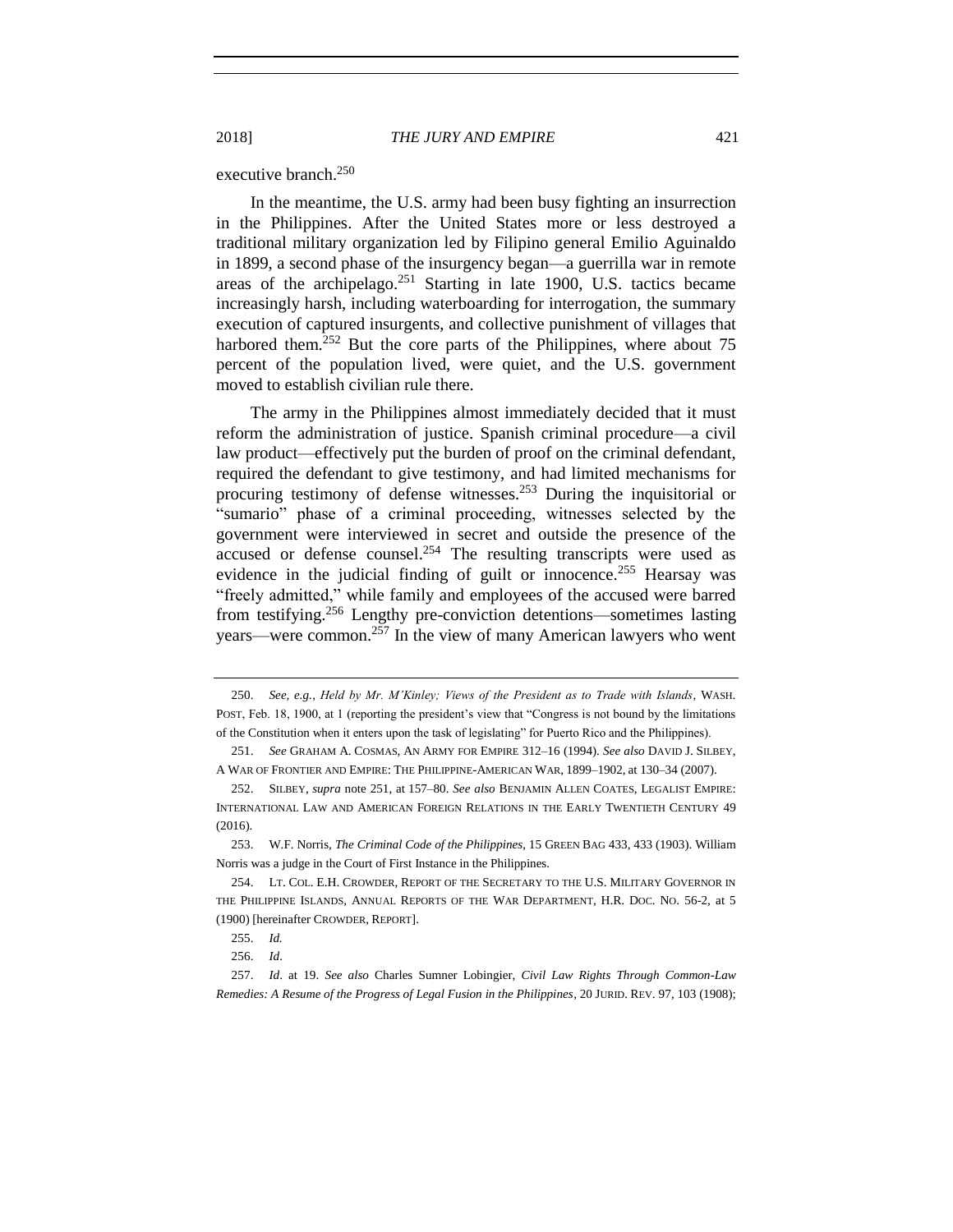<span id="page-47-2"></span>to the Philippines, the criminal process under the Spanish codes and rules was so lengthy and "red tape was so interminable as to amount practically to a denial of justice."<sup>258</sup> "[T]he impecunious accused was thought to have no chance as against the law's delay."<sup>259</sup> The paper requirement of a speedy trial was "universally abused," and no remedy similar to habeas corpus existed.<sup>260</sup> Widespread corruption by Spanish-era judges and other officials was alleged.<sup>261</sup> Judges were not independent of the executive.<sup>262</sup>

<span id="page-47-3"></span><span id="page-47-0"></span>The military introduced many familiar American concepts to reform criminal procedure, but not the jury. General Orders 58 ("G.O. 58") was issued in April 1900 under the authority of the commanding general and U.S. military governor in the Philippines.<sup>263</sup> The order remained, even after civil authority took over from military, the Philippines' "Code of Criminal Procedure."<sup>264</sup> By design, G.O. 58 was simple and brief. There was "a crying need" for a "simpler and speedier" mode of criminal procedure, as former Nebraska law professor turned Philippine judge Charles Lobingier put it.<sup>265</sup> An Army lawyer in the Philippines noted that G.O. 58 eschewed technicalities found in U.S. law and called it "nothing less than a declaration of war on the time-fortified, justice-thwarting technicalities and methodism of common law criminal procedure."<sup>266</sup> Procedure under G.O.

261. Norris, *supra* note [253,](#page-46-3) at 435. *See also* William H. Taft, *The People of the Philippine Islands*, INDEPENDENT, May 8, 1902, at 1091 [hereinafter Taft, *People*].

263. REPORT OF MAJOR-GEN. OTIS, OFFICE OF THE U.S. MILITARY GOVERNOR IN THE PHILIPPINE ISLANDS, GENERAL ORDERS NO. 58 (1900) [hereinafter GENERAL ORDERS NO. 58].

265. Lobingier, *supra* not[e 257,](#page-46-1) at 98–99.

266. William M. Connor, *Philippine Public Law and Its Constitutional Relation to the United States*, 10 VA. L. REV. 257, 263 (1924).

<span id="page-47-1"></span>Lebbeus R. Wilfley, *The New Philippine Judiciary*, 178 N. AM. REV. 730, 732 (1904). Lobingier was a professor of law at the University of Nebraska and then a judge of the Court of First Instance in the Philippines (1904–14). Wilfley was a Missouri attorney who served as Attorney General of the Philippines (1901–06).

<sup>258.</sup> James H. Blount, *Some Legal Aspects of the Philippines*, 14 AM. LAW. 495, 495 (1906) [hereinafter Blount, *Legal Aspects*]. *Accord* Wilfley, *supra* note [257,](#page-46-1) at 732. Blount served in the U.S. Army in Cuba and the Philippines, and then was a judge on the Court of First Instance in the Philippines (1901–05). He became a strong critic of U.S. colonial policy there. *See The American Occupation of the Philippines, 1898*–*1912,* 2 J. POL. ECON. 171, 171–72 (1913) (reviewing a book by James H. Blount).

<sup>259.</sup> Lobingier, *supra* not[e 257,](#page-46-1) at 98.

<sup>260.</sup> CROWDER, REPORT, *supra* not[e 254,](#page-46-2) at 18.

<sup>262.</sup> Wilfley, *supra* not[e 257,](#page-46-1) at 732.

<sup>264.</sup> *See, e.g.*, United States v. Laguna, 17 PHIL. REP. 532, 532 (S.C., Dec. 20, 1910).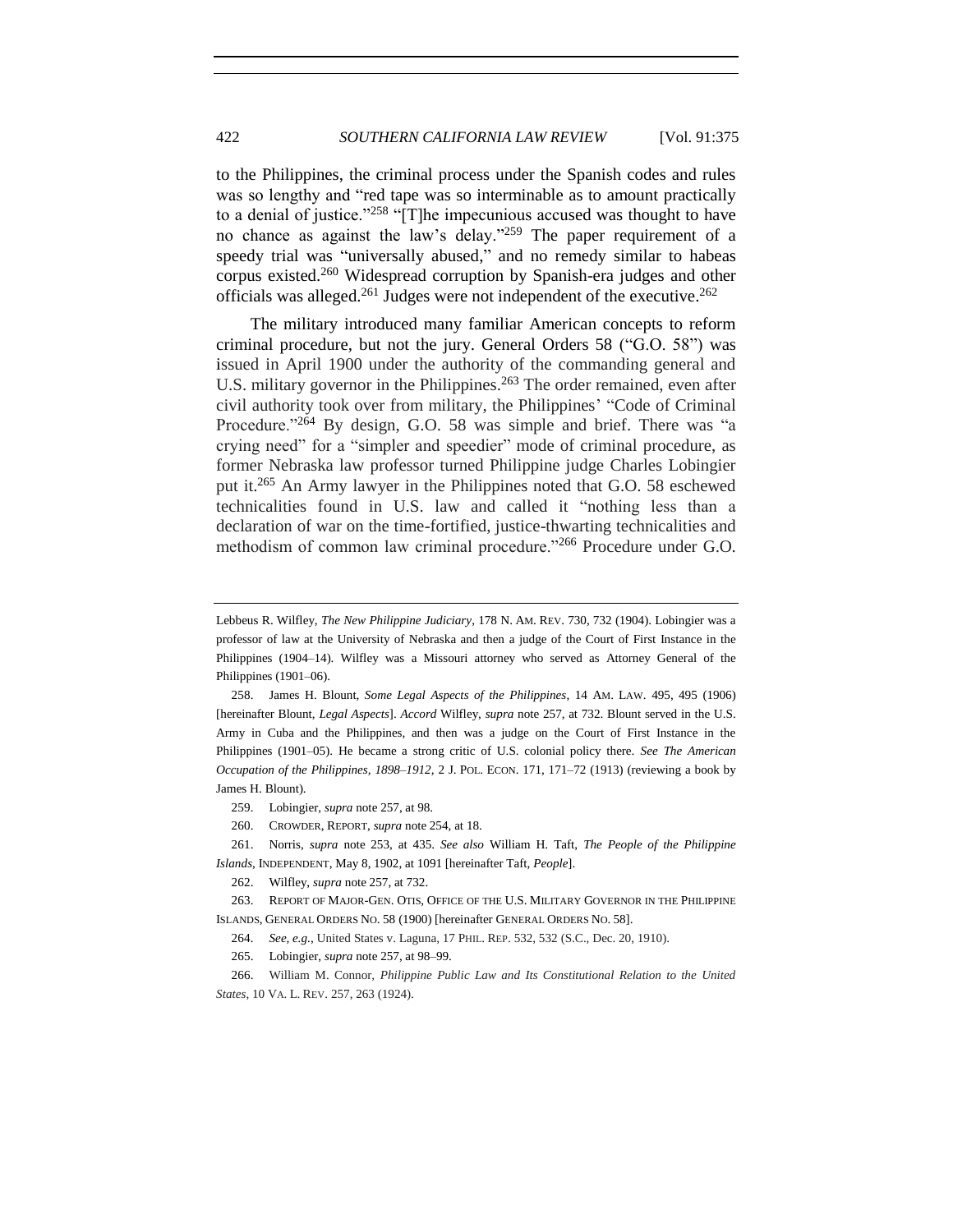2018] *THE JURY AND EMPIRE* 423

58 proved in practice "simplified and highly effective."<sup>267</sup> At a time when "public opinion, led by thoughtful men of the legal profession" are, in the United States, demanding "radical procedural reform in the field of criminal law," the Philippine example was thought to be instructive.<sup>268</sup>

G.O. 58 announced a great number of familiar rights for criminal defendants. Defendants had a right to notice of the nature of the offense charged, personal presence and assistance of counsel "at every stage of the proceedings," to be confronted in court by any adverse witnesses, and to compulsory process for securing attendance of defense witnesses.<sup>269</sup> Any competent person could be a defense witness.<sup>270</sup> There was a privilege against self-incrimination and its associated ban on drawing adverse inferences from the failure of the defendant to testify.<sup>271</sup> Trials had to be "speedy and public."<sup>272</sup> The defendant was "presumed to be innocent until the contrary [was] proved" beyond a "reasonable doubt."<sup>273</sup> At arraignment, a defendant was told of his right to counsel and, if "unable to employ counsel, the court [was required to] assign counsel to defend him."<sup>274</sup> This supplemented an 1899 general order of the military governor establishing a procedure for appointment of counsel for indigent defendants, which also prohibited appointed counsel from demanding any fees from those who "have the right to be defended as a poor persons."<sup>275</sup> G.O. 58 protected against double jeopardy.<sup>276</sup> All offenses were bailable except capital crimes "when proof of guilt [was] evident or the presumption of guilt [was] strong," as found by the court at a preliminary examination.<sup>277</sup> The right of habeas corpus was guaranteed to "[e]very person unlawfully imprisoned or restrained of his liberty under any

<sup>267.</sup> *Id*.

<sup>268.</sup> *Id*. at 257.

<sup>269.</sup> GENERAL ORDERS NO. 58, *supra* not[e 263,](#page-47-0) §§ 6, 15(1), 15(2), 15(5), 15(6).

<sup>270.</sup> *Id*. § 55.

<sup>271.</sup> *Id*. §§ 15(3), 15(4).

<sup>272.</sup> *Id*. § 15(7).

<sup>273.</sup> *Id*. § 57. *See also id*. § 59 ("the burden of proof of guilt shall be upon the prosecution").

<sup>274.</sup> *Id*. § 17.

<sup>275.</sup> OFFICE OF THE U.S. MILITARY GOVERNOR IN THE PHILIPPINE ISLANDS, GENERAL ORDERS NO. 47, *as reprinted in* INDEX TO GENERAL ORDERS AND CIRCULARS ISSUED FROM THE OFFICE OF THE U.S. MILITARY GOVERNOR IN THE PHILIPPINE ISLANDS (1899). In 1924, a U.S. judge advocate general reported that the Philippine bar had admirably performed its duty to provide free representation to the indigent. *See* Connor, *supra* not[e 266,](#page-47-1) at 278.

<sup>276.</sup> GENERAL ORDERS NO. 58, *supra* note [263,](#page-47-0) §§ 27–28.

<sup>277.</sup> *Id*. § 63.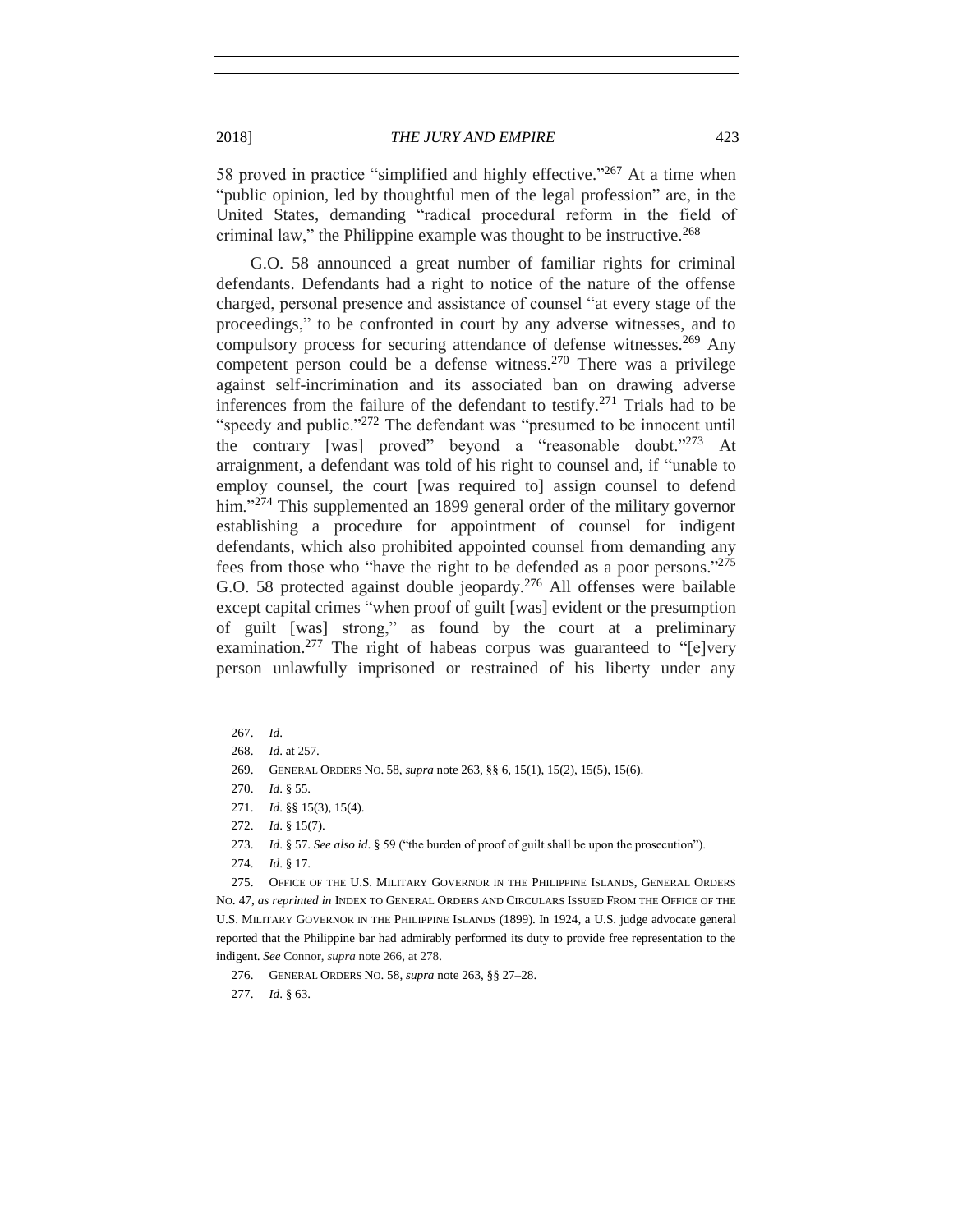pretence whatever."<sup>278</sup> Search warrants could only issue under oath if probable cause were established and had to satisfy Fourth Amendment-type particularity requirements.<sup>279</sup> When the civilian government took over civil authority from the military governor, the Philippine Commission, headed by Taft, left the Army's criminal procedure code intact.<sup>280</sup>

#### B. DECISION-MAKING ABOUT THE JURY IN THE PHILIPPINES

Root and Taft, supported by President McKinley, had already decided and implied in the Instructions document of spring 1900 that the jury would not be introduced in the Philippines. But a significant period of fact-finding and debate was still to come, as both the Schurman Commission and then a second Philippine Commission headed by Taft held extensive hearings in the Philippines. Meanwhile, the U.S. Congress debated what kind of organic act of government it should create for the islands. If there had been very strong support for the jury in either the Philippines or Washington DC, things might have turned out differently. But there was not.

American officials were not being pressed hard for jury trial by the Filipinos they consulted during the early years when the key choices about legal architecture and extension of the Constitution were first made. In 1900, a group of "[t]he most influential and honorable natives," identified as leaders of a nascent "Autonomy Party," indicated to the Schurman Commission that they did not oppose introduction of a legal code lacking jury rights.<sup>281</sup> A Spanish lawyer who had relocated to Manila about twelve years before the Americans came, told the Schurman Commission that he thought jury trials would be desirable in criminal but not civil cases, and was concerned that "the people would have to be educated to be fit to serve as jurymen."<sup>282</sup> But a leading Filipino lawyer in the islands, Cayetano Arrellano y Lonzón, who was chief justice of the Philippine Supreme Court

<span id="page-49-0"></span><sup>278.</sup> *Id*. § 77.

<sup>279.</sup> *Id*. §§ 97, 99.

<sup>280.</sup> Blount, *Legal Aspects*, *supra* note [258,](#page-47-2) at 496; F.C. Fisher, *Some Peculiarities of Philippine Criminal Law and Procedure*, 19 VA. L. REV. 33, 33 (1932).

<sup>281.</sup> *For Filipino Autonomy: Native Would Form Territories to Become States Later,* N.Y. TIMES, Dec. 21, 1900, at 5.

<sup>282.</sup> 2 SCHURMAN COMMISSION REPORT, *supra* note [235,](#page-43-1) at 56. Pedro A. Paterno, a mestizo (mixed Spanish-Filipino parentage) who had served as an informal interlocutor between Spanish officials and Filipino insurgents in 1897 and 1898, *see* TEODORO A. AGONCILLO, HISTORY OF THE FILIPINO PEOPLE 184 (8th ed. 1990), created in 1898 a plan for a Filipino autonomous government under Spanish sovereignty that included a jury trial right. *See* 1 SCHURMAN COMMISSION REPORT, *supra* not[e 235,](#page-43-1) at 229–30 ex. VII.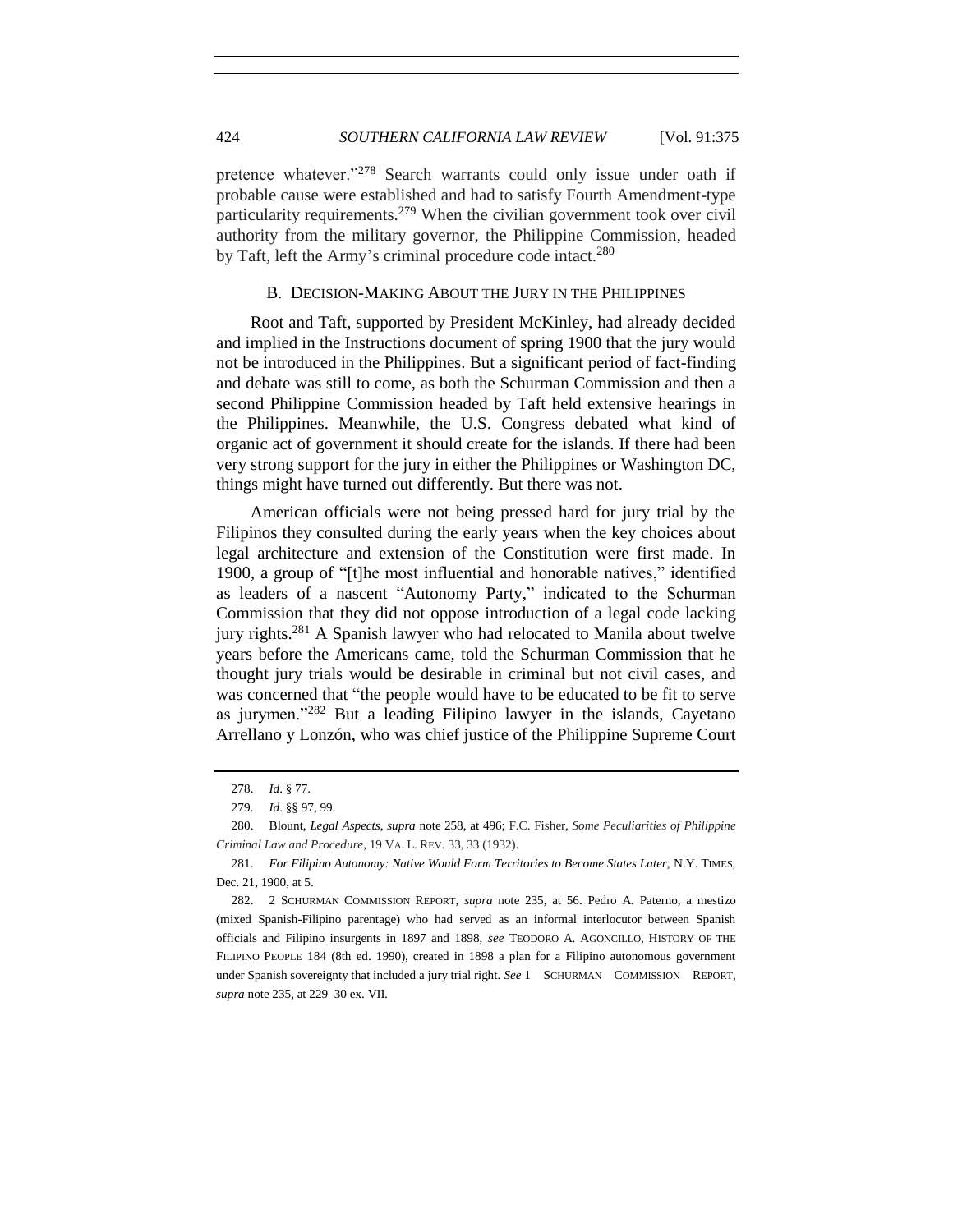from 1901 to 1920, was of the view that Filipinos were not ready for jury trial.<sup>283</sup> In 1902, Taft, who had been in the Philippines for about a year by that time, asserted that U.S. policymakers, who had been holding hearings and conducting fact-finding, had "found no person desiring [trial by jury] at present even among the people of the Islands."<sup>284</sup> Filipino lawyers seemed to favor some procedural reform, but did not want a wholesale uprooting of the civil law system to which they were accustomed.<sup>285</sup>

<span id="page-50-0"></span>The first organized and active political party after the American takeover, the Federal Party, which mainly represented pro-American elites and was co-founded by Arrellano, held conventions and published detailed policy recommendations and party platforms starting in 1900. It did not advocate the adoption of the jury trial.<sup>286</sup> Spain had introduced the criminal jury at home in the late nineteenth century, but had refused to extend the institution to its colonies like Puerto Rico and the Philippines.<sup>287</sup> This could have been a source of complaint by Filipinos, if they desired the jury trial, but it does not seem to have been. In 1898, a revolutionary Filipino Congress wrote a constitution for their proclaimed independent state. This Malolos Constitution mostly copied constitutional guarantees found in

<sup>283.</sup> "Even among that class of persons in these Islands who are fairly well educated, I do not believe that we could expect them to have the stability of judgment which would be necessary for them to pass fairly and justly upon questions that a jury would have to decide." HEARINGS BEFORE THE SECRETARY OF WAR AND THE CONGRESSIONAL PARTY ACCOMPANYING HIM TO THE PHILIPPINE ISLANDS 104 (1905).

<sup>284.</sup> Taft, *People*, *supra* not[e 261,](#page-47-3) at 1103.

<sup>285.</sup> *See* Clara Altman, Courtroom Colonialism: Philippine Law and U.S. Rule, 1898–1935 (Aug. 2014) (unpublished Ph.D. dissertation, Brandeis University).

<sup>286.</sup> *See* MANIFESTO OF THE FEDERAL PARTY (1905). Its 1900 platform, for example, called for "Individual rights, liberties and guaranties of person, property and domicile, together with freedom of conscience and absolute separation of church and state." *Id*. at 19. Its 1905 Manifesto contained recommendations on "The Administration of Justice," including "[r]eform of the law of criminal procedure, declaring inadmissible as proof against the accused any confession." *Id*. at 13–14. That a call for a jury trial did not make it into the 1905 Manifesto is interesting because of press reports that "[t]he convention of the Federal party has decided to petition Congress to authorize Secretary of War Taft on his arrival in Manila to institute trial by jury." *Demands for Philippines: Liberal Party for Trial by Jury and Tariff Reduction*, N.Y. TIMES, June 4, 1905, at 4.

 <sup>287.</sup>In mainland Spain, the government introduced the criminal jury in 1872, suspended it in 1875, and restored in 1888; it was never introduced in the Philippines. *See* Brief of the Solicitor General for the United States at 14, Kepner v. United States, 195 U.S. 100 (1904) (No. 244), Dorr v. United States, 195 U.S. 138 (1904) (No. 583), and Mendezona v. United States, 195 U.S. 158 (1904) (No. 584) (joint brief) [hereinafter Brief of the Solicitor General].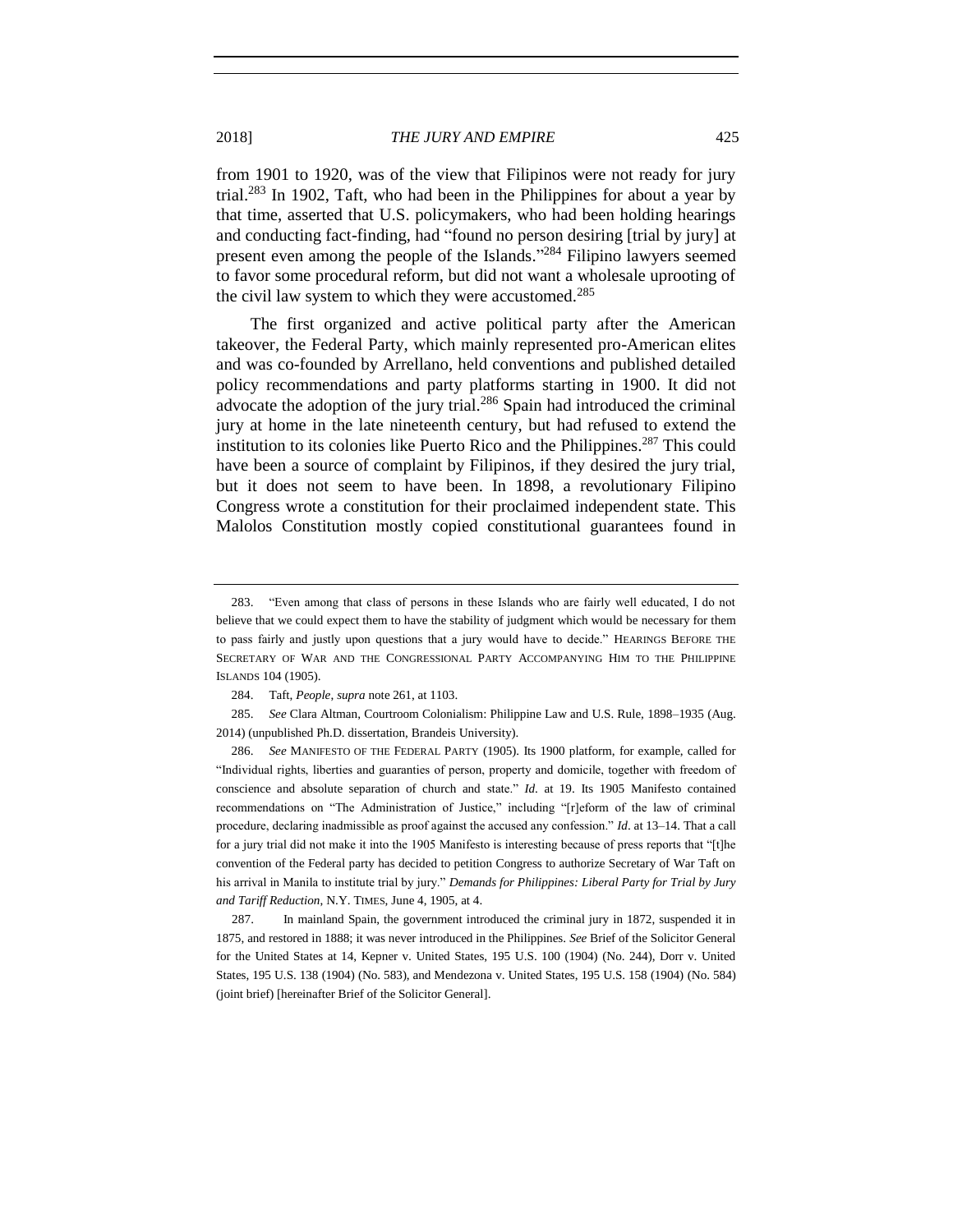# 426 *SOUTHERN CALIFORNIA LAW REVIEW* [Vol. 91:375

constitutions of civil law countries and did not contain a jury trial right.<sup>288</sup>

<span id="page-51-0"></span>During the early years when U.S. policy was being set, Taft spoke repeatedly to Congress and the U.S. public against the jury trial in the Philippines. Senator Henry Cabot Lodge of Massachusetts, the administration leader on the issue in the U.S. Senate, credited Taft with persuading the Senate Committee on the Philippines that the jury trial was not at that time appropriate for the Philippines.<sup>289</sup> As Taft noted, "the population has had no experience with the jury system."<sup>290</sup> This was a very important point for Taft, Root, and other elite lawyers whose worldview was shaped by the reigning classical legal orthodoxy. The jury did not "spring from the soil;"<sup>291</sup> the Philippines had been an autocratic society with essentially no self-government by the people and an inquisitorial, judge-controlled, paper-based legal system.<sup>292</sup>

Taft, who we have seen in mainland U.S. issues was a strong believer in judges, repeated in his many public statements that U.S. efforts had created a robust insular court system and that issues of both fact and law could be appealed to the Supreme Court of the Philippines in any case.<sup>293</sup> He pointed out that, at most, 10 percent of the population could speak or write Spanish (the then-language of the judicial system) and referred to the remaining 90 plus percent as "densely ignorant, very superstitious, very timid and with most indifferently developed political ideas of any kind."<sup>294</sup>

290. *Affairs in the Philippine Islands: Hearings Before the Comm. on the Philippines*, 57th Cong. 304 (1902).

291. POMEROY, *supra* not[e 189,](#page-35-0) § 349.

293. Potter, *supra* not[e 24,](#page-7-1) at 5.

<sup>288.</sup> *See* AGONCILLO, *supra* note [282,](#page-49-0) at 206–08; Joaquin G. Bernas, *Filipino Consciousness of Civil and Political Rights*, 25 PHILIPPINE STUD. 163, 167–68 (1977). A constitution drafted by other Filipino revolutionaries, for the so-called Republic of Negros (Negros was one of the islands in the archipelago), did contain the right to criminal and civil jury trial. *See* 1 SCHURMAN COMMISSION REPORT, *supra* not[e 235,](#page-43-1) at 204.

<sup>289.</sup> 35 CONG. REC. 6078, 6082 (1902). The Republican-led Senate voted down an amendment by Senator Patterson (D-Colo.) to require by statute jury trial in the Philippines. *See Philippine Bill Passes the Senate*, N.Y. TIMES, June 4, 1902, at 1.

<sup>292.</sup> By contrast, the jury was deeply rooted in the soil in mainland America. When Root opposed changing the civil jury unanimity requirement at the 1894 New York State constitutional convention, *see supra* not[e 164](#page-31-0) and accompanying text, he stated that "the existing condition of things" should not be changed based on "theory," but rather reformers should "proceed cautiously, slowly, holding on to that which is good, and changing only when we are certain that a change will be an improvement." Root, Trial by Jury, *supra* note [164,](#page-31-0) at 121.

<sup>294.</sup> Taft, *People*, *supra* not[e 261,](#page-47-3) at 1100. *See also Affairs in the Philippine Islands*, *supra* note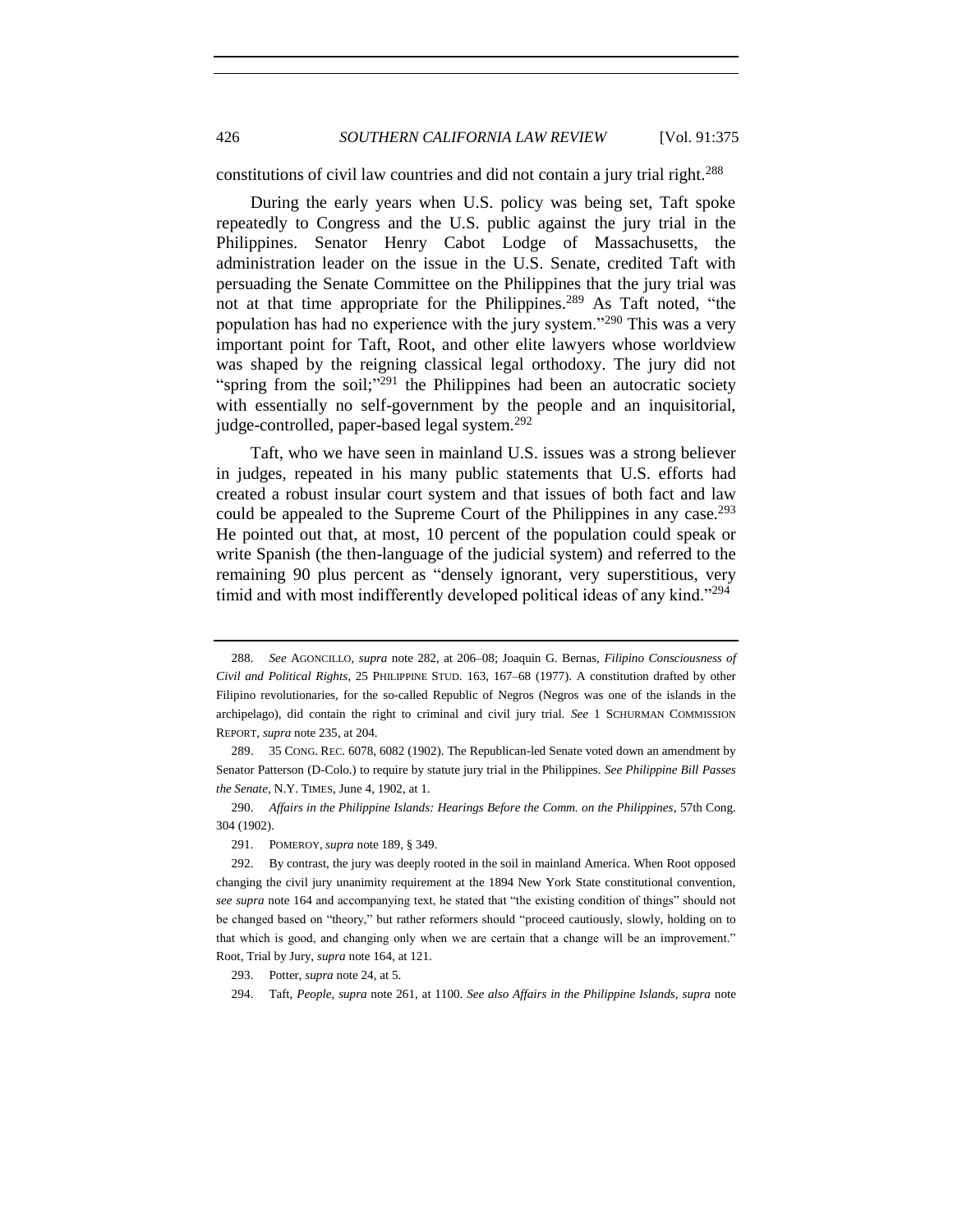Taft's most commonly voiced explanation for opposing the jury in the Philippines concerned the people's attitudes toward the government. He believed uneducated Filipinos:

have too great respect for the local authority of the wealthy or educated men owning land in their neighborhood. They are subject, therefore, to being led by the misrepresentations and threats of ambitious or unprincipled agitators of the better class. They have no idea of government except that of the absolute rule of somebody over them.<sup>295</sup>

He was referring to the outsized influence of a class of people often called caciques, local leaders who were generally landowners, employers, social arbiters, and political bosses rolled into one.<sup>296</sup> Even among the educated class, Taft opined, "there is not yet developed that sense of impartial justice which a people must have in some slight degree in order to make it safe that there should be a popular tribunal like that of a jury."<sup>297</sup> As Taft explained in 1904, "[i]t is the failure to identify themselves with the Government as part of it, and as responsible for its proper administration, that renders the great body of the Filipino people at present unfit for complete self-government and the introduction of the system of jury trial."<sup>298</sup> Without a "sense of responsibility for the government" and "identification with the government," jurors "are certain always to release the prisoner and to sympathize with him in the prosecution against him."<sup>299</sup> Sometimes Taft expressed this thought in the racialized language of his era:

Manifestly such a tribunal [the jury] would have no place among an ignorant people, or indeed, even among a people who are somewhat educated, if they have not inculcated in them a sense of responsibility for, and of sharing in, the government. Such people are likely to prove unworthy jurors and to be affected in all their verdicts by their emotions and by every other motive than that which should control them, to wit: the well-being of society. It is this sense of justice which is implanted

[<sup>290,</sup>](#page-51-0) at 283 (reporting Taft's testimony that "[n]inety per cent of the people are so ignorant that they could not sit on the jury to begin with and understand anything that would be adduced").

<sup>295.</sup> Taft, *People*, *supra* not[e 261,](#page-47-3) at 1101.

<sup>296.</sup> In the early years of U.S. rule, caciques were said to have used their longstanding power and control over local courts "to oppress the poor, collect usurious debts, punish enemies, reward friends, win elections, and in general control the community." Bonifacio Salamanca, The Filipino Reaction to American Rule, 1901–1913 (1965) (unpublished Ph.D. dissertation, Yale Univ.).

<sup>297.</sup> Taft, *People*, *supra* not[e 261,](#page-47-3) at 1103.

<sup>298.</sup> *Taft Tells of Our Duty in Philippines*, N.Y. TIMES, Aug. 12, 1904, at 7.

<sup>299.</sup> WILLIAM H. TAFT, SPECIAL REPORT OF SECRETARY OF WAR TO THE PRESIDENT ON THE PHILIPPINES 41 (1908).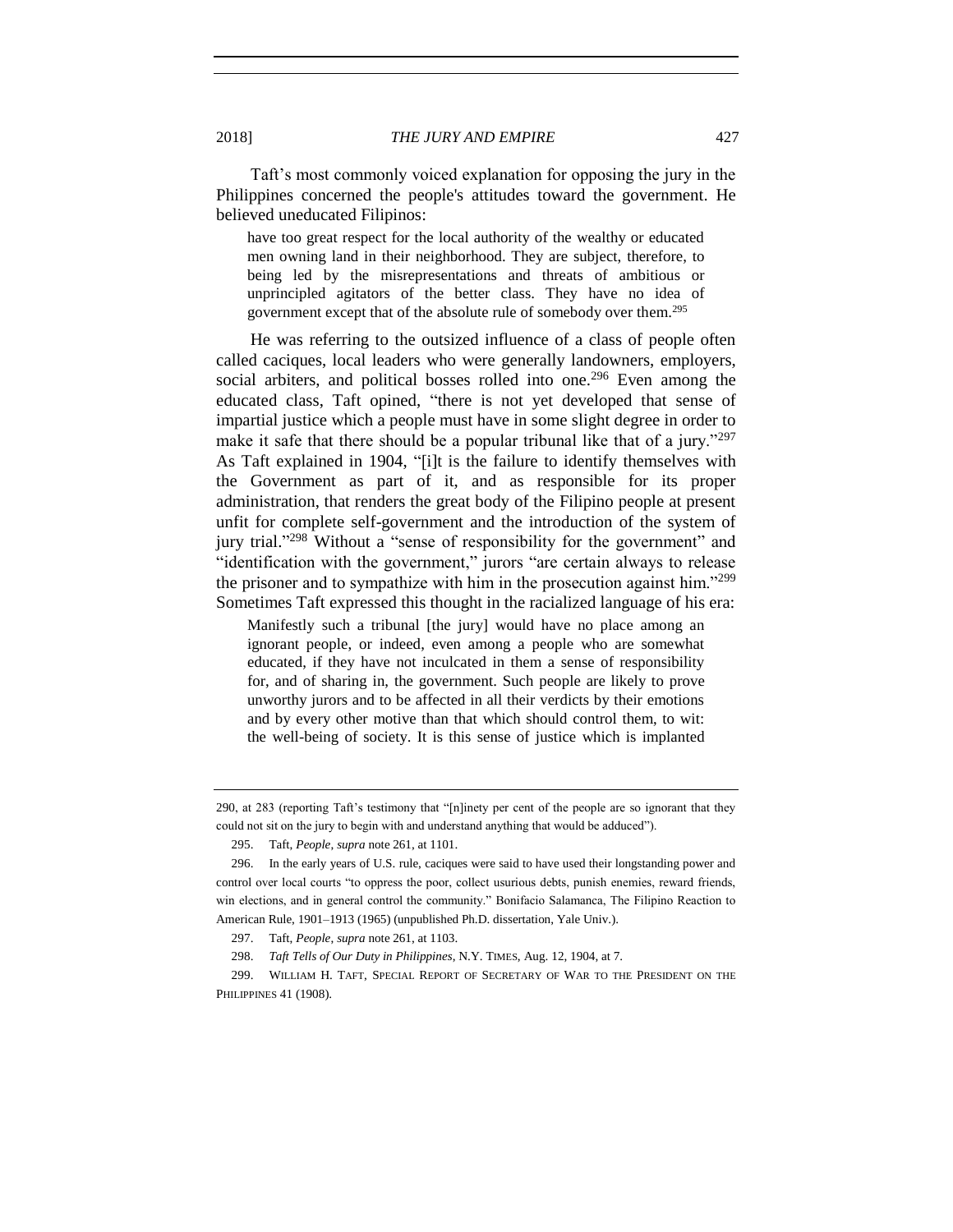naturally in the Anglo-Saxon breast, but which is absent in the Porto Rican and the Filipino.<sup>300</sup>

Taft did not usually revert to racial essentialism, however, to explain his position on the inadvisability of the jury. He indicated to the Senate that he believed it was "the character of Spanish justice heretofore"—an arbitrary and corrupt system that gave the Filipino people no role in selfgovernment—that explained their purported inability to identify themselves with the government and the well-being of society generally.<sup>301</sup> In another instance, Taft stated that "the reason we don't give them jury trial is because the people have not yet the sense of governmental responsibility, without which jury trial is a farce." $302$ 

In his discussion of the jury system for Filipinos, Taft was repeating almost exactly the criticisms of jurors and the jury system in the United States that he, Root, Pound, and other elite lawyers and progressive academics had so often voiced. $303$  It is hard to escape the conclusion that, when the politics and constitutional law applicable to the situation gave lawyers like Taft a relatively free hand to devise a justice system in the Philippines, they instituted the kind of system they would have liked to see in the mainland United States: no juries, strong judges, and simple, efficient procedure. The framing premise of Taft's famous "disgrace to our civilization" speech about the failures of American criminal justice was that Americans would benefit, as Taft had, by closer acquaintance with the civil law tradition and its different, more efficient methods of judicial procedure.<sup>304</sup>

#### C. CONGRESS'S 1902 ORGANIC ACT

As the insurrection in the Philippines began to resolve in 1901, the U.S. Congress considered enacting an organic act creating a civil government. During the legislative process leading to the Organic Act, some opposition (Democratic and Populist) politicians objected to the lack of provision for the jury in the Philippines.<sup>305</sup> Some of this criticism may

<sup>300.</sup> Taft, *Administration*, *supra* not[e 83,](#page-19-0) at 7.

<sup>301.</sup> *Affairs in the Philippine Islands*, *supra* note [290,](#page-51-0) at 304.

<sup>302.</sup> *Philippines Policy Discussed by Taft*, N.Y. TIMES, Oct. 25, 1904, at 6 (reporting Taft's speech to the Union League Club of Brooklyn).

 <sup>303.</sup> *See supra* Part II.

<sup>304.</sup> Taft, *Administration*, *supra* not[e 83,](#page-19-0) at 11. Taft praised the Filipino judiciary and procedure in comparison with mainland American ones in other speeches. *See* Taft, *Defects*, *supra* note [132,](#page-26-0) at 853.

<sup>305.</sup> *See, e.g.*, 34 CONG. REC. S6,148 (1902) (statement of Sen. Patterson); 34 CONG. REC. S7,759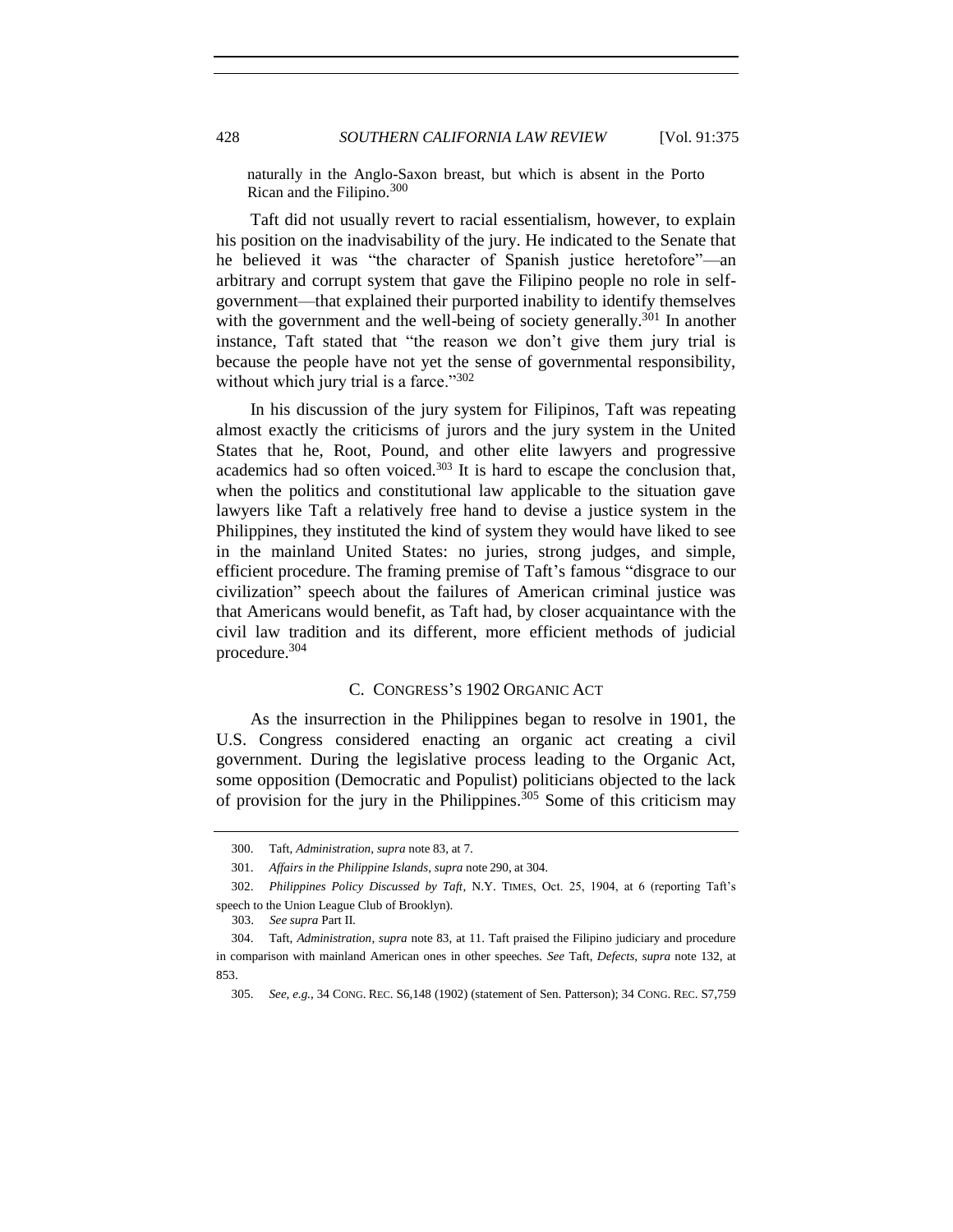have been sincere; however, as noted above, many opponents of the administration's colonial policy were motivated by racism and xenophobia<sup>306</sup> and raised constitutional issues solely for the strategic purpose of making it difficult to retain the Philippines as an American possession.

Congress enacted the so-called Philippine Bill (Philippine Organic Act) in July 1902.<sup>307</sup> The act ratified the president's creation of the Philippine Commission, which possessed executive and legislative powers and was headed by a civil governor (then Taft).<sup>308</sup> The act also provided that, two years after the rebellion ended, elections would be held for a general assembly to serve as the lower house of the legislature, while the Philippine Commission would constitute the upper legislative house and, at the same time, continue serving as the executive cabinet of the governor.<sup>309</sup> The Philippine Supreme Court, courts of first instance, and municipal courts were continued.<sup>310</sup> And the U.S. Supreme Court was given jurisdiction over final decisions of the Philippine Supreme Court, including in cases which any "right, or privilege" under "the Constitution . . . [was] involved." 311

The Organic Act specifically disclaimed application of the U.S. Constitution in the Philippines.<sup>312</sup> But the Act included an extensive statutory bill of rights that largely duplicated the exact wording of the individual rights provisions of the U.S. Constitution.<sup>313</sup> There was no mention of rights to a grand jury or petit jury. The Second and Third

<sup>(1902) (</sup>statement of Rep. Norton); 34 CONG. REC. S7,773 (1902) (statement of Rep. Neville).

<sup>306.</sup> See *infra* notes [52](#page-14-0)[–54,](#page-14-1) [62](#page-16-0) and accompanying text.

<sup>307.</sup> Philippine Organic Act, ch. 1369, 32 Stat. 691 (1902).

<sup>308.</sup> *Id*. § 1.

<sup>309.</sup> *See id*. §§ 6–7.

<sup>310.</sup> *Id*. § 9.

<sup>311.</sup> *Id*. § 10.

<sup>312.</sup> During the period of post-Civil War westward expansion in North America, Congress had enacted a framework statute providing that "[t]he Constitution and all laws of the United States which are not locally inapplicable shall have the same force and effect within all the organized Territories, and in every Territory hereafter organized as elsewhere within the United States." *See* REVISED STATUTES OF THE UNITED STATES, PASSED AT THE FIRST SESSION OF THE FORTY-THIRD CONGRESS 1873–74 § 1891 (Washington, Gov. Printing Office 1875). Although it "organized" the Philippines in the Organic Act, Congress expressly provided that Section 1891, which presumptively extended the Constitution to the territories, "shall not apply to the Philippine Islands." Philippine Organic Act § 1.

<sup>313.</sup> *See* Philippine Organic Act § 5.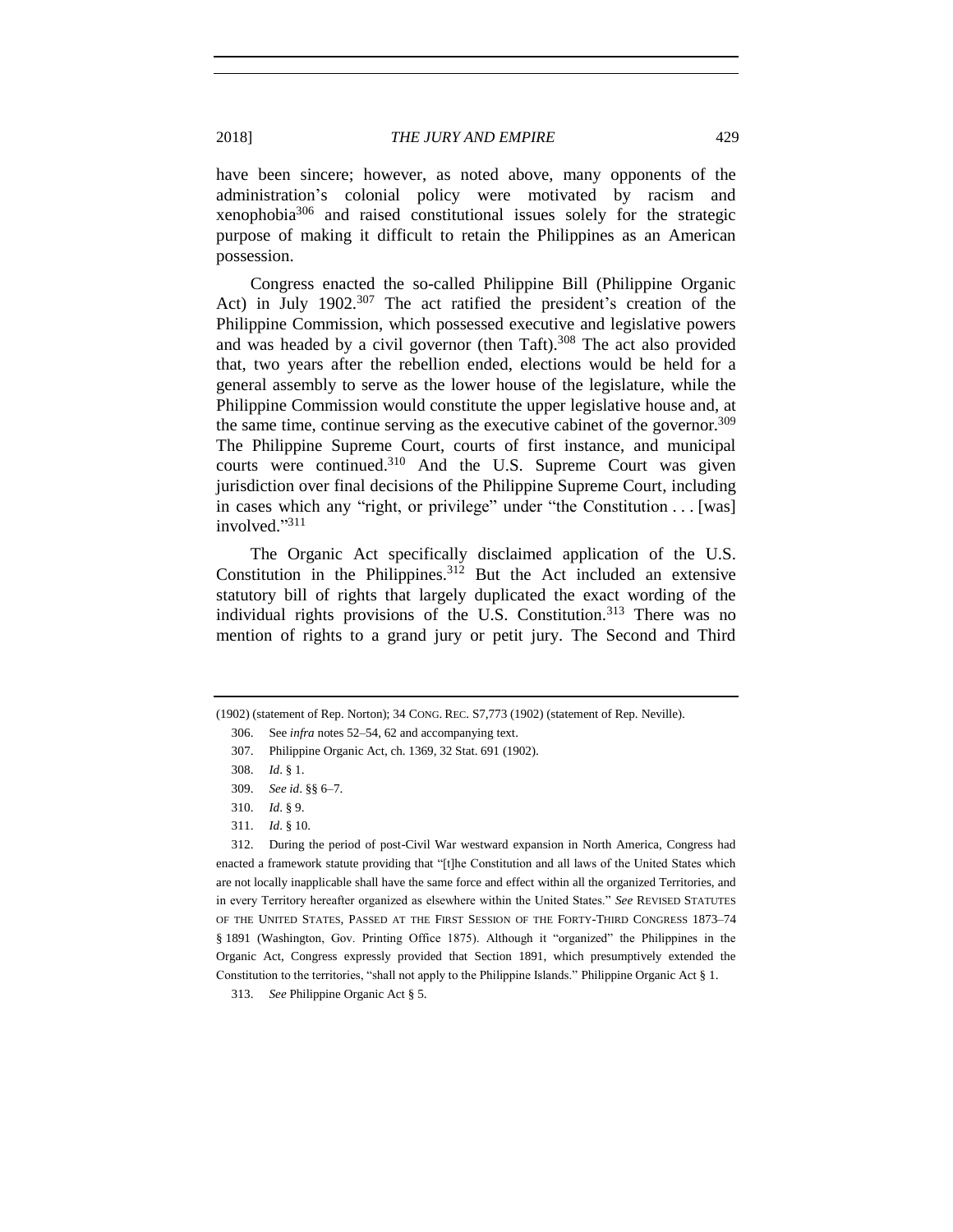Amendments were omitted.<sup>314</sup> And there were a few rights provided for that were not found in the U.S. Constitution, namely a guarantee of bail in all but capital cases and a ban on imprisonment for debt. <sup>315</sup> Early on, the U.S. Supreme Court decreed that provisions of the statutory bill of rights in the Organic Act would be interpreted to have an identical scope to analogous provisions of the U.S. Constitution. $316$ 

# D. THE *MANKICHI* AND *DORR* CASES: JURY IS NOT CONSTITUTIONALLY REQUIRED IN UNINCORPORATED TERRITORY

The first *Insular Cases* concerning jury rights reached the U.S. Supreme Court in 1903 and 1904. The first case, *Hawaii v. Mankichi*, concerned a criminal conviction obtained in 1899 in the local courts of Hawaii, without a grand jury and with a non-unanimous petit jury, during the time between the U.S. annexation of the island in 1898 and Congress's act in 1900 formally incorporating it into the union and extending the Constitution.<sup>317</sup> Both the Court and the executive branch were aware that this case would likely set the constitutional rule applicable to the unincorporated territories of Puerto Rico and the Philippines.

The U.S. brief to the Supreme Court first stressed policy—did the Supreme Court want to release every criminal convicted during that interregnum period simply because the ordinary Hawaiian justice system remained in place pending Congress's actions?<sup>318</sup> On the constitutional question, the government conceded that under *Downes v. Bidwell*, the leading *Insular Case* from 1901, "there are certain limitations of the Constitution which apply to every place subject to the jurisdiction of the United States."<sup>319</sup> So the U.S. government was not arguing that Hawaiians lacked constitutional rights from the moment of annexation.

Instead, the Solicitor General relied on the Supreme Court case law

<sup>314.</sup> *See id*. A Takings Clause was also omitted, but its functional equivalent was found in the insular civil procedure code. *See* VICENTE G. SINCO, PHILIPPINE GOVERNMENT AND POLITICAL LAW 443 (3d rev. ed. 1934).

 <sup>315.</sup> Philippine Organic Act § 5. For a summary chart comparing statutory protections in the Philippines to provisions in the U.S. Constitution, *see infra* Appendix A.

<sup>316.</sup> *See* Kepner v. United States, 195 U.S. 100, 121–22 (1904). The Supreme Court of the Philippines had held the same thing the prior year. *See* United States v. Colley, 3 PHIL. REP. 58, 58 (S.C., Dec. 12, 1903).

<sup>317.</sup> Hawaii v. Mankichi, 190 U.S. 197, 197 (1903).

<sup>318.</sup> *See* Brief of the Solicitor General for the United States at 5–6, Hawaii v. Mankichi, 190 U.S. 197 (1903) (No. 512).

<sup>319.</sup> *Id*. at 21. *See also* Downes v. Bidwell, 182 U.S. 244, 244 (1901).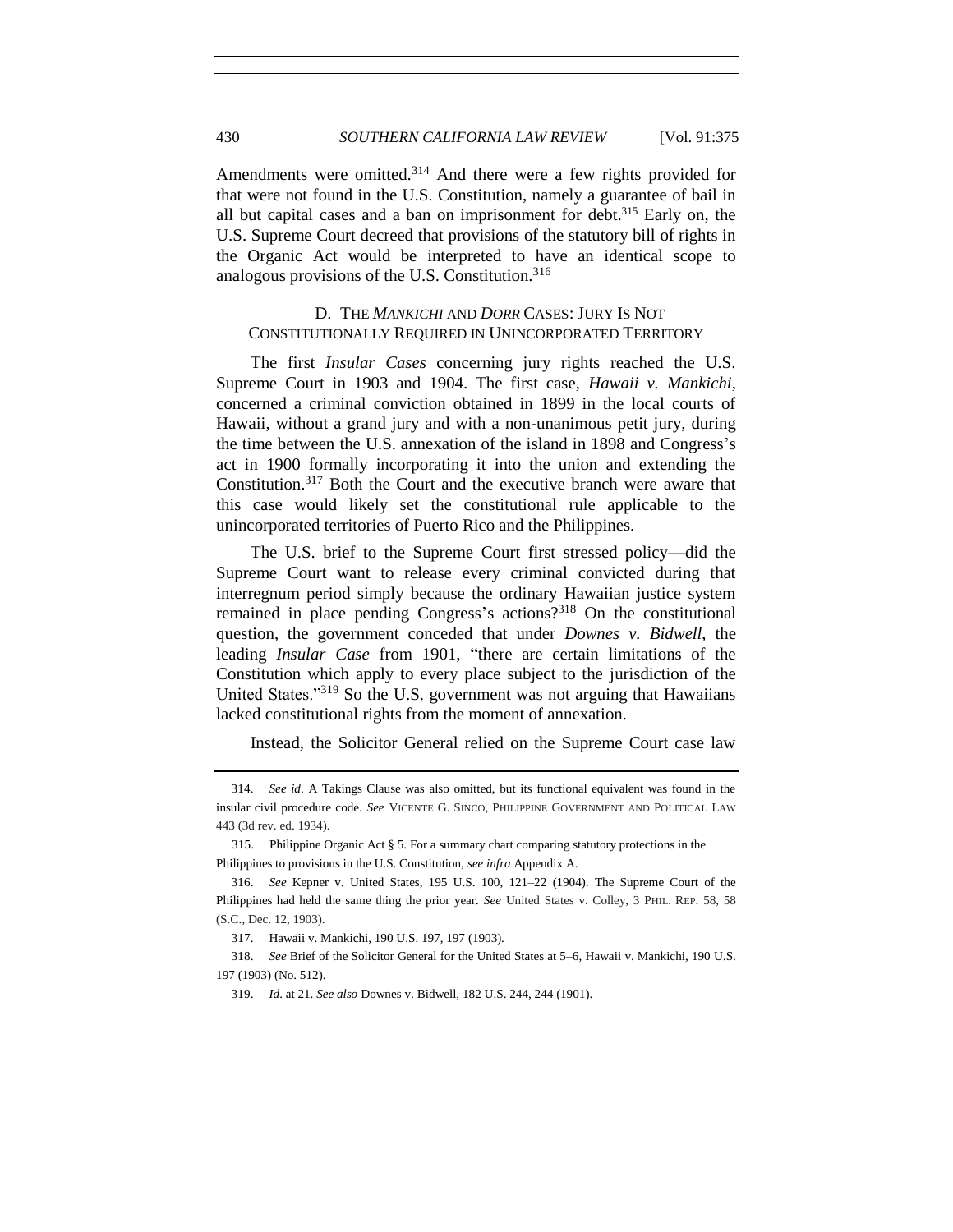arising under the Fourteenth Amendment, which had held that U.S. state governments were not mandated by the Due Process Clause or the Privileges and Immunities Clause to use petit juries or grand juries, since those were "not fundamental" rights, but mere methods of procedure.<sup>320</sup> The rule for Hawaii prior to incorporation into the union should, the United States argued, be the same as it was for U.S. states.

The Court sided with the U.S. government. Citing its case law that held that the Fourteenth Amendment did not require U.S. states to use grand juries or twelve-man criminal petit juries, the Court held that the jury rights asserted "are not fundamental in their nature, but concern merely a method of procedure."<sup>321</sup> The Court also determined that, by annexing Hawaii, Congress had not intended to "imperil[ ] the peace and good order of the islands" by holding all criminal convictions without a grand jury or twelve-man petit jury to be unconstitutional.<sup>322</sup> Justice White concurred on the ground that the mere annexation had not incorporated Hawaii into the union and the jury rights that would be required once incorporation occurred, in 1900, were not yet in force in 1899 when Mr. Mankichi was tried and convicted.<sup>323</sup>

The next year brought the case *Dorr v. United States* from the Philippines, which would determine whether the lack of a criminal jury trial in territorial courts violated the Constitution.<sup>324</sup> The U.S. brief was measured and merits-based, like the brief in *Mankichi*. The Solicitor General repeated arguments made by Taft, Root, and others: Trial by jury is "entirely unknown" to Filipinos.<sup>325</sup> Instead, they have a bench trial system which is "time-honored," "familiar to the people," and "perfectly adequate to all the demands of justice."<sup>326</sup> Unlike in Spanish times, the Solicitor General wrote, the judiciary is independent and the people have all modern criminal procedure protections except jury rights.<sup>327</sup>

The U.S. brief then deployed the same argument as in *Mankichi*: since jury rights were declared "not fundamental" and not required for U.S.

<sup>320.</sup> *See id*. at 21–25 (citing Maxwell v. Dow, 176 U.S. 581 (1900)); Bolln v. Nebraska, 176 U.S. 83 (1900); Brown v. New Jersey, 175 U.S. 172 (1899). *See also supra* Part III.

<sup>321.</sup> *Mankichi*, 190 U.S. at 218, 244.

<sup>322.</sup> *Id*. at 214.

<sup>323.</sup> *See id*. at 219–20 (White, J., concurring).

 <sup>324.</sup> Dorr v. United States, 195 U.S. 138, 138 (1904).

<sup>325.</sup> *See* Brief of the Solicitor General, *supra* note [287,](#page-50-0) at 27.

<sup>326.</sup> *Id*.

<sup>327.</sup> *Id*. at 27–28.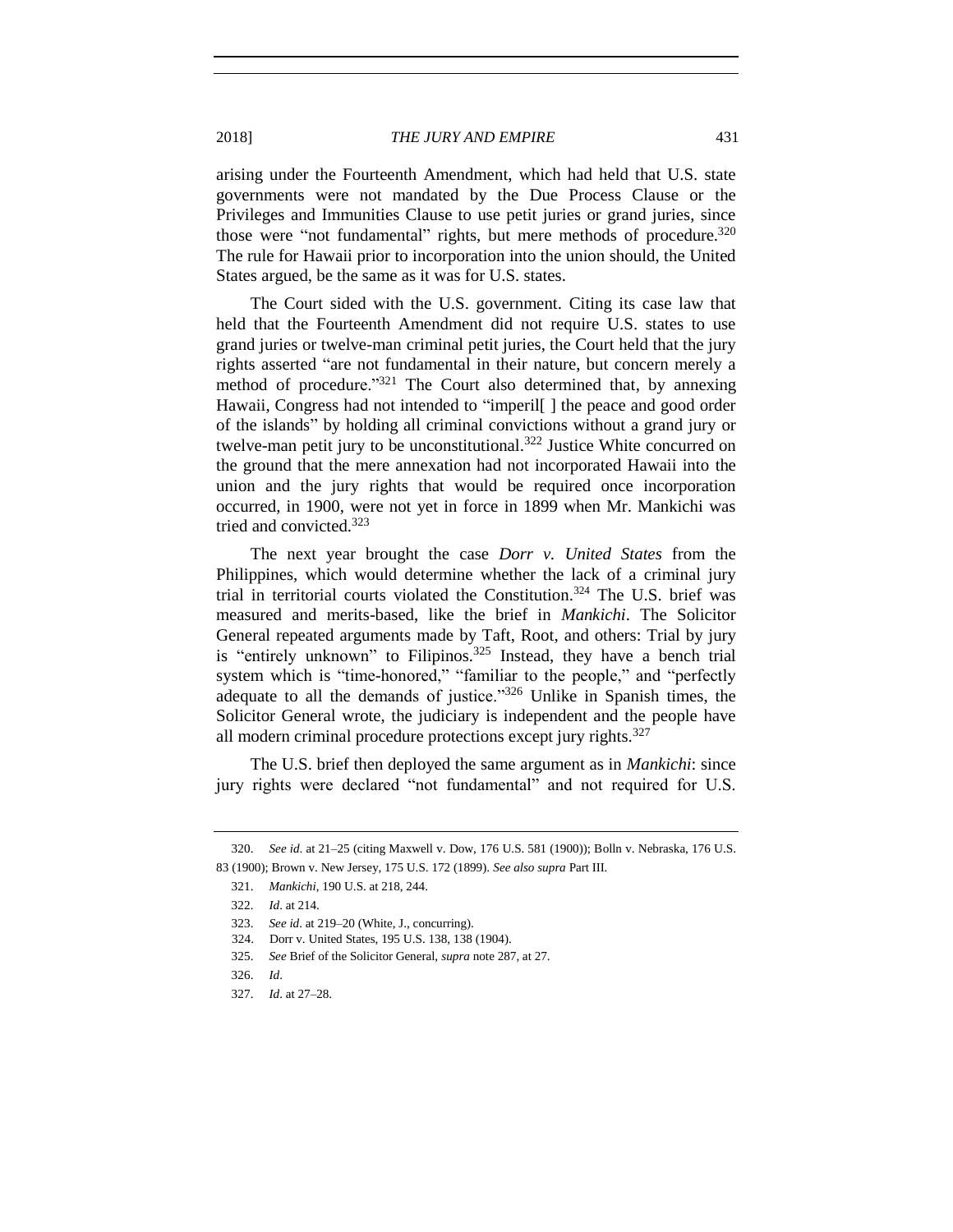states, the same rule should apply in unincorporated territories. The *Holden* and *Hurtado* decisions, discussed in Part III, were quoted at length.<sup>328</sup> It was *Holden* in which the Court had presciently stated, in February 1898, just weeks before the Spanish-American War started, that the United States "[i]n the future growth of the nation . . . may see fit to annex territories whose jurisprudence is that of the civil law" and that the Constitution should be interpreted to allow, if such a territory "enter[ed] the Union" as a state, for its "traditions, laws[,] and systems of administration [to remain] unchanged."<sup>329</sup> This passage had also been quoted as the conclusion of the Attorney General's main brief to the Court in the 1901 *Insular Cases*. 330

The United States' brief in *Dorr* did make an ethnocentric and patronizing comment: jury trial should not be required for a "heterogeneous population bred to a different method [of trial] and containing many primitive tribes inhabiting remote and unsettled districts."<sup>331</sup> But the bulk of the argument proceeded along merits-based lines, noting the need to keep legal institutions tied to the customs of a people, the non-fundamental nature of the jury protection, and the need to allow criminal procedure to depart from a common law baseline when circumstances showed that other methods would be more efficient.

The Court sided with the United States again. In *Dorr*, the Court confirmed that the Philippines was unincorporated territory, where only "fundamental" constitutional rights applied.<sup>332</sup> Quoting *Mankichi*, the Court reiterated that the jury and grand jury were not fundamental rights, but mere methods of procedure.<sup>333</sup> The Court found that the President and Congress had decided not to extend jury rights to the Philippines because "the civilized portion of the islands had a system of jurisprudence founded upon the civil law," which did not use juries, while "the uncivilized parts of the archipelago were wholly unfitted to exercise the right of trial by jury."<sup>334</sup> The Court rejected any argument that a bench trial—joined with

<sup>328.</sup> *See id*. at 28–30.

<sup>329.</sup> Holden v. Hardy, 169 U.S. 366, 389 (1898).

<sup>330.</sup> Brief for the United States at 224–25, Goetze v. United States, 182 U.S. 221 (1901) (No. 340), Fourteen Diamond Rings v. United States, 183 U.S. 176 (1901) (No. 419) (joint brief), *reprinted in* THE *INSULAR CASES*: COMPRISING THE RECORDS, BRIEFS, AND ARGUMENTS OF COUNSEL IN THE *INSULAR CASES* OF THE OCTOBER TERM, 1900, IN THE SUPREME COURT OF THE UNITED STATES INCLUDING THE APPENDIXES THERETO 137 (1901).

<sup>331.</sup> Brief of the Solicitor General, *supra* not[e 287,](#page-50-0) at 30.

 <sup>332.</sup> *See* Dorr v. United States, 195 U.S. 138, 142–43, 146–47 (1904).

<sup>333.</sup> *See id*. at 144–45.

<sup>334.</sup> *Id*. at 145. The phrase "uncivilized" was generally used synonymously with "non-Christian"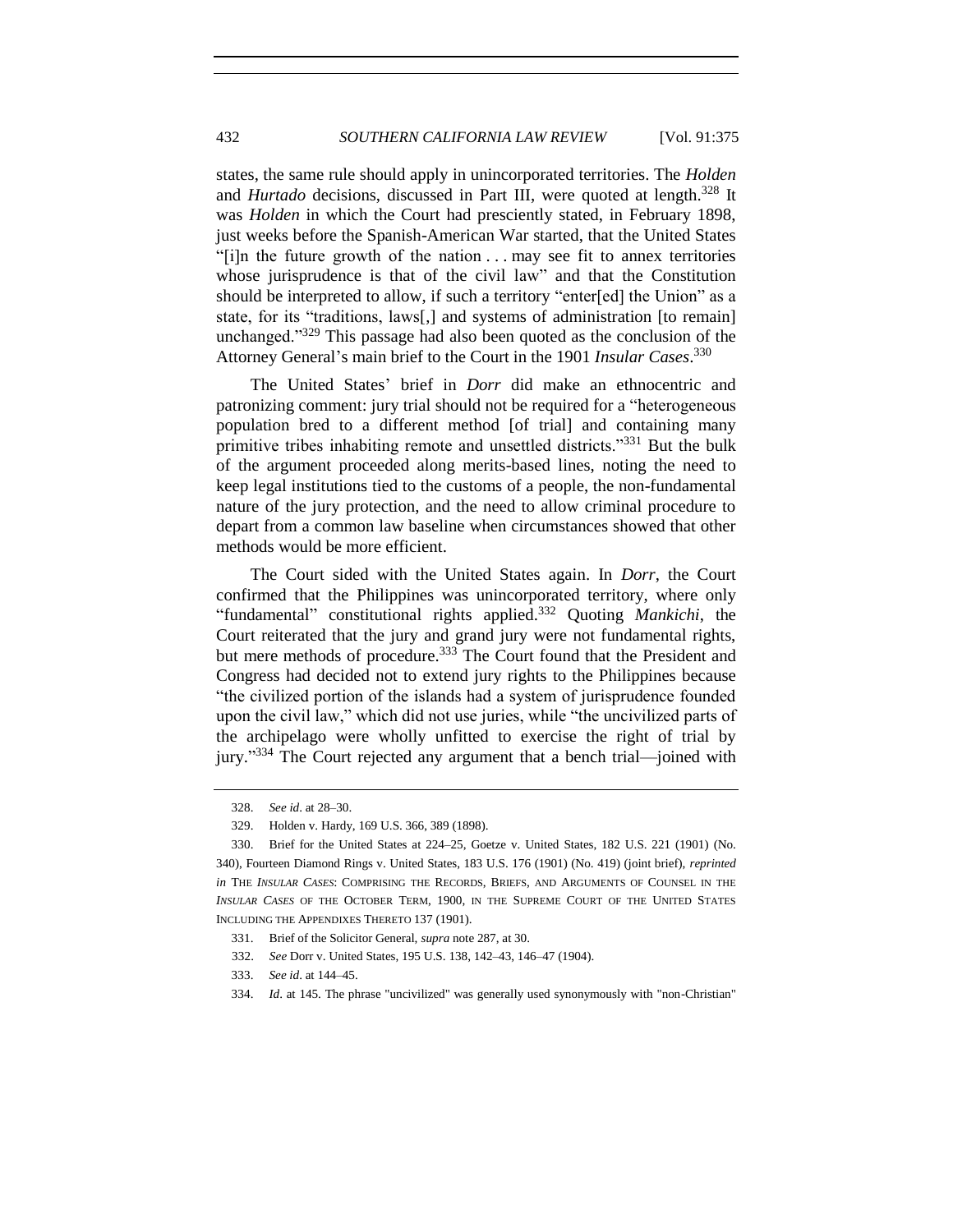every criminal procedure right in the U.S. Constitution except the jury, as provided by G.O. 58 and the Congress's Organic Act—was not "an adequate and efficient method of protecting the rights of the accused."<sup>335</sup>

### E. SUBSEQUENT DEBATE IN THE PHILIPPINES ABOUT THE JURY

In the first years of U.S. rule, the lack of jury in the Philippines was protested in the United States by Democrat politicians, anti-imperialists, and some U.S. citizens living in the Philippines.<sup>336</sup> Notably, in the period 1902–1920, all of the cases heard by the Philippine Supreme Court in which litigants demanded jury rights involved U.S. citizens temporarily or permanently relocated there.<sup>337</sup>

As a kind of sop to those who advocated the use of petit juries, the Philippine Commission introduced the use of lay "assessors;" at the request of parties in civil and criminal trials, two lay people could be selected by the judge to hear evidence and give non-binding opinions on the facts to the trial judge.<sup>338</sup> But as one judge reported in 1914, based on his experience on the Philippine bench since 1901, that right "has rarely been exercised."339 And according to the judge, "[n]ever in the islands' history have property and life been more secure than today throughout the breadth of the islands," "nor has justice been so equitably administered."<sup>340</sup>

There was some native Filipino advocacy in favor of the jury trial, but upon examination, it appears to be rather insignificant. In 1907, the

to refer to the eight to ten percent of the Filipino population that was not Catholic. Among this group were the Muslim Moros of the island of Mindanao, as well as some tribal peoples of remote areas who were still living more or less as they had for millennia. *See, e.g.,* Manuel L. Quezon, *The Right of the Philippines to Independence*, 1 FILIPINO PEOPLE, no. 2, 1912, at 1, 2–5.

<sup>335.</sup> *Dorr,* 195 U.S. at 146.

<sup>336.</sup> *See* Wilfley, *supra* not[e 257,](#page-46-1) at 733–34.

<sup>337.</sup> *See generally* United States v. Grafton, 6 PHIL. REP. 55 (1906) (requesting a criminal jury); United States v. Carrington, 5 PHIL. REP. 725 (1906) (same); United States v. Dorr, 2 PHIL. REP. 269 (1903) (same); United States v. Kepner, 1 PHIL. REP. 397 (1902) (same); United States v. Crozier, 5 PHIL. REP. 621 (1906) (same); Oehlers v. Hartwig, 5 PHIL. REP. 487 (1906) (requesting a civil jury). The *Ocampo* case, which appears to have involved native Filipino defendants, is sometimes said to have involved a claim for constitutional jury rights, but what the criminal defendants actually argued was that the failure to be given a pretrial, preliminary examination by a magistrate violated their due process rights under the Philippine Organic Act of 1902. *See* United States v. Ocampo, 18 Phil. 1, 37 (1910).

<sup>338.</sup> *See Affairs in the Philippine Islands*, *supra* not[e 290,](#page-51-0) at 282 (1902) (statement of William H. Taft); Wilfley, *supra* not[e 257,](#page-46-1) at 734–35.

<sup>339.</sup> *Philippine Judge Tells Conditions*, MORNING OREGONIAN, May 27, 1914, at 15.

<sup>340.</sup> *Id*.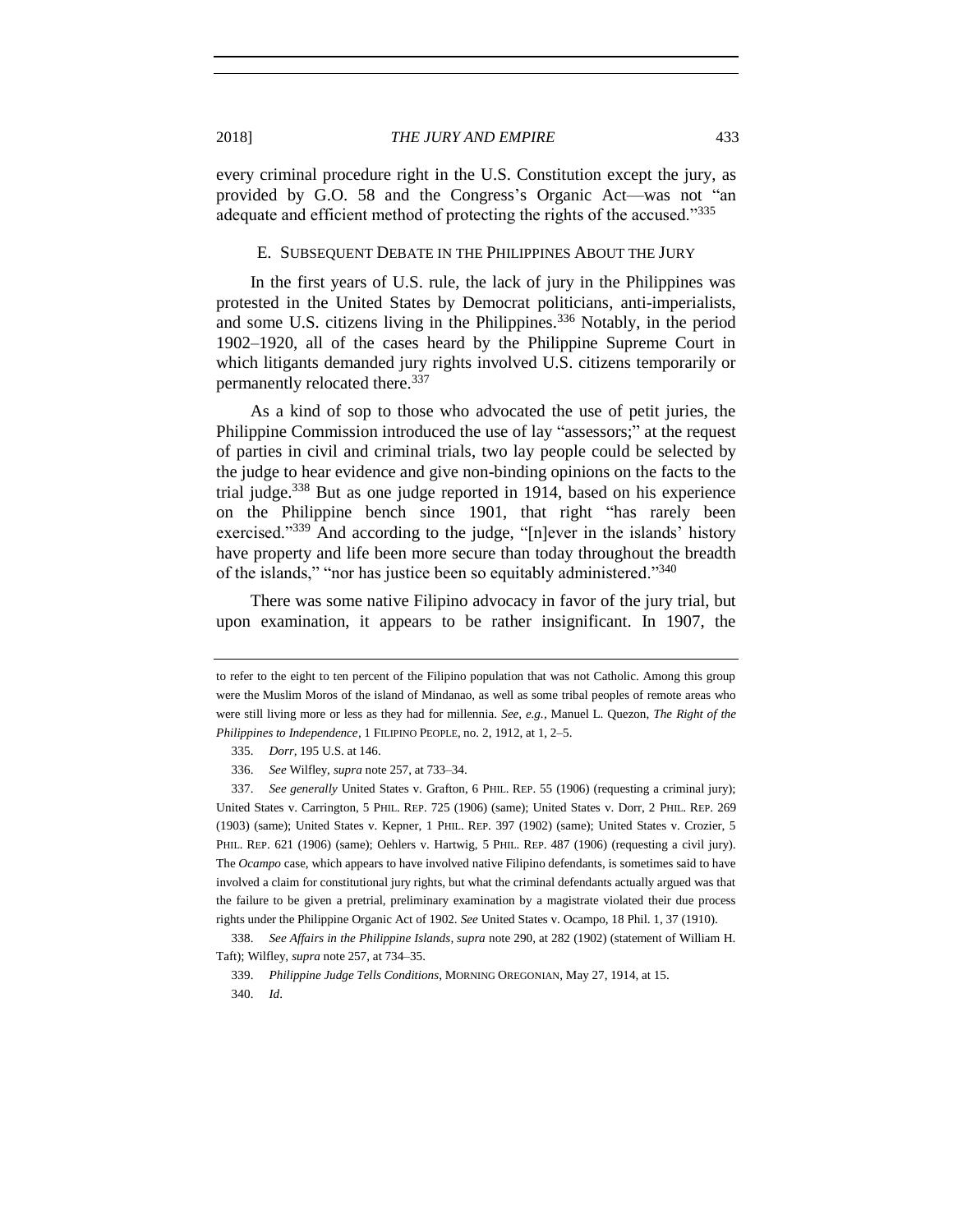Nacionalista Party won a majority of seats in the new lower house of the Philippine Assembly. The Philippine Commission was still the upper house of the legislature, so the bicameralism requirement gave it a veto over bills from the Assembly. The Nacionalista Party advocated "independence, freedom to carry arms, jury trials, [and] a readjustment of the native members of the Philippine Commission so as to give the Nationalists representation on the commission." <sup>341</sup> The Nacionalista-dominated Assembly passed a jury bill in 1908, which was promptly vetoed by a unanimous Commission. James Le Roy, who spent several years in the Philippines as a secretary to the Commission, reported that:

[t]here is some agitation in the islands for jury trial, and it found expression in the first session of the Assembly. It is, however, political in character; some Filipinos who have vague ideas about the workings of jury trial advocate it, because they suppose it to be an essential accompaniment of self-government and therefore desire it as a new "political right" for their people.<sup>342</sup>

This view—though rather ungenerous—seems plausible given the clearly problematic jury bill that was produced by the Assembly.<sup>343</sup>

From what I can learn, no other jury bill was introduced in the insular legislature during the time period under consideration. According to one mainland American who was a judge in a Philippine court of first instance, "[t]here is today [1913] no demand from any important sources in the islands for the establishment of the jury system."<sup>344</sup> When Congress revisited the question of civil rights of Filipinos in what became the Jones

344. Arthur F. Odlin, *American Courts in the Orient*, 47 AM. L. REV. 321, 332 (1913). Odlin was a judge on the Court of First Instance in the Philippines and, later, a U.S. district judge in Puerto Rico.

<sup>341.</sup> *The Filipino Elections*, N.Y. TIMES, Aug. 4, 1907, at 3.

<sup>342.</sup> James A. Le Roy, *Philippine Problems After Ten Years' Experience*, 5 PROC. AM. POL. SCI. ASS'N 203, 211 (1908).

<sup>343.</sup> The vetoed bill would have given each provincial government the right to select a slate of ten to twenty-five permanent jurors. 2 JOURNAL OF THE PHILIPPINE COMMISSION, BEING THE FIRST SESSION AND A SPECIAL SESSION OF THE FIRST PHILIPPINE LEGISLATURE 232 (1908). From this slate, the criminal defendant would select one juror and the victim or complainant would select another; neither the prosecution nor the court had any say in the matter. The two jurors would decide the facts in the criminal trial, and would be paid handsomely for each day of service. *Id*. The Commission's report on its veto said that such a system "could result only in disaster to the proper, equitable, and impartial administration of justice. . . . [T]he judicial department, which is above the smoke and the noise of political battle . . . is deprived of one of its most essential powers in the administration of justice namely, the selection of jurors—and is made subservient to the provincial board of each province, which might be tempted to select jurors willing to aid them in perpetuating their political power." *Id*.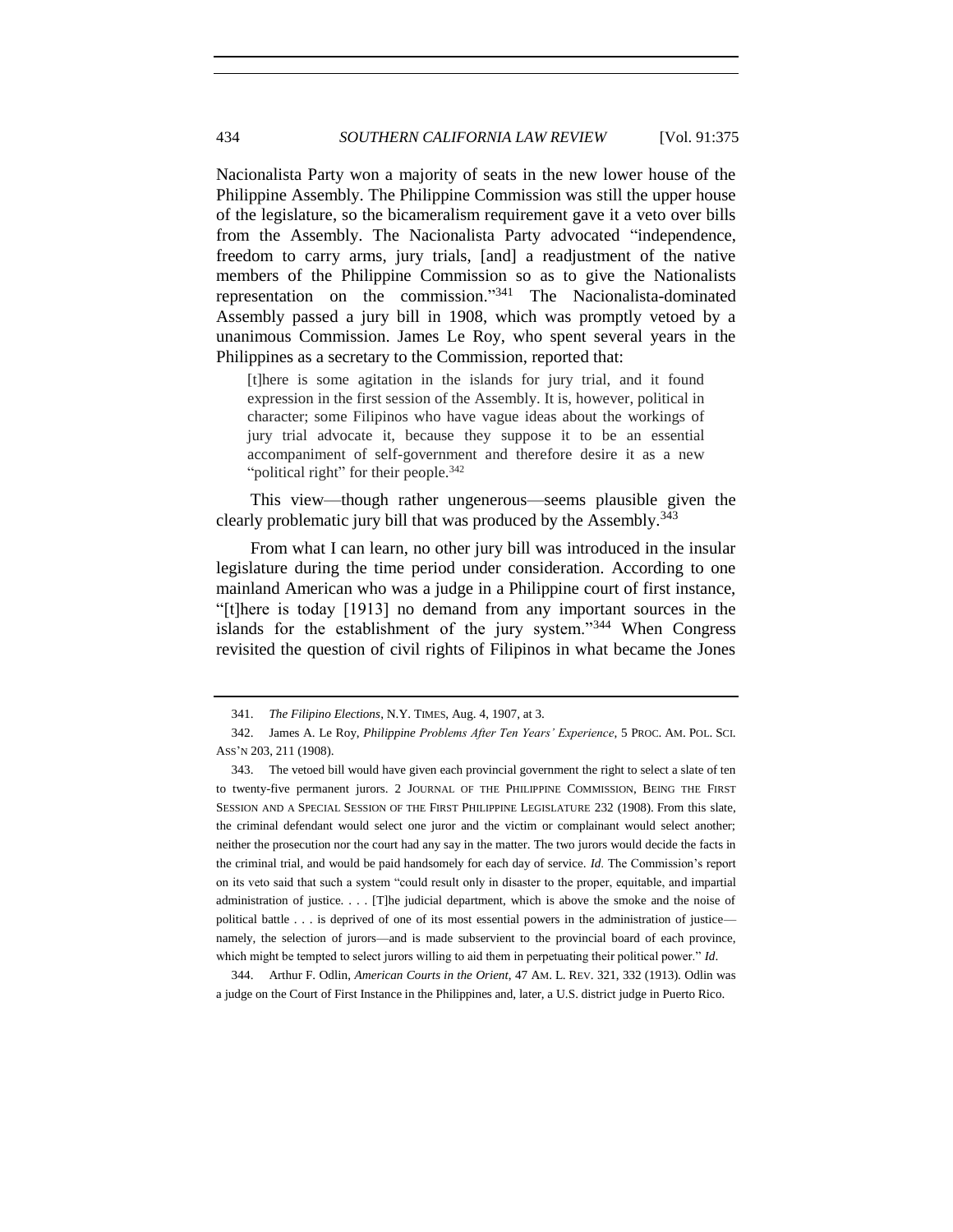2018] *THE JURY AND EMPIRE* 435

Act of 1916, the suggestion of some U.S. congressmen that jury trial should be extended to the Philippines was opposed with the assistance of the Filipino Resident Commissioner, Manuel Quezon, the most powerful politician in the islands. He based his objection "on the fact that under the Philippine legal system the Filipinos had never had occasion to exercise the right of jury trials, and that in certain backward communities in the Islands it would be very difficult to secure qualified jurors."<sup>345</sup>

The individual rights provisions of the Philippine Organic Act were repeated in the 1916 Jones Act (Philippines), and jury rights were again omitted.<sup>346</sup> The sponsor of the legislation, Representative William Jones, a Virginia Democrat and chairman of the Committee on Insular Affairs, stated that Congress was pleased with the Philippine court system as it was, and would defer to the Filipino legislature to decide whether to introduce the jury trial.<sup>347</sup> He added that "there is no demand on the part of the Filipinos for jury trials. There has been none on the part of the Filipino bar." 348

<span id="page-60-0"></span>Mainland Americans who worked in the Philippines often praised the Philippine judicial system and administration of justice for having "greater d[i]spatch, economy, and efficiency than in the States."<sup>349</sup> According to one writer, the "facility and economy in the administration of justice in the Philippines is due in large measure . . . to the fact that justice is administered by the judge alone without the intervention of a jury."<sup>350</sup> A Texas attorney who spent over a decade practicing in Philippine courts unqualifiedly endorsed non-jury trials: "I believe that fewer innocent men suffer and less guilty ones go free in the Philippines than in [the United States]," he claimed. <sup>351</sup> The jury system "is slow, unreliable and does not gain the same results." 352

<sup>345.</sup> VICENTE G. SINCO, PRINCIPLES OF PHILIPPINE CONSTITUTIONAL GOVERNMENT 275 (1927).

<sup>346.</sup> Philippine Autonomy (Jones) Act, *supra* note [61.](#page-15-0) 

<sup>347.</sup> *The Debate on the Jones Bill,* FILIPINO PEOPLE, Nov. 1914, at 10.

<sup>348.</sup> *Id*. at 22.

<sup>349.</sup> A. Sidney Lanier, *The Judicial System in the Philippines*, OUTLOOK, Jan. 31, 1914, at 274. *See also* D. R. WILLIAMS, THE UNITED STATES AND THE PHILIPPINES 121 (1924) (praising Filipino courts for their "simplified procedure, civil and criminal . . . where rich and poor fared alike"). Williams, an American lawyer, became a judge in a lower court in the Philippines and then an attorney in private practice in Manila.

<sup>350.</sup> Lanier, *supra* note [349,](#page-60-0) at 274.

<sup>351.</sup> *Texas Court System Behind Philippines*, FORT WORTH STAR-TELEGRAM, Sept. 18, 1912, at 7.

<sup>352.</sup> *Id.*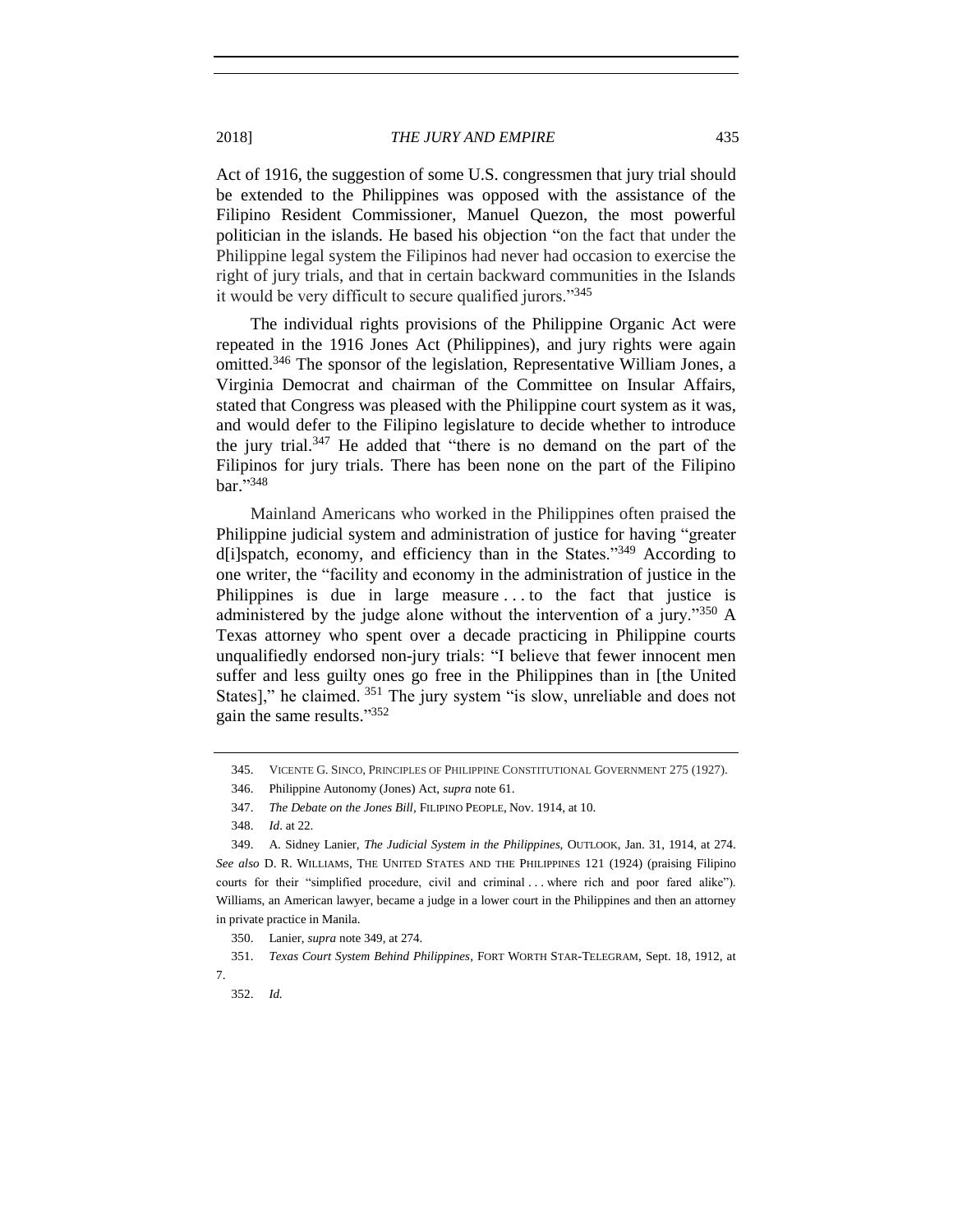In 1934, Congress authorized the Philippines to draft its own constitution, as a step toward independence after a transitional period.<sup>353</sup> The 1935 Constitution contained a bill of rights, but no right to a jury.<sup>354</sup> The Philippine Constitutional Convention had reached "consensus that the Philippine judicial system did not require this provision [jury trial] to safeguard the rights of the individual."<sup>355</sup>

### V. THE JURY AND OTHER INDIVIDUAL RIGHTS IN PUERTO RICO

Although they were both unincorporated territories and thus subject to the same constitutional rules, Puerto Rico and the Philippines were treated very differently by U.S. policymakers from the beginning. The prospect of permanently annexing and assimilating the Philippines into the union was anathema to large segments of the American public. But as noted, it was widely assumed that Puerto Rico would become a permanent part of the United States. Unlike in the Philippines, there was no rebellion against U.S. rule in Puerto Rico. Puerto Rico was relatively close to the United States. And in 1900, the U.S. Census declared that a majority of the population was "white," which no doubt helped a very racially-conscious American public feel more comfortable about Puerto Rico's connection to the United States.<sup>356</sup>

As a result of these and other differences, Puerto Rico was governed with a much lighter hand from Washington than was the Philippines. Starting in 1900, an elected Puerto Rican legislative assembly wielded real political power. While U.S. policymakers still argued that Puerto Rico was unincorporated territory and that constitutional jury rights were not applicable there, they did not object much when the jury was introduced in Puerto Rico from the outset by local judicial and legislative action. As in the Philippines, the local population was protected by almost all of the same rights found in the U.S. Constitution, but via statute or rule, rather than direct application of the Constitution itself.

### A. THE PERIOD OF U.S. ARMY RULE

The U.S. Army ruled Puerto Rico from 1898 until the spring of 1900,

<sup>353.</sup> *See* Philippine Independence (Tydings–McDuffie) Act, Pub. L. No. 73–127, 48 Stat. 456 (1934).

<sup>354.</sup> *See generally* CONST. (1935) (Phil.).

<sup>355.</sup> Robert Aura Smith, *The Philippine Bill of Rights*, 4 FAR E.Q. 170, 179 (1945).

<sup>356.</sup> *See* CABRANES, *supra* note [5,](#page-3-0) at 31.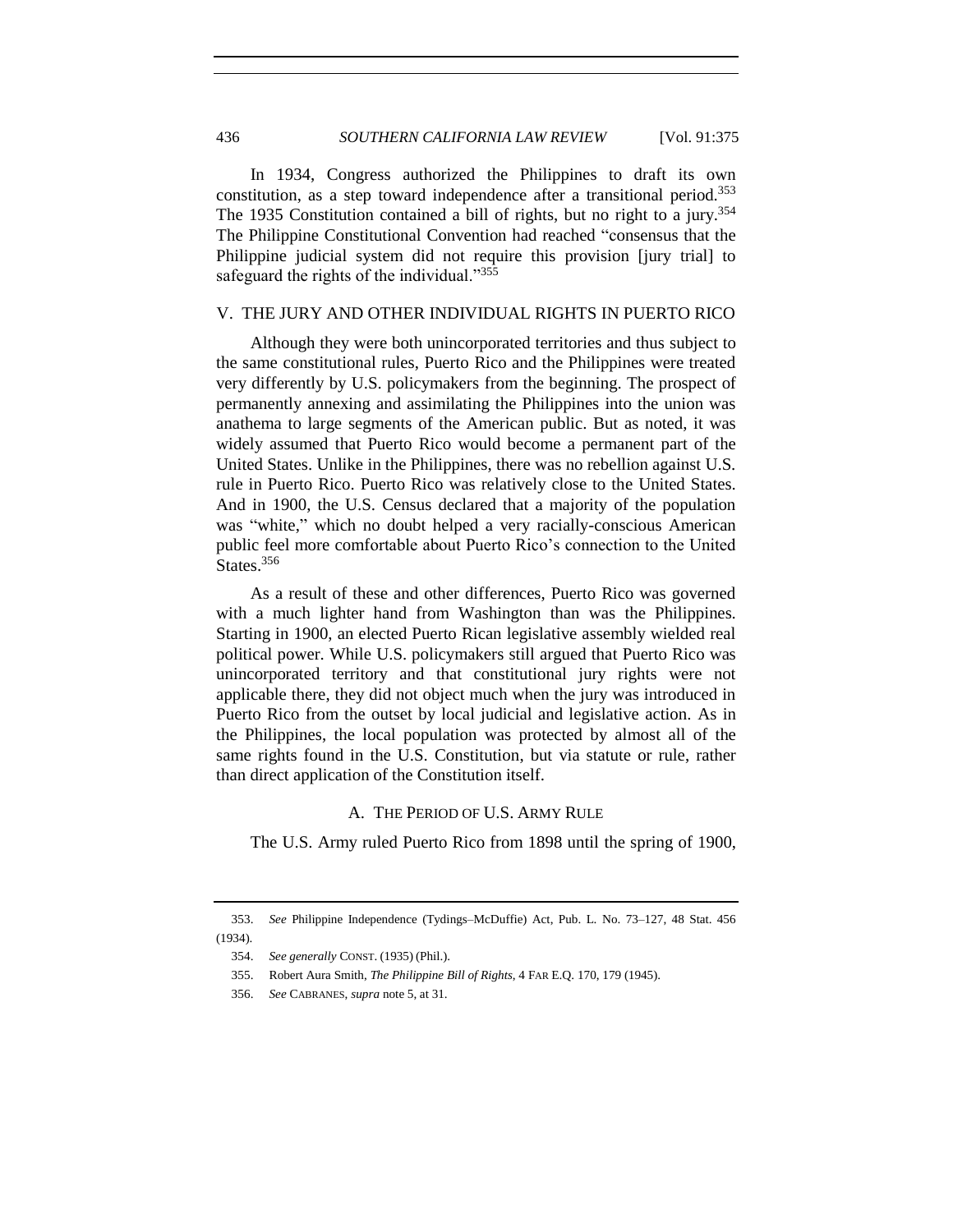2018] *THE JURY AND EMPIRE* 437

<span id="page-62-1"></span>when a congressionally-created civil government was inaugurated.<sup>357</sup> In Puerto Rico, the U.S. military government found "great difficulties and delays attendant upon criminal and civil trials" <sup>358</sup>—just as it had in the Philippines. The Army engaged in a limited reorganization of the insular court system, leaving a supreme court, five district courts, and a municipal court in each town.<sup>359</sup> Lawyers of the U.S. military found that many charged with crimes, even petty ones, languished in jail for long periods of time without trial; there were also many complaints of arrests without charges and illegally severe punishments by the insular courts.<sup>360</sup>

<span id="page-62-0"></span>For a time after U.S. rule began, the government was still largely staffed by Spanish-era officials.<sup>361</sup> The U.S. Army Judge Advocate in Puerto Rico recommended immediate reform of criminal procedure, requiring, among other things, that all trials be public, that trials for petty theft be conducted within three days of arrest, and that defendants have compulsory process to secure their witnesses.<sup>362</sup> But the holdover justice ministry in Puerto Rico opposed these reforms, so the U.S. military took another route and introduced habeas corpus.<sup>363</sup> A military order vested the power to issue the writ of habeas corpus in insular courts, which were still staffed by holdover judges from the prior regime, U.S. military commissions, and post commanders.<sup>364</sup> Some Spanish-era judges and executive officials informed U.S. officials that they agreed with many of the Army's criticisms of the criminal procedure and the plans to reform it.<sup>365</sup> The military considered it important to replicate the American system on the island, whereby the courts are "absolutely independent of all executive interference or control."366

<span id="page-62-2"></span><sup>357.</sup> *See* PRATT, *supra* not[e 61,](#page-15-0) at 184.

<sup>358.</sup> REPORT OF BRIG. GEN. GEO. W. DAVIS, U.S.V., ON CIVIL AFFAIRS OF PUERTO RICO 26 (1900).

<sup>359.</sup> *Id*. at 29.

<sup>360.</sup> G.N. LIEBER, REPORT OF THE JUDGE-ADVOCATE-GEN., ANNUAL REPORTS OF THE WAR DEPARTMENT, H.R. DOC. NO. 56-2, at 123, 134–35 (1899) [hereinafter LIEBER, REPORT].

<sup>361.</sup> MONGE, *supra* note [29,](#page-8-0) at 31–32.

<sup>362.</sup> *See* LIEBER, REPORT, *supra* not[e 360,](#page-62-0) at 135.

<sup>363.</sup> *Id*.

<sup>364.</sup> *Id*. at 136–37. *See also* REPORT OF BRIG. GEN. GEO. W. DAVIS, *supra* not[e 358,](#page-62-1) at 27–28.

<sup>365.</sup> HENRY K. CARROLL, REPORT ON THE ISLAND OF PORTO RICO 296, 311–12 (Washington, Gov. Printing Office 1899).

<sup>366.</sup> LIEBER, REPORT, *supra* not[e 360,](#page-62-0) at 141.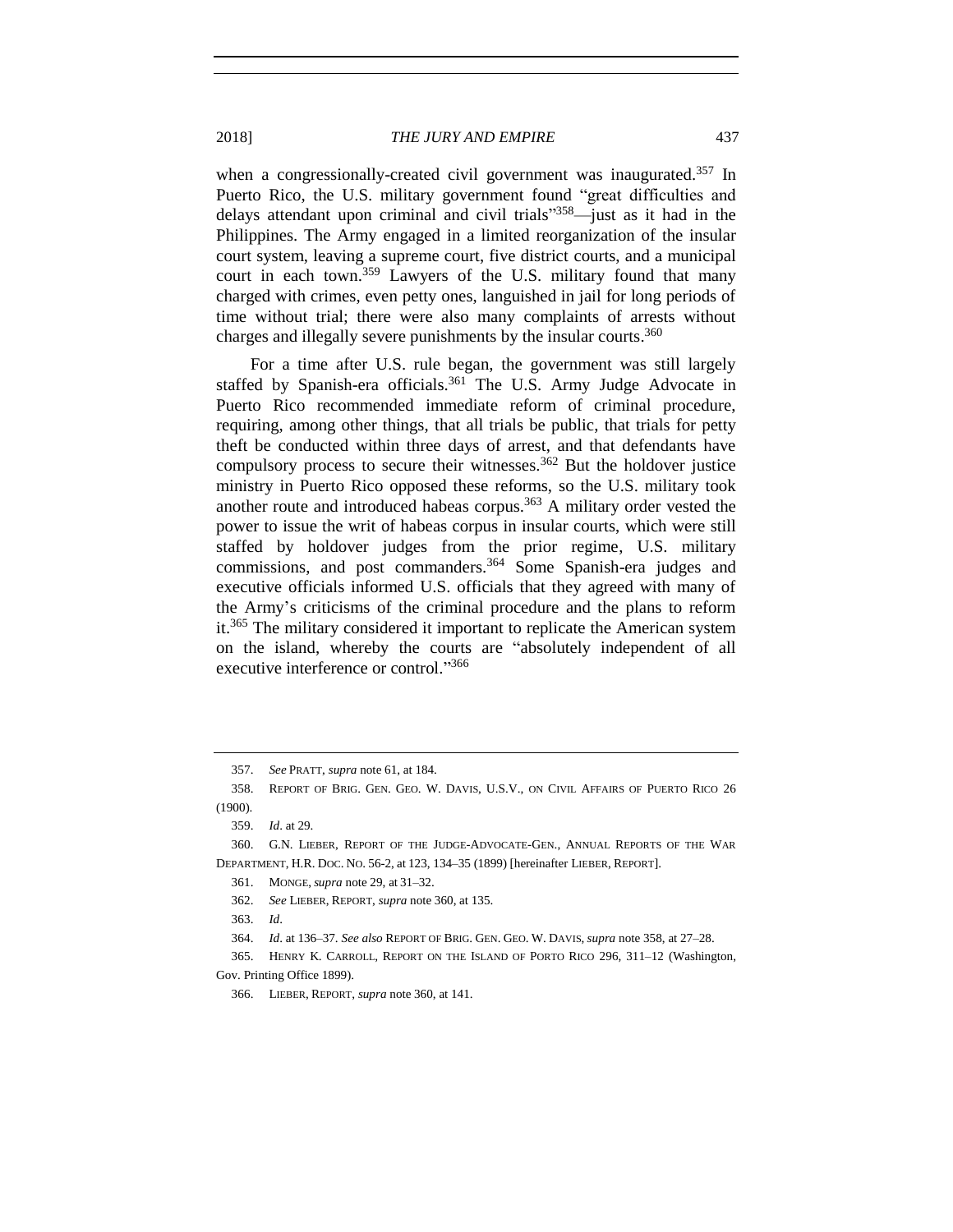#### B. CONGRESSIONAL AND INSULAR LEGISLATION

### 1. The Foraker Act for Puerto Rico

Starting in 1899, Congress began considering what form of government to enact for Puerto Rico and what its constitutional status would be. In January 1900, the commanding general of Puerto Rico, George Davis, told the Senate that he was opposed to "a radical change" in the legal codes of Puerto Rico. He believed that:

<span id="page-63-0"></span>[T]he attempt to utilize the jury system in Puerto Rico should not now be made. They have no conception of it, and can have none for many years, it seems to me. I think it would be imprudent to attempt to establish the grand jury and petit jury and trial by jury throughout these municipalities and remote districts in that ignorant population.<sup>367</sup>

The military governors and Root agreed that Puerto Ricans were not yet fit for self-government. "[I]t is a matter not of intellectual apprehensions," Root announced, "but of character and of acquired habits of thought and feeling."<sup>368</sup>

President McKinley appointed a three-member Insular Commission to travel to Puerto Rico to gather facts and make recommendations. Like the Schurman Commission in the Philippines, the Insular Commission proved to be out-of-step with the views of U.S. policymakers. It recommended entirely abrogating Spanish era laws and extending in its place the common law, the U.S. Constitution, and U.S. statutes to the extent "locally applicable."<sup>369</sup> While proposing no jury in insular courts, it recommended the creation of a separate federal court with a jury in felony criminal cases and on demand by either party in civil cases.<sup>370</sup> Henry G. Curtis, the chairman of the Insular Commission, told the Senate in January 1900 that his Commission thought that "the people were not ready" for jury trial; it would be a "farce" to impose jury trial in Puerto Rico with its "ignorant

<sup>367.</sup> *Industrial and Other Conditions of the Island of Puerto Rico, and the Form of Government Which Should Be Adopted for It: Hearings on S. 2264 Before the Comm. on Pacific Islands and Puerto Rico,* 56th Cong. 79 (1900) (statement of Brig. Gen. George W. Davis, U.S.A., Military Governor of Puerto Rico).

<sup>368.</sup> ARTURO MORALES CARRIÓN, PUERTO RICO: A POLITICAL AND CULTURAL HISTORY 149 (1983).

<sup>369.</sup> REPORT OF THE U.S. INSULAR COMMISSION TO THE SECRETARY OF WAR UPON INVESTIGATIONS MADE INTO THE CIVIL AFFAIRS OF THE ISLAND OF PORTO RICO WITH RECOMMENDATIONS 61–62 (Gov. Printing Office 1899).

<sup>370.</sup> *Id*. at 63–65.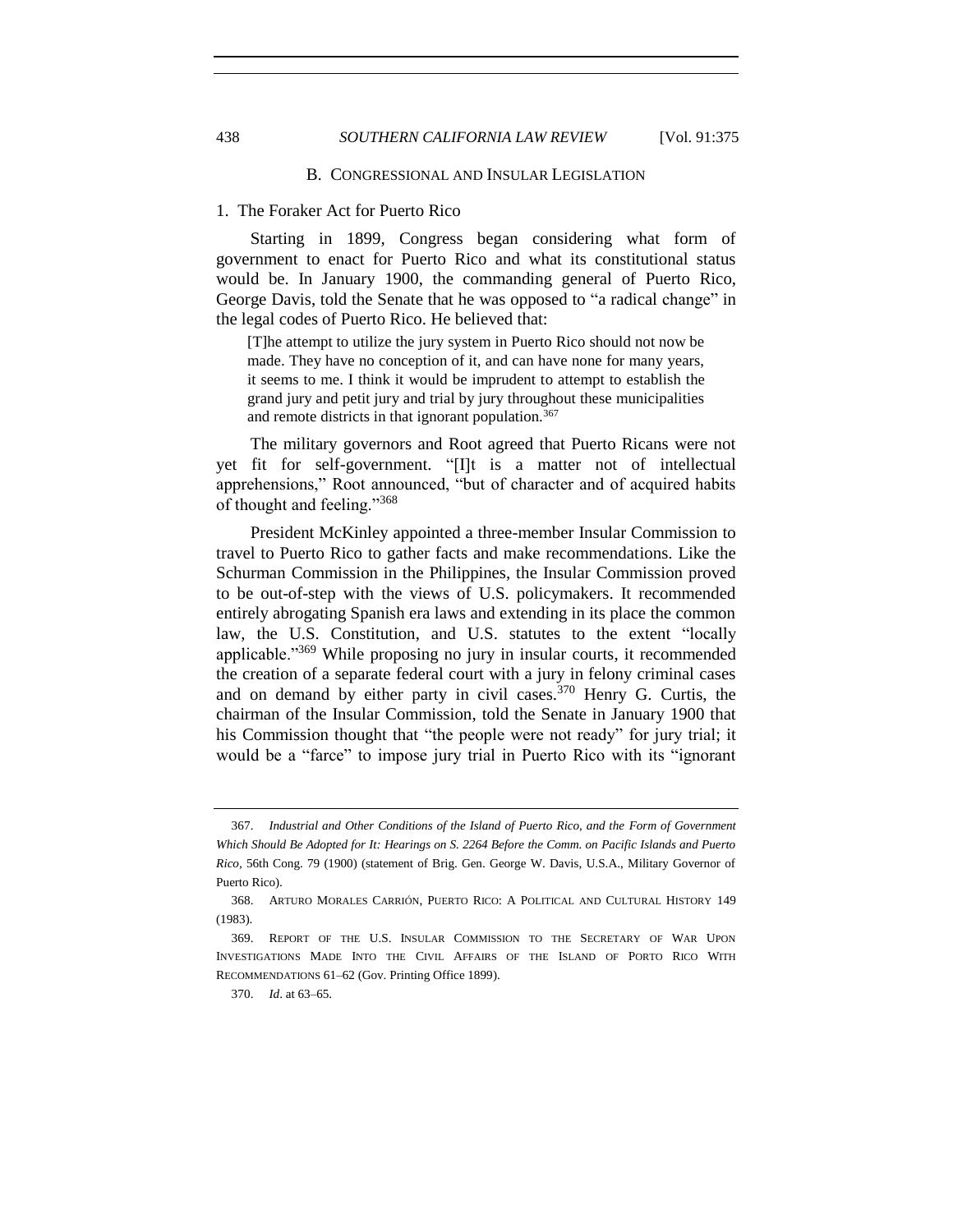peons."<sup>371</sup>

A more sympathetic account of the Puerto Rican people was produced by Henry K. Carroll, who was sent by President McKinley as a special Treasury Department agent and commissioner to investigate conditions in the island and make recommendations.<sup>372</sup> During his meetings with numerous Puerto Rican judges and lawyers in 1898 and 1899, Carroll acted as a kind of proselytizer for the extension of the Constitution, the jury system, and U.S. citizenship; his official report recommended all these measures.<sup>373</sup> Some, but not all, of Carroll's interlocutors agreed with him. Herminio Diaz, the Secretary of Justice under Spanish rule, favored jury trial for serious crimes.<sup>374</sup> Alfredo Arnaldo, a judge in the court of first instance at Arecibo, strongly favored the jury because the Spanish penal system, particularly its procedure, "could not be worse" and, "as we are entering a period of more upright administration of justice, the people should administer their own justice."<sup>375</sup> Alfredo Aguayo, a judge in the court of first instance at Ponce, also favored the jury as part of a larger criminal procedure reform to end abuses like incommunicado detention and secret trials.<sup>376</sup> But the senior judge under the old regime, Chief Justice José Servero Quiñones, testified to Carroll that the people were not "sufficiently well educated" for the jury system, and that he preferred factfinding by "trained legal criterion" conducted by professional judges.<sup>377</sup> Carroll replied that, "[t]here are many in the United States who agree with you that the judges, who are trained lawyers and who are generally impartial men, are more likely to give a correct judgment in many criminal cases than a jury."<sup>378</sup> Other witnesses before Carroll agreed with Quiñones.<sup>379</sup>

In spring 1900, after a long period of debate—most of it behind the

<sup>371.</sup> *Hearings on S. 2264*, *supra* note [367,](#page-63-0) at 97 (statement of Henry G. Curtis, Member, Insular Comm.).

<sup>372.</sup> Carroll had a doctorate in law, worked as a journalist and editor at *The Independent* for many years, and held senior positions in Methodist Church and missionary organizations.

<sup>373.</sup> *See* CARROLL, *supra* not[e 365,](#page-62-2) at 63–64 (recommending jury in criminal cases and "certain classes of civil suits"); *id*. at 290, 293, 298 (favorably describing the U.S. jury system to Puerto Rican officials and other witnesses).

<sup>374.</sup> *Id*. at 288.

<sup>375.</sup> *Id*. at 296–98.

<sup>376.</sup> *Id*. at 311–12.

<sup>377.</sup> *Id*. at 290.

<sup>378.</sup> *Id*. at 291.

<sup>379.</sup> *See, e.g., id*. at 307.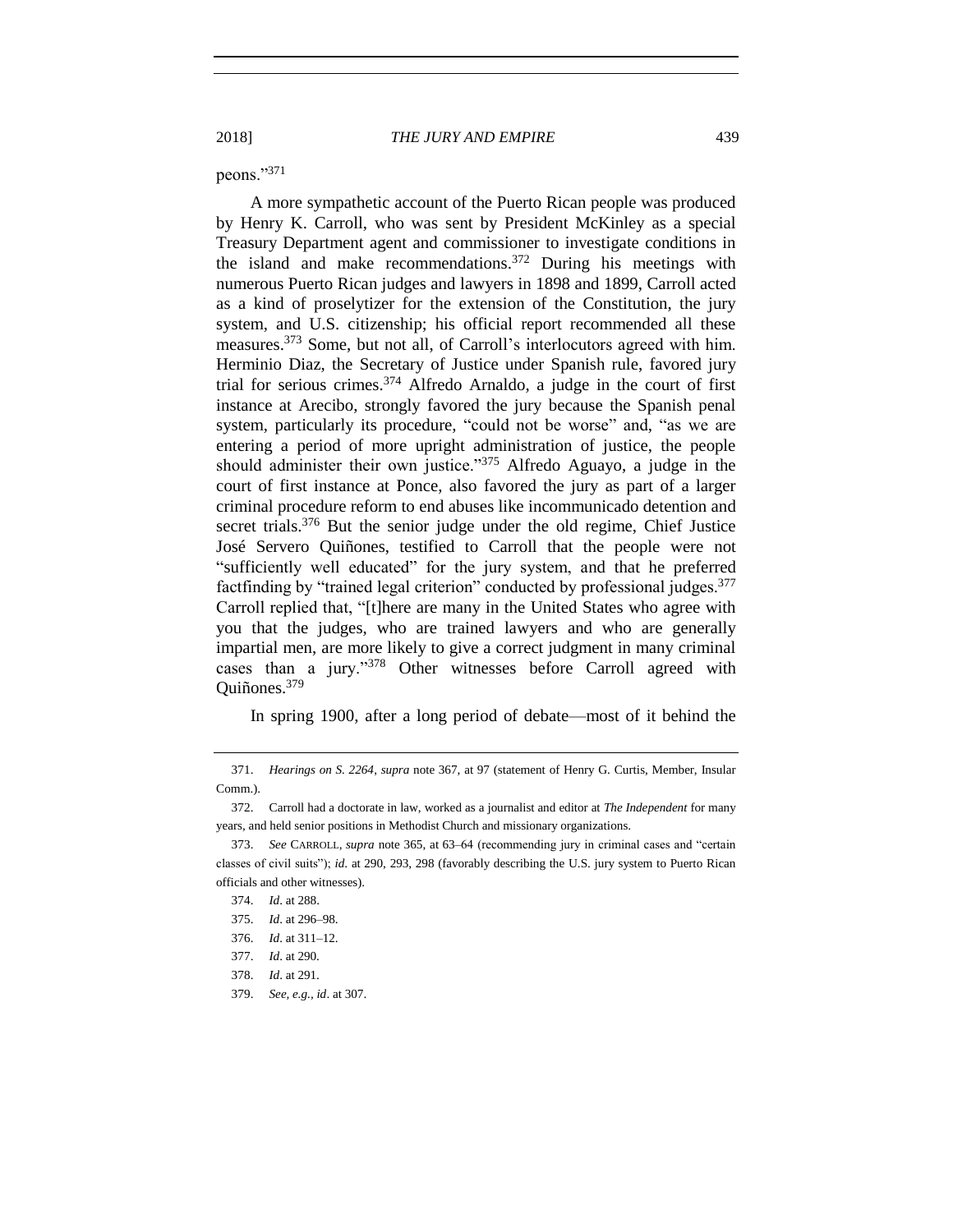scenes—Congress enacted an organic act for Puerto Rico, popularly known by the name of its Senate sponsor, Taft's Ohio patron, Joseph Foraker.<sup>380</sup> Consistent with the prevailing view of Root, Taft, and other elite lawyers imbued with classical legal orthodoxy that law should conform as far as possible to the traditions and customs of a people, Foraker's committee announced its purpose "[t]o avoid as far as possible radical changes in the laws," but to "make such modifications and alterations as are necessary to dispense with the most objectionable features of Spanish government and judicial administration."<sup>381</sup>

<span id="page-65-0"></span>The Foraker Act created an insular government composed of: a governor appointed by the president, with advice and consent of the U.S. Senate; a ten-member executive council, which also functioned as the upper house of the insular legislature, again, appointed by the president with advice and consent of the Senate, but limited by the stipulation that at least five members of the council "shall be native inhabitants of Porto Rico;" and an elected house of delegates, the lower house of the legislative assembly. 382

A United States district court for the district of Puerto Rico was created. It was an Article I court (no life tenure for the judge), granted the same jurisdiction as district and circuit courts sitting on the mainland, and directed to "proceed therein in the same manner as a circuit court."<sup>383</sup> The Supreme Court soon read this provision as requiring that the U.S. district court in Puerto Rico follow the procedure of U.S. circuit courts to mandate the use of grand juries and petit juries in civil and criminal cases.<sup>384</sup> Therefore, grand juries, civil juries, and criminal juries were used there from the beginning.<sup>385</sup> As Christina Ponsa-Kraus has noted, the Supreme Court never held that constitutional jury rights were inapplicable in the

<sup>380.</sup> Organic (Foraker) Act of 1900, ch. 191, 31 Stat. 77.

<sup>381.</sup> *See* JOSEPH FORAKER, TEMPORARY CIVIL GOVERNMENT FOR PORTO RICO, S. REP. NO. 56- 249, at 1 (1900) [hereinafter FORAKER, COMMITTEE REPORT].

 <sup>382.</sup> Foraker Act § 18.

<sup>383.</sup> *Id*. § 34.

<sup>384.</sup> *See* Crowley v. United States, 194 U.S. 461, 467 (1904). *Accord* Martinez v. Valdes, 10 P.R. Fed. Rep. 449, 455–56 (1918).

<sup>385.</sup> Rules 37–38, RULES OF THE UNITED STATES COURT FOR THE DISTRICT OF PORTO RICO, *reprinted in* 1 P.R. Fed. Rep. 1, 19. *See* United States v. Cruz, 1 P.R. Fed. Rep. 445, 445 (1902) (grand jury and criminal petit jury); Siebert v. Vivoni, 4 P.R. Fed. Rep. 111, 111 (1908) (civil jury). *See also* Act of June 25,1906, Pub. L. No. 59-293, ch. 3542, 34 Stat. 466, 466 (Congress providing that "the juries for said court [U.S. district court in Puerto Rico] shall always be selected and drawn in accordance with the laws of Congress regulating the same in the United States courts").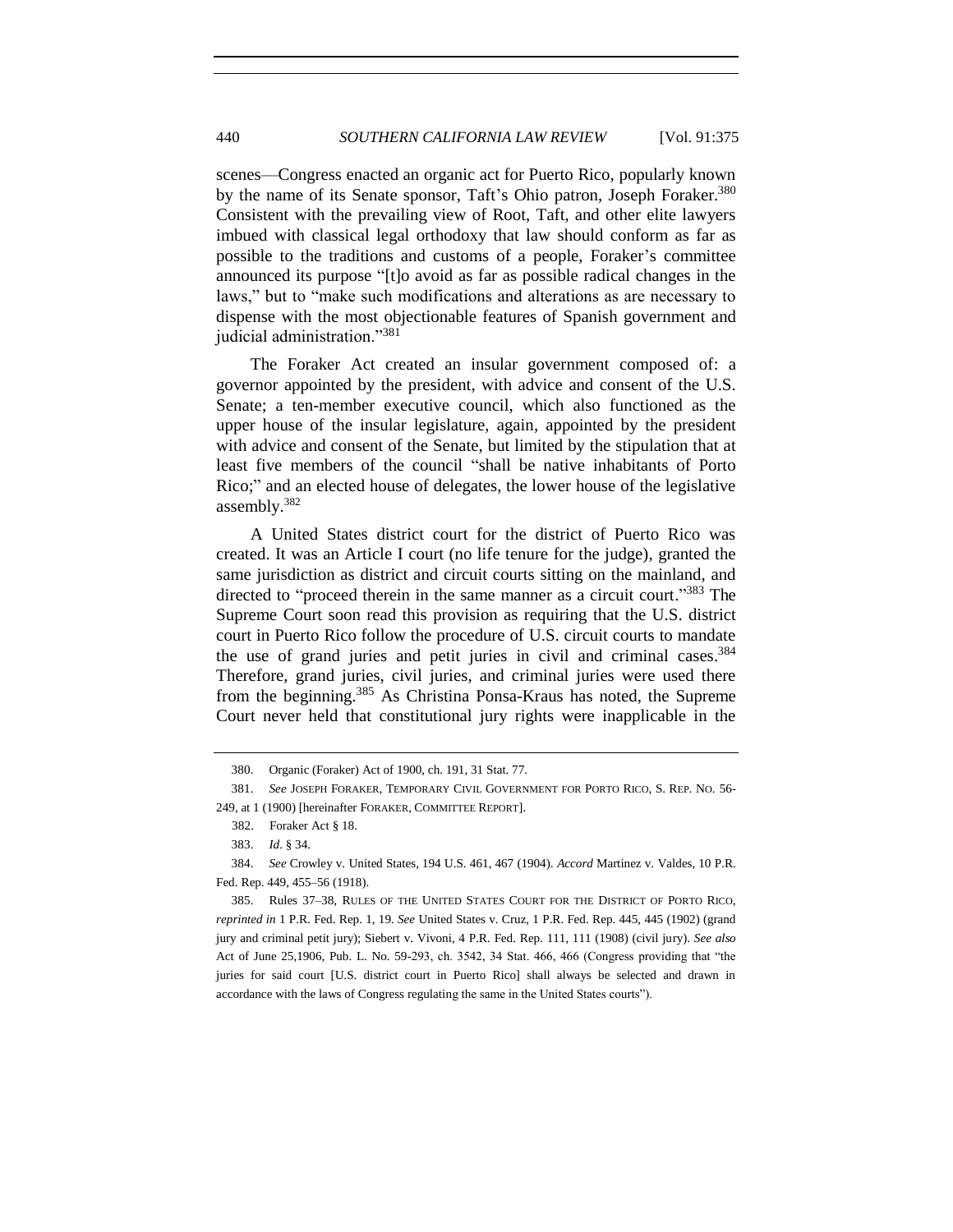federal court in Puerto Rico.<sup>386</sup> The Foraker Act also gave the district court the power to issue writs of habeas corpus "in all cases in which the same are grantable by the judges of the district and circuit courts of the United States."387

The local court system, as reorganized by the U.S. military, was continued in force by the Foraker Act, with a Supreme Court, several district courts, and local or municipal courts. The Supreme Court had the same authority to issue writs of habeas corpus as did the United States district court. The Foraker Committee approved of how U.S. military reforms had "greatly simplified" the judicial system and made it "more effective and less expensive."<sup>388</sup>

The Foraker Act did not speak to whether the Constitution was applicable in Puerto Rico, but it did grant the U.S. Supreme Court jurisdiction to review judgments in cases arising in the U.S. district court or the insular Supreme Court, in which a claimed right under the Constitution, a U.S. treaty, or a congressional statute was denied.<sup>389</sup> There was no bill of rights in the Foraker Act.

Senator Foraker had initially favored including a provision extending the Constitution to Puerto Rico and granting citizenship to its residents.<sup>390</sup> As Judge José Cabranes has shown, the bill was changed due to concerns expressed by the administration and some members of Congress that U.S. government actions for Puerto Rico would be taken as precedents for the Philippines.<sup>391</sup> While American policymakers and much of the public were comfortable with keeping Puerto Rico permanently, the opposite was the case with the Philippines, so the provisions extending the Constitution and granting citizenship were removed.<sup>392</sup> Senators stated that the Constitution "is not suited to the Porto Rican people," and "not necessary" for them.<sup>393</sup>

391. CABRANES, *supra* note [5,](#page-3-0) at 23–24, 28–29, 31, 38, 50. *See also* Erman, *supra* note [49,](#page-13-0) at 1197.

<sup>386.</sup> *See* Burnett, *Untied States*, *supra* not[e 26,](#page-7-0) at 849.

<sup>387.</sup> Foraker Act § 35.

<sup>388.</sup> FORAKER, COMMITTEE REPORT, *supra* not[e 381,](#page-65-0) at 3.

<sup>389.</sup> Foraker Act § 34.

<sup>390.</sup> *Government of Porto Rico*, WASH. POST, Jan. 4, 1900, at 4; *Rules for Porto Rico*, WASH. POST, Jan. 28, 1900, at 5; *Government of Puerto Rico*, N.Y. TIMES, Jan. 28, 1900, at 4. *See also* CABRANES, *supra* not[e 5,](#page-3-0) at 22–23.

<sup>392.</sup> *See* FORAKER, COMMITTEE REPORT, *supra* note [381,](#page-65-0) at 4–6. *See generally* COMM. ON WAYS & MEANS, TO REGULATE THE TRADE OF PUERTO RICO, AND FOR OTHER PURPOSES, H.R. REP. NO. 56- 249 (1900).

 <sup>393.</sup> *Rules for Porto Rico*, WASH. POST, Jan. 28, 1900, at 5.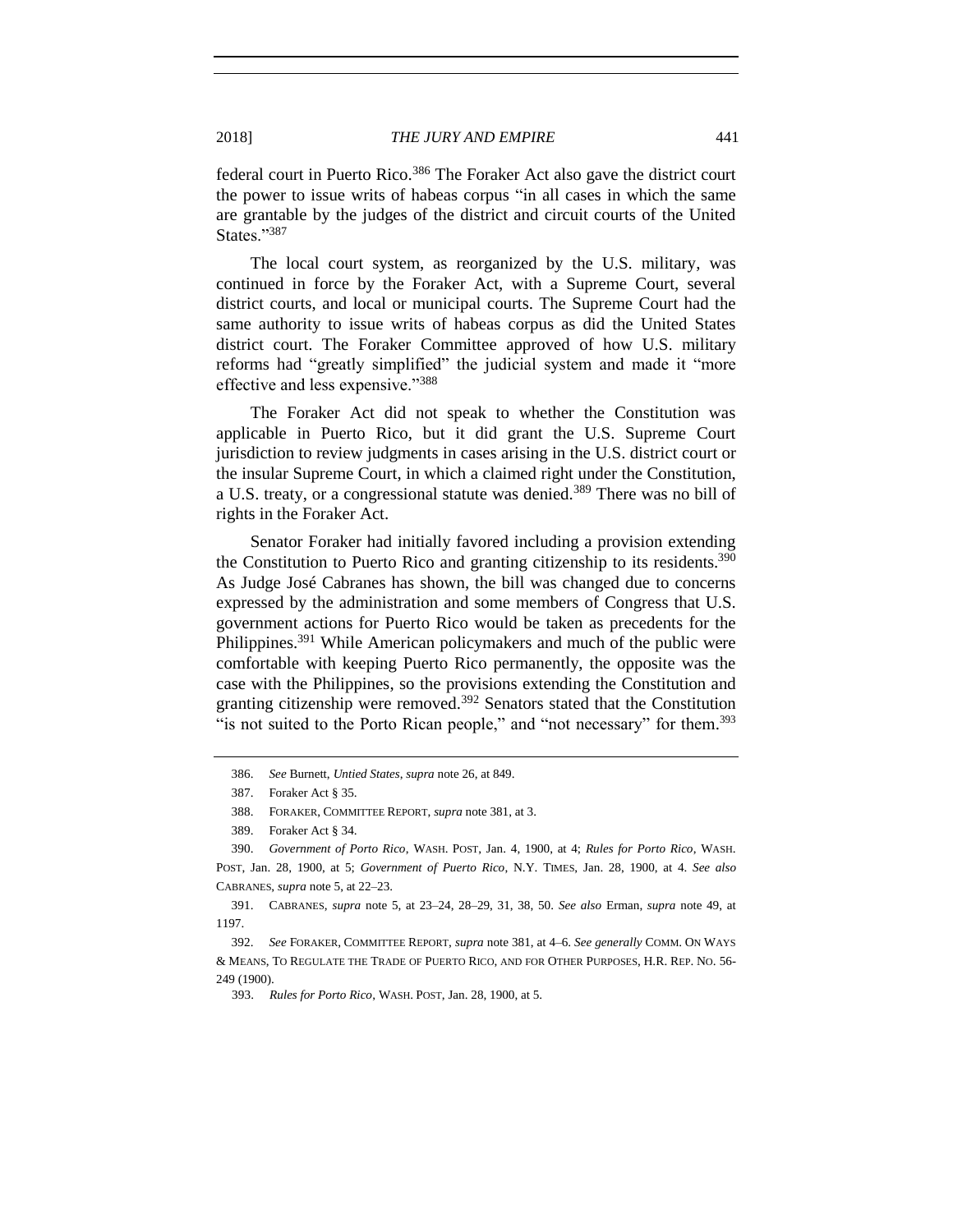"Some of the Senators expressed the opinion that the natives of the island were not yet prepared for jury trials."<sup>394</sup>

The Foraker Committee report asserted that "it is within the constitutional power of Congress to either extend or withhold the Constitution . . . as it may deem advisable." <sup>395</sup> Congress "is not bound, for instance, to require trial by jury in criminal cases, nor in civil suits at common law."<sup>396</sup> Although the Constitution was not applicable, the Foraker Committee opined—along the lines that Root had—that Congress was nevertheless bound by certain "restraints and prohibitions," so that it could not establish religion, prohibit its free exercise, impair the obligation of contracts, pass ex post facto laws or bills of attainder, allow slavery, abridge the freedom of speech, or take property without due process.<sup>397</sup>

### 2. The Puerto Rico Legislative Assembly

Unlike in the Philippines, where Congress itself crafted a bill of rights, the new government of Puerto Rico was left to decide for itself what rights to protect by statute. From its first moments, the Puerto Rico Legislative Assembly took important actions to secure the civil rights of the inhabitants. The first act it passed gave criminal defendants the right to demand a jury trial for any capital crime and any charge carrying a sentence of two or more years of imprisonment.<sup>398</sup> This was a narrower right than what the U.S. Constitution provided because only petty offenses are excepted from the criminal jury requirement of the Sixth Amendment and Article III.<sup>399</sup> The jury measure was advocated by President McKinley's appointee as the first governor of Puerto Rico, Charles Allen, in his inaugural address:

I believe you will find it expedient to adopt the institution of trial by jury without great delay. It will be a radical innovation, yet will carry with it the weight of generations of experience in lands where the liberty of the citizen i[s] most sacredly guarded. That the people may study its

<sup>394.</sup> *Id.*

<sup>395.</sup> FORAKER, COMMITTEE REPORT, *supra* not[e 381,](#page-65-0) at 6.

<sup>396.</sup> *Id*. at 9 (citation omitted).

<sup>397.</sup> *Id*. at 11.

<sup>398.</sup> *See* An Act to Establish Trial by Jury in Porto Rico, C.B. 1, §§ 1–6 (1901), *reprinted in* THE ACTS AND RESOLVES OF THE FIRST LEGISLATIVE ASSEMBLY OF PORTO RICO 1–2 (1901). *See also Porto Rican Bills Passed: First Measure Was One to Establish Jury Trials*, N.Y. TIMES, Jan. 17, 1901, at 5 (noting that the jury measure was the first act passed).

<sup>399.</sup> *See* Schick v. United States, 195 U.S. 65, 68–69 (1904); Callan v. Wilson, 127 U.S. 540, 552, 557 (1888).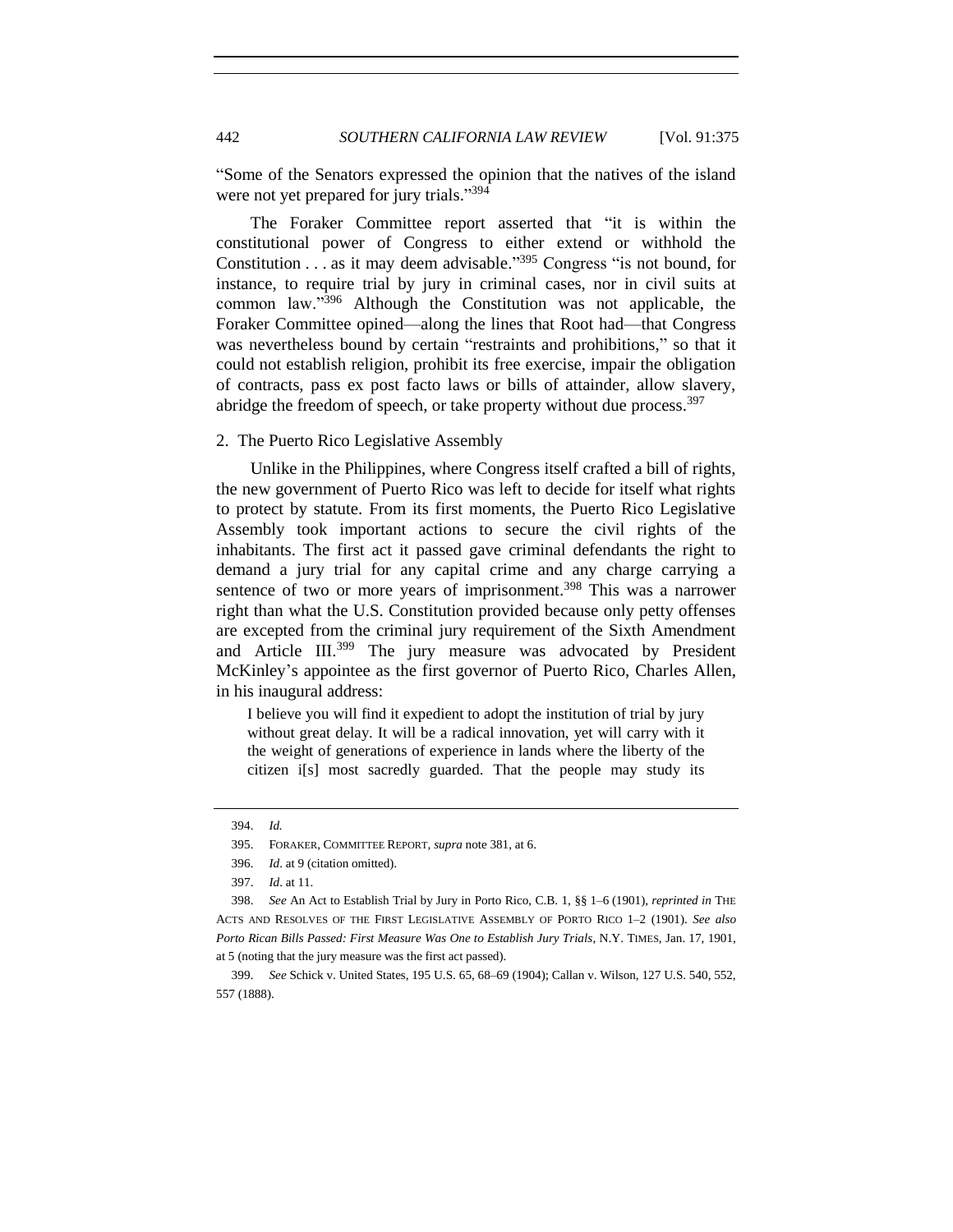operation, it occurs to me that it may well be restricted for a time to criminal cases where the charge against the accused requires, if he is convicted, long term in the penitentiary, or capital punishment. With a prudent law for the selection of the jury, so as to insure jury panels which include good citizens who have tangible material interests in the government, I believe great good will follow from the experiment.<sup>400</sup>

Washington policymakers did not veto this move by Allen. The reach of the jury right was later changed slightly, when it was made applicable to felony cases—crimes punishable by death or imprisonment in the penitentiary.<sup>401</sup> All other crimes were misdemeanors. In 1919, the Assembly extended jury rights to misdemeanors.<sup>402</sup> Therefore, from 1919, Puerto Rican courts guaranteed almost precisely the same criminal petit jury rights as mainland federal courts.

<span id="page-68-0"></span>In a January 1901 criminal procedure reform statute, the 1902 "Act to Define the Rights of the People," and the 1902 Code of Criminal Procedure, the Puerto Rico Assembly granted most of the same rights as were found in the U.S. Constitution and mainland case law interpreting it.<sup>403</sup> The First and Fourth Amendments to the U.S. Constitution were duplicated.<sup>404</sup> A twelve-person unanimous jury was guaranteed in felony cases.<sup>405</sup> The defendant was presumed innocent, and charges were required to be proved beyond a reasonable doubt. $406$  There were protections against double jeopardy, a privilege against self-incrimination, a compulsory process right, a speedy and public trial, a venue or vicinage requirement, and the right to confront witnesses.  $407$  There was a presentment

<sup>400.</sup> Charles H. Allen, Address to the Two Branches of the Legislature of Porto Rico 10 (Dec. 4, 1900). Allen, a businessman and Republican politician, served in the Massachusetts legislature, the U.S. House for two terms, and as Assistant Secretary of the Navy from 1898–1900, at which time he was appointed the first civilian governor of Puerto Rico.

<sup>401.</sup> *See* Balzac v. Porto Rico, 258 U.S. 298, 302–05 (1922).

<sup>402.</sup> *See id.* at 303; PABLO BERGA Y PONCE DE LEON, EL JURADO EN PUERTO RICO 22 (1929) (Spanish text).

<sup>403.</sup> An Act Concerning Procedure in Jury Trials, C.B. 7 (1901), *reprinted in* ACTS AND RESOLVES OF THE FIRST LEGISLATIVE ASSEMBLY OF PORTO RICO 112 (1901); An Act to Define the Rights of the People, *reprinted in* REVISED STATUTES AND CODES OF PORTO RICO 274–75 (1902); An Act to Establish a Code of Criminal Procedure for Porto Rico (1902), *reprinted in* REVISED STATUTES AND CODES OF PORTO RICO 621 (1902).

<sup>404.</sup> An Act to Define the Rights of the People §§ 1–4, *supra* not[e 403,](#page-68-0) at 274–75.

<sup>405.</sup> Code of Criminal Procedure of Porto Rico §§ 178, 185, *supra* not[e 403,](#page-68-0) at 660–61.

<sup>406.</sup> *Id*. § 236.

<sup>407.</sup> *Id*. §§ 6–8, 11, 448.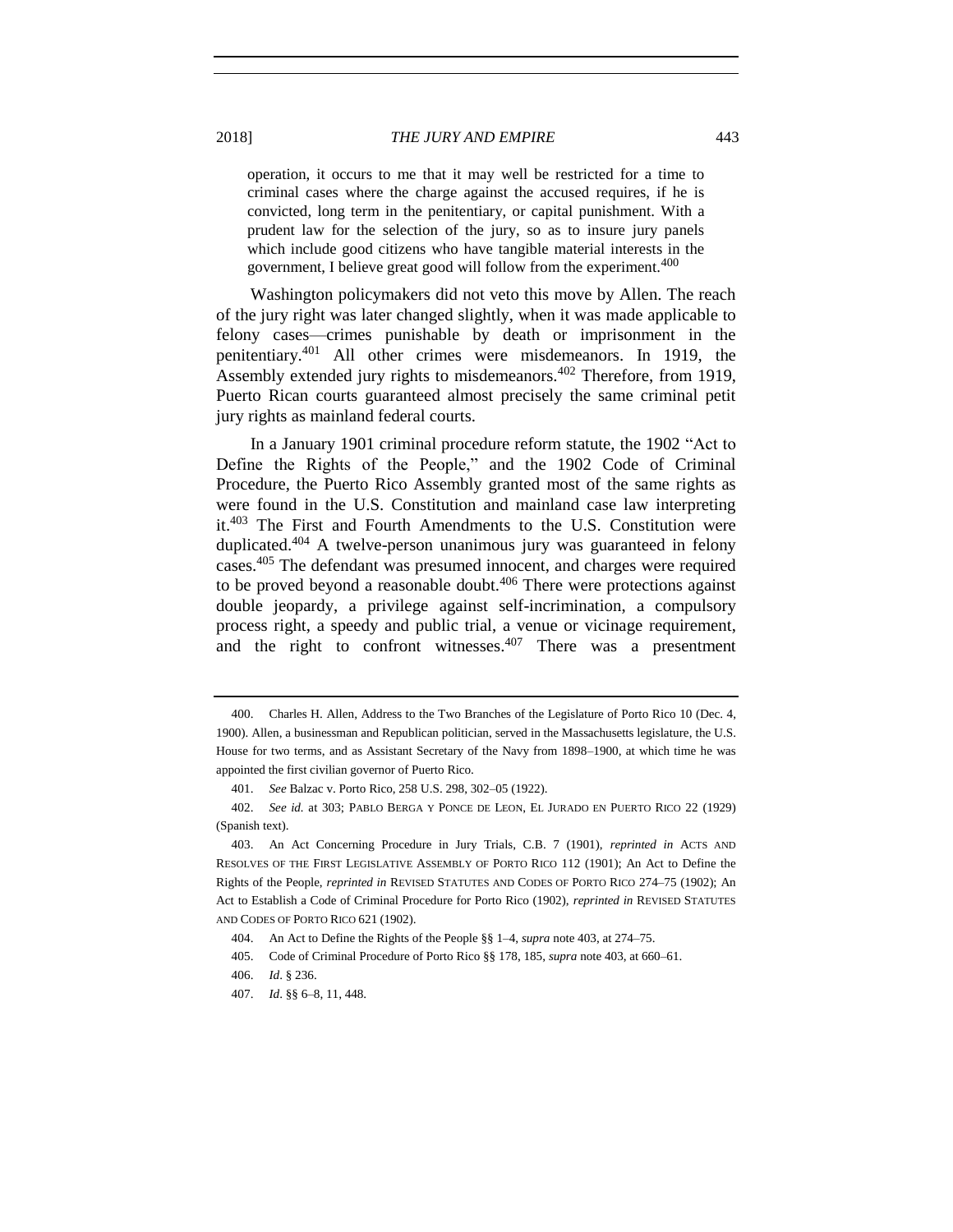requirement and a right to presence at trial for felonies.<sup>408</sup> The Code of Criminal Procedure provided a habeas guarantee.<sup>409</sup> Procedural protections for treason prosecutions found in Article III of the U.S. Constitution were codified.<sup>410</sup> The statutory right to counsel was supplemented by a provision that said: "[i]f the defendant appears for arraignment without counsel, he must be informed by the court that it is his right to have counsel before being arraigned, and must be asked if he desires the aid of counsel."<sup>411</sup> If the defendant "desires and is unable to employ counsel, the court must assign counsel to defend him."<sup>412</sup> This right to appointed counsel for the indigent went well beyond what the U.S. Constitution was understood to require at the time.

The 1902 Civil Code of Puerto Rico protected against retroactive impairment of vested rights—very similar to what the Contracts Clause did.<sup>413</sup> Both the federal district court and the Supreme Court of Puerto Ricoheld that the Contracts Clause itself, or a fundamental principle of general law providing the same protection, were in force in Puerto Rico.<sup>414</sup> In a 1903 statute, the Legislative Assembly mirrored the core provisions of the Takings Clause of the Fifth Amendment.<sup>415</sup>

Not every constitutional right from the mainland was duplicated by local statute in Puerto Rico. There were no "due process" or "equal protection" provisions. With minor exceptions that came later, there was no grand jury used in insular courts. $416$  Nor was there a civil jury in insular

416. In 1919, the Legislative Assembly provided that all felonies "shall be prosecuted by indictment of the Grand Jury." An Act Establishing the Grand Jury § 1 (1919), *in* ACTS AND

<sup>408.</sup> *Id*. §§ 132, 179.

<sup>409.</sup> *Id*. § 469. *See also id*. § 471 (listing courts which may grant writs of habeas corpus); *id*. § 483 (specifying grounds for habeas relief).

<sup>410.</sup> An Act Concerning Procedure in Jury Trials § 64, *supra* not[e 403,](#page-68-0) at 124–25.

<sup>411.</sup> Code of Criminal Procedure of Porto Rico § 141, *supra* not[e 403,](#page-68-0) at 652.

<sup>412.</sup> *Id.*

<sup>413.</sup> Cintrón v. Banco Territorial y Agrícola, 15 P.R.R. 495, 520 (1909) (quoting Civil Code of Porto Rico § 3) ("Laws shall not have retroactive effect unless they expressly so decree. In no case shall the retroactive effect of a law operate to the prejudice of rights acquired under previous legislative action.").

<sup>414.</sup> Quiñones v. Castello, 16 P.R. 467, 476–77 (1910); Compagnie des Sucreries de Puerto Rico v. Ponce & Guyama R.R., 2 P.R. Fed. Rep. 176, 180–81 (1906); Battistini v. Crosas, 1 P.R. Fed. Rep. 62, 64–65 (1903).

<sup>415.</sup> An Act to Provide for the Condemnation of Private Property for the Purposes and Under the Conditions Therein Named, §§ 3, 10–13, *reprinted in* ACTS AND RESOLUTIONS OF THE FIRST SESSION OF THE SECOND LEGISLATIVE ASSEMBLY OF PORTO RICO 50 (1903).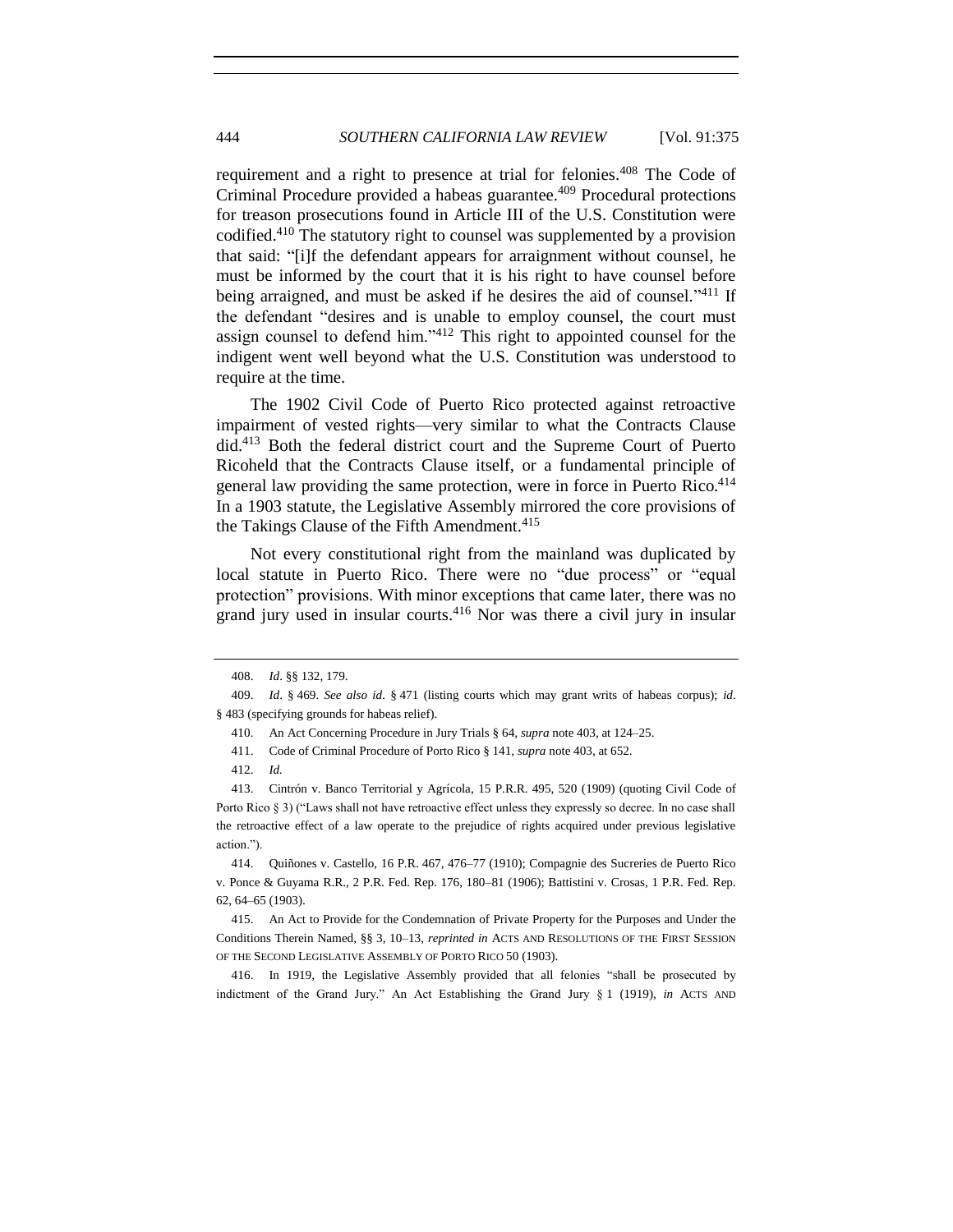2018] *THE JURY AND EMPIRE* 445

courts. There was no local statute paralleling the Ex Post Facto or the Bill of Attainder Clauses. The Second, Third, Eighth, and Thirteenth Amendments to the U.S. Constitution had no local statutory analogues. As in all other U.S. territories, the independence of judges in Puerto Rico was not protected by guaranteed life tenure.<sup>417</sup>

A few of the omissions were irrelevant—there was no chance that soldiers were going to be quartered in private homes or that slavery was going to be introduced in Puerto Rico. Most of the other omissions were supplied by judicial decision. Puerto Rico courts, for instance, affirmed and expressly endorsed by the U.S. Supreme Court on two occasions, held that the Constitution's due process protections were in force in Puerto Rico from the time that the United States took sovereignty over the island.<sup>418</sup> Retroactive laws that prejudiced rights granted under previous statutes were invalid.<sup>419</sup>

Later, in the 1917 Jones Act, which granted U.S. citizenship to Puerto Ricans, Congress enacted a bill of rights which covered the spectrum of rights protected by the U.S. Constitution, omitting only the Second Amendment right to bear arms, the Third Amendment no-quartering rule, and the jury guarantees.<sup>420</sup> Several important rights in the Jones Act (Puerto Rico) went beyond what the U.S. Constitution conferred. Bail was guaranteed except in capital cases, imprisonment for debt was outlawed, as was child labor, and workers were guaranteed an eight-hour day.<sup>421</sup> A summary chart comparing statutory and judicial protections in the Puerto Rico to provisions in the U.S. Constitution is found in Appendix A.

# C. EXPERIENCE WITH JURY TRIALS IN PUERTO RICO DURING THE ERA OF THE *INSULAR CASES*

The jury system in the U.S. district court in Puerto Rico—grand jury

RESOLUTIONS OF THE SECOND SESSION OF THE NINTH LEGISLATURE OF PORTO RICO 302 (1919). This was almost wholly repealed in 1925, leaving only a "felony charged against a public officer by reason of acts done by him in the performance of his duties" to be initiated by grand jury. People v. Cardona, 50 P.R.R. 104, 110 (1936).

<sup>417.</sup> Congress established the Federal District Court for the District of Puerto Rico under Article III in 1966. *See generally* Act of Sept. 12, 1966, Pub. L. 89–571, 80 Stat. 764.

<sup>418.</sup> *See* Hernandez v. J. Ochoa y Hermano, 5 P.R. Fed. Rep. 463, 477–80 (1910), *aff'd* 230 U.S. 139 (1913); Santiago v. Nogueras, 2 P.R. Fed. Rep. 467, 488 (1907), *aff'd* 214 U.S. 260 (1909).

<sup>419.</sup> Cintrón v. Banco Territorial y Agrícola, 15 P.R. 495, 519 (1909).

<sup>420.</sup> *See* Jones–Shafroth Act, ch. 145, § 2, Pub. L. 64–368, 39 Stat. 951, 951–52 (1917).

<sup>421.</sup> *Id*.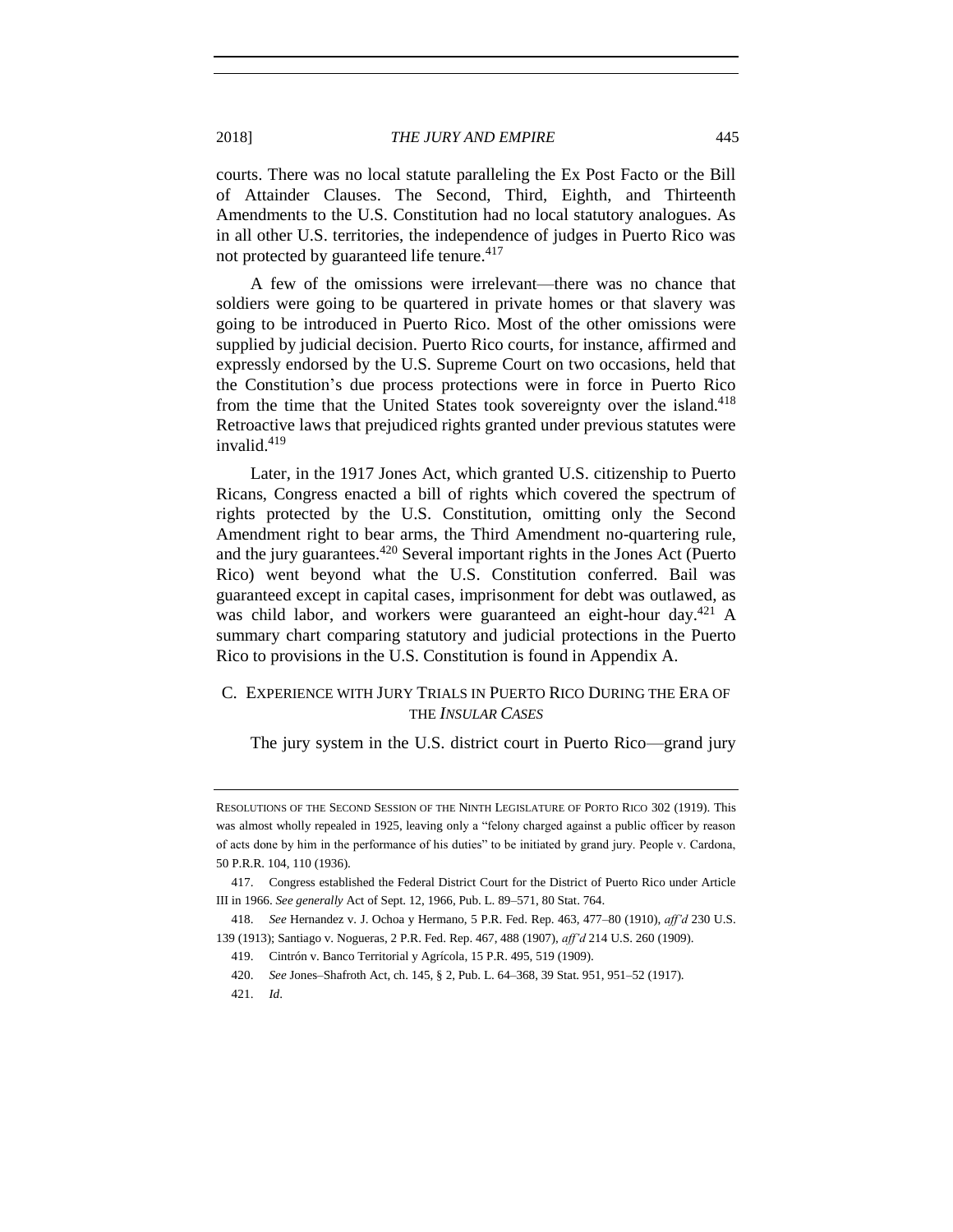and petit jury in civil and criminal cases, on the same terms as in the mainland—seemed to work well. Judge William Holt (1900–04) found that Puerto Rican jurors "performed as fairly, honestly and efficiently as jurors acting in the United States," and noted that "Porto Ricans favor" the use of juries.<sup>422</sup> The only prominent complaint came from judges concerned about the difficulty of procuring qualified jurors. English was the official language of the federal court system, and in the early years after the American takeover, relatively few native Puerto Ricans spoke it fluently enough. $423$ 

There were more issues with the criminal petit jury in the local courts, where the vast majority of legal business was handled. Criminal defendants charged with felonies had the right to elect whether to be tried by a jury or judge. In the first seven months that the jury was available, only ten defendants elected it. $424$  It seems that, naturally enough, Puerto Rican criminal defendants and lawyers preferred the system with which they were familiar, bench trials.<sup>425</sup>

In his 1903 annual report, the Attorney General of Puerto Rico called trial by jury "very disappointing."<sup>426</sup> He reported that many thought "the lawyers themselves are the most serious obstacles in the way of jury trials."<sup>427</sup> He concluded that "[i]t is a mistake to suppose that the people of Porto Rico are so lacking in either education or judgment as to be unable to furnish an abundance of competent jurors. The exact opposite is true." $428$ The problem, rather, was hundreds of years of Spanish authoritarianism had not given the people the proper "political training" to serve as a neutral arbiter between the state and the accused, capable of understanding and weighing the interests of both sides.<sup>429</sup> This was the same point Taft made in arguing against use of the jury in the Philippines.

<sup>422.</sup> William H. Holt, *The Jury System*, 67 ALBANY L.J. 298, 299–300 (1905).

<sup>423.</sup> *Id*. at 300.

<sup>424.</sup> JAMES S. HARLAN, ANNUAL REPORT TO THE ATTORNEY-GENERAL OF THE UNITED STATES., 1 OPINIONS OF THE ATTORNEY-GENERAL OF PORTO RICO TO THE GOVERNOR, THE HEADS OF DEPARTMENTS, THE JUDICIARY AND OTHER OFFICIALS 237, 246 (1903).

<sup>425.</sup> *See* L[EO] S. ROWE, THE UNITED STATES AND PORTO RICO 202 (1904); *Porto Rico Prosperous*, N.Y. TIMES, Sept. 13, 1903, at 7.

<sup>426.</sup> WILLIS SWEET, REPORT OF THE ATTORNEY-GENERAL, THIRD ANNUAL REPORT OF THE GOVERNOR OF PORTO RICO TO THE PRESIDENT OF THE UNITED STATES 72, 80 (1903).

<sup>427.</sup> *Id*. at 81.

<sup>428.</sup> *Id*. at 80.

<sup>429.</sup> *Id*. at 80–81.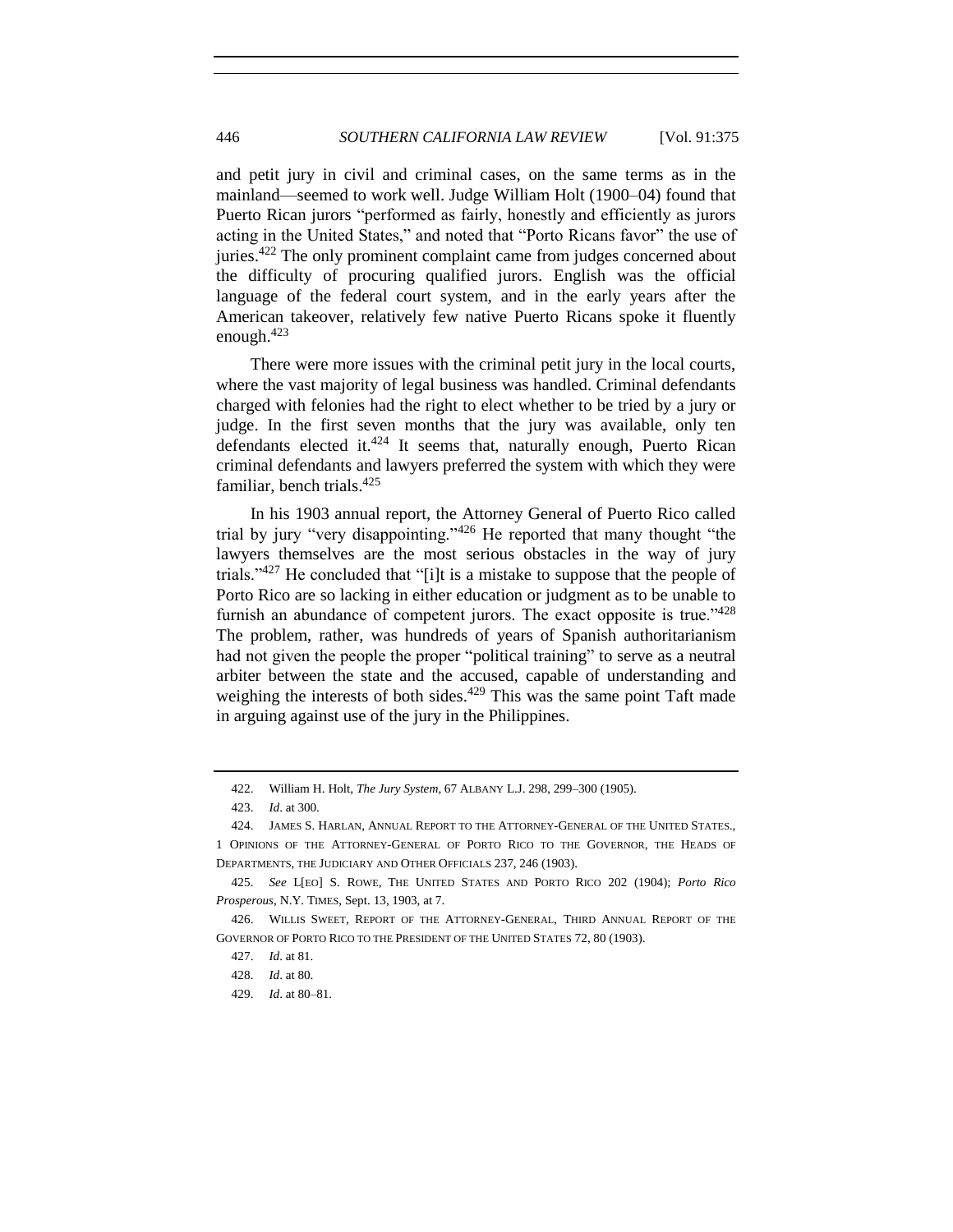<span id="page-72-0"></span>The crux of the problem seemed to be that mainland American officials—for decades, both the governor and attorney general were from the mainland, appointed by the president of the United States<sup>430</sup>—thought that Puerto Rican juries acquitted the guilty too frequently. For the year from July 1, 1902 to June 30, 1903, 188 jury trials were held, out of 1,245 felony cases. $431$  The acquittal rate was just over  $49\%$ .  $432$  Since jury trials were only held in felony cases, <sup>433</sup> it was often allegedly-guilty murderers and others charged with serious crimes who were going free. The next year, the governor reported that the jury system was not yielding "very satisfactory results." $434$  The acquittal rate in jury trials for that year was nearly 53%.<sup>435</sup> By way of comparison, acquittal rates in jury trials in New York County at the same time averaged in the high 30s.<sup>436</sup> As discussed in Part II, Taft, Root, and many other elite lawyers and academics thought the acquittal rates in the mainland United States were scandalously high. The rate in Puerto Rico—perhaps as much as 50% higher than the rate in the mainland, if New York County is representative—a big assumption surely troubled American policymakers. These facts may account for why Taft to use his 1905 "disgrace" speech to declare that the jury trial in Puerto Rico was a "failure."<sup>437</sup>

But within a few years, the acquittal rate in jury trials in Puerto Rican

<sup>430.</sup> Permanent governors of Puerto Rico came from the mainland until 1946. *See* HISPANIC AMERICANS IN CONGRESS, 1822–2012, at 6, 376 (Matthew A. Wasniewski et al. eds., 2013) (discussing Gov. Jesús T. Piñero). A native Puerto Rican was the appointed attorney general from 1919–1923, but he clashed with the governor and was followed in office by mainland-born attorneys general for two decades. *See* TRUMAN R. CLARK, PUERTO RICO AND THE UNITED STATES, 1917–1933, at 60, 68–72 (1975) (discussing Att'y-Gen. Salvador Mestre).

 <sup>431</sup>*.* WILLIS SWEET, REPORT OF THE ATTORNEY-GENERAL, *supra* not[e 426,](#page-71-0) at 88.

 <sup>432.</sup> *Id.*

 <sup>433.</sup> *See supra* not[e 405.](#page-68-0)

<sup>434.</sup> WILLIAM H. HUNT, FOURTH ANNUAL REPORT OF THE GOVERNOR OF PORTO RICO 9, 25 (1904). Many Puerto Ricans—most of whom were Roman Catholics—had conscientious scruples against the death penalty and would either be disqualified from serving on juries in capital cases, making it harder to procure a jury at all, or would acquit if they did serve. *Id*. *See generally* BERGA Y PONCE DE LEON, *supra* note [402.](#page-68-1)

<sup>435.</sup> *See* WILLIAM H. HUNT, FOURTH ANNUAL REPORT OF THE GOVERNOR OF PORTO RICO, *supra* note [434,](#page-72-0) at 51, 59.

<sup>436.</sup> *See* Arthur Train, *Sensationalism and Jury Trials*, 25 EVERYBODY'S MAG., July–Dec. 1911, at 337, 337 (1901: 38%; 1902: 45%; 1903: 39%; 1904: 42%; 1905: 38%; 1906: 35%; 1907: 31%; 1908: 32%; 1909: 34%; 1910: 34%).

<sup>437.</sup> Taft, *Administration*, *supra* not[e 83,](#page-19-0) at 5.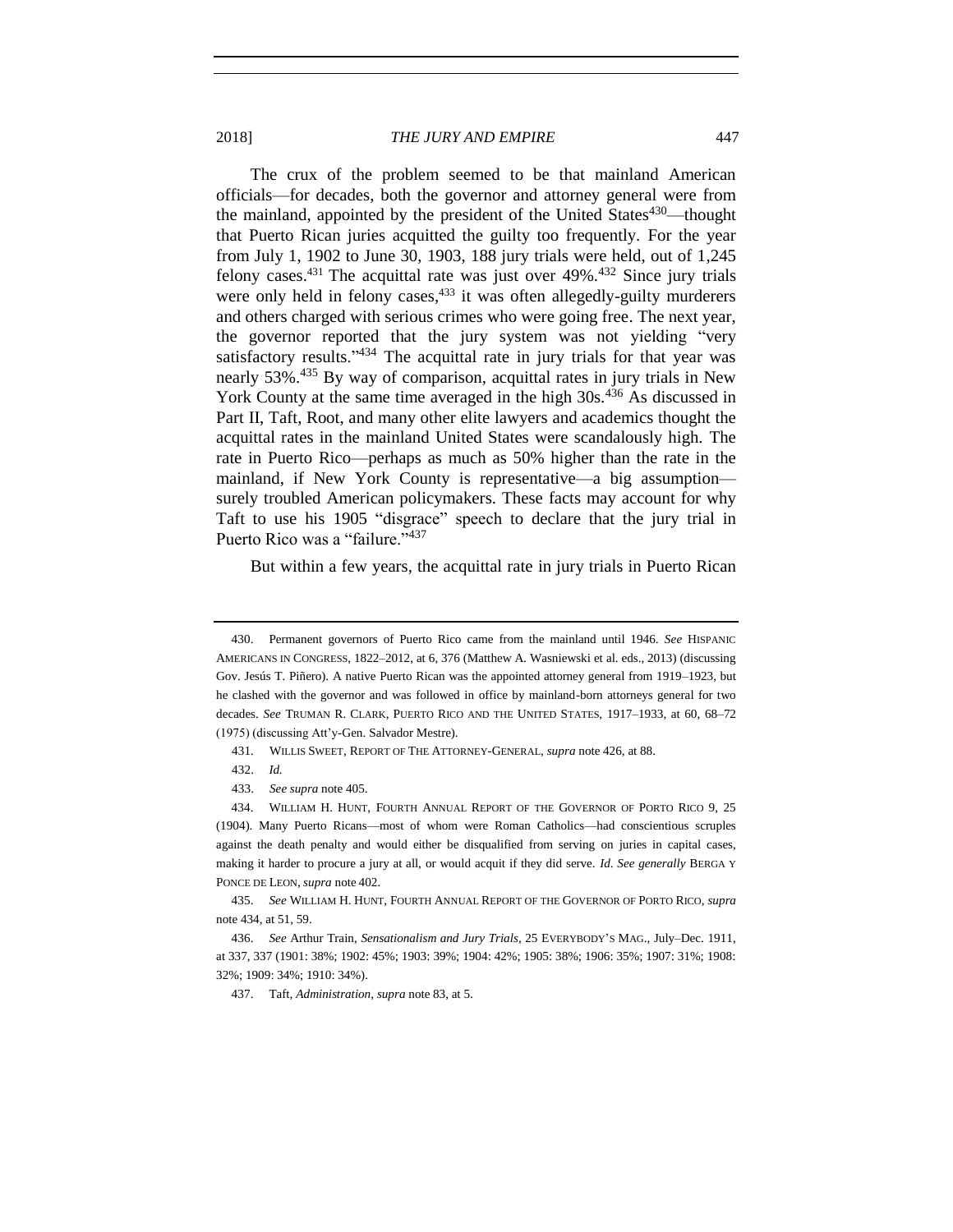<span id="page-73-0"></span>local courts had declined substantially.<sup>438</sup> The legislature accepted the attorney general's recommendation to enact a statute clarifying that judges had the power to comment and instruct juries on the judge's view of the evidence. In 1911, the attorney general reported to the War Department that the jury system had submitted "a most remarkable showing."<sup>439</sup> He told the *New York Times* that:

In some respects [Puerto Ricans] are far ahead of any State here. For instance, there is never in Porto Rico any complaint—as there is almost universally here—of the law's delays. We don't have law's delays in Porto Rico. All cases are tried expeditiously and with even-handed justice in all the courts of the island, and protracted litigation is almost unknown.<sup>440</sup>

He ascribed the success to reforms that lawyers like Taft and Root had urged on the mainland for years: a harmless error statute, preventing "[a] mere technicality" from causing reversal, and the new statute "allowing a Judge to comment on the evidence and to sum up the case to the jury."<sup>441</sup> Juries in Puerto Rico, he concluded, generally "decide quickly and justly."<sup>442</sup> As noted in Section V.B.2, in 1919, the Assembly extended criminal petit jury rights to misdemeanor defendants. The right was codified in the Puerto Rico Constitution when it became a commonwealth in 1952. That constitution does not, however, guarantee a grand jury or civil jury.

### D. *MURATTI*, *TAPIA*, AND *BALZAC*: THE SUPREME COURT REITERATES THAT THE JURY IS NOT CONSTITUTIONALLY REQUIRED

After the 1917 Jones Act extended U.S. citizenship to most Puerto Ricans and enacted a bill of rights that omitted the jury, litigants in Puerto Rican courts moved to reconsider the applicability of *Dorr* and *Mankichi*, arguing that Puerto Rico should now be considered an incorporated

<sup>438.</sup> The acquittal rates for jury trials in the fiscal years ending 1909, 1910, and 1911 were 36%, 33%, and 33%, respectively. *See* HENRY M. HOYT, REPORT OF THE ATTORNEY-GENERAL, 9 WAR DEPARTMENT ANNUAL REPORTS, H.R. DOC. NO. 61-103, at 73, 79 (1909); FOSTER V. BROWN, REPORT OF THE ATTORNEY-GENERAL, 4 WAR DEPARTMENT ANNUAL REPORTS, H.R. DOC. NO. 61-1002, at 205 (1910); FOSTER V. BROWN, REPORT OF THE ATTORNEY GENERAL, REPORT OF THE GOVERNOR OF PORTO RICO TO THE SECRETARY OF WAR 255, 255 (1911).

<sup>439.</sup> FOSTER V. BROWN, REPORT OF THE GOVERNOR OF PORTO RICO TO THE SECRETARY OF WAR *supra* not[e 438](#page-73-0) at 255.

<sup>440.</sup> *Porto Rico Happy Under Our Rule*, N.Y. TIMES, Mar. 20, 1912, at 6.

<sup>441.</sup> *Id*.

<sup>442.</sup> *Id*.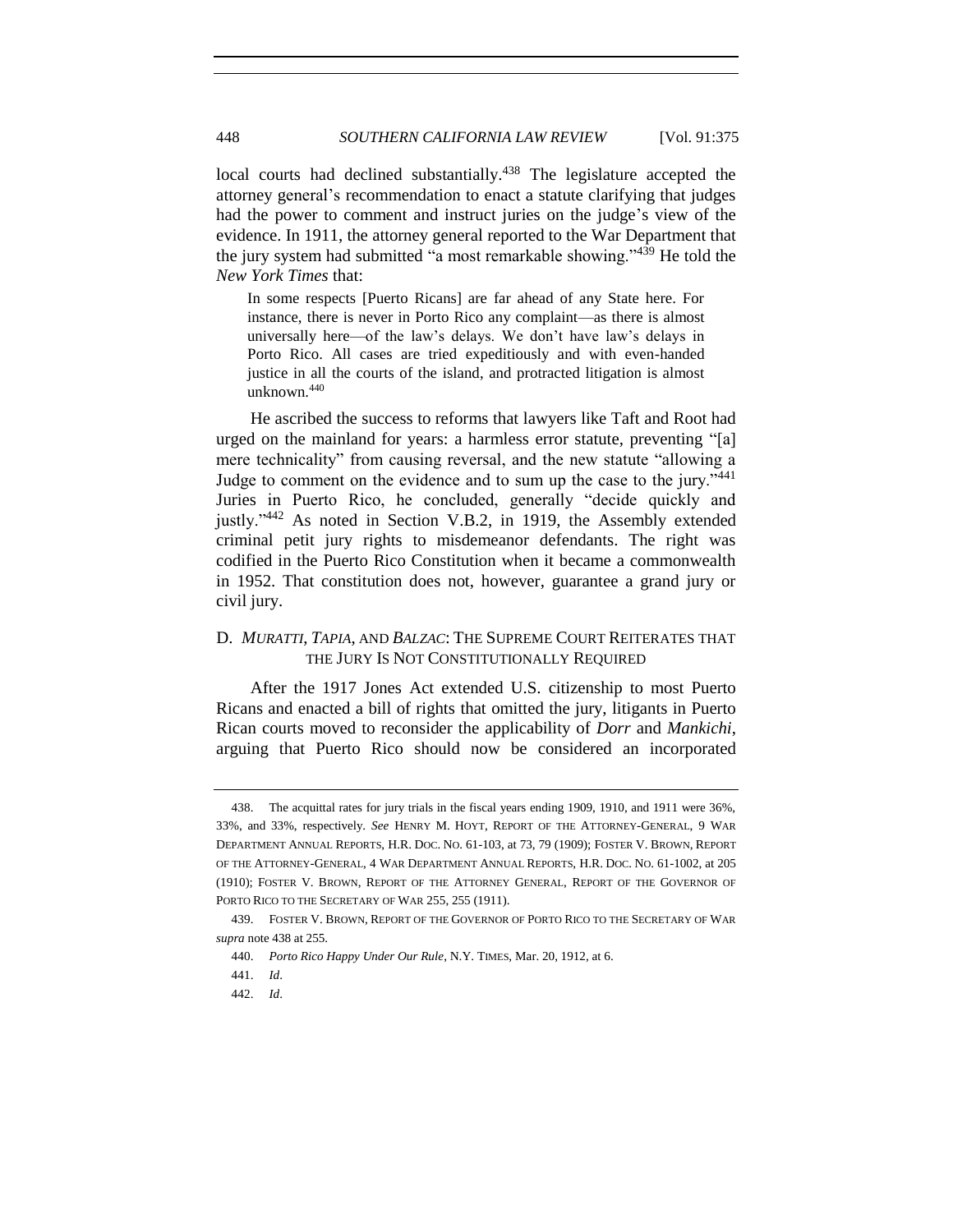territory and that the U.S. Constitution, therefore, required the same jury rights in local courts as it did in mainland federal courts. This argument was plausible because the Supreme Court had held that citizenship for inhabitants of Alaska was an important indicium of that territory's incorporation, which had made the Sixth Amendment jury right applicable there. $443$ 

In April 1917, the U.S. District Court for the District of Porto Rico granted a writ of habeas corpus directing that Carlos Tapia be released from custody of the local courts of San Juan, where he had been charged by information with assault with intent to kill. <sup>444</sup> In a lengthy and learned opinion, the judge held that because Puerto Rico had been incorporated into the Union, the Grand Jury Clause of the Fifth Amendment applied in the local courts.<sup>445</sup> He placed principal reliance on the Jones Act's grant of citizenship.<sup>446</sup> Three months later, in the case of an accused murderer Jose Muratti, the Supreme Court of Puerto Rico agreed that the Grand Jury Clause applied in local courts because Puerto Rico had been incorporated by the Jones Act.<sup>447</sup>

Both cases were taken to the U.S. Supreme Court. The U.S. government argued there that the grand jury was "unsuited to the needs and habits of the people," and, hence, would cause "injustice and provoke" disturbance rather than to aid the orderly administration of justice."<sup>448</sup> The government quoted *Holden*'s discussion of the desirability of allowing a territory with a civil law system of procedure to maintain "its traditions, laws, and systems of administration unchanged."<sup>449</sup> And although the local legislature had the power to enact legislation for the grand jury, the civil petit jury, or the criminal petit jury in some classes of cases, the government brief's noted that Puerto Rico's representatives had not done so. <sup>450</sup> There were no racist or chauvinistic comments about the people of Puerto Rico in the U.S. briefing.

The brief continued that grand and petit juries had been repeatedly

<sup>443.</sup> Rassmussen v. United States, 197 U.S. 516, 522–23 (1905).

 <sup>444.</sup> *In re* Tapia, 9 P.R. Fed. Rep. 452, 455–56 (D.P.R. 1917).

<sup>445.</sup> *Id.* at 494.

<sup>446.</sup> *Id*. at 492–95.

<sup>447.</sup> Muratti v. Foote, 25 P.R. 527, 529–30, 541 (1917).

<sup>448.</sup> Brief for the People of Porto Rico at 4, Porto Rico v. Tapia, 245 U.S. 639 (1918) (No. 534), Porto Rico v. Muratti, 245 U.S. 639 (1918) (No. 647) (joint brief).

<sup>449.</sup> *Id*. at 6 (quoting Holden v. Hardy, 169 U.S. 366, 389 (1898)).

<sup>450.</sup> *Id*. at 17.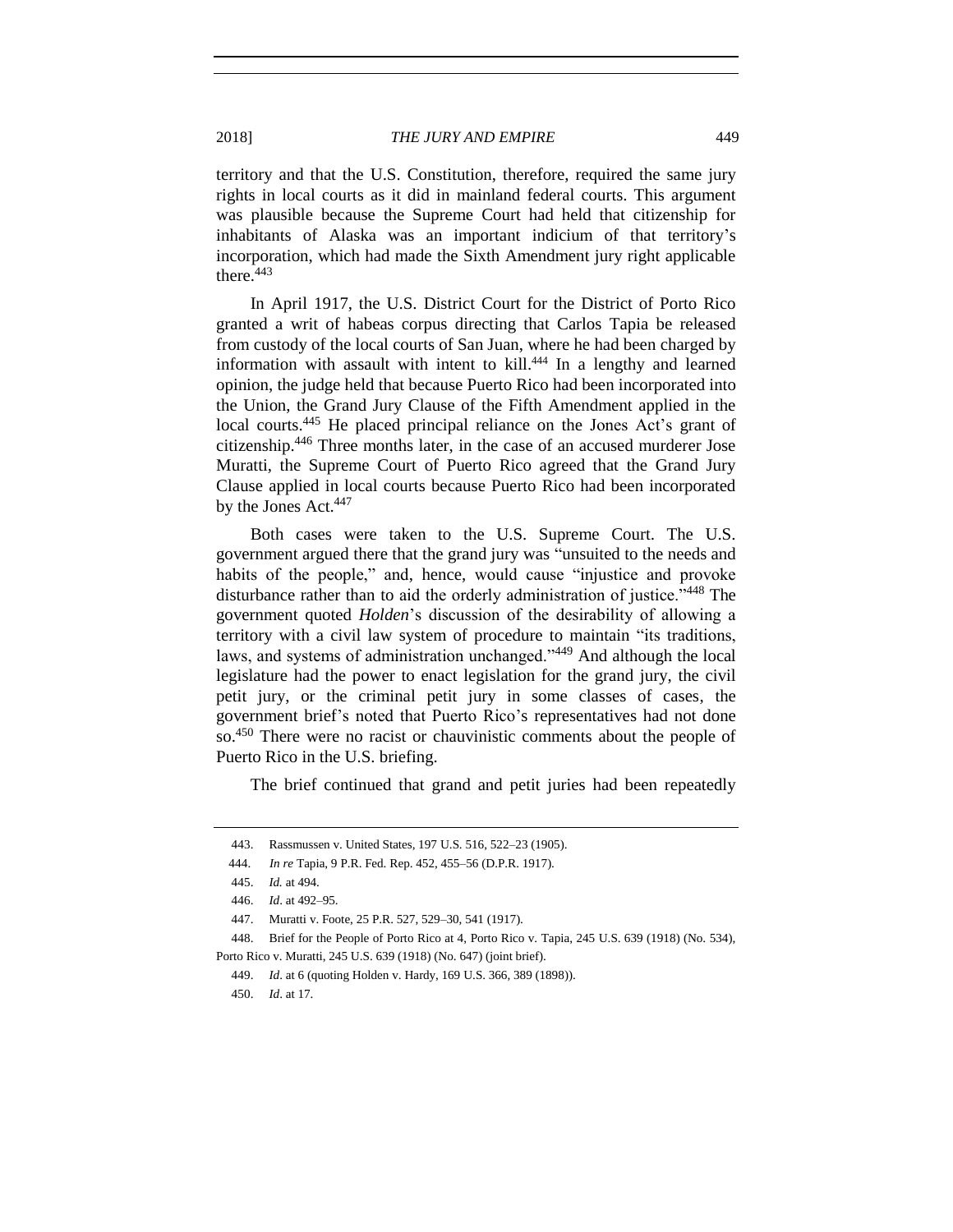held to be "matters of procedure" rather than "fundamental" rights.<sup>451</sup> The grant of citizenship in the Jones Act did not show congressional intent to incorporate Puerto Rico into the Union; rather, it occurred within a month of the declaration of war on Germany, and "[i]t was highly important to remove any cause of ill feeling in Porto Rico and to encourage the loyalty of its citizens."<sup>452</sup> Other provisions of the Jones Act (Puerto Rico) showed an intent not to incorporate and fully extend the Constitution: for example, the provision of a statutory bill of rights which omitted the grand and petit  $jurv.<sup>453</sup>$ 

The Supreme Court summarily reversed in *Porto Rico v. Tapia*, citing *Mankichi*, *Dorr*, and other *Insular Cases*, <sup>454</sup> thus voiding the lower court's holding that Puerto Rico was incorporated and constitutional jury rights were applicable. The Court then summarily reversed in *Porto Rico v. Muratti*, citing *Tapia*. 455

But the issue of whether the Jones Act (Puerto Rico) had effected incorporation and therefore extended constitutional jury rights to Puerto Rico did not go away. Jesus Balzac, a newspaper editor, was charged by information in 1918 in a local Puerto Rican court with criminal libel, a misdemeanor. He demanded a jury trial under the Sixth Amendment to the U.S. Constitution.<sup>456</sup> The Supreme Court of Puerto Rico upheld the local law's denial of the jury for misdemeanors—only felony defendants had a statutory right to jury trial under then-existing Puerto Rican law—by citing *Muratti* and *Tapia*. 457

At the U.S. Supreme Court, the government treated the issue as settled. A government lawyer submitted a perfunctory brief, saying that *Muratti* and *Tapia* foreclosed Balzac's argument about incorporation and jury rights.<sup>458</sup> Taft, now Chief Justice of the United States Supreme Court, affirmed for a unanimous Court.<sup>459</sup> The Court reiterated that constitutional jury rights under the Fifth, Sixth, and Seventh Amendments "do not apply

<sup>451.</sup> *Id*. at 4 (citation omitted).

<sup>452.</sup> *Id*. at 13.

<sup>453.</sup> *Id*. at 18–27.

<sup>454.</sup> Porto Rico v. Tapia, 245 U.S. 639, 639 (1918) (per curiam).

<sup>455.</sup> Porto Rico v. Muratti, 245 U.S. 639, 639–40 (1918) (per curiam).

<sup>456.</sup> Porto Rico v. Balzac, 28 P.R. 139, 140 (1920).

<sup>457.</sup> *Id*.

<sup>458.</sup> Brief for the People of Porto Rico at 6–12, Balzac v. Porto Rico, 258 U.S. 298 (1922) (Nos. 178 & 179).

<sup>459.</sup> *Balzac*, 258 U.S.at 298–314.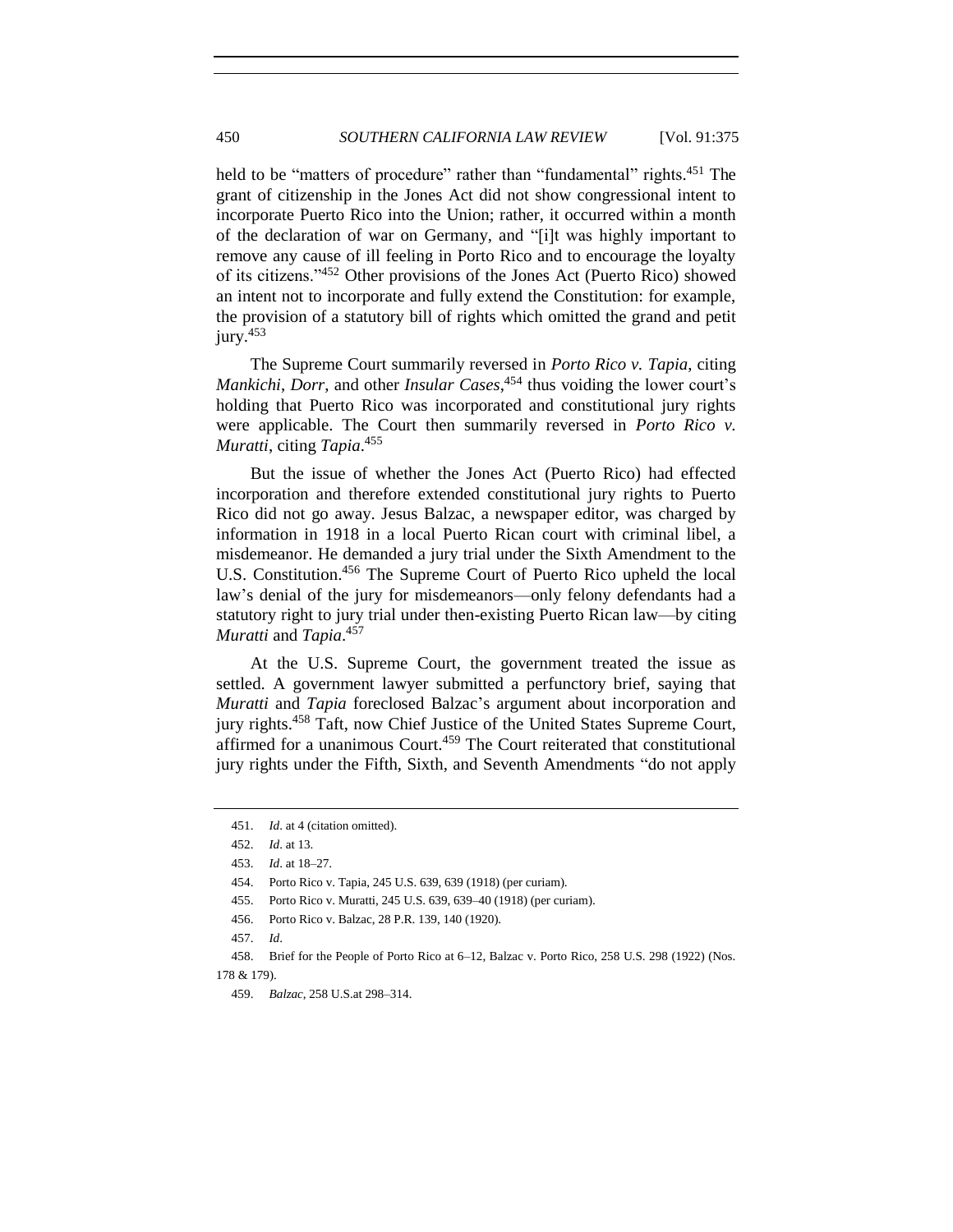to territory belonging to the United States which has not been incorporated into the Union."<sup>460</sup> The Jones Act had not effected incorporation of Puerto Rico into the Union, despite the grant of citizenship, because, among other reasons, the statutory bill of rights had omitted the grand jury and petit jury, showing congressional intent not to fully apply the Constitution.<sup>461</sup> The Court was careful to note, however, that fundamental constitutional rights, including the Due Process Clause, "had from the beginning full application in . . . Porto Rico."<sup>462</sup>

As support for its holding, the Court opined that the jury system requires "a conscious duty of participation in the machinery of justice which it is hard for people not brought up in fundamentally popular government at once to acquire."<sup>463</sup> Congress must have determined wisely, Taft suggested—that "Porto Ricans, trained to a complete judicial system which knows no juries, living in compact and ancient communities, with definitely formed customs and political conceptions, should be permitted themselves to determine how far they wish to adopt this institution of Anglo-Saxon origin."<sup>464</sup> This passage certainly contains a whiff of a patronizing chauvinism, but there is more going on than that.

Taft was expressing, somewhat allusively, views that were second nature to him and other elite lawyers who came to the bar during the era of classical legal orthodoxy and became disenchanted with the jury. Law and legal institutions must "spring from the soil" and conform to people's habits and customs if they are to work well. Making the jury work well was actually quite difficult, even in the mainland United States, where it had existed for centuries. As discussed in Section II above, the jury had fallen into disrepute among elite lawyers of Taft's era. One should even be warier of the jury, Taft and others thought, in a formerly civil law jurisdiction that had no traditions of jury service or other kinds of popular self-government.

#### **CONCLUSION**

Many commentators have found that the Court's decisions in the Insular jury cases—holding in *Mankichi*, *Dorr*, *Balzac* and other cases that constitutional jury rights were not fundamental and not applicable in

<sup>460.</sup> *Id*. at 304–05 (citing Dorr v. United States, 195 U.S. 138, 145 (1904), Hawaii v. Mankichi, 190 U.S. 197 (1903), Downes v. Bidwell, 182 U.S. 244 (1901)).

<sup>461.</sup> *Id*. at 306.

<sup>462.</sup> *Id*. at 313.

<sup>463.</sup> *Id*. at 310.

<sup>464.</sup> *Id*.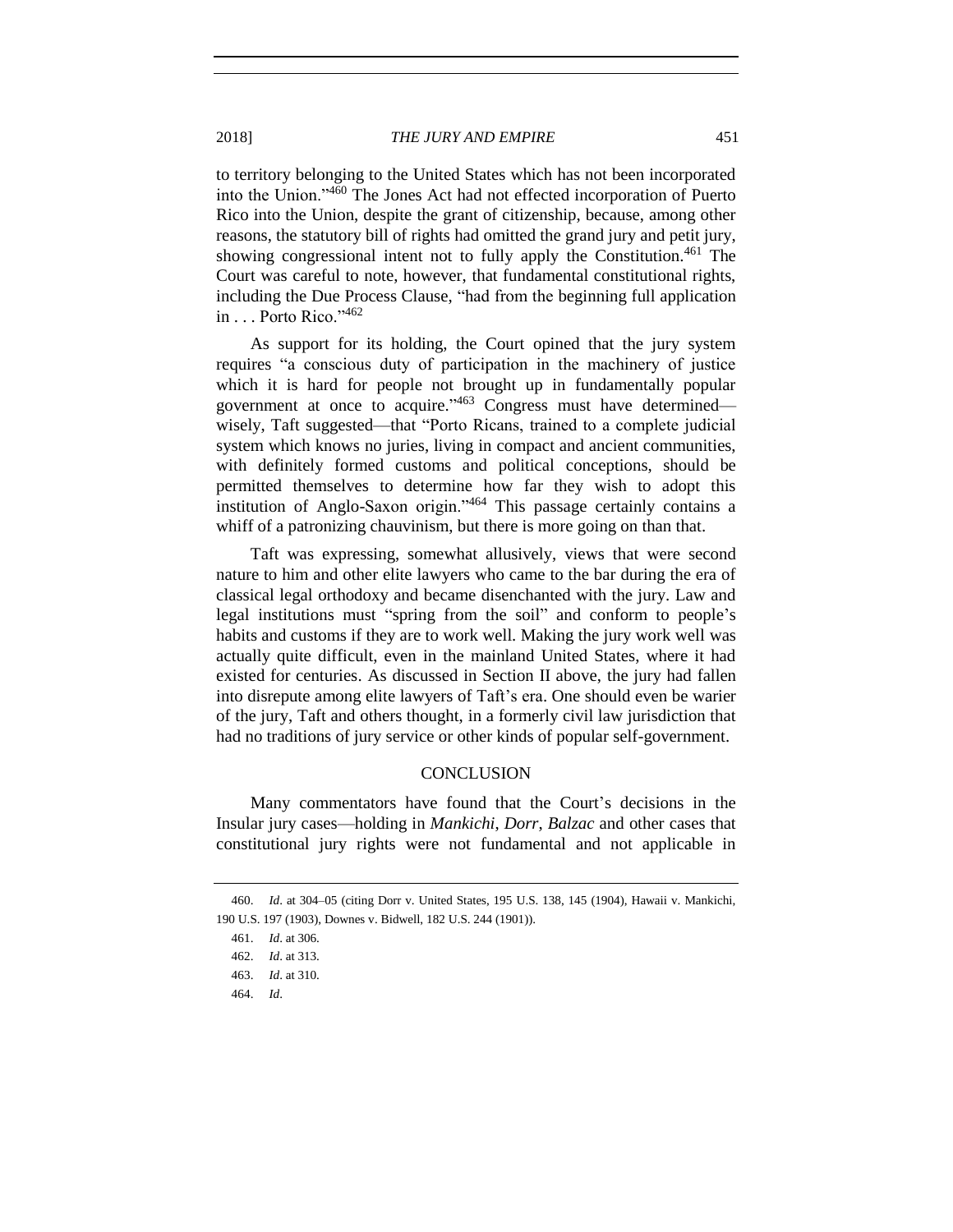unincorporated territory—must have been motivated by extra-legal views sounding in racism and cultural chauvinism. Those factors certainly played a role in policymaking by U.S. officials during the era of the *Insular Cases*. But on the issue of the jury and other criminal procedure rights, there were other considerations as well. In the *Insular Cases* about the jury, a majority of the Court agreed with the U.S. government and with the anti-jury movement in the mainland that jury trials were an outdated, inefficient, ineffective means of fact-finding and that U.S. officials and local legislatures in the territories should be left free of constitutional shackles so they could experiment and adjust criminal and civil procedure to the needs of their particular polities. In addition, it was very important to U.S. policymakers that the jury was not natively rooted in either Puerto Rico or the Philippines—those territories had unreconstructed civil law procedure during their long periods under Spanish rule. And they had lacked any other tradition of popular involvement in self-government. Given these considerations, U.S. policymakers decided not to import the jury, which was viewed as an institution in serious trouble even in the United States where it had existed for centuries and was buttressed by a long tradition of popular self-government.

By arguing that U.S. policymakers who thought that jury rights should not be extended to the Philippines and Puerto Rico were motivated by honestly and widely-held views about procedural efficiency and problems with the jury. I do not mean to suggest that racism or cultural chauvinism were not present. They were. And by casting U.S. governance of those territories in a positive light as far as individual procedural rights were concerned, I do not mean to slight the real grievances that the people of both territories have had—and in the case of Puerto Rico, still have—about U.S. rule. My goal, rather, is to provide a broader, more contextual picture of the decision-making of U.S. policymakers in order to better illuminate their values, preconceptions, objectives, and actions. This broader view shows a concerted effort to protect individual rights in the territories by U.S. policymakers, but a deep skepticism about the value of the jury as a means of doing that.

When Taft, Root, and others who were critical of the jury were opposing its extension to the Philippines and Puerto Rico, they were often making the exact same arguments at the exact same time about the failure of trial by jury in the United States. The fact that jury rights were embedded in U.S. and state constitutions, and in the history and imagination of the American people, made many would-be jury reformers despair that they could never be eliminated in the United States. For rock-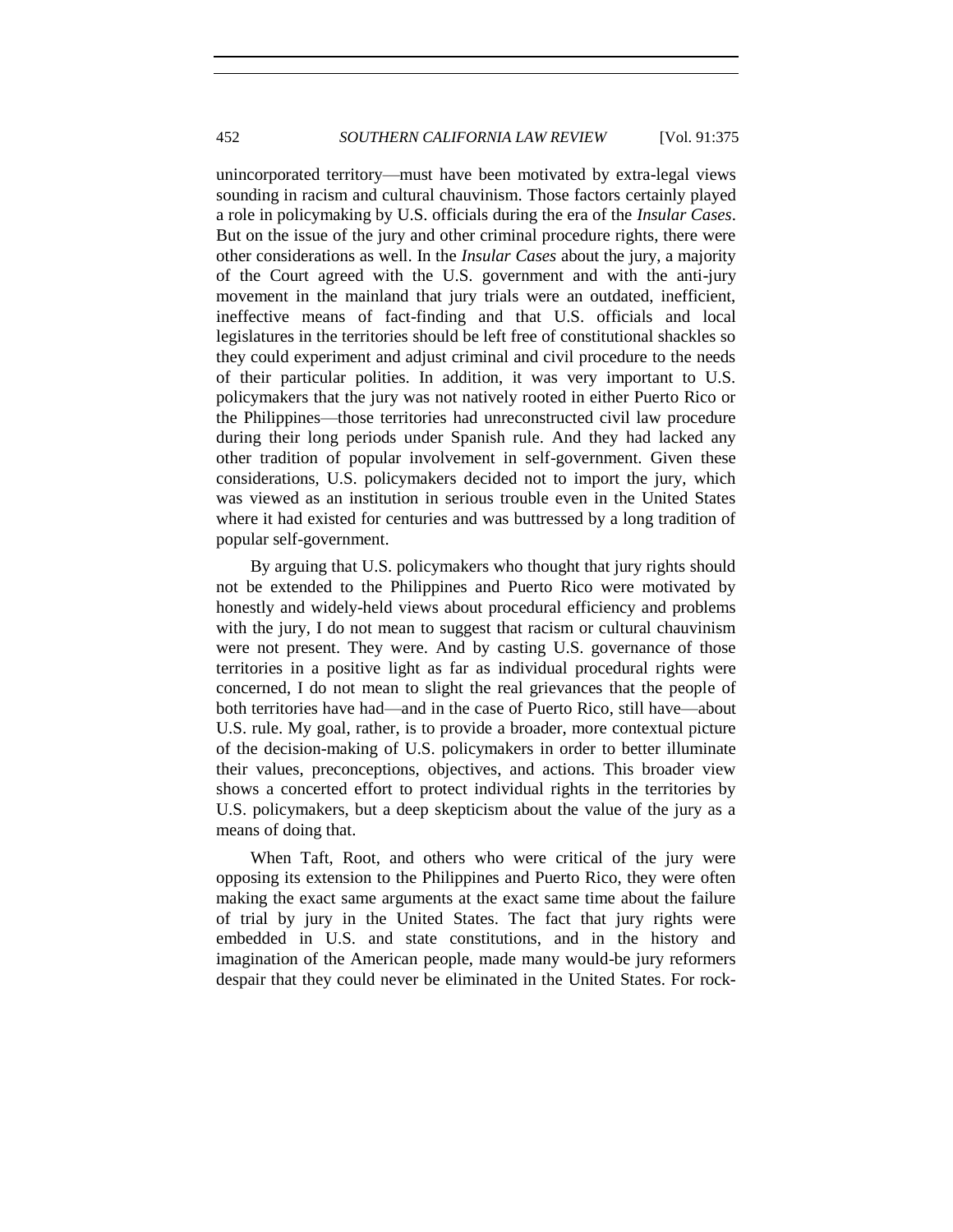ribbed conservatives like Root, the historical and traditional roots of the jury in the mainland were reason alone to be very wary of reform there. Therefore, the focus of anti-jury reformers in the mainland was generally to tinker on the margins—for example, by getting rid of the twelve-person rule or the rule of unanimity. But where U.S. officials had a freer hand to design a legal system without the constitutional, emotional, and historical constraints they faced in the mainland, they were able to curtail, as in Puerto Rico, or entirely eliminate, as in the Philippines, the use of the jury.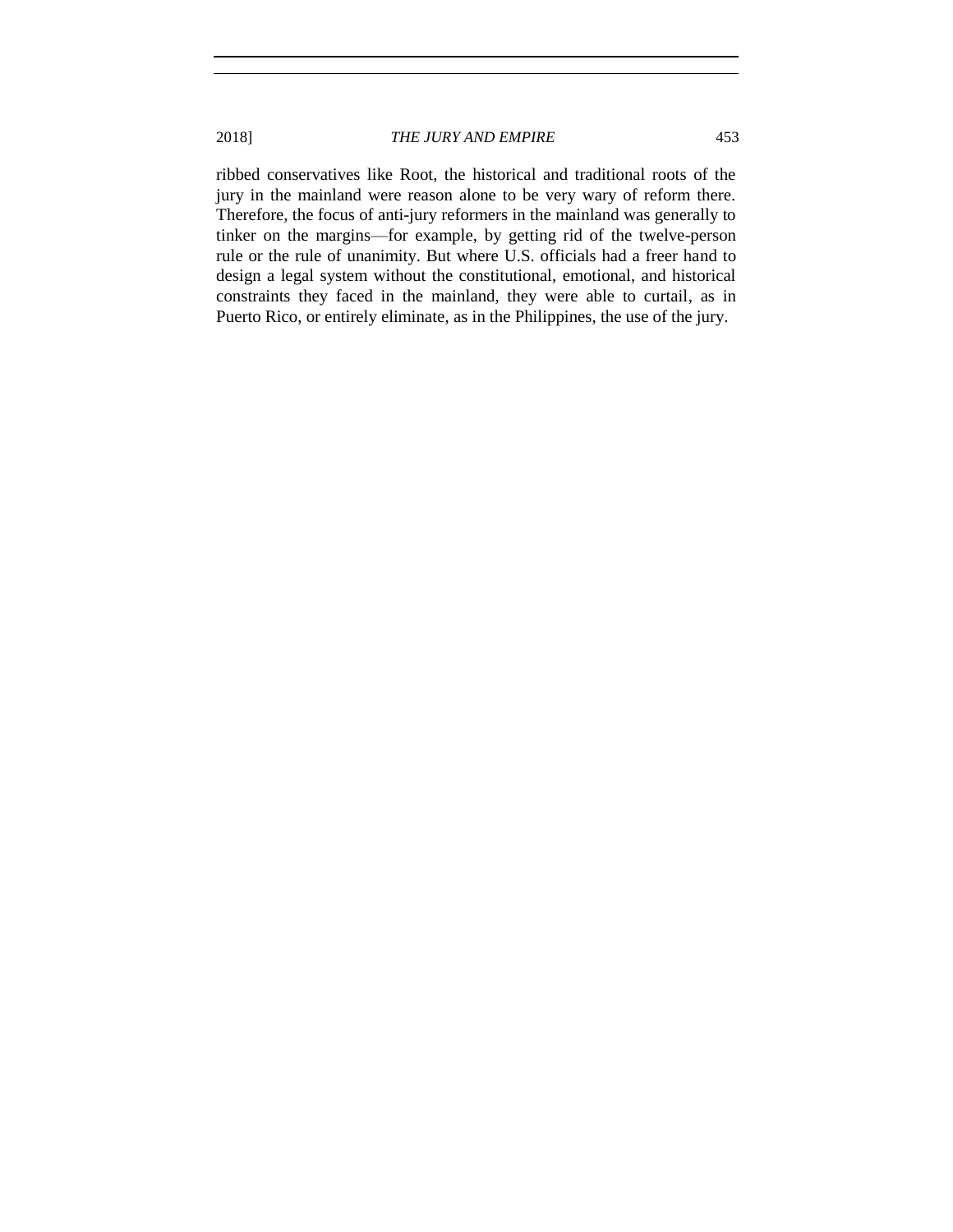### APPENDIX

# TABLE 1. Federally-Protected Fundamental Rights, Mainland<sup>a</sup> and Unincorporated Territories (1900–1920)

| Rights                                         | Mainland         | Puerto Rico                       |                                                      |                          |                                                                                             |  |
|------------------------------------------------|------------------|-----------------------------------|------------------------------------------------------|--------------------------|---------------------------------------------------------------------------------------------|--|
|                                                |                  | Military or<br>executive<br>order | Local<br>legislation                                 | Congressional<br>statute | Court<br>decision                                                                           |  |
| Freedom of<br>speech                           | $1st$ Am.        | $\cdots$                          | Act to Define<br>Rights of<br>People<br>$(1901)^{b}$ | Jones Act<br>$(1917)^c$  | .                                                                                           |  |
| Freedom of<br>the press                        | $1st$ Am.        | .                                 | Act to Define<br>Rights                              | Jones Act                | $1st$ Am.<br>applicable <sup>d</sup>                                                        |  |
| Right to<br>petition                           | $1st$ Am.        | $\cdots$                          | Act to Define<br>Rights                              | Jones Act                | .                                                                                           |  |
| Right to<br>assemble                           | $1st$ Am.        | $\cdots$                          | Act to Define<br>Rights                              | Jones Act                | .                                                                                           |  |
| Free exercise<br>of religion                   | $1st$ Am.        | .                                 | Act to Define<br>Rights                              | Jones Act                | $1st$ Am.<br>applicable $^e$                                                                |  |
| N <sub>0</sub><br>establishment<br>of religion | $1st$ Am.        | .                                 | Act to Define<br>Rights                              | Jones Act                | $1st$ Am.<br>applicable                                                                     |  |
| Right to bear<br>arms                          | $2^d$ Am.        | .                                 | .                                                    | .                        | .                                                                                           |  |
| No quartering<br>of soldiers in<br>peacetime   | 3d Am.           | .                                 | .                                                    | .                        | .                                                                                           |  |
| No<br>unreasonable<br>searches or<br>seizures  | $4^{\rm th}$ Am. | .                                 | Act to Define<br>Rights                              | Jones Act                | In U.S.<br>district court<br>and insular<br>courts, $4th$<br>Am.<br>applicable <sup>s</sup> |  |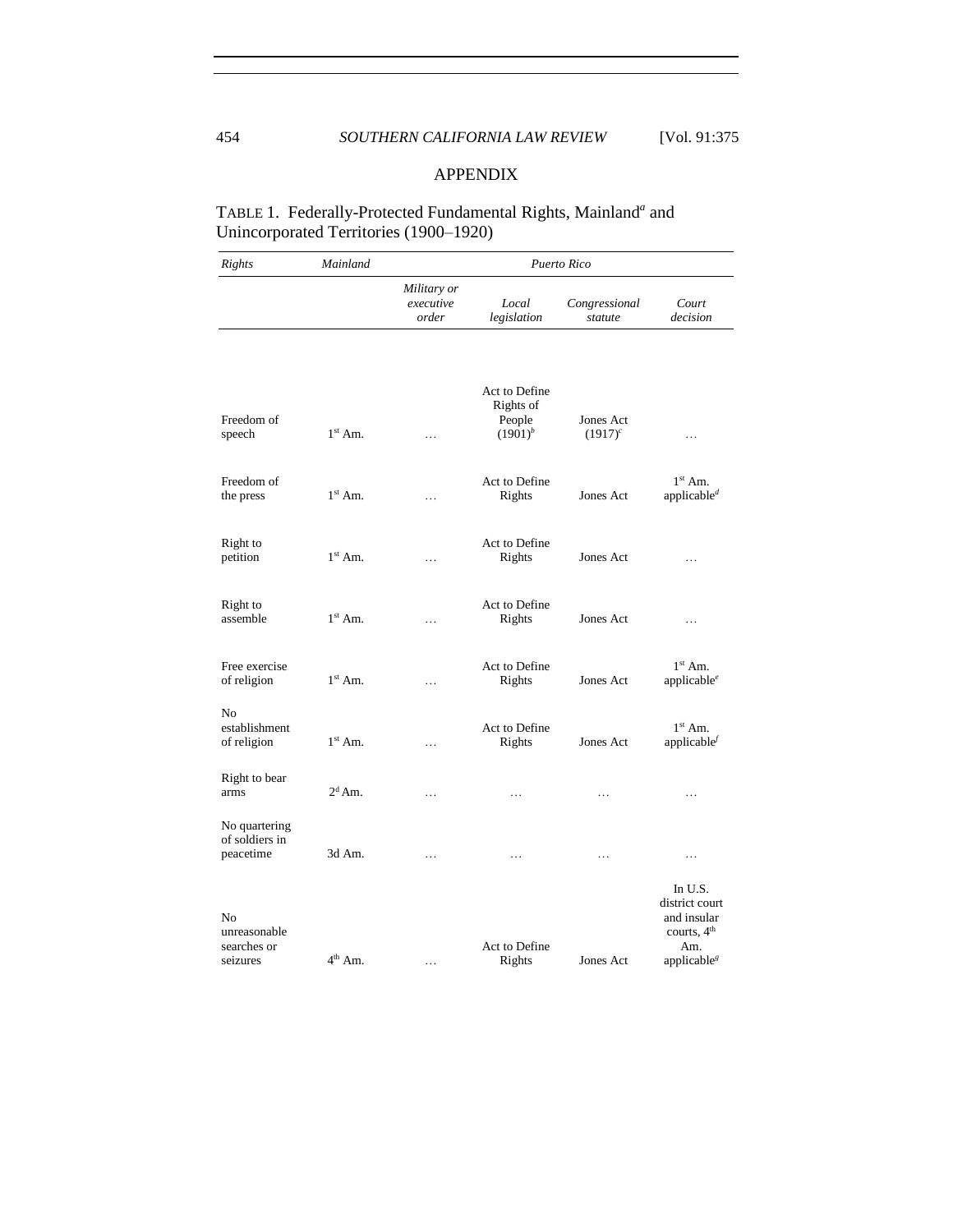| Rights                                         | Mainland  | The Philippines                                                                    |                      |                                                                       |                   |  |
|------------------------------------------------|-----------|------------------------------------------------------------------------------------|----------------------|-----------------------------------------------------------------------|-------------------|--|
|                                                |           | Military or<br>executive<br>order                                                  | Local<br>legislation | Congressional<br>statute                                              | Court<br>decision |  |
| Freedom of<br>speech                           | $1st$ Am. | President's<br>Instructions<br>to Second<br>Philippine<br>Commission<br>$(1900)^h$ | .                    | Organic Act<br>$(1902);$ <sup>i</sup><br>Autonomy Act<br>$(1916)^{j}$ | $\cdots$          |  |
| Freedom of<br>the press                        | $1st$ Am. | Pres.<br>Instructions                                                              | $\ddotsc$            | Organic Act;<br>Autonomy Act                                          | .                 |  |
| Right to<br>petition                           | $1st$ Am. | Pres.<br>Instructions                                                              | .                    | Organic Act;<br>Autonomy Act                                          | $\cdots$          |  |
| Right to<br>assemble                           | $1st$ Am. | Pres.<br>Instructions                                                              | .                    | Organic Act;<br>Autonomy Act                                          | $\cdots$          |  |
| Free exercise<br>of religion                   | $1st$ Am. | Pres.<br>Instructions                                                              | .                    | Organic Act;<br>Autonomy Act                                          | $\cdots$          |  |
| N <sub>0</sub><br>establishment<br>of religion | $1st$ Am. | Pres.<br>Instructions                                                              | .                    | Organic Act;<br>Autonomy Act                                          | $\cdots$          |  |
| Right to bear<br>arms                          | $2^d$ Am. | $\cdots$                                                                           | $\cdots$             | $\cdots$                                                              | $\cdots$          |  |
| No quartering<br>of soldiers in<br>peacetime   | 3d Am.    | .                                                                                  | .                    |                                                                       | .                 |  |
| N <sub>0</sub><br>unreasonable<br>searches or  |           | Pres.                                                                              |                      | Organic Act;                                                          |                   |  |

Instructions …

Autonomy Act …

seizures

 $4<sup>th</sup>$  Am.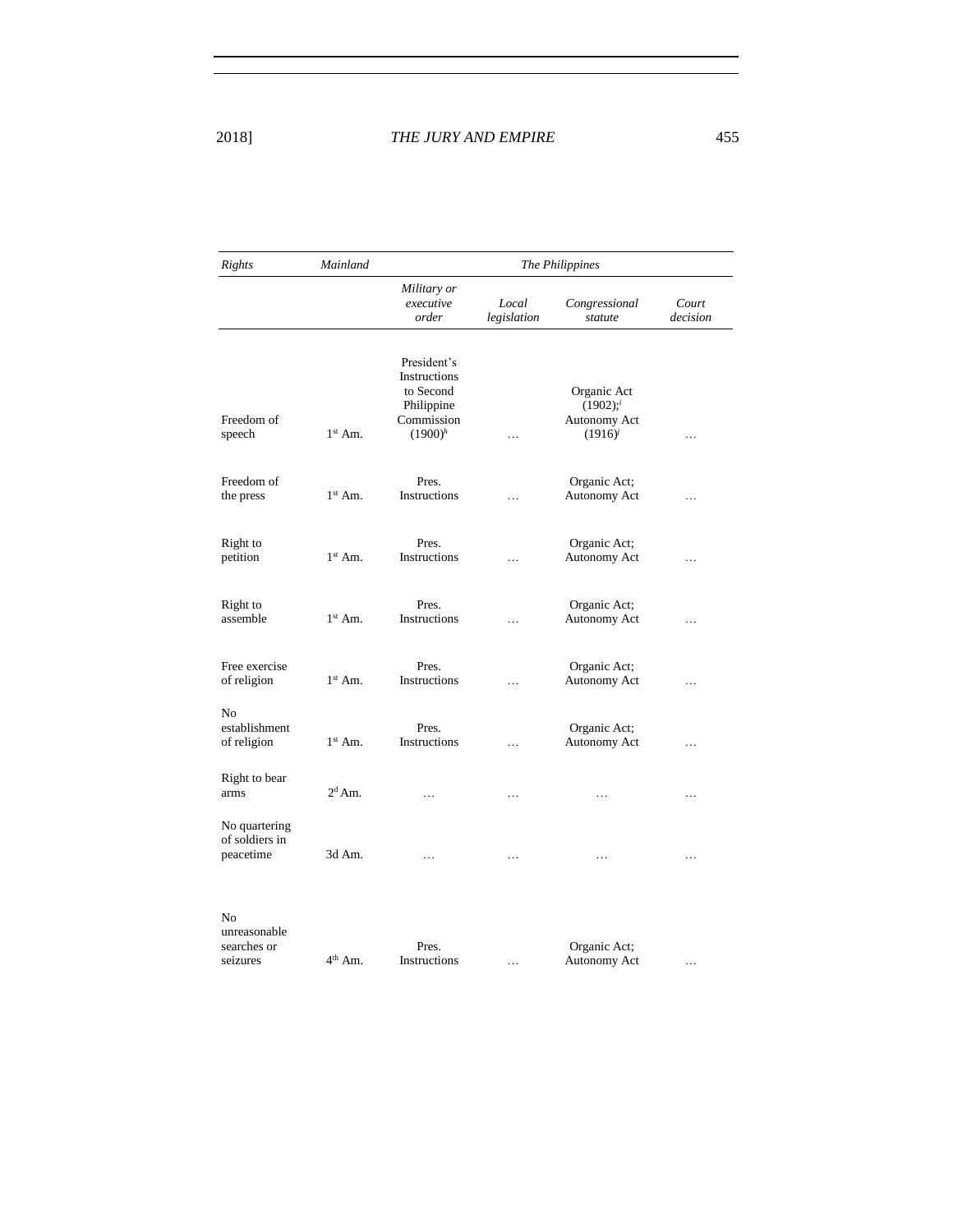| <b>Rights</b><br>Probable<br>cause and<br>warrant<br>particularity | Mainland     | Puerto Rico                       |                                                                         |                          |                                                                                                                 |  |
|--------------------------------------------------------------------|--------------|-----------------------------------|-------------------------------------------------------------------------|--------------------------|-----------------------------------------------------------------------------------------------------------------|--|
|                                                                    |              | Military or<br>executive<br>order | Local<br>legislation                                                    | Congressional<br>statute | Court<br>decision                                                                                               |  |
|                                                                    | $4th$ Am.    | $\cdots$                          | Act to Define<br>Rights; Code<br>of Criminal<br>Procedure<br>$(1902)^k$ | Jones Act                | In $U.S.$<br>district court,<br>$4th$ Am.<br>applicable $\ell$                                                  |  |
| Grand jury for<br>capital or<br>infamous<br>crimes                 | $5^{th}$ Am. | .                                 | Act of June<br>18, 1919<br>(repealed<br>1925)                           | .                        | In U.S. Dist.<br>Ct. since<br>$1900.^m$ No<br>constitution<br>requirement<br>in insular<br>counts. <sup>n</sup> |  |
| Double<br>jeopardy                                                 | $5th$ Am.    | .                                 | Act of Jan.<br>31, 1901: $^{\circ}$<br>Crim. Pro<br>Code                | Jones Act                | In U.S.<br>district court,<br>$5th$ Am. may<br>be<br>applicable $P$                                             |  |
| No compelled<br>self-<br>incrimination                             | $5th$ Am.    | .                                 | Act of Jan.<br>31, 1901;<br>Crim. Pro<br>Code                           | Jones Act                | In U.S.<br>district court.<br>$5th$ Am.<br>applicable; $q$<br>maybe so in<br>insular<br>counts <sup>r</sup>     |  |

| Due process<br>of law                         | $5^{\text{th}}$ Am. | $\cdots$ | $\cdots$                 | Jones Act | $5th$ Am.<br>applicable <sup>s</sup> |
|-----------------------------------------------|---------------------|----------|--------------------------|-----------|--------------------------------------|
| Just<br>compensation<br>for public<br>takings | $5th$ Am.           | $\cdots$ | Act of Mar.<br>12, 1903' | Jones Act | .                                    |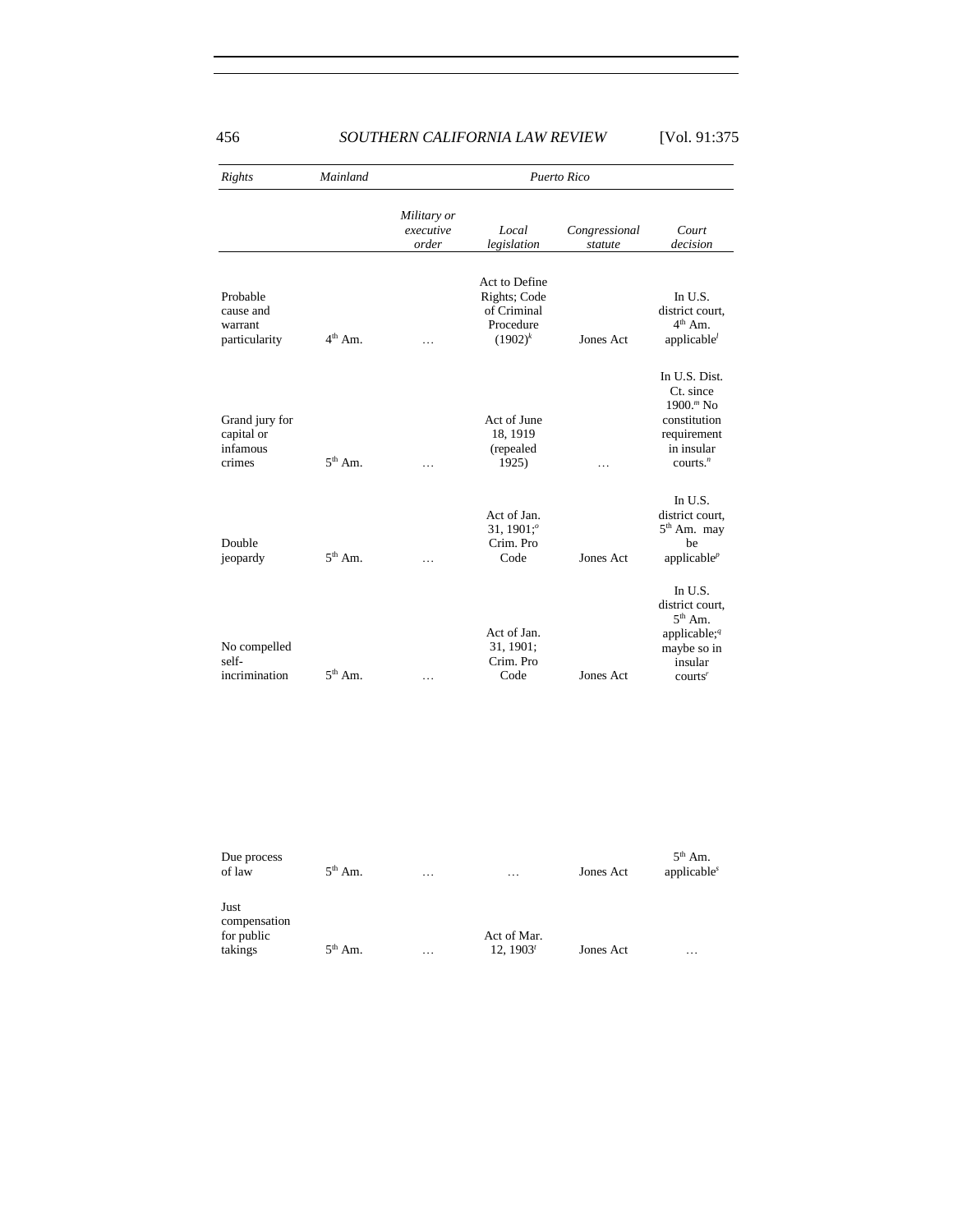| Rights                                             | Mainland            |                                        | The Philippines      |                              |                                                                                                                                                                                   |  |  |
|----------------------------------------------------|---------------------|----------------------------------------|----------------------|------------------------------|-----------------------------------------------------------------------------------------------------------------------------------------------------------------------------------|--|--|
|                                                    |                     | Military or<br>executive<br>order      | Local<br>legislation | Congressional<br>statute     | Court<br>decision                                                                                                                                                                 |  |  |
| Probable<br>cause and<br>warrant<br>particularity  | $4^{\rm th}$ Am.    | General<br>Orders No.<br>58 $(1900)^u$ | .                    | Organic Act;<br>Autonomy Act | .                                                                                                                                                                                 |  |  |
| Grand jury for<br>capital or<br>infamous<br>crimes | $5^{\text{th}}$ Am. | $\cdots$                               | .                    | .                            | $\ldots$                                                                                                                                                                          |  |  |
| Double<br>jeopardy                                 | $5th$ Am.           | Pres.<br>Instructions;<br>G.O. 58      | $\cdots$             | Organic Act;<br>Autonomy Act | $\cdots$                                                                                                                                                                          |  |  |
| No compelled<br>self-<br>incrimination             | $5^{\text{th}}$ Am. | Pres.<br>Instructions;<br>G.0.58       | $\cdots$             | Organic Act;<br>Autonomy Act | $\cdots$                                                                                                                                                                          |  |  |
| Due process<br>of law                              | $5^{\text{th}}$ Am. | Pres.<br>Instructions;<br>G.O. 58      | .                    | Organic Act;<br>Autonomy Act | Since Due<br>Process<br>Clause is in<br>force in<br>Puerto Rico,<br>according to<br><b>US</b> Supreme<br>Court, it is<br>also<br>applicable in<br>the<br>Philippines <sup>v</sup> |  |  |
| Just<br>compensation<br>for public<br>takings      | $5th$ Am.           | Pres.<br>Instructions                  | Civil Code           | Autonomy Act                 | $\cdots$                                                                                                                                                                          |  |  |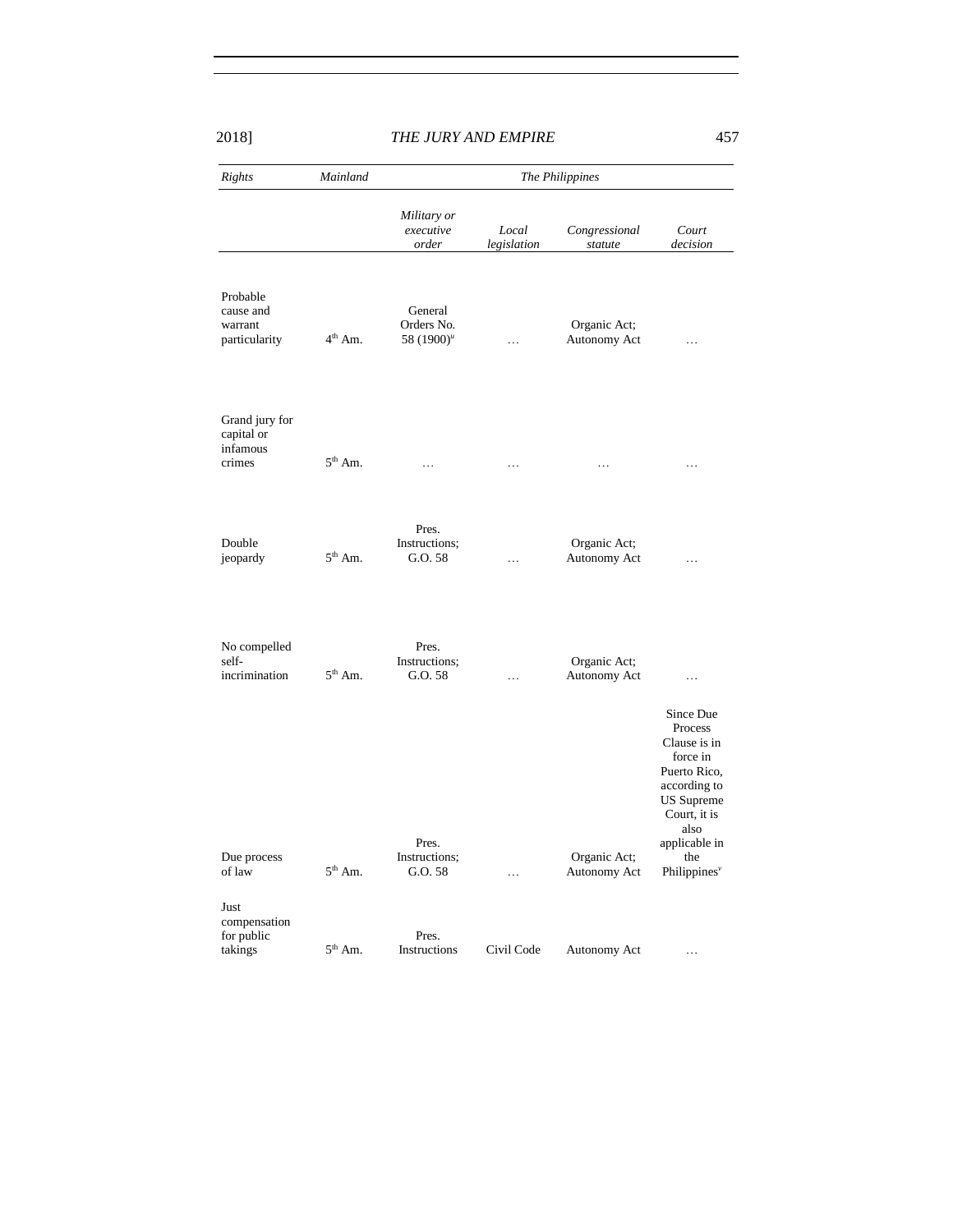| Rights                                           | Mainland                             |                                                                       | Puerto Rico                                                                                               |                          |                                                                                                       |  |  |
|--------------------------------------------------|--------------------------------------|-----------------------------------------------------------------------|-----------------------------------------------------------------------------------------------------------|--------------------------|-------------------------------------------------------------------------------------------------------|--|--|
|                                                  |                                      | Military or<br>executive<br>order                                     | Local<br>legislation                                                                                      | Congressional<br>statute | Court<br>decision                                                                                     |  |  |
| Speedy trial                                     | $6th$ Am.                            | .                                                                     | Crim. Pro<br>Code                                                                                         | Jones Act                | In U.S.<br>district court,<br>$6th$ Am.<br>applicable <sup>w</sup>                                    |  |  |
| Public trial                                     | $6th$ Am.                            | $\cdots$                                                              | Crim. Pro.<br>Code                                                                                        | Jones Act                | In U.S.<br>district court,<br>$6th$ Am.<br>applicable $x$                                             |  |  |
| Personal<br>presence at<br>trial                 | $6th$ Am.<br>(inferred)              | $\cdots$                                                              | Crim. Pro.<br>Code<br>(felonies)                                                                          | Jones Act                | $\cdots$                                                                                              |  |  |
| Petit jury in<br>criminal cases                  | $6th$ Am.<br>(non-petty<br>offenses) | US<br>Provisional<br>Court (1899–<br>1900) (non-<br>petty<br>offense) | Act of Jan.<br>21, 1901<br>(felonies only<br>in insular<br>courts); Act<br>of 1919<br>(misdemean-<br>ors) | .                        | In U.S.<br>district court<br>since $1900$ .<br>Sixth Am.<br>inapplicable<br>in insular<br>courts. $z$ |  |  |
| Trial in<br>district where<br>crime<br>committed | $6th$ Am, $\&$<br>Article III        | .                                                                     | Crim. Pro.<br>Code                                                                                        | $\cdots$                 | In U.S.<br>district court,<br>$6th$ Am.<br>applicable <sup>aa</sup>                                   |  |  |
| Unanimous<br>verdict                             | $6th$ Am.                            | .                                                                     | Act of Jan.<br>31, 1901;<br>Crim. Pro.<br>Code                                                            | $\cdots$                 | Guaranteed<br>in U.S.<br>district court,<br>but not by $6th$<br>Am.                                   |  |  |
| Notice of<br>charges                             | $6th$ Am.                            | .                                                                     | Crim. Pro.<br>Code                                                                                        | Jones Act                | .                                                                                                     |  |  |
| Right to<br>confront<br>witnesses                | $6th$ Am.                            | .                                                                     | Crim. Pro.<br>Code                                                                                        | Jones Act                | $\ldots$                                                                                              |  |  |
| Compulsory<br>process                            | $6th$ Am.                            |                                                                       | Crim. Pro.<br>Code                                                                                        | Jones Act                | .                                                                                                     |  |  |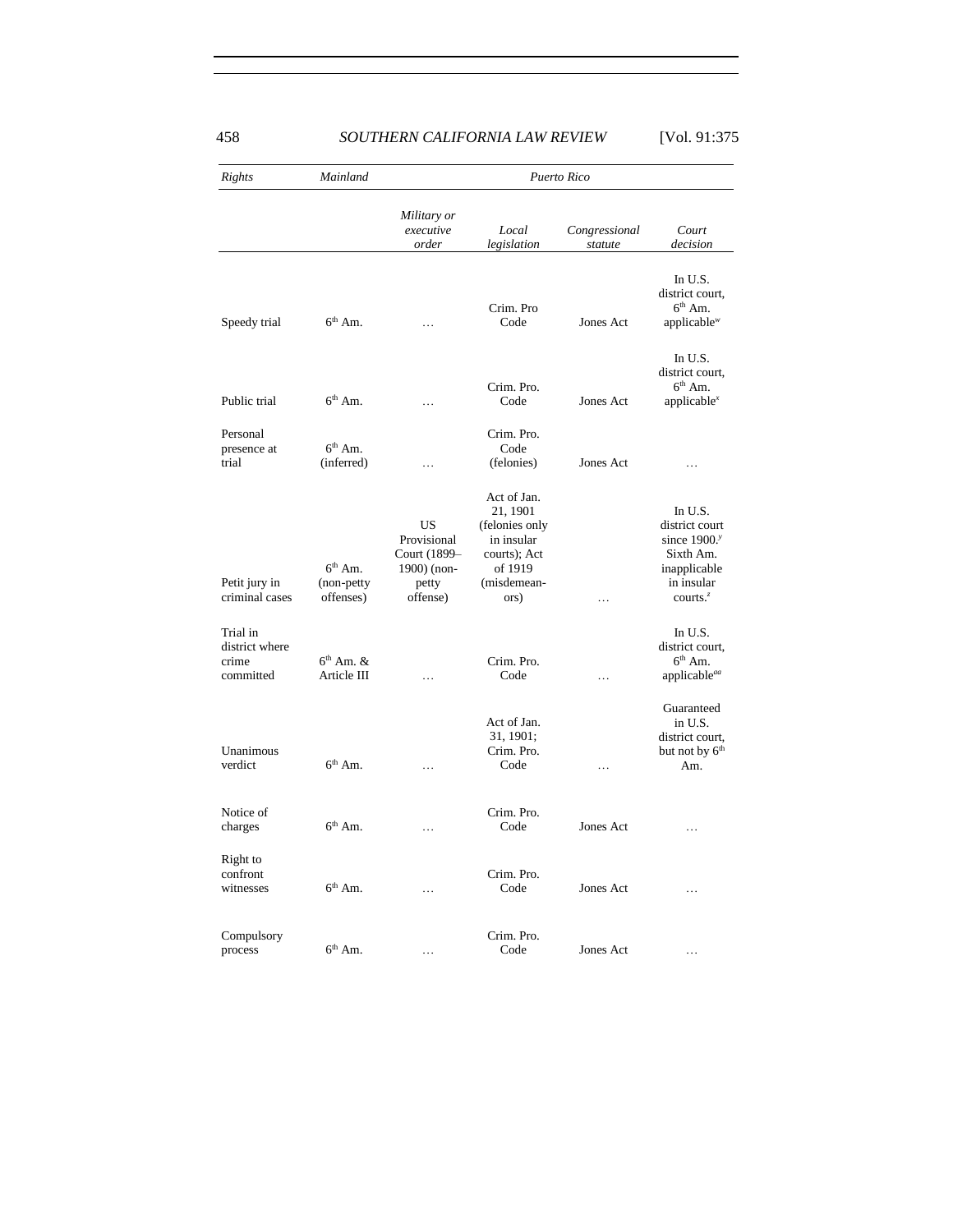| Rights                                           | Mainland                     | The Philippines                   |                                       |                              |                                                      |  |
|--------------------------------------------------|------------------------------|-----------------------------------|---------------------------------------|------------------------------|------------------------------------------------------|--|
|                                                  |                              | Military or<br>executive<br>order | Local<br>legislation                  | Congressional<br>statute     | Court<br>decision                                    |  |
| Speedy trial                                     | $6th$ Am.                    | Pres.<br>Instructions;<br>G.O. 58 | Act No. 612<br>of Phil.<br>Commission | Organic Act;<br>Autonomy Act |                                                      |  |
| Public trial                                     | $6th$ Am.                    | Pres.<br>Instructions;<br>G.O. 58 | $\ldots$                              | Organic Act;<br>Autonomy Act |                                                      |  |
| Personal<br>presence at<br>trial                 | $6th$ Am.<br>(inferred)      | G.O. 58                           | .                                     | Organic Act;<br>Autonomy Act |                                                      |  |
| Petit jury in                                    | $6th$ Am.<br>(non-petty      |                                   |                                       |                              |                                                      |  |
| criminal cases                                   | offenses)                    | .                                 | .                                     | .                            | .                                                    |  |
| Trial in<br>district where<br>crime<br>committed | $6th$ Am. $&$<br>Article III | $\ddots$                          | $\cdots$                              | .                            | $\ddots$                                             |  |
| Unanimous<br>verdict                             | $6th$ Am.                    | $\ldots$                          | $\cdots$                              | .                            | $\cdots$                                             |  |
| Notice of<br>charges                             | $6th$ Am.                    | Pres.<br>Instructions;<br>G.O. 58 | .                                     | Organic Act;<br>Autonomy Act | .                                                    |  |
| Right to<br>confront<br>witnesses                | $6th$ Am.                    | Pres.<br>Instructions;<br>G.O. 58 | $\cdots$                              | Organic Act;<br>Autonomy Act | Perhaps 6 <sup>th</sup><br>Am.<br>applicable $^{bb}$ |  |
| Compulsory<br>process                            | $6th$ Am.                    | Pres.<br>Instructions;<br>G.O. 58 | .                                     | Organic Act;<br>Autonomy Act | .                                                    |  |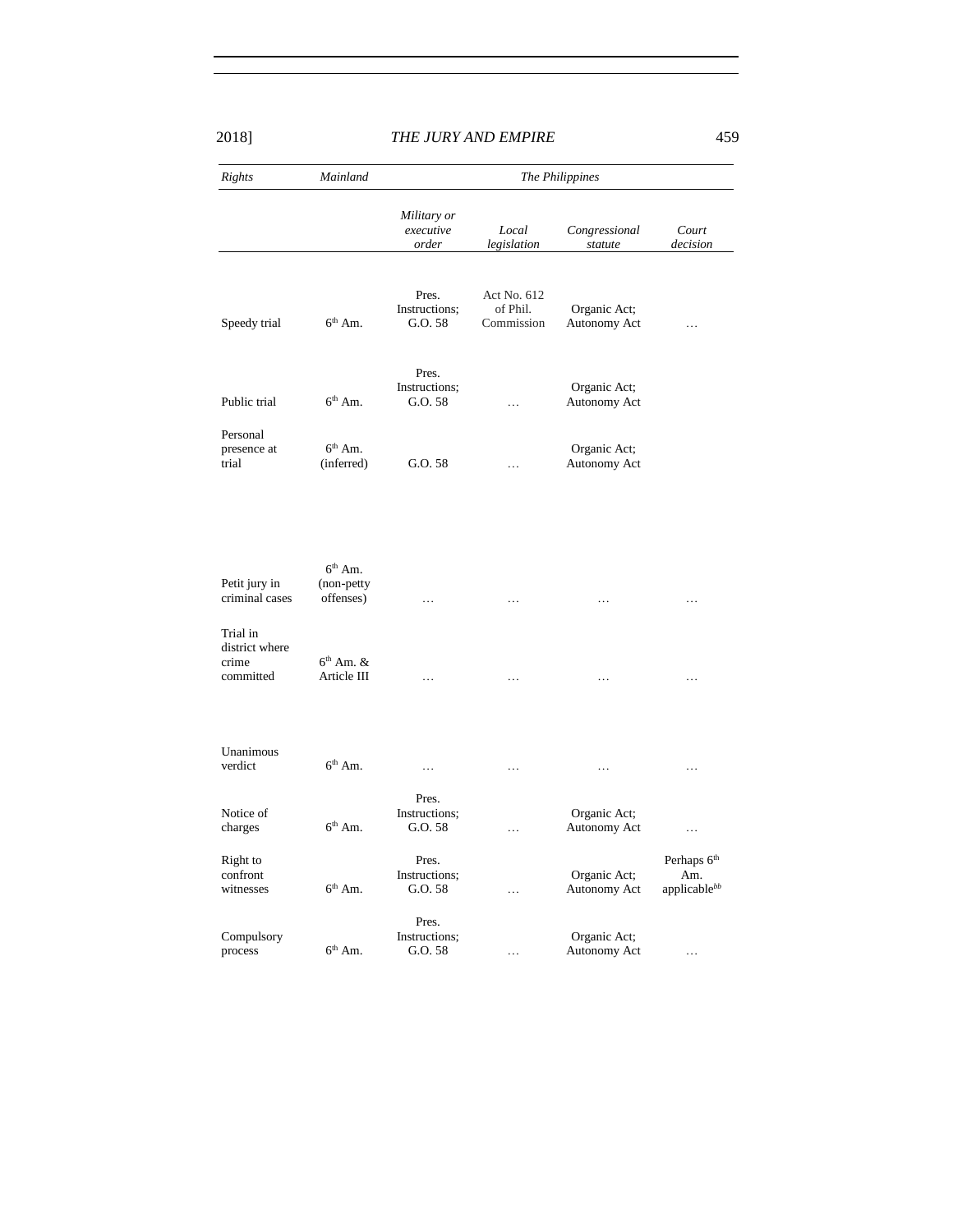| Rights                                                  | Mainland                                          | Puerto Rico                                     |                      |                                     |                                                                                                                |  |
|---------------------------------------------------------|---------------------------------------------------|-------------------------------------------------|----------------------|-------------------------------------|----------------------------------------------------------------------------------------------------------------|--|
|                                                         |                                                   | Military or<br>executive<br>order               | Local<br>legislation | Congressional<br>statute            | Court<br>decision                                                                                              |  |
| Assistance of<br>counsel-if<br>able to pay              | $6th$ Am.                                         | .                                               | Crim. Pro.<br>Code   | Jones Act                           | .                                                                                                              |  |
| Assistance of<br>counsel-<br>state paid for<br>indigent | In capital<br>and treason<br>cases, by<br>statute | .                                               | Crim. Pro.<br>Code   | .                                   | In U.S.<br>district court,<br>$6th$ Am.<br>requires <sup>cc</sup>                                              |  |
| Petit jury in<br>suits at<br>common law                 | $7^{\rm th}$ Am.                                  | In U.S.<br>Provisional<br>Court (1899-<br>1900) | $\cdots$             | $\cdots$                            | In U.S.<br>district court<br>since 1900<br>(applying)<br>Foraker Act<br>and Rev.<br>Stat. § 648) <sup>dd</sup> |  |
| No excessive<br>bail                                    | $8th$ Am.                                         | .                                               | .                    | Jones Act                           | .                                                                                                              |  |
| No excessive<br>fines                                   | $8^{\text{th}}$ Am.                               | .                                               | .                    | Jones Act                           | $\cdots$                                                                                                       |  |
| No cruel and<br>unusual<br>punishments                  | $8th$ Am.                                         | .                                               | .                    | Jones Act                           | .                                                                                                              |  |
| No ex post<br>facto laws                                | Article I                                         | .                                               | .                    | Jones Act                           | .                                                                                                              |  |
| No bills of<br>attainder                                | Article I                                         | .                                               | .                    | Jones Act                           | $\cdots$                                                                                                       |  |
| Habeas corpus                                           | Article I                                         | .                                               | Crim. Pro.<br>Code   | Foraker Act<br>(1900); Jones<br>Act |                                                                                                                |  |
| No impairing<br>obligation of<br>contracts              | n/a                                               | $\ldots$                                        | Civil Codeee         | Jones Act                           | Contracts<br>Clause <sup>ff</sup> or<br>general<br>principles of<br>law <sup>gg</sup>                          |  |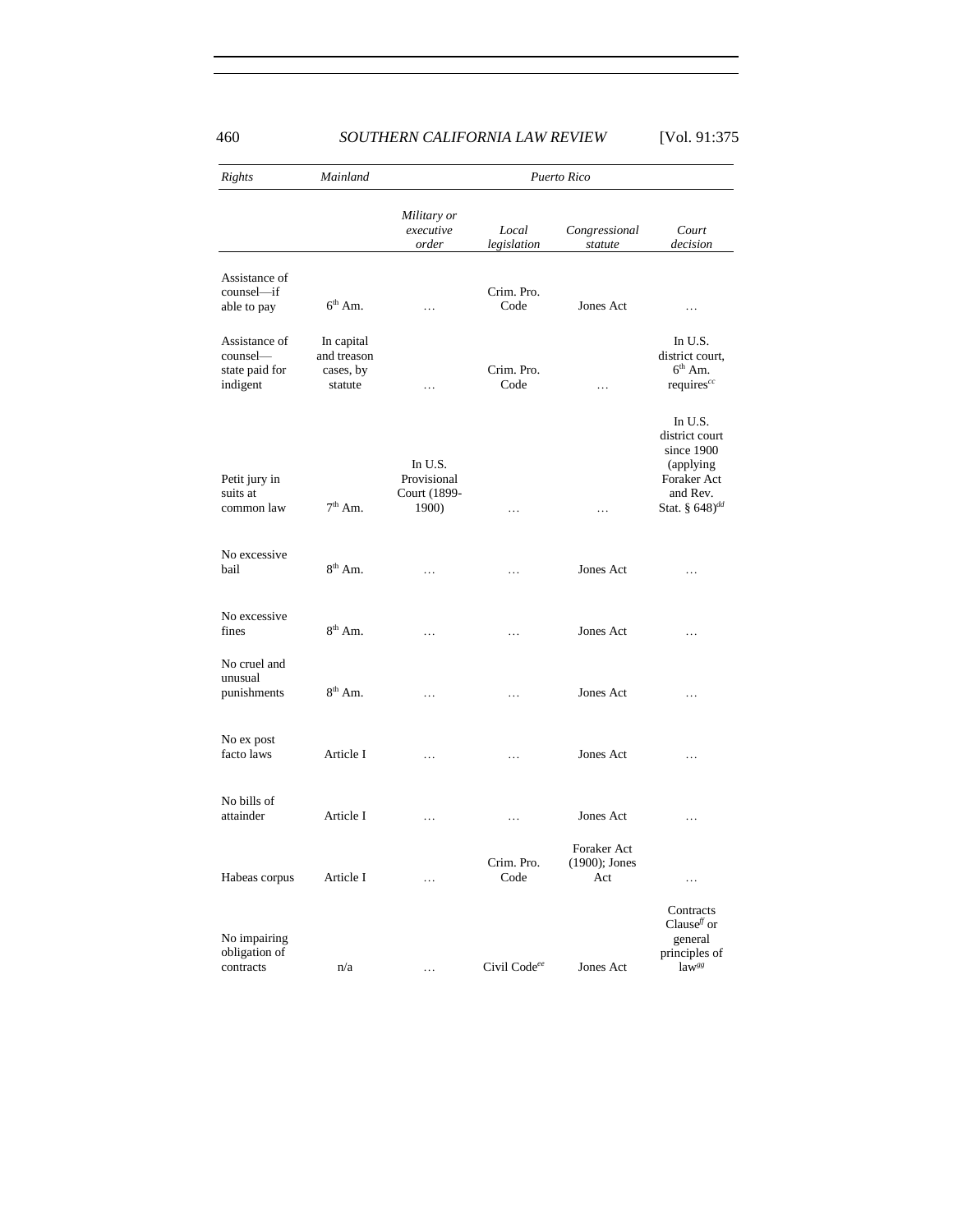| Rights                                                  | Mainland                                          |                                   |                      | The Philippines              |                   |
|---------------------------------------------------------|---------------------------------------------------|-----------------------------------|----------------------|------------------------------|-------------------|
|                                                         |                                                   | Military or<br>executive<br>order | Local<br>legislation | Congressional<br>statute     | Court<br>decision |
| Assistance of<br>counsel—if<br>able to pay              | $6th$ Am.                                         | Pres.<br>Instructions;<br>G.O. 58 |                      | Organic Act;<br>Autonomy Act | .                 |
| Assistance of<br>counsel-<br>state paid for<br>indigent | In capital<br>and treason<br>cases, by<br>statute | G.O. 58                           | .                    |                              | .                 |
| Petit jury in<br>suits at<br>common law                 | $7th$ Am.                                         | $\cdots$                          | $\cdots$             | .                            | $\cdots$          |
| No excessive<br>bail                                    | $8th$ Am.                                         | Pres.<br>Instructions             | .                    | Organic Act;<br>Autonomy Act | .                 |
| No excessive<br>fines                                   | $8th$ Am.                                         | Pres.<br>Instructions             | .                    | Organic Act;<br>Autonomy Act | $\cdots$          |
| No cruel and<br>unusual<br>punishments                  | $8th$ Am.                                         | Pres.<br>Instructions             | .                    | Organic Act;<br>Autonomy Act | .                 |
| No ex post<br>facto laws                                | Article I                                         | Pres.<br>Instructions             | .                    | Organic Act;<br>Autonomy Act | .                 |
| No bills of<br>attainder                                | Article I                                         | Pres.<br>Instructions             | $\cdots$             | Organic Act;<br>Autonomy Act | $\cdots$          |
| Habeas corpus                                           | Article I                                         | G.O. 58                           | .                    | Organic Act;<br>Autonomy Act | .                 |
| No impairing<br>obligation of<br>contracts              | n/a                                               |                                   | .                    | Organic Act;<br>Autonomy Act | .                 |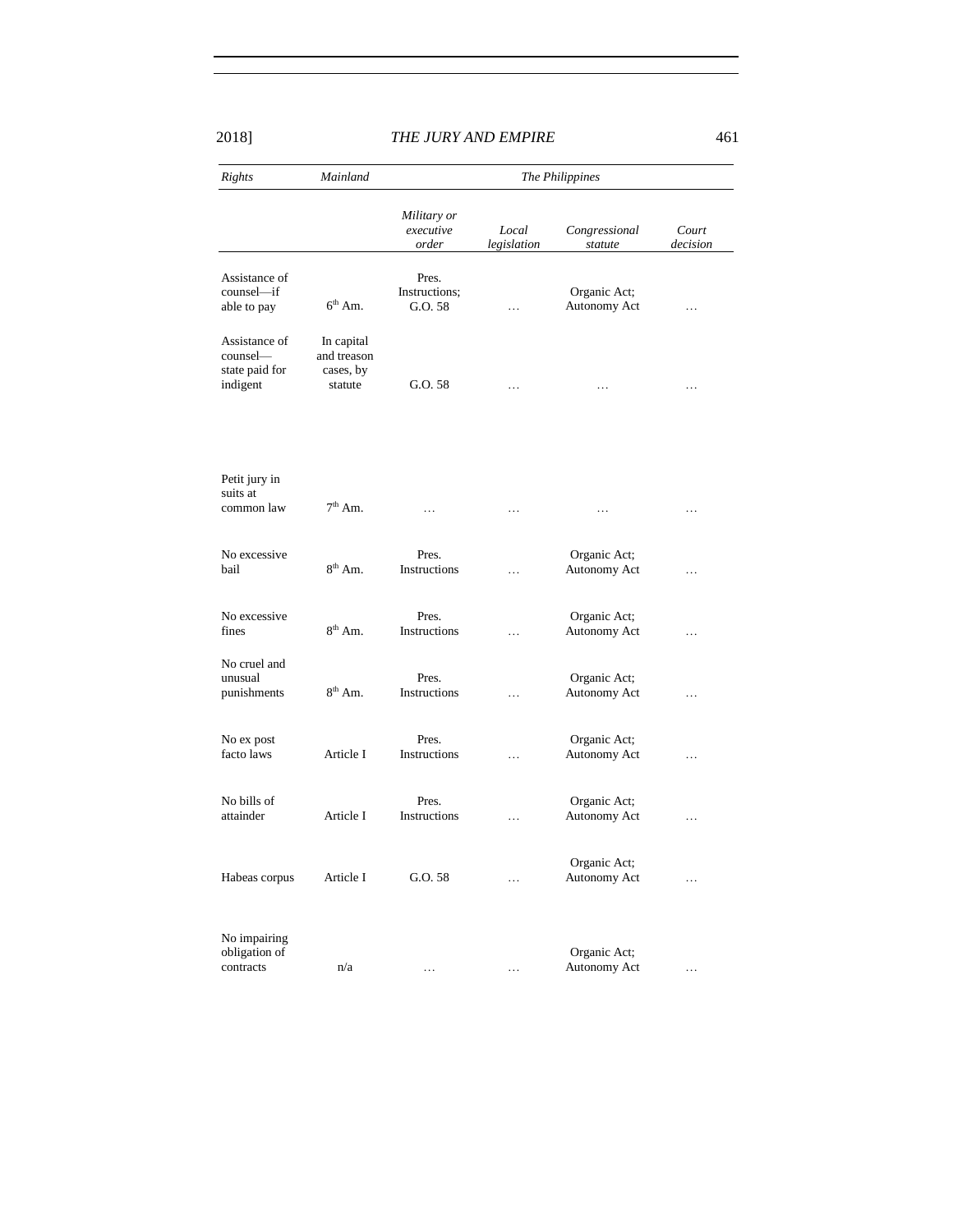| Rights                                                               | Mainland             | Puerto Rico                       |                                                |                          |                                              |  |
|----------------------------------------------------------------------|----------------------|-----------------------------------|------------------------------------------------|--------------------------|----------------------------------------------|--|
|                                                                      |                      | Military or<br>executive<br>order | Local<br>legislation                           | Congressional<br>statute | Court<br>decision                            |  |
| No slavery or<br>involuntary<br>servitude                            | $13th$ Am.           | $\cdots$                          | .                                              | Jones Act                | .                                            |  |
| Equal<br>protection of<br>the laws                                   |                      | $\cdots$                          | .                                              | Jones Act                | Constitution<br>applicable <sup>hh</sup>     |  |
| Two<br>witnesses in<br>treason cases                                 | Article III          | .                                 | Act of Jan.<br>31, 1901                        | .                        | .                                            |  |
| Judges with<br>life tenure and<br>salary<br>protection               | Article III          | $\cdots$                          | .                                              | $\cdots$                 | $\cdots$                                     |  |
| Gov't Burden/<br>proof beyond<br>a reasonable<br>doubt               | Common law           | $\cdots$                          | Act of Jan.<br>31, 1901;<br>Crim. Pro.<br>Code | .                        | Also by<br>court<br>decision <sup>ii</sup>   |  |
| Strict<br>construction<br>of penal<br>statutes/void<br>for vagueness |                      | .                                 | .                                              | .                        | By court<br>$decision^{jj}$                  |  |
| Only<br>legislature can<br>create crimes                             |                      | $\ldots$                          | .                                              | $\ldots$                 | By court<br>decision <sup>kk</sup>           |  |
| No child labor                                                       |                      |                                   | .                                              | Jones Act                | .                                            |  |
| N <sub>0</sub><br>imprisonment<br>for debt                           |                      | .                                 | .                                              | Jones Act                | $\ldots$                                     |  |
| Right to bail<br>(except capital<br>cases)                           |                      | $\cdots$                          | .                                              | Jones Act                | $\ddots$                                     |  |
| Women vote                                                           | $19th$ Am.<br>(1920) | .                                 | .                                              | .                        | Rejected by<br>$\text{court}^{\prime\prime}$ |  |
| Eight-hour<br>workday                                                |                      | $\ldots$                          | .                                              | Jones Act                | $\cdots$                                     |  |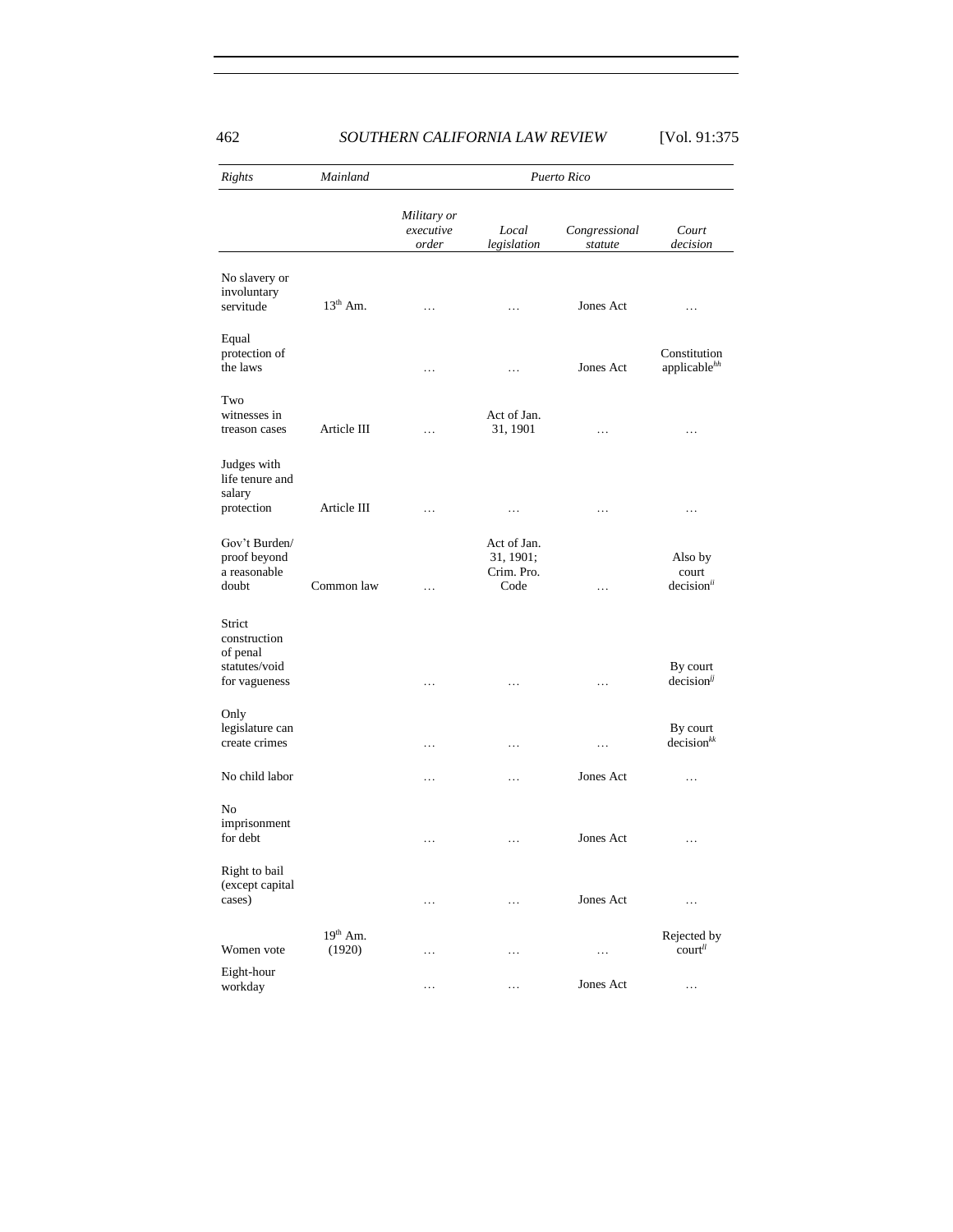| Rights                                                               | Mainland             | The Philippines                   |                      |                              |                                            |  |
|----------------------------------------------------------------------|----------------------|-----------------------------------|----------------------|------------------------------|--------------------------------------------|--|
|                                                                      |                      | Military or<br>executive<br>order | Local<br>legislation | Congressional<br>statute     | Court<br>decision                          |  |
| No slavery or<br>involuntary<br>servitude                            | $13th$ Am.           | Pres.<br>Instructions             | .                    | Organic Act;<br>Autonomy Act | .                                          |  |
| Equal<br>protection of<br>the laws                                   |                      | $\cdots$                          | $\cdots$             | Organic Act;<br>Autonomy Act | $\cdots$                                   |  |
| Two<br>witnesses in<br>treason cases                                 | Article III          | .                                 | .                    |                              | $\ldots$                                   |  |
| Judges with<br>life tenure and<br>salary<br>protection               | Article III          | .                                 | $\cdots$             | $\cdots$                     | .                                          |  |
| Gov't Burden/<br>proof beyond<br>a reasonable<br>doubt               | Common law           | G.O. 58                           | .                    | .                            | Also by<br>court<br>decision <sup>mm</sup> |  |
| Strict<br>construction<br>of penal<br>statutes/void<br>for vagueness |                      |                                   | .                    | .                            | $\ldots$                                   |  |
| Only<br>legislature can<br>create crimes                             |                      | .                                 | .                    | .                            | By court<br>decision <sup>m</sup>          |  |
| No child labor                                                       |                      | .                                 | .                    | .                            | $\ldots$                                   |  |
| No<br>imprisonment<br>for debt                                       |                      | .                                 | .                    | Organic Act;<br>Autonomy Act | .                                          |  |
| Right to bail<br>(except capital<br>cases)                           |                      | $\cdots$                          | $\cdots$             | Organic Act;<br>Autonomy Act | .                                          |  |
| Women vote                                                           | $19th$ Am.<br>(1920) | .                                 | $\cdots$             | $\ldots$                     | .                                          |  |
| Eight-hour<br>workday                                                |                      | .                                 | .                    | .                            | .                                          |  |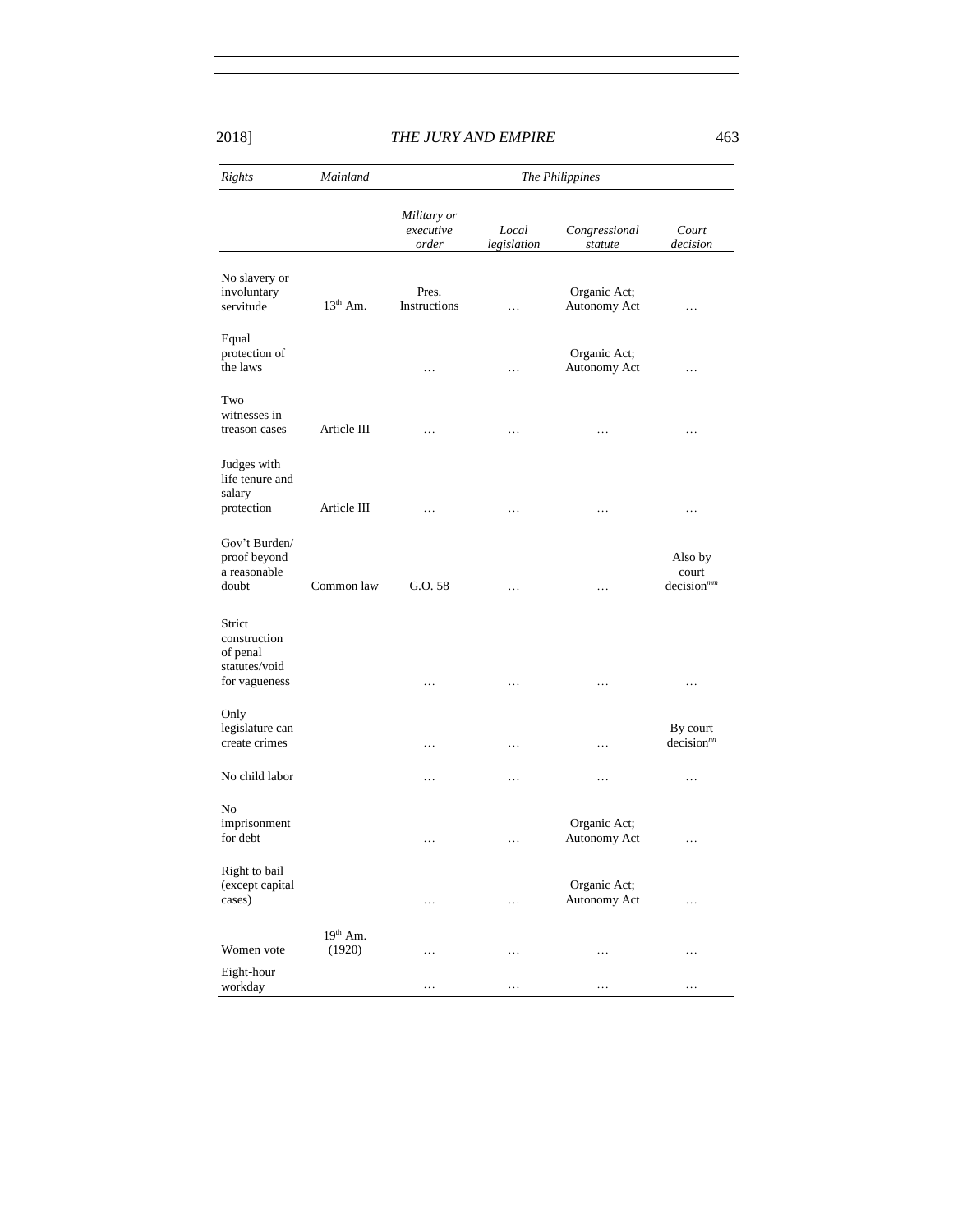*<sup>a</sup>* Until provisions of the Bill of Rights were incorporated against the U.S. states via the Due Process Clause of the Fourteenth Amendment, almost all of the constitutional protections listed here for the mainland were protections against the federal government only.

*<sup>d</sup> See* Siebert v. Vivoni, 4 P.R. Fed. Rep. 111, 112–13 (D.P.R. 1908); Pettingill v. Zeno Gandia, 4 P.R. Fed. Rep. 383, 393–94 (D.P.R. 1908), *rev'd on other grounds*, 222 U.S. 452 (1912).

*<sup>e</sup> See Ex parte* Bird, 5 P.R.R. 241, 261–62 (1904).

*<sup>f</sup> See* Díaz-Caneja v. Marxuach, 8 P.R.R. 458, 461–62 (1905).

*<sup>g</sup> See* Coan v. Lopez Antongiorgi, 10 P.R. Fed. Rep. 438, 439–44 (D.P.R. 1918); People of Porto Rico v. Fajardo Cardona, 8 P.R. Fed. Rep. 277, 2 (D.P.R. 1916); *Ex parte* Bird, 5 P.R.R. 241, 261-62 (P.R. 1904).

*<sup>h</sup>* MCKINLEY, INSTRUCTIONS, *supra* not[e 245.](#page-45-0)

*<sup>i</sup>* Philippine Organic Act, § 5.

*<sup>j</sup>* Philippine Autonomy (Jones) Act, *supra* not[e 61.](#page-15-0)

*<sup>k</sup>* An Act to Establish a Code of Criminal Procedure for Porto Rico, *supra* not[e 403.](#page-68-2)

*<sup>l</sup> See* Coan v. Lopez Antongiorgi, 10 P.R. Fed. Rep. 438, 439–44 (D.P.R. 1918); People of Porto Rico v. Fajardo Cardona, 8 P.R. Fed. Rep. 277, 277 (D.P.R. 1916).

*<sup>m</sup> See, e.g.*, United States v. Villanua, 4 P.R. Fed. Rep. 341, 341–43 (D.P.R. 1908); United States v. Cruz, 1 P.R. Fed. Rep. 445, 445 (1902) (grand jury used).

*<sup>n</sup> See* Balzac v. Porto Rico, 258 U.S. 298, 304–05 (1922); Porto Rico v. Tapia, 245 U.S. 639, 639 (1918) (per curiam); Dorr v. United States, 195 U.S. 138 (1904).

*<sup>o</sup>* An Act Concerning Procedure in Jury Trials, *supra* not[e 403.](#page-68-2)

*<sup>p</sup> See In re* Cardona, 10 P.R. Fed. Rep. 40, 45–46, 50, 53, 61–62 (D.P.R. 1917); United States v. Fernandez, 1 P.R. Fed. Rep. 453, 454 (D.P.R. 1903).

*<sup>q</sup> See* United States v. Rivera, 8 P.R. Fed. Rep. 401, 403 (D.P.R. 1916); *In re* Decker, 1 P.R. Fed. Rep. 381, 383 (D.P.R. 1902).

*<sup>r</sup> See* People v. Morales, 14 P.R.R. 227, 240 (1908) (citing *Ex parte* Spies, 123 U.S. 131 (1887), a Fifth Amendment Self-Incrimination Clause case); People v. Kent, 10 P.R.R. 325, 349 (1906) (seeming to assume that the Self-Incrimination Clause of the Fifth Amendment is applicable, but noting that the same principle is found in the Code of Criminal Procedure).

*<sup>s</sup> See* Hernandez v. J. Ochoa y Hermano, 5 P.R. Fed. Rep. 463, 477–80 (1910), *aff'd* 230 U.S. 139 (1913); Santiago v. Nogueras, 2 P.R. Fed. Rep. 467, 488 (1907), *aff'd* 214 U.S. 260 (1909); Compagnie des Sucreries de Puerto Rico v. Ponce & Guyama R.R. Co., 2 P.R. Fed. Rep. 176, 180–81 (1906).

*<sup>t</sup>* An Act to Provide for the Condemnation of Private Property for the Purposes and Under the Conditions Therein Named, *supra* not[e 415.](#page-69-0)

*<sup>u</sup>* GENERAL ORDERS NO. 58, *supra* not[e 263.](#page-47-0)

*<sup>v</sup> See* Ochoa v. Hernadez y Morales, 230 U.S. 139, 139 (1913); Santiago v. Nogueras, 214 U.S. 260, 260 (1909). *See also* Endencia v. Loalhati, G.R. No. L-3787, 9 PHIL. REP. 177, 183 (1907) (stating that the requirement of "due process" before property is deprived is part of the "fundamental constitution of every civilized country").

*<sup>w</sup> See* People of Porto Rico v. Fajardo Cardona, 8 P.R. Fed. Rep. 277, 279–81 (D.P.R. 1916). *<sup>x</sup> See id.*

*y See, e.g.*, United States v. Reyes, 4 P.R. Fed. Rep. 69 (D.P.R. 1907); United States v. Cruz, 1 P.R. Fed. Rep. 445 (D.P.R. 1902).

*<sup>z</sup> See* Balzac v. Puerto Rico, 258 U.S. 298, 304–05 (1922); Dorr v. United States, 195 U.S. 138 (1904).

*aa See Fajardo Cardona*, 8 P.R. Fed. Rep.at 279–81.

*bb See* United States v. Virrey, G.R. No. L-12901, 37 PHIL. REP. 623–24 (1918) (stating that admission of dying declarations must be done cautiously because criminal defendants have confrontation rights under the common law, the U.S. Constitution, and the Philippine Organic Act).

*cc See* United States v. Rivera, 1 P.R. Fed. Rep. 439, 440 (D.P.R. 1901).

*dd* The civil jury was used "regularly" in the U.S. district court since the Foraker Act. Martinez v. Valdes, 10 P.R. Fed. Rep. 449, 454 (1918). For examples, *see* Siebert v. Vivoni, 4 P.R. Fed. Rep. 111 (1908); Elkins v. People of Porto Rico, 5 P.R. Fed. Rep. 243 (D.P.R. 1909). Federal courts at times

l

*<sup>b</sup>* An Act to Define the Rights of the People, *supra* note [403.](#page-68-2) 

*c* Jones–Shafroth Act, *supra* not[e 420](#page-70-0) .